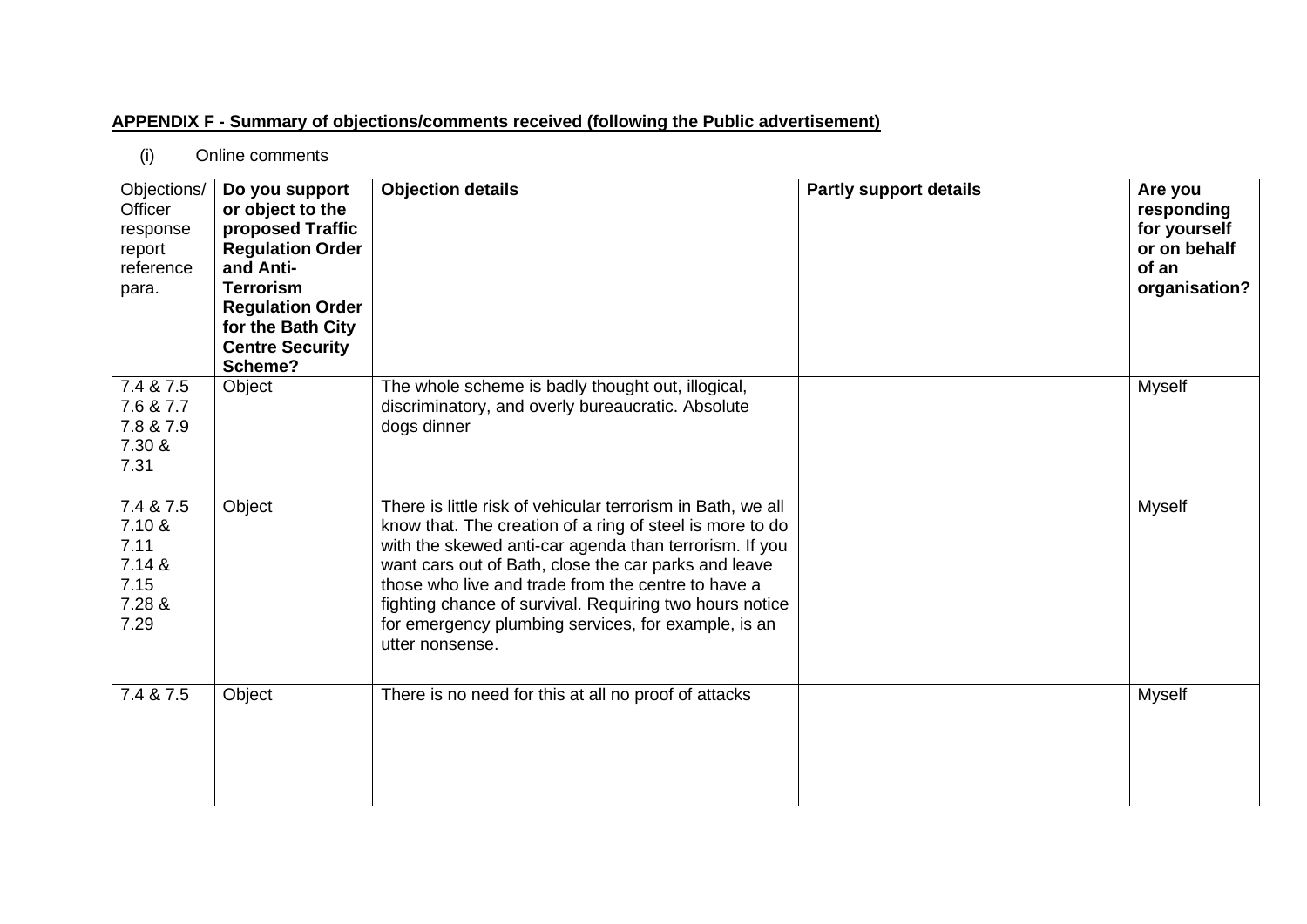| 7.4 & 7.5<br>7.6 & 7.7<br>7.8 & 7.9<br>7.14 &<br>7.15 | Object | This proposal is based on terror threat information<br>from 2016. This is now out of date and should be<br>reviewed with the local police force. Disabled access<br>and parking isn't fit for purpose. Security of our city<br>and people who live and work within it and those<br>visiting are important, however, if businesses aren't<br>protected there won't be any workers or visitors. Too<br>many shops have closed already partially because of<br>the pandemic we don't want to lose anymore. The<br>plans are disproportionate. | Myself        |
|-------------------------------------------------------|--------|--------------------------------------------------------------------------------------------------------------------------------------------------------------------------------------------------------------------------------------------------------------------------------------------------------------------------------------------------------------------------------------------------------------------------------------------------------------------------------------------------------------------------------------------|---------------|
| 7.4 & 7.5                                             | Object | It's not needed.                                                                                                                                                                                                                                                                                                                                                                                                                                                                                                                           | Myself        |
| 7.4 & 7.5                                             | Object | The whole of the area in-scope.                                                                                                                                                                                                                                                                                                                                                                                                                                                                                                            | <b>Myself</b> |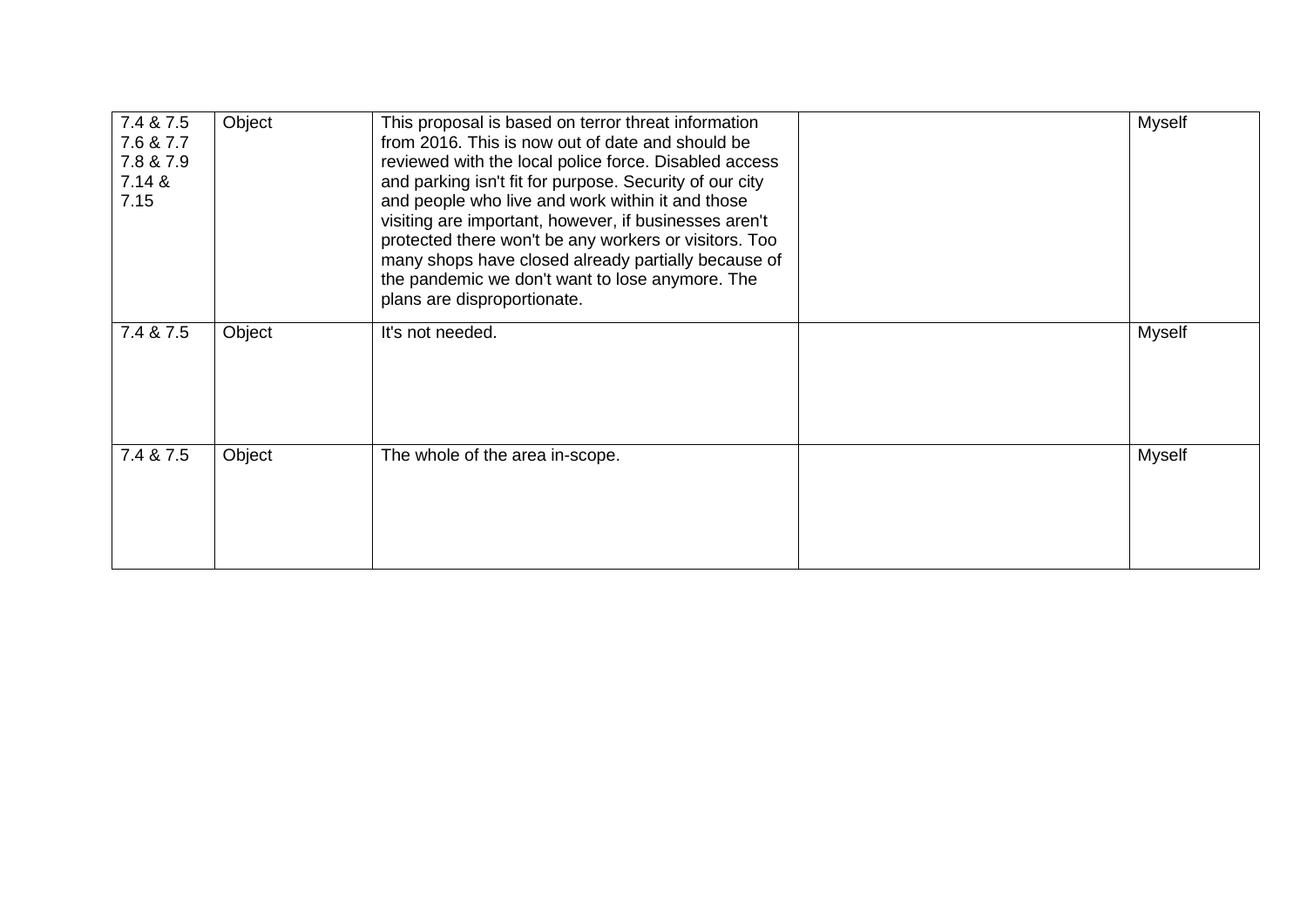| 7.22 &<br>7.23 | Object | The provision for local taxis seems to have been<br>almost completely ignored (for example if an elderly<br>or disabled person called for a taxi from west gate<br>street how would the driver know if they held a blue<br>badge?). Also it seems that the taxi rank at orange<br>grove (an essential service for elderly and disabled<br>residents and visitors) looks like it is being reduced            | <b>Myself</b> |
|----------------|--------|-------------------------------------------------------------------------------------------------------------------------------------------------------------------------------------------------------------------------------------------------------------------------------------------------------------------------------------------------------------------------------------------------------------|---------------|
| 7.20 &<br>7.21 | Object | Milsom Street. This street is essential for me to have<br>access to so that I can visit my bank. I cannot walk<br>the distances from other parking facilities and they<br>don't allow me free parking. I need access between<br>the hours of 1000 to 1800. If access can be granted<br>to other streets why can this not include Milsom<br>Street. This restriction is having a major impact on my<br>life. | <b>Myself</b> |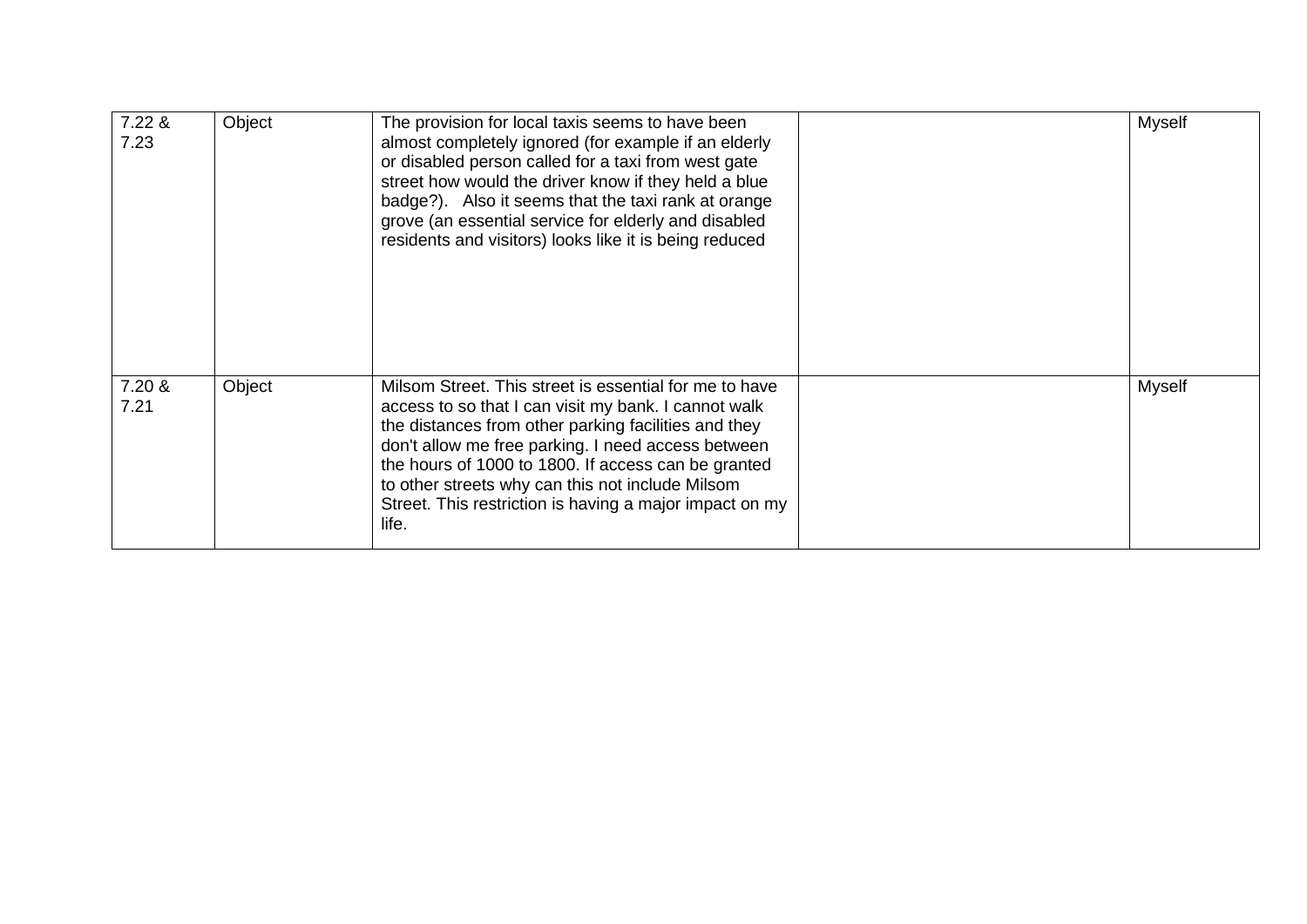| 7.4 & 7.5<br>7.6 & 7.7<br>7.8 & 7.9 | Object         | It is far too restrictive, especially for people who<br>struggle with mobility.<br>The reason to restrict access is ridiculous and not a<br>real risk.<br>The problems that this could cause are dangerous<br>and potentially life threatening. |                                                                                                                                                                                                                                                                                                                                                                                                                                                                                                                                                                                 | Myself        |
|-------------------------------------|----------------|-------------------------------------------------------------------------------------------------------------------------------------------------------------------------------------------------------------------------------------------------|---------------------------------------------------------------------------------------------------------------------------------------------------------------------------------------------------------------------------------------------------------------------------------------------------------------------------------------------------------------------------------------------------------------------------------------------------------------------------------------------------------------------------------------------------------------------------------|---------------|
| 7.2 & 7.3<br>7.8 & 7.9              | Partly support |                                                                                                                                                                                                                                                 | The proposals to allow limited access to<br>the area around Westgate St, Saw Close<br>etc to Blue Badge drivers, but NOT to<br>allow drivers of Blue Badge holders to<br>stay parked, will not benefit parents of<br>children in wheelchairs or other disabled<br>persons who need a carer with them at<br>all times. Eg. my XX cannot be left<br>unattended in her chair, so having<br>access would be pointless for us.<br>Creating extra disabled parking nearby<br>would be beneficial though, and it would<br>be great to have a map of where these<br>spaces are located. | <b>Myself</b> |
| 7.4 & 7.5                           | Object         | All city centre streets                                                                                                                                                                                                                         |                                                                                                                                                                                                                                                                                                                                                                                                                                                                                                                                                                                 | <b>Myself</b> |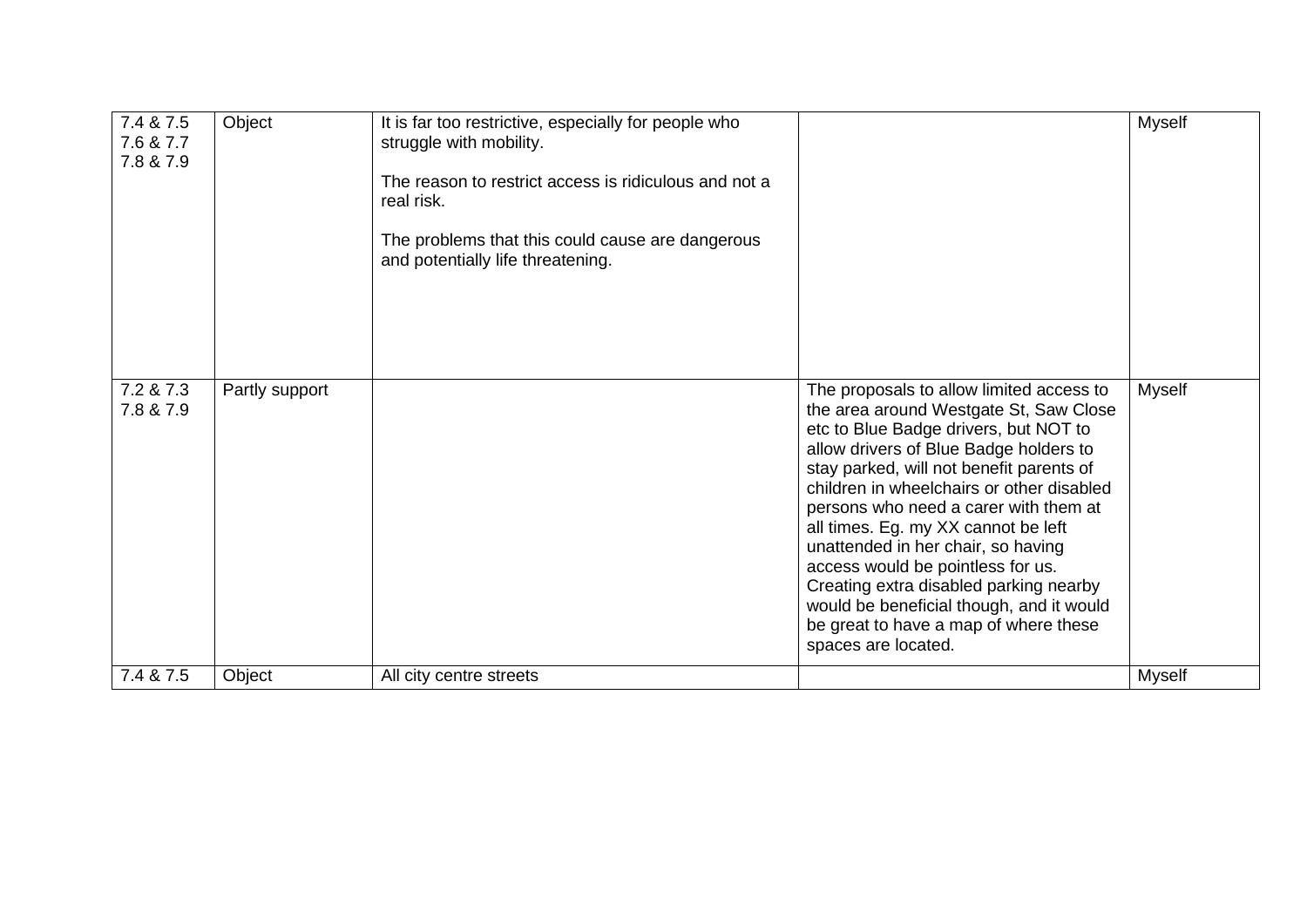| 7.4 & 7.5<br>7.6 & 7.7<br>7.16 &<br>7.17 | Object | I object to anti-terrorism being used as an excuse for<br>introducing traffic restrictions. I have seen no<br>evidence to justify the extent of the proposed<br>restrictions on the basis of anti-terrorism. Why, for<br>example, is it considered that an attack is more likely<br>after 6pm than before?                                                                                                                                                                                                                                                                                                                                                                                                                                                                                                                                                                                                                                                                                                                                                                                                                              | Myself        |
|------------------------------------------|--------|-----------------------------------------------------------------------------------------------------------------------------------------------------------------------------------------------------------------------------------------------------------------------------------------------------------------------------------------------------------------------------------------------------------------------------------------------------------------------------------------------------------------------------------------------------------------------------------------------------------------------------------------------------------------------------------------------------------------------------------------------------------------------------------------------------------------------------------------------------------------------------------------------------------------------------------------------------------------------------------------------------------------------------------------------------------------------------------------------------------------------------------------|---------------|
| 7.4 & 7.5<br>7.6 & 7.7<br>7.16 &<br>7.17 | Object | All streets these TROs will affect.<br>1. The so-called risk assessment and these mitigation<br>measures imply that terrorists will only operate<br>between 10am and 6pm. So are evening visitors and<br>hospitality-users in the city expendable?<br>2. Most terrorist attacks are carried out by pedestrian,<br>not vehicle-borne terrorists. Closing roads or<br>walkways to traffic will present no obstacle to a<br>determined terrorists, or even a casual one.<br>3. Despite what the police may suggest, this is about<br>undue diligence. There have been no increases in<br>terrorist attacks in the South-West since The Troubles<br>of the early 70's. This is all about our local<br>administration and police force doing the bare<br>minimum to avoid being accused of negligence or<br>ineffectiveness - an 'xxx-covering' exercise to use the<br>national vernacular.<br>4. Of greater risk to public safety are COVID, flooding,<br>eScooters on pavements & roads, muggings by drug<br>users, raging cyclists etc. The likelihood of a terrorist<br>attack on the general public here in Bath is relatively<br>slim. | <b>Myself</b> |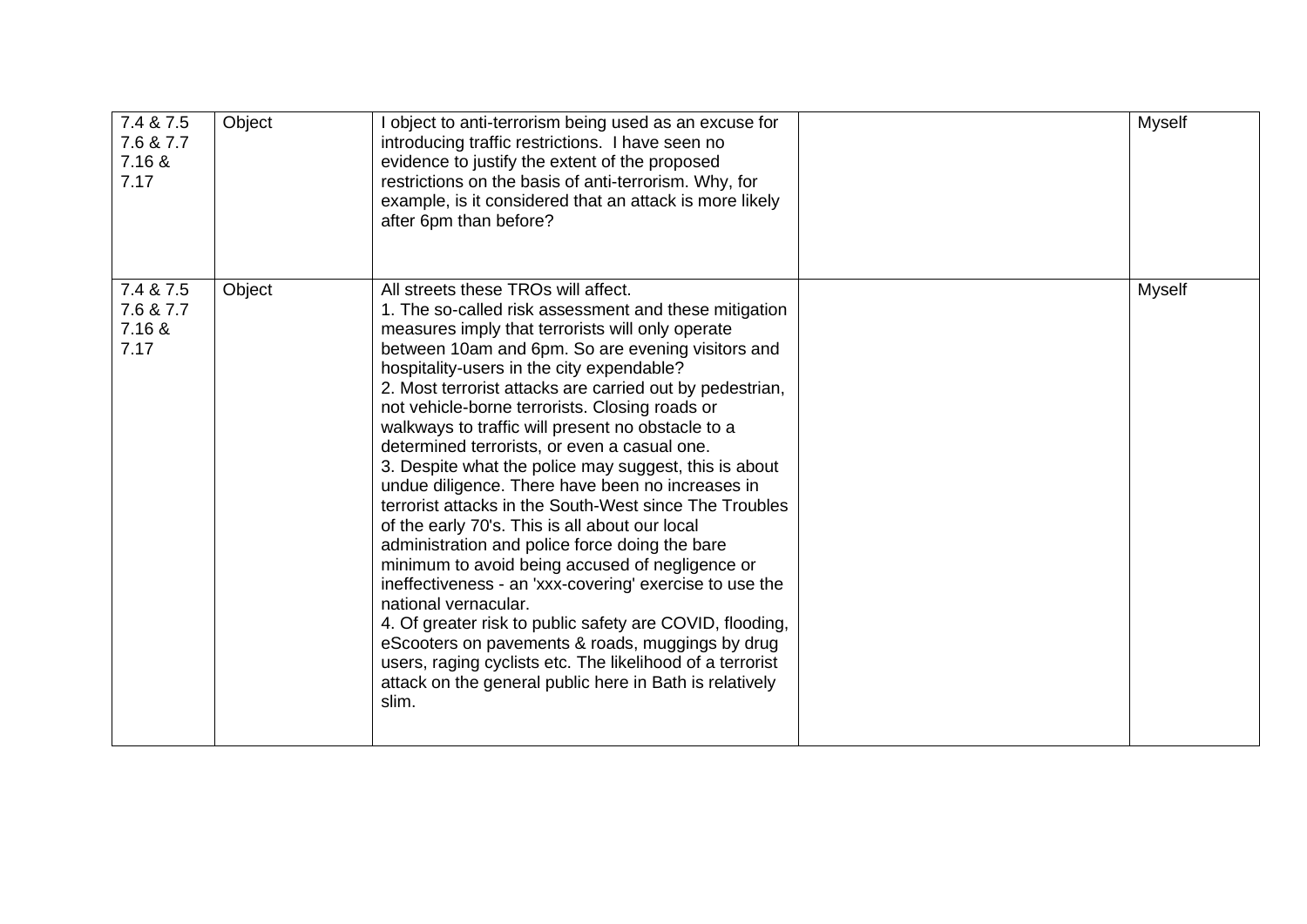| 7.14 &<br>7.15                                             | Object         | I work in Abbey Green, I cannot see how our<br>business will be able to run with the changes<br>proposed. How are we supposed to get stock<br>delivered, repairs done etc                                                                                                                                                                                                                                                                                                                                                                    |                                                               | Myself             |
|------------------------------------------------------------|----------------|----------------------------------------------------------------------------------------------------------------------------------------------------------------------------------------------------------------------------------------------------------------------------------------------------------------------------------------------------------------------------------------------------------------------------------------------------------------------------------------------------------------------------------------------|---------------------------------------------------------------|--------------------|
| 7.6 & 7.7                                                  | Object         | This proposal will not achieve the objective of<br>eliminating a terrorist attack if Bath was to be<br>targeted. This is a gross waste of taxpayers money.                                                                                                                                                                                                                                                                                                                                                                                   |                                                               | <b>Myself</b>      |
| 7.2 & 7.3                                                  | Support        |                                                                                                                                                                                                                                                                                                                                                                                                                                                                                                                                              |                                                               | Myself             |
| 7.3 & 7.3                                                  | Partly support |                                                                                                                                                                                                                                                                                                                                                                                                                                                                                                                                              | All city centre streets that are included in<br>the proposals | <b>Myself</b>      |
| 7.4 & 7.5<br>7.8 & 7.9<br>7.14 &<br>7.15<br>7.18 &<br>7.19 | Object         | Isolating Cheap Street, Westgate Street and Upper<br>Borough Walls in the way proposed is guaranteed to<br>strangle the city centre. Businesses need access,<br>deliveries of goods, people (especially those with<br>mobility challenges) need access.<br>The proposals are presumably designed to effect a<br>shutdown in the heart of the city, which is a very<br>unfortunate approach to consider. The ultimate costs<br>of this will be borne by the remaining residents once<br>the financial consequences inevitably filter through. |                                                               | Myself             |
| 7.8 & 7.9<br>7.14 &<br>7.15<br>7.42                        | Object         | Cheap Street and Upper Borough Walls<br>Extremely difficult to get deliveries - my staff and<br>sales reps are having to carry heavy deliveries up to<br>XXXm to the shop.<br>Also, lots of customers in cars including disables, no                                                                                                                                                                                                                                                                                                         |                                                               | An<br>organisation |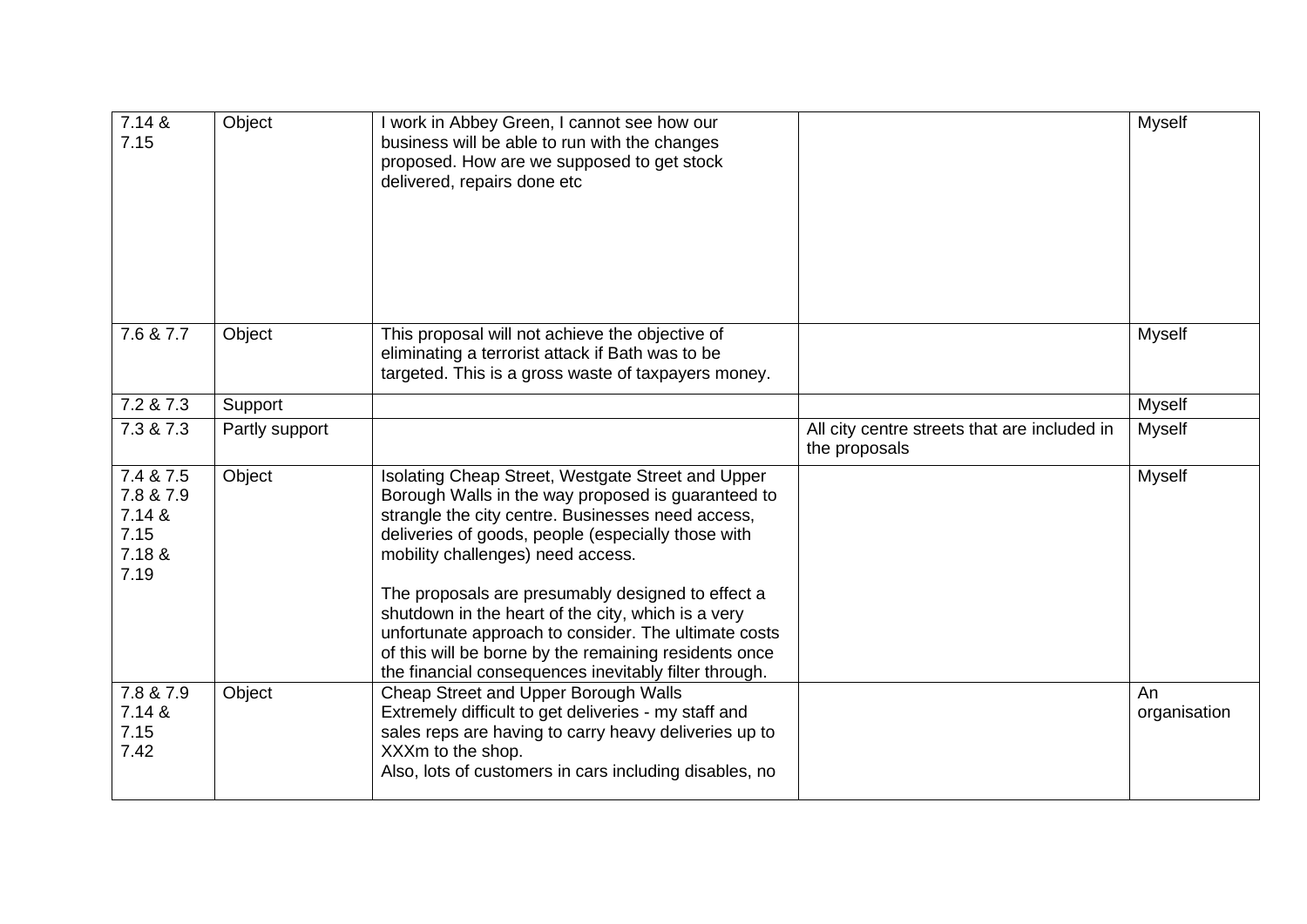|           |         | longer able to visit us easily which is costing us<br>revenue.                                                                                                                         |               |
|-----------|---------|----------------------------------------------------------------------------------------------------------------------------------------------------------------------------------------|---------------|
| 7.6 & 7.7 | Object  | It's a dishonest way of banning vehicles from the city<br>centre. The most recent terrorist attacks in this<br>country have been committed by suicide bombers on<br>foot, not vehicles | <b>Myself</b> |
| 7.4 & 7.5 | Object  | The plans are not justified by the current risk and are<br>based on out of date information. I entirely object to<br>the proposed scheme and changes.                                  | <b>Myself</b> |
| 7.6 & 7.7 | Object  | Any threat is liable to come from individuals with back<br>packs rather than vehicles.                                                                                                 | <b>Myself</b> |
| 7.4 & 7.5 | Object  | They are unnecessary                                                                                                                                                                   | Myself        |
| 7.4 & 7.5 | Object  | I don't. I also don't want this putting in place.                                                                                                                                      | <b>Myself</b> |
| 7.2 & 7.3 | Support |                                                                                                                                                                                        | <b>Myself</b> |
| 7.4 & 7.5 | Object  | They are nonsensical on all streets they are currently<br>located.                                                                                                                     | <b>Myself</b> |
| 7.8 & 7.9 | Object  | Your proposals are illegal under the Equality Act                                                                                                                                      | <b>Myself</b> |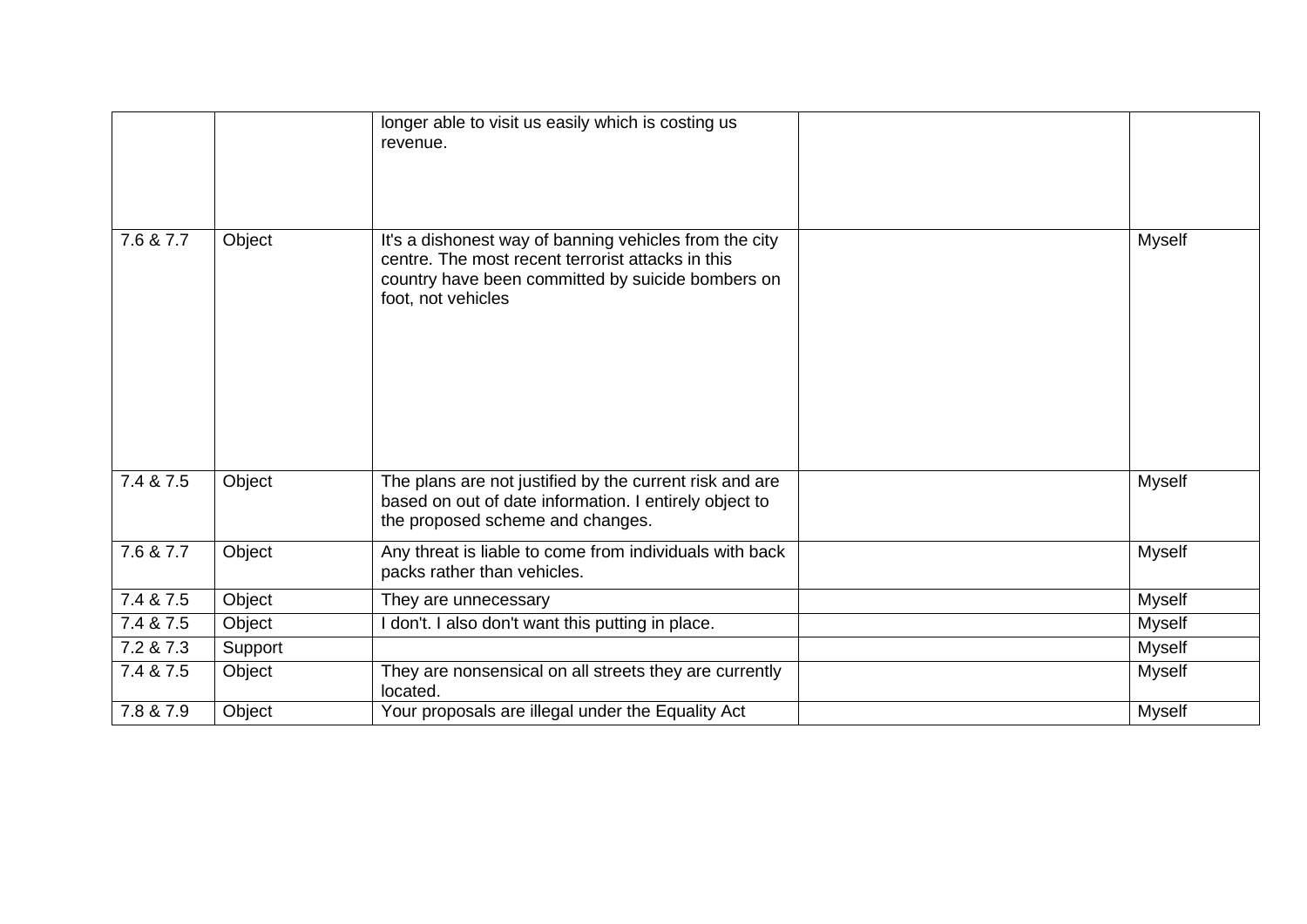| 7.2 & 7.3<br>7.8 & 7.9      | Partly support |                                                                                                                                                                                                                                                                                                                                      | Many of us are unhappy about the<br>treatment of the disabled in this, not only<br>in the literature we've read so far but also<br>in the apparent attitude and spirit of the<br>council exercised toward the disabled.<br>Past council literature has made it look<br>as though there is insufficient Blue<br>Badge parking for disabled people to<br>access a large swathe of the city centre:<br>https://www.bathgazette.co.uk/post/ways-<br>that-the-ring-of-steel-would-fail-the-<br>disabled-in-bath<br>I think Beau Street should be made<br>available for Blue Badge parking to allow<br>disabled people greater access to some<br>of these streets like Stall Street. | <b>Myself</b> |
|-----------------------------|----------------|--------------------------------------------------------------------------------------------------------------------------------------------------------------------------------------------------------------------------------------------------------------------------------------------------------------------------------------|--------------------------------------------------------------------------------------------------------------------------------------------------------------------------------------------------------------------------------------------------------------------------------------------------------------------------------------------------------------------------------------------------------------------------------------------------------------------------------------------------------------------------------------------------------------------------------------------------------------------------------------------------------------------------------|---------------|
| 7.4 & 7.5<br>7.6 & 7.7      | Object         | Permanently restricting access to the city centre for a<br>hypothetical, insanely specific, once in a lifetime<br>event is ridiculous. By all means, install bollards, take<br>precautions and use common sense to keep the city<br>centre safe but don't shut down the city centre. Do<br>that and the terrorists have already won. |                                                                                                                                                                                                                                                                                                                                                                                                                                                                                                                                                                                                                                                                                | <b>Myself</b> |
| 7.4 & 7.5<br>7.30 &<br>7.31 | Object         | This is an unnecessary and unworkable scheme<br>which will do nothing to enhance the security of the<br>city centre                                                                                                                                                                                                                  |                                                                                                                                                                                                                                                                                                                                                                                                                                                                                                                                                                                                                                                                                | <b>Myself</b> |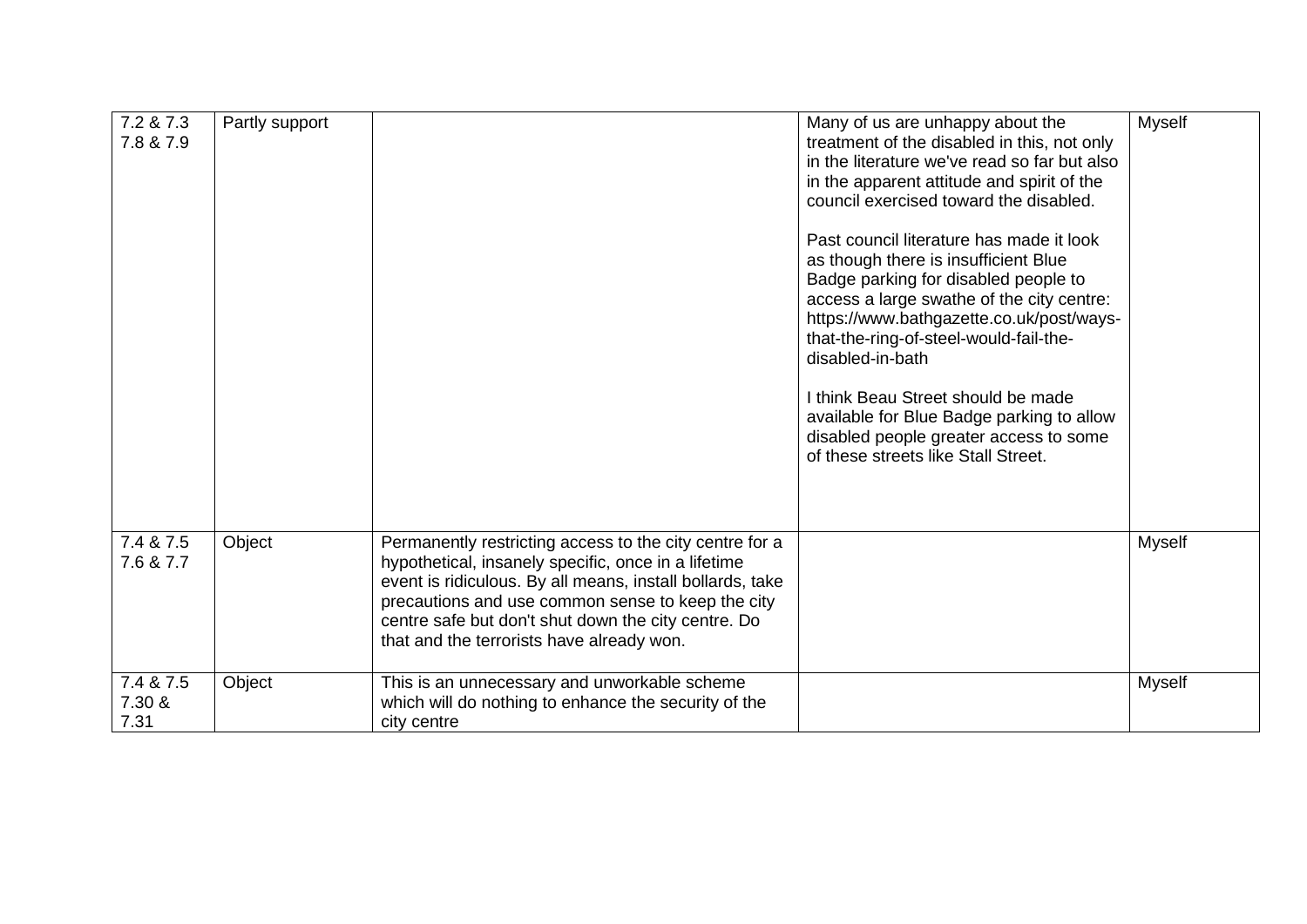| 7.4 & 7.5<br>7.6 & 7.7<br>7.8 & 7.9<br>7.20 &<br>7.21<br>7.28 &<br>7.29 | Object | By using the threat of terrorism that was first<br>mentioned 6 years ago and only actioned by bollards,<br>BANES Council are now trying to close off Bath City<br>centre to cars. My mother has a blue badge and she<br>is now being marginalised. She cannot now get close<br>to the shops she used to visit i.e. bottom of Milsom<br>Street. You have mandated that she can use spots<br>outside the Guildhall or by M&S. You are squeezing<br>the disabled out of Bath in your quest to manage a<br>terrorism threat that is highly unlikely to happen by<br>car - all part of an excuse to rid Bath of cars for good -<br>shame on you - you are an abysmal organisation. | <b>Myself</b> |
|-------------------------------------------------------------------------|--------|-------------------------------------------------------------------------------------------------------------------------------------------------------------------------------------------------------------------------------------------------------------------------------------------------------------------------------------------------------------------------------------------------------------------------------------------------------------------------------------------------------------------------------------------------------------------------------------------------------------------------------------------------------------------------------|---------------|
| 7.4 & 7.5                                                               | Object | What terrorists are you trying to save us from? Stop<br>living in fear and controlling us.                                                                                                                                                                                                                                                                                                                                                                                                                                                                                                                                                                                    | Myself        |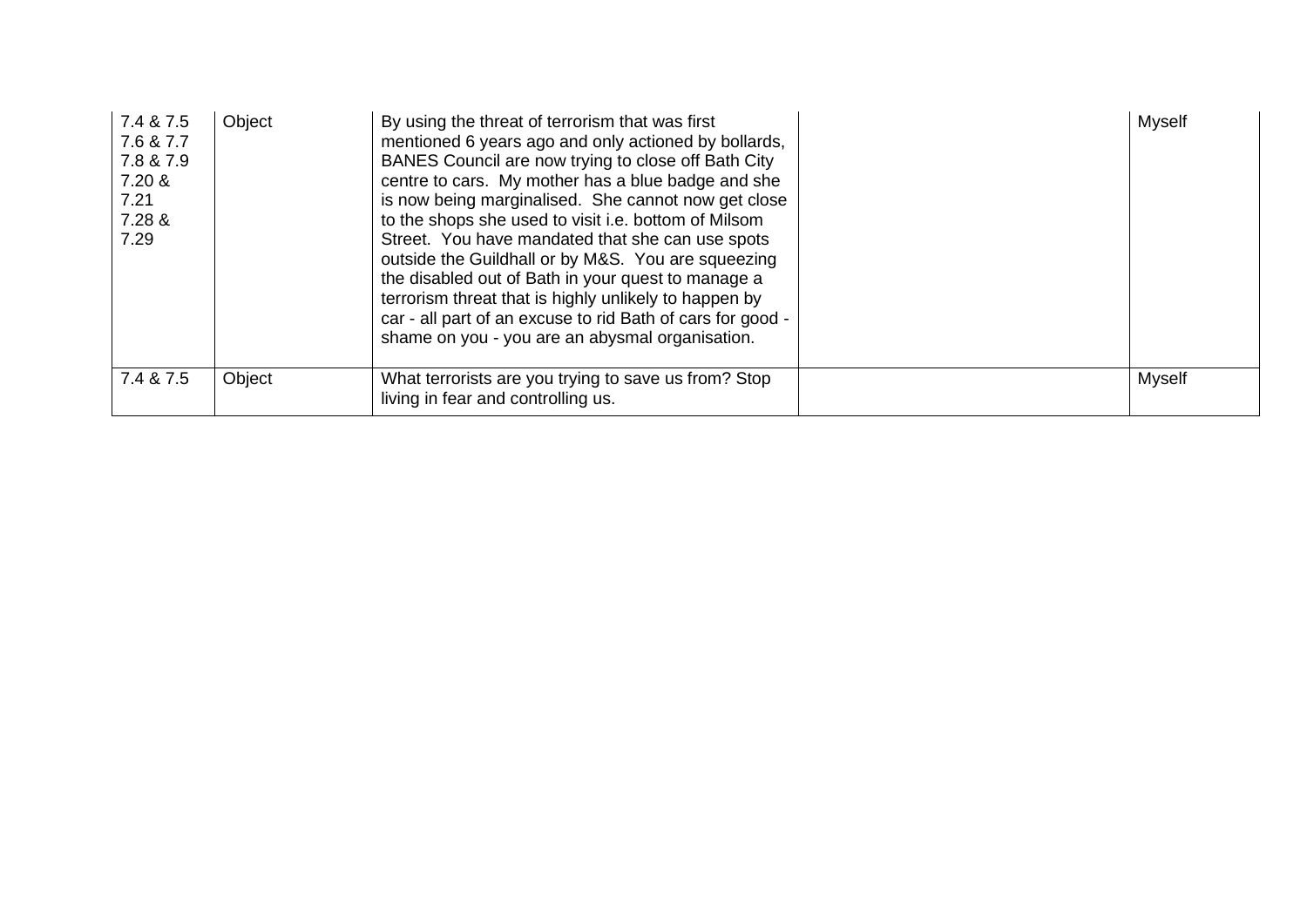| 7.4 & 7.5<br>7.6 & 7.7<br>7.12 &<br>7.13 | Object  | The police report is SIX years out of date, there are<br>no areas in the centre of Bath vulnerable to attack by<br>a vehicle due to clever positioning of existing street<br>furniture etc. However, if these proposals are agreed<br>you are putting everyone in Bath at risk of a terrorist<br>attack by preventing a prompt response by<br>emergency service vehicles if we were under attack<br>by an active shooter or a suicide bomber. You are<br>clearly advertising to a would-be terrorist how to<br>attack the city of Bath, and achieve maximum<br>carnage, by agreeing to these measures. | <b>Myself</b> |
|------------------------------------------|---------|--------------------------------------------------------------------------------------------------------------------------------------------------------------------------------------------------------------------------------------------------------------------------------------------------------------------------------------------------------------------------------------------------------------------------------------------------------------------------------------------------------------------------------------------------------------------------------------------------------|---------------|
| 7.2 & 7.3                                | Support |                                                                                                                                                                                                                                                                                                                                                                                                                                                                                                                                                                                                        | <b>Myself</b> |
| 7.4 & 7.5                                | Object  | Because its complete and utter nonsense and you're<br>taking the residents of Bath for fools if you think<br>anyone believes this is anything to do with terrorism.<br>Why would any city in the world let alone Bath, that<br>relies heavily on tourism promote the idea that we<br>need a ring of steel due to a terrorism threat? You lot<br>are absolutely crackers.                                                                                                                                                                                                                               | Myself        |
| 7.2 & 7.3                                | Support |                                                                                                                                                                                                                                                                                                                                                                                                                                                                                                                                                                                                        | <b>Myself</b> |
| 7.4 & 7.5<br>7.6 & 7.7<br>7.8 & 7.9      | Object  | I object to all of it. The security threat has reduced it is<br>not proportionate to the threat it will cause hardship to<br>citizens especially the elderly and disabled.                                                                                                                                                                                                                                                                                                                                                                                                                             | <b>Myself</b> |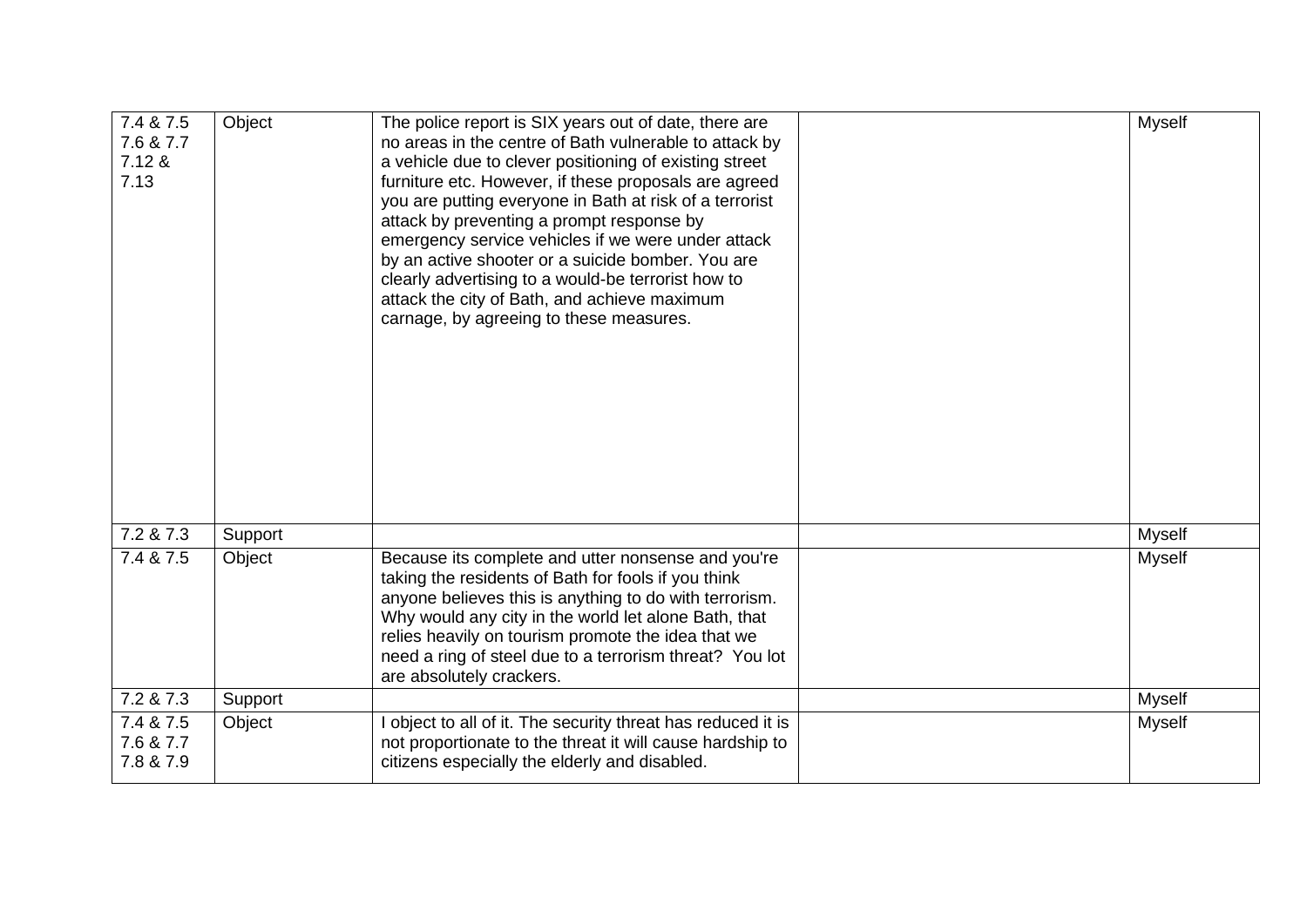| 7.8 & 7.9<br>7.28 &<br>7.29              | Object  | This discriminates against those who can't walk and<br>cycle and it is not needed. This is pedestrianised by<br>stealth | <b>Myself</b> |
|------------------------------------------|---------|-------------------------------------------------------------------------------------------------------------------------|---------------|
| 7.6 & 7.7                                | Object  | This does not stop on foot terrorist which is more<br>likely and is too restrictive to drivers                          | <b>Myself</b> |
| 7.4 & 7.5                                | Object  | We do not want roads shut off                                                                                           | Myself        |
| 7.4 & 7.5<br>7.6 & 7.7<br>7.26 &<br>7.27 | Object  | Insufficient evidence to demonstrate this approach is<br>appropriate. No detailed cost benefit analysis.                | Myself        |
| 7.2 & 7.3                                | Support |                                                                                                                         | Myself        |
| 7.2 & 7.3                                | Support |                                                                                                                         | Myself        |
| 7.2 & 7.3                                | Support |                                                                                                                         | Myself        |
| 7.2 & 7.3                                | Support |                                                                                                                         | Myself        |
| 7.2 & 7.3                                | Support |                                                                                                                         | Myself        |
| 7.8 & 7.9                                | Object  | Disabled people and others need to park near Bath<br>shops to buy things, helping to support the local<br>economy       | <b>Myself</b> |
| 7.2 & 7.3                                | Support |                                                                                                                         | Myself        |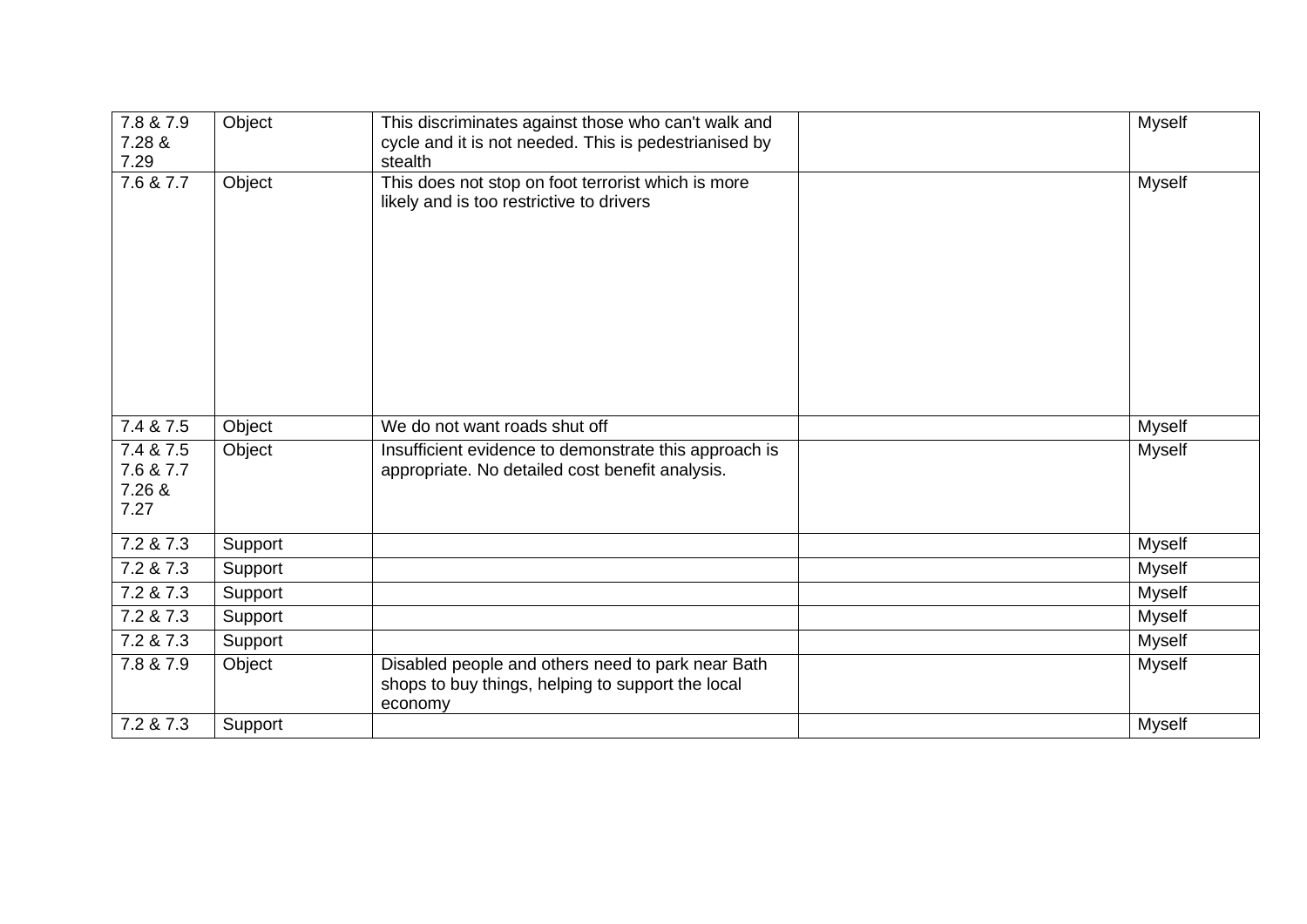| 7.2 & 7.3<br>7.8 & 7.9<br>7.20 &<br>7.21<br>7.30 &<br>7.31              | Partly support |                                                                                                                                                                                                                                                      | Only party support as currently you are<br>discriminating towards disabled people<br>because those that can't walk or push<br>certain distances are being<br>disproportionately disadvantaged which<br>breaches the equalities act, by not<br>allowing parking on Milsom street for bb<br>holders or disabled exempt vehicles we<br>can no longer shop in those shops or eat<br>in those areas as the distance of the next<br>blue badge spaces are too far, so that<br>directly affects disabled people/people<br>with protected characteristics through not<br>making suitable enough reasonable<br>adjustments. | <b>Myself</b> |
|-------------------------------------------------------------------------|----------------|------------------------------------------------------------------------------------------------------------------------------------------------------------------------------------------------------------------------------------------------------|--------------------------------------------------------------------------------------------------------------------------------------------------------------------------------------------------------------------------------------------------------------------------------------------------------------------------------------------------------------------------------------------------------------------------------------------------------------------------------------------------------------------------------------------------------------------------------------------------------------------|---------------|
| 7.8 & 7.9                                                               | Object         | Disabled parking restrictions.                                                                                                                                                                                                                       |                                                                                                                                                                                                                                                                                                                                                                                                                                                                                                                                                                                                                    | Myself        |
| 7.4 & 7.5<br>7.5 & 7.6<br>7.8 & 7.9<br>7.14 &<br>7.15<br>7.28 &<br>7.29 | Object         | It's 6 years out of date. It's damaging business and is<br>discrimination against the disabled. It's a smoke<br>screen for getting cars out of the city. If you want to<br>reduce cars make the alternatives more attractive like<br>£1 bus journeys |                                                                                                                                                                                                                                                                                                                                                                                                                                                                                                                                                                                                                    | <b>Myself</b> |
| 7.2 & 7.3                                                               | Support        |                                                                                                                                                                                                                                                      |                                                                                                                                                                                                                                                                                                                                                                                                                                                                                                                                                                                                                    | Myself        |
| 7.8 & 7.9<br>7.30 &<br>7.31                                             | Object         | The City centre needs to be available to Blue Badge<br>Holders and people who live in the City Centre.<br>Residents live and work in the centre of Bath.                                                                                             |                                                                                                                                                                                                                                                                                                                                                                                                                                                                                                                                                                                                                    | <b>Myself</b> |
| 7.2 & 7.3                                                               | Support        |                                                                                                                                                                                                                                                      |                                                                                                                                                                                                                                                                                                                                                                                                                                                                                                                                                                                                                    | <b>Myself</b> |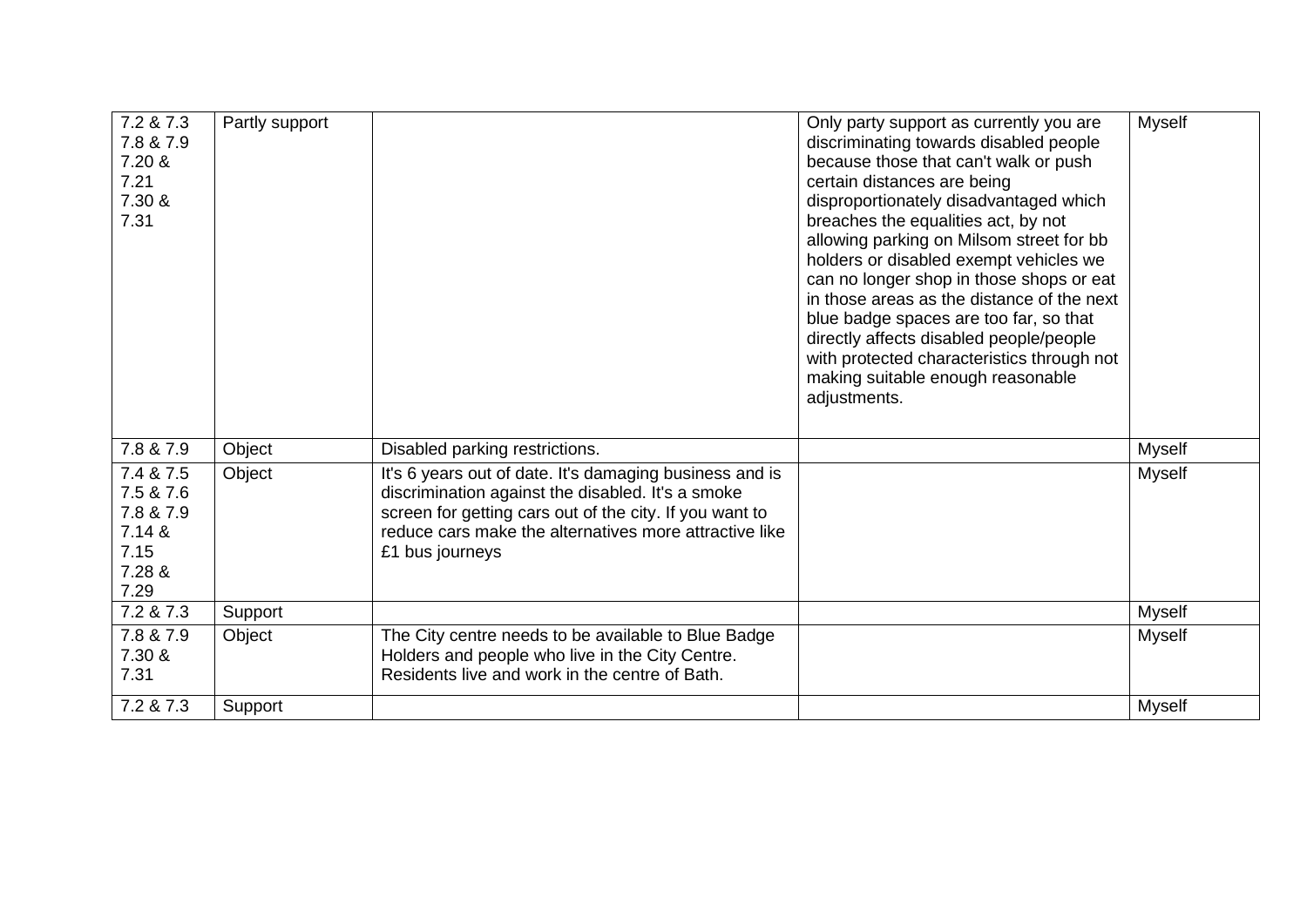| 7.2 & 7.3<br>7.8 & 7.9<br>7.18 &<br>7.19                                | Partly support |                                                                                                                                                                                                                                                                                                              | Cheap street. If you propose that Blue<br>badge holders will be able to gain access<br>how would this be done, the badge is in<br>the persons name and not the car the is<br>being driven. So how will the two be<br>matched up. | <b>Myself</b> |
|-------------------------------------------------------------------------|----------------|--------------------------------------------------------------------------------------------------------------------------------------------------------------------------------------------------------------------------------------------------------------------------------------------------------------|----------------------------------------------------------------------------------------------------------------------------------------------------------------------------------------------------------------------------------|---------------|
| 7.4 & 7.5<br>7.6 & 7.7<br>7.8 & 7.9<br>7.10 &<br>7.11<br>7.12 &<br>7.13 | Object         | It is an over reaction to a small problem and directly<br>affects Blue Badge Holders stopping them having<br>kerbside access to the roads inside the area. The two<br>hours wait for emergency access is stupid. What<br>happens if there is a need for 999 access.                                          |                                                                                                                                                                                                                                  | <b>Myself</b> |
| 7.2 & 7.3<br>7.8 & 7.9<br>7.30 &<br>7.31                                | Partly support |                                                                                                                                                                                                                                                                                                              | I think that the ideas behind them are<br>good, however the impact on those with<br>accessibility issues is too great for me to<br>be able to fully support this.                                                                | Myself        |
| 7.10 &<br>7.11<br>7.14 &<br>7.15                                        | Object         | You are punishing people who choose to live in Bath.<br>Make it Bath permits only or something in city centre.<br>But two hours notice for an emergency? You're just<br>asking for people to die and/or have their house<br>ruined and have to pay for damage. Will you be liable<br>for the costs incurred? |                                                                                                                                                                                                                                  | Myself        |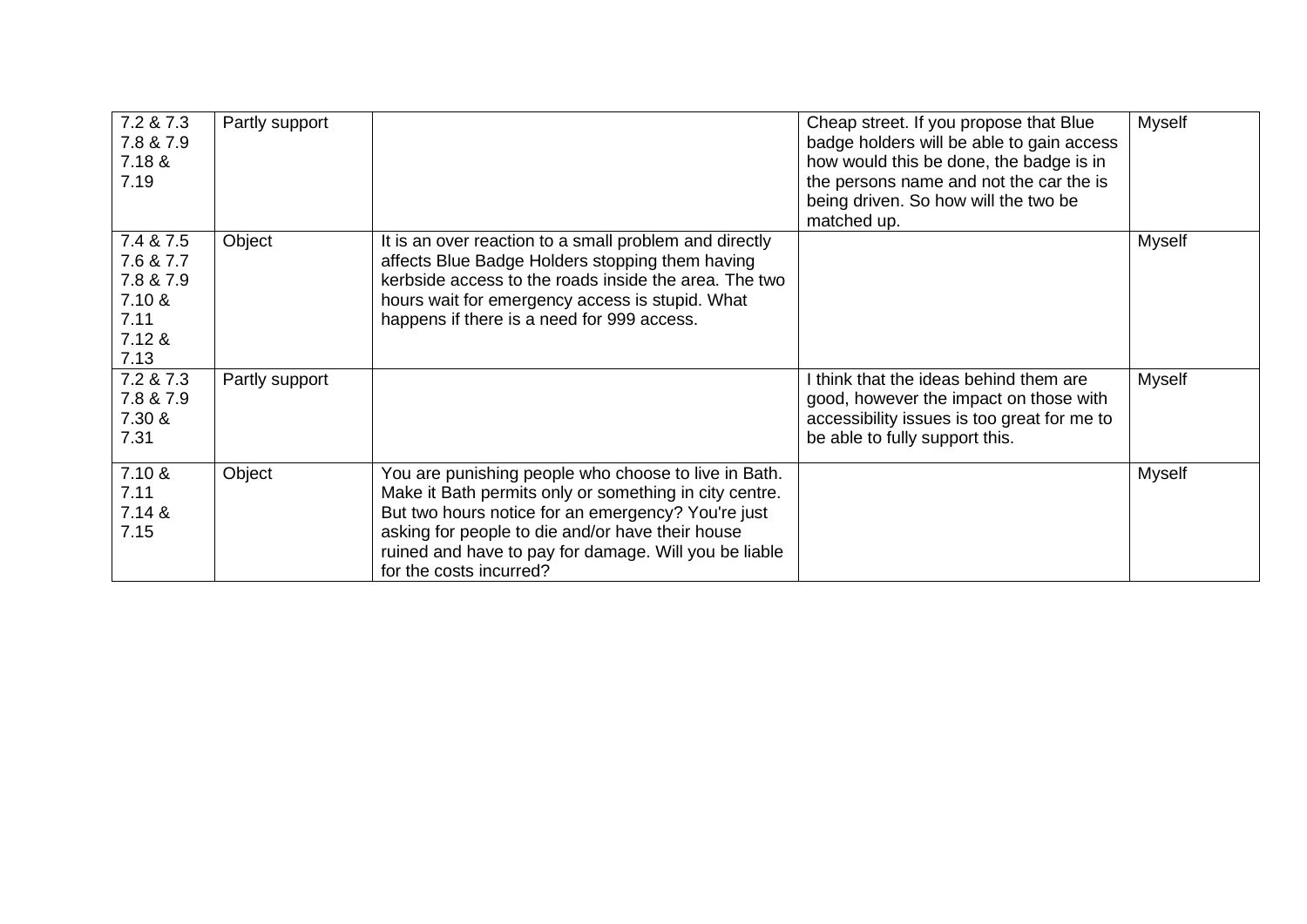| 7.4 & 7.5<br>7.6 & 7.7 | Object | Protecting from a single specific terrorist threat is a<br>pointless waste of money and will not protect the city  | Myself        |
|------------------------|--------|--------------------------------------------------------------------------------------------------------------------|---------------|
| 7.14 &                 |        | from other threats. It is a bad policy, amounting to                                                               |               |
| 7.15<br>7.26 &         |        | "security theatre" that protects against a past attack,<br>rather than broadly thinking about how to make the      |               |
| 7.27                   |        | city more resilient. Such spending is almost always                                                                |               |
|                        |        | wasted, and has huge opportunity cost in this time of<br>limited council budgets. The council should be            |               |
|                        |        | ashamed of putting it forward.                                                                                     |               |
|                        |        | Minimising traffic in the city centre and making it                                                                |               |
|                        |        | accessible for active transport for everyone are<br>laudable aims that should be pursued on their own              |               |
|                        |        | merits not to "do something, anything" about some                                                                  |               |
|                        |        | ridiculously low probability security threat.                                                                      |               |
|                        |        | Finally it is still unclear how the proposals intend to                                                            |               |
|                        |        | allow residents of the city centre to enjoy 21st century<br>life to the full; with no real detail on how different |               |
|                        |        | deliveries can be accommodated, and totally vague<br>"you'd have to talk to us" requirements which don't           |               |
|                        |        | appear realistic.                                                                                                  |               |
|                        |        |                                                                                                                    |               |
| 7.4 & 7.5<br>7.6 & 7.7 | Object | I have undertaken terrorist briefing with A&S some of<br>things you are saying are out of date, street furniture   | <b>Myself</b> |
| 7.8 & 7.9              |        | is in place to stop vehicular access already, this is                                                              |               |
|                        |        | anti car by stealth. Also discriminates against<br>disabled and infirm.                                            |               |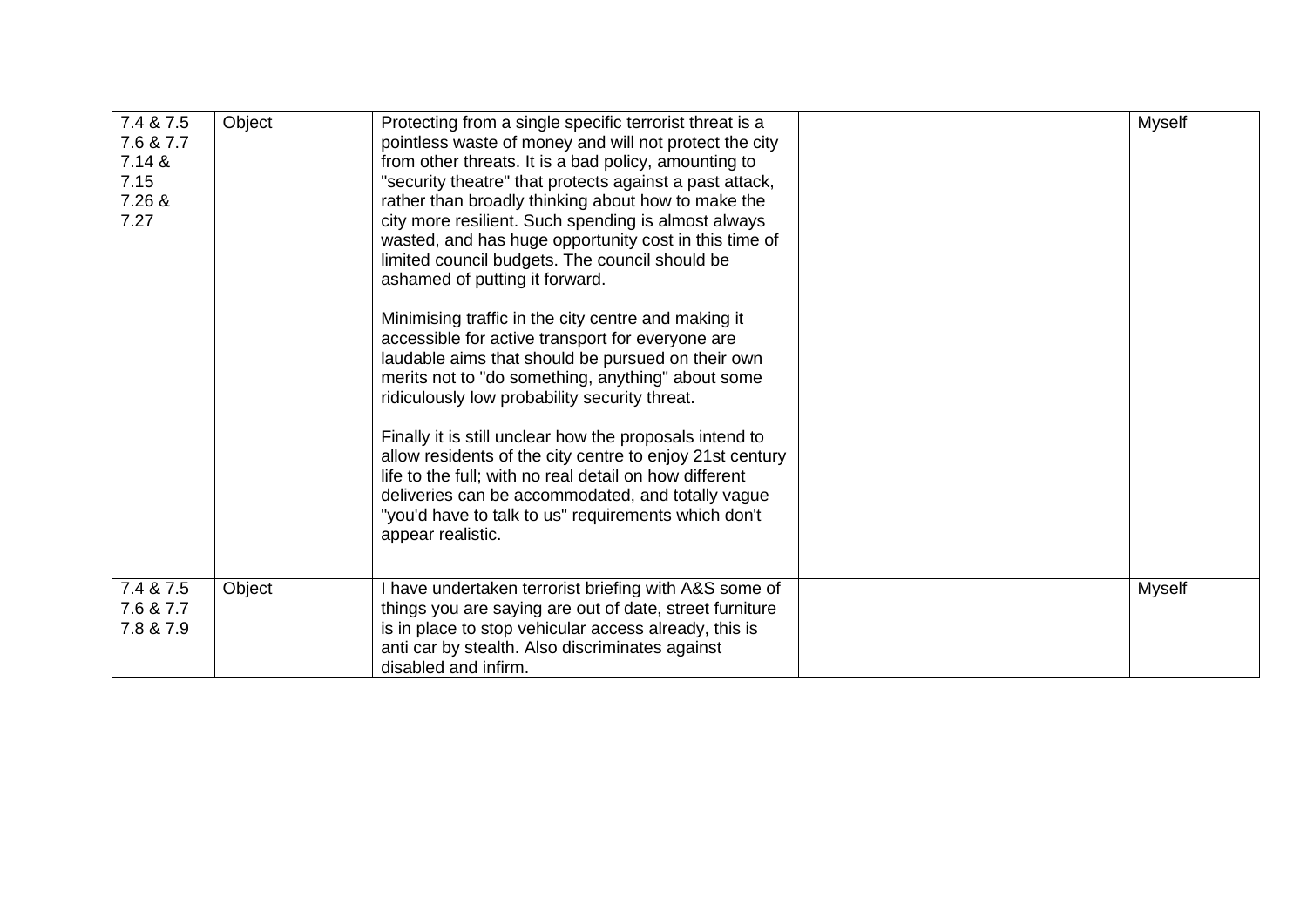| 7.4 & 7.5<br>7.6 & 7.7<br>7.14 &<br>7.15<br>7.16 &<br>7.17<br>7.18 &<br>7.19<br>7.24 &<br>7.25 | Object  | Westgate street, Saw close, Upper borough walls. If<br>the purpose of closing these roads to local traffic was<br>purely to stop terrorist attacks then there are surely<br>better ways to do this without impacting local<br>business and local people. A terrorist would only have<br>to use a council vehicle and would be able to carry<br>out an attack as they would be allowed into any of the<br>restricted areas. High tourist season would maybe be<br>tolerable as you can't move around the city then<br>anyway. Christmas market is the prime example and<br>the main time an attack would be likely. Why restrict<br>all year round? Do terrorists stop work at 6pm?!<br>Never heard of anything so ridiculous. Put big<br>concrete flower tubs on the roadside and make<br>people walk on pavements instead of in the middle of<br>the road. | <b>Myself</b> |
|------------------------------------------------------------------------------------------------|---------|-------------------------------------------------------------------------------------------------------------------------------------------------------------------------------------------------------------------------------------------------------------------------------------------------------------------------------------------------------------------------------------------------------------------------------------------------------------------------------------------------------------------------------------------------------------------------------------------------------------------------------------------------------------------------------------------------------------------------------------------------------------------------------------------------------------------------------------------------------------|---------------|
| 7.4 & 7.5<br>7.6 & 7.7<br>7.14 &<br>7.15                                                       | Object  | Poorly thought out ideas that impact Bath residents                                                                                                                                                                                                                                                                                                                                                                                                                                                                                                                                                                                                                                                                                                                                                                                                         | Myself        |
| 7.8 & 7.9                                                                                      | Object  | Bath has a duty of care to older and disabled<br>residents that is not being considered                                                                                                                                                                                                                                                                                                                                                                                                                                                                                                                                                                                                                                                                                                                                                                     | Myself        |
| 7.4 & 7.5<br>7.10 &<br>7.11                                                                    | Object  | I'm keen to know why the council thinks that Bath is<br>vulnerable to terrorist threats. Where is the evidence?<br>Also, I worry about people living within the 'circle' if<br>they have gas emergencies etc.                                                                                                                                                                                                                                                                                                                                                                                                                                                                                                                                                                                                                                               | Myself        |
| 7.4 & 7.5<br>7.6 & 7.7                                                                         | Object  | They are disproportionate for resolving the issue.                                                                                                                                                                                                                                                                                                                                                                                                                                                                                                                                                                                                                                                                                                                                                                                                          | Myself        |
| 7.2 & 7.3                                                                                      | Support |                                                                                                                                                                                                                                                                                                                                                                                                                                                                                                                                                                                                                                                                                                                                                                                                                                                             | <b>Myself</b> |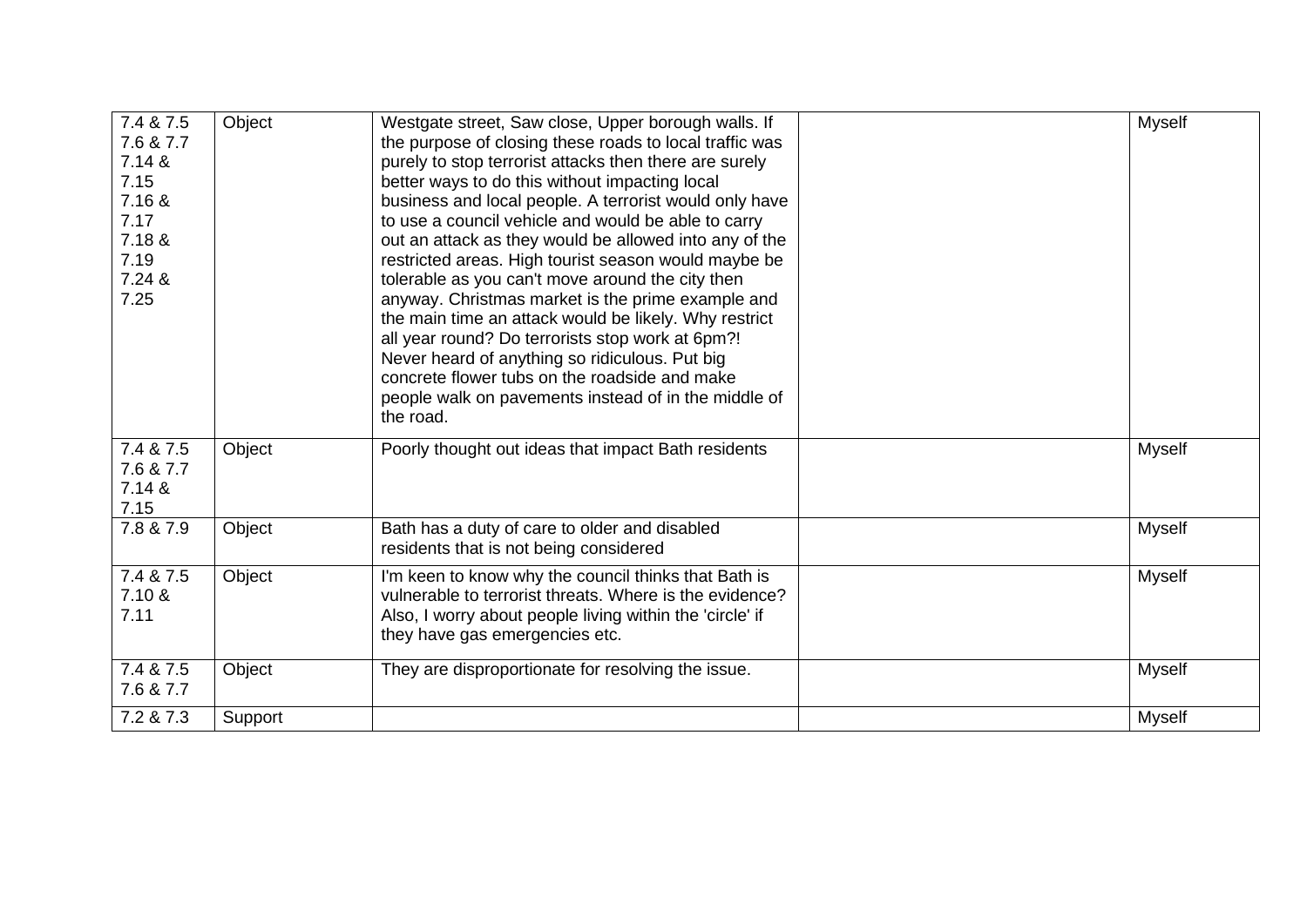| 7.4 & 7.5<br>7.6 & 7.7                                                                    | Object  | These expensive proposals would do little to prevent<br>attack, surely would be attackers could use<br>motorbikes, drones or the green option, attack on<br>foot.<br>This is clearly an attempt by the council to push<br>through and spuriously justify traffic policy.<br>Involving the police as a smokescreen is despicable,<br>what else could they say?                                                                                                                                                                                                             | <b>Myself</b> |
|-------------------------------------------------------------------------------------------|---------|---------------------------------------------------------------------------------------------------------------------------------------------------------------------------------------------------------------------------------------------------------------------------------------------------------------------------------------------------------------------------------------------------------------------------------------------------------------------------------------------------------------------------------------------------------------------------|---------------|
| 7.2 & 7.3                                                                                 | Support |                                                                                                                                                                                                                                                                                                                                                                                                                                                                                                                                                                           | Myself        |
| 7.4 & 7.5<br>7.6 & 7.7<br>7.12 &<br>7.13<br>7.26 &<br>7.27                                |         | In the unlikely event of terrorist attack emergency<br>services would be unable to reach due the bollards.<br>Also many terrorist attack such Manchester it a<br>person not a vehicle.<br>During a pandemic when Banes keeps on informing<br>us about stretched resources it seems ridiculous to be<br>wasting money & time.                                                                                                                                                                                                                                              | Myself        |
| 7.4 & 7.5<br>7.6 & 7.7<br>7.8 & 7.9<br>7.10 &<br>7.11<br>7.12 &<br>7.13<br>7.14 &<br>7.15 | Object  | All streets included in the TRO. These are all busy<br>streets with access needed for deliveries, emergency<br>services, plumbers and similar tradesmen, disabled<br>people. The proposal will be unnecessarily restrictive<br>and is based on an overly cautious assessment.<br>While the police may feel they have to take a risk<br>averse view, the Council should have wider<br>considerations and balance the restrictions and<br>inconvenience against the pessimistic police advice.<br>On balance, I suggest the risk proposed does not<br>merit these measures. | <b>Myself</b> |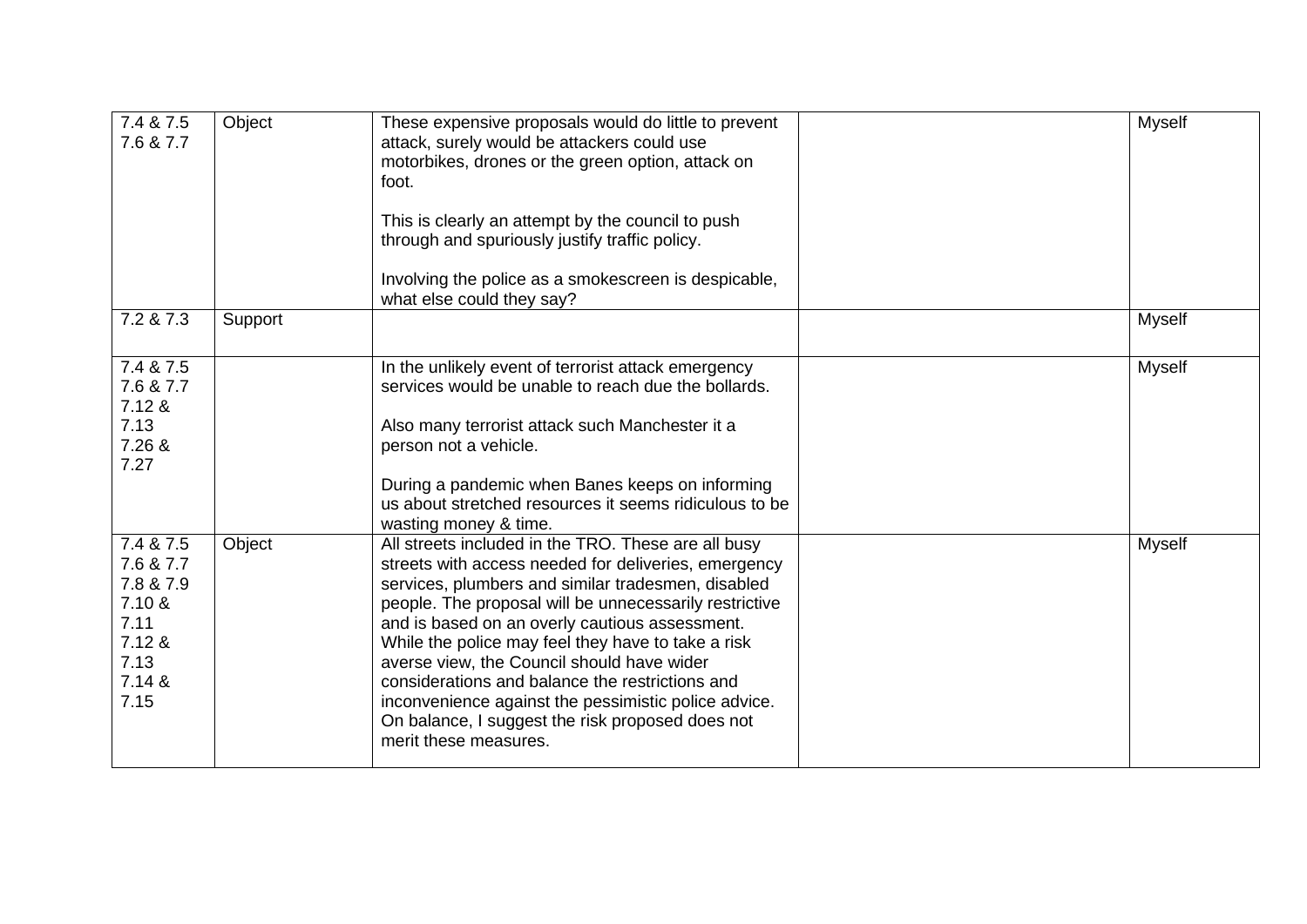| 7.8 & 7.9                                                                                 | Object | Because your proposal breaches the European<br>Human Rights Act, you are therefore breaking the<br>Law                                                                                                                                                                                                                                               | <b>Myself</b> |
|-------------------------------------------------------------------------------------------|--------|------------------------------------------------------------------------------------------------------------------------------------------------------------------------------------------------------------------------------------------------------------------------------------------------------------------------------------------------------|---------------|
| 7.4 & 7.5<br>7.6 & 7.7<br>7.8 & 7.9<br>7.10 &<br>7.11<br>7.12 &<br>7.13<br>7.14 &<br>7.15 | Object | I object to this scheme in its entirety. This scheme is a<br>cynical attempt to pedestrianise the city under the<br>guise of a terrorist threat. This pedestrianisation will<br>cut off the centre for residents, the disabled, trades<br>and most importantly the emergency services. This is<br>a risk to life, wellbeing and the economy of Bath. | Myself        |
| 7.4 & 7.5<br>7.5 & 7.6                                                                    | Object | All the streets you are proposing.                                                                                                                                                                                                                                                                                                                   | Myself        |
| 7.4 & 7.5<br>7.6 & 7.7<br>7.14 &<br>7.15                                                  | Object | TRO proposals based on information from years<br>back. I oppose all proposals as some of the measures<br>outdated. It will seriously affect businesses and city<br>residents. Untenable to have to give prior notice of<br>deliveries                                                                                                                | Myself        |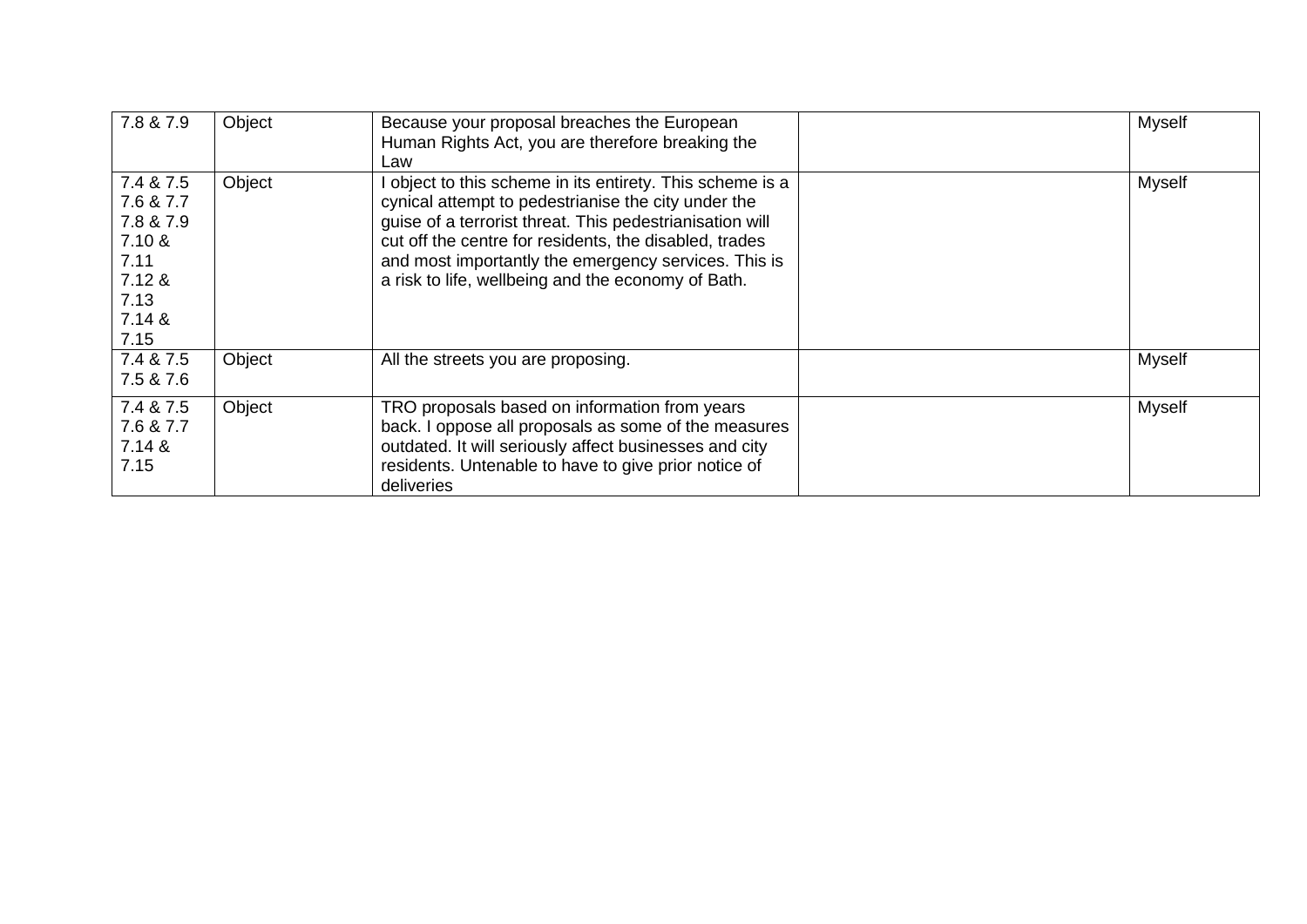| 7.2 & 7.3<br>7.8 & 7.9<br>7.34 &<br>7.35 | Partly support | Strongly object to the access being given<br>to Blue Badge holders as it severely<br>compromises security - fake badges are<br>easy to get hold of and this proposal<br>makes a mockery of restrictions by<br>anyone being able to claim they're<br>disabled (but well enough to drive) or<br>picking someone up. | <b>Myself</b> |
|------------------------------------------|----------------|-------------------------------------------------------------------------------------------------------------------------------------------------------------------------------------------------------------------------------------------------------------------------------------------------------------------|---------------|
|                                          |                | The genuinely disabled should be given<br>all the support they need with mobility<br>aids, pavement repairs and adjustments.<br>That would genuinely offer all of us safety<br>and the disabled that genuinely rely on<br>cars to enjoy even safer streets without<br>motor traffic.                              |               |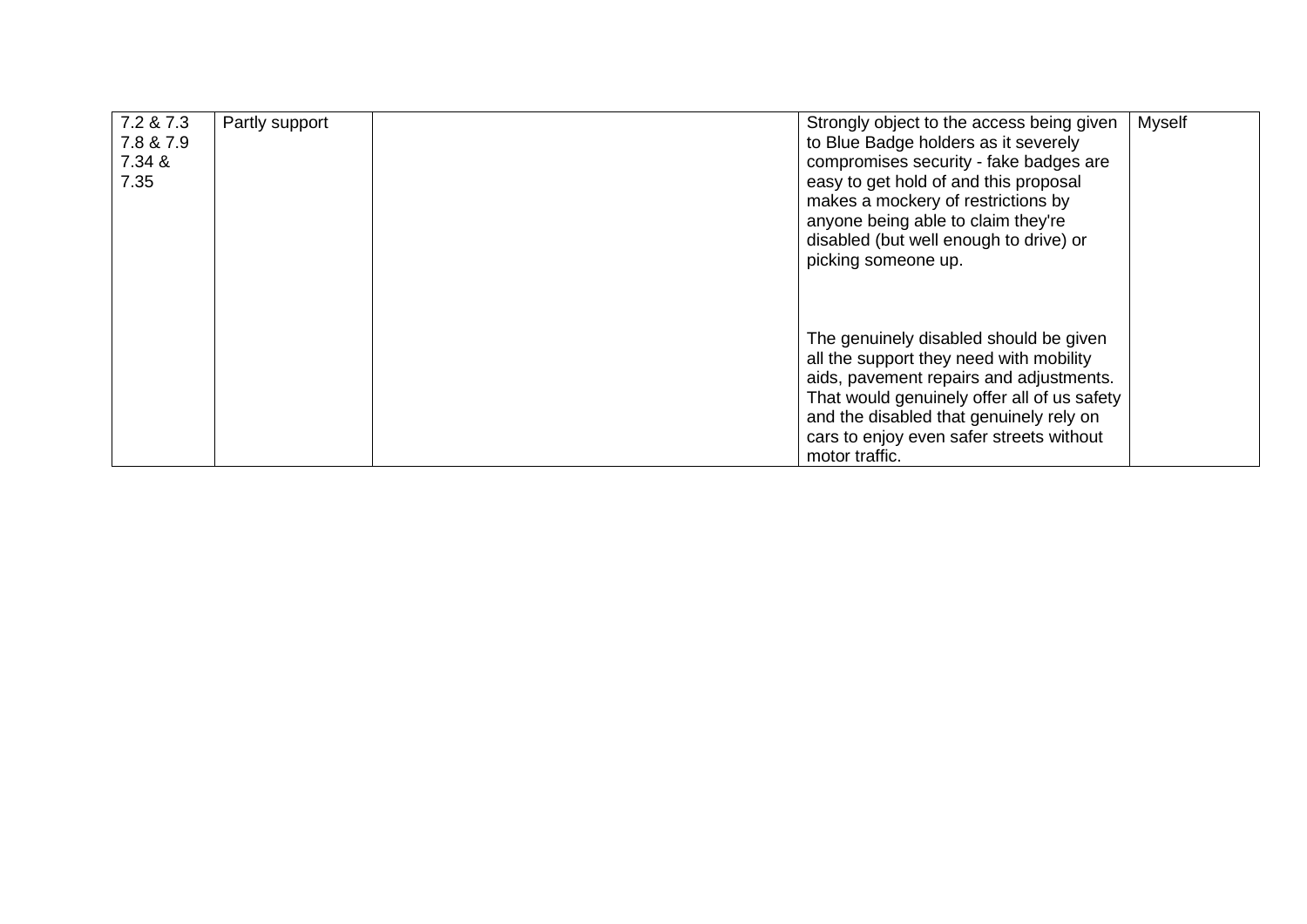| 7.2 & 7.3<br>7.4 & 7.5<br>7.8 & 7.9<br>7.14 &<br>7.15<br>7.20 &<br>7.21 | Partly support | This consultation has been too tightly<br>focused on the immediate area around<br>the Roman Baths and Abbey. Because<br>the impact on parking and access will<br>cause displacement issues for disability<br>and residents parking across the city<br>centre, details of that should have also<br>been included.                                                                                                                                                                                                                                      | An<br>organisation |
|-------------------------------------------------------------------------|----------------|-------------------------------------------------------------------------------------------------------------------------------------------------------------------------------------------------------------------------------------------------------------------------------------------------------------------------------------------------------------------------------------------------------------------------------------------------------------------------------------------------------------------------------------------------------|--------------------|
|                                                                         |                | I note that in the near future a further<br>consultation around Milsom Street and<br>surrounding streets will be taking place.<br>All of these planned and proposed<br>changes will have an impact on each<br>other and cannot be treated in isolation.<br>XXX XXX XXXX XXX, Broad Street XXX<br>parish is a major part of the city centre)<br>we are XXX struggling to understand all<br>the proposed changes, but also a fuller<br>understanding of the knock on effects<br>and implications that each of the<br>emergents will have on each other. |                    |
|                                                                         |                | We do want the city centre to be a safe<br>place to visit, but also we also want<br>visitors and residents to have appropriate<br>places to park and for access issues to<br>be considered in these schemes in<br>regard to St XXXXXX and other churches<br>in the City Centre, particularly in regard<br>to funerals, weddings and other particular<br>services on Sundays.                                                                                                                                                                          |                    |
|                                                                         |                | The focus of our attention is around the<br>streets Upper Borough Walls, Old Bond                                                                                                                                                                                                                                                                                                                                                                                                                                                                     |                    |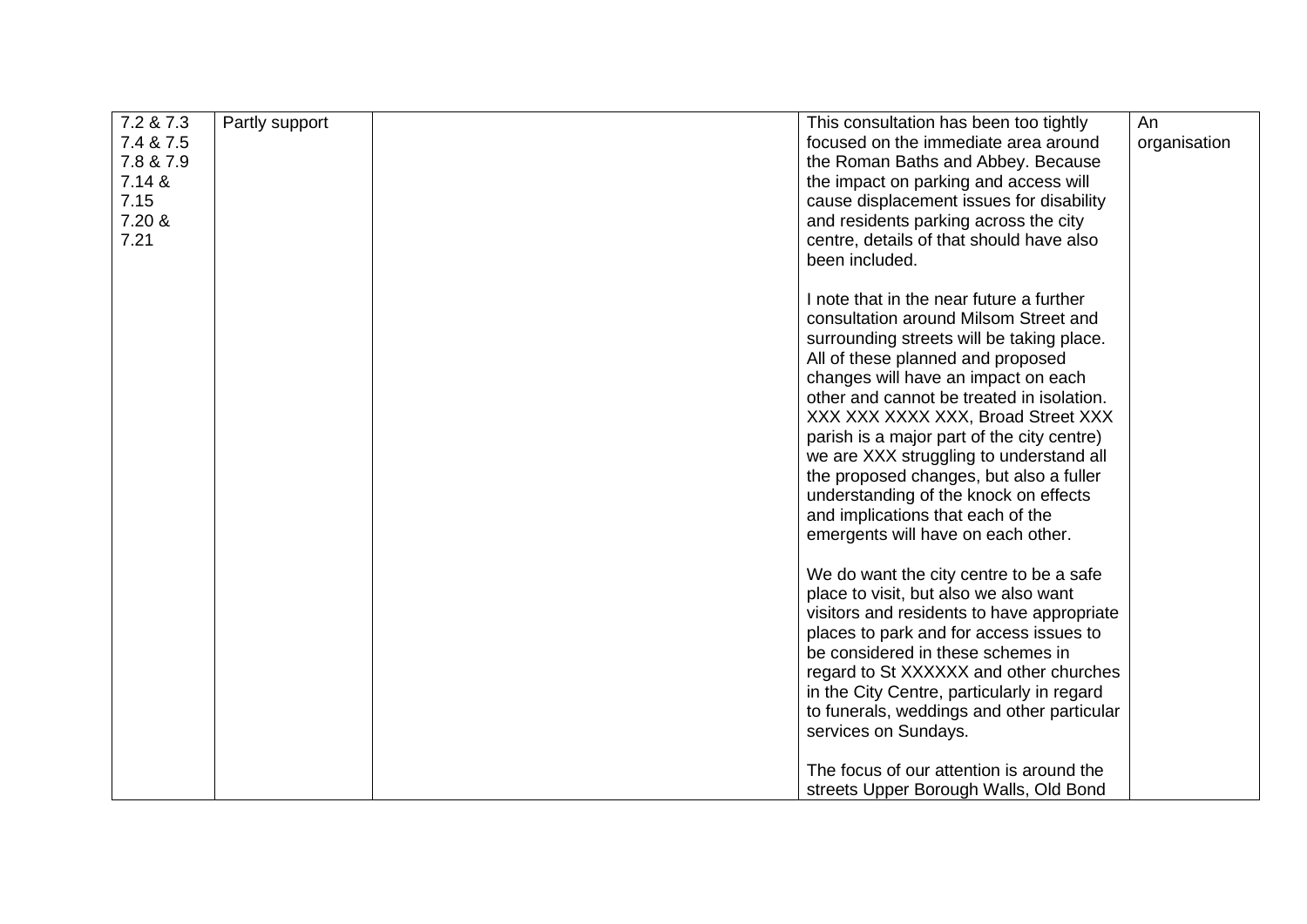|  | Street, Milsom Street, Quiet Street, John<br>Street, Trim Street, Beauford Square,<br>Northumberland Buildings, Broad Street,<br>Northgate Street, High Street, Grand<br>Parade and Pierrepont Street |  |
|--|-------------------------------------------------------------------------------------------------------------------------------------------------------------------------------------------------------|--|
|  |                                                                                                                                                                                                       |  |
|  |                                                                                                                                                                                                       |  |
|  |                                                                                                                                                                                                       |  |
|  |                                                                                                                                                                                                       |  |
|  |                                                                                                                                                                                                       |  |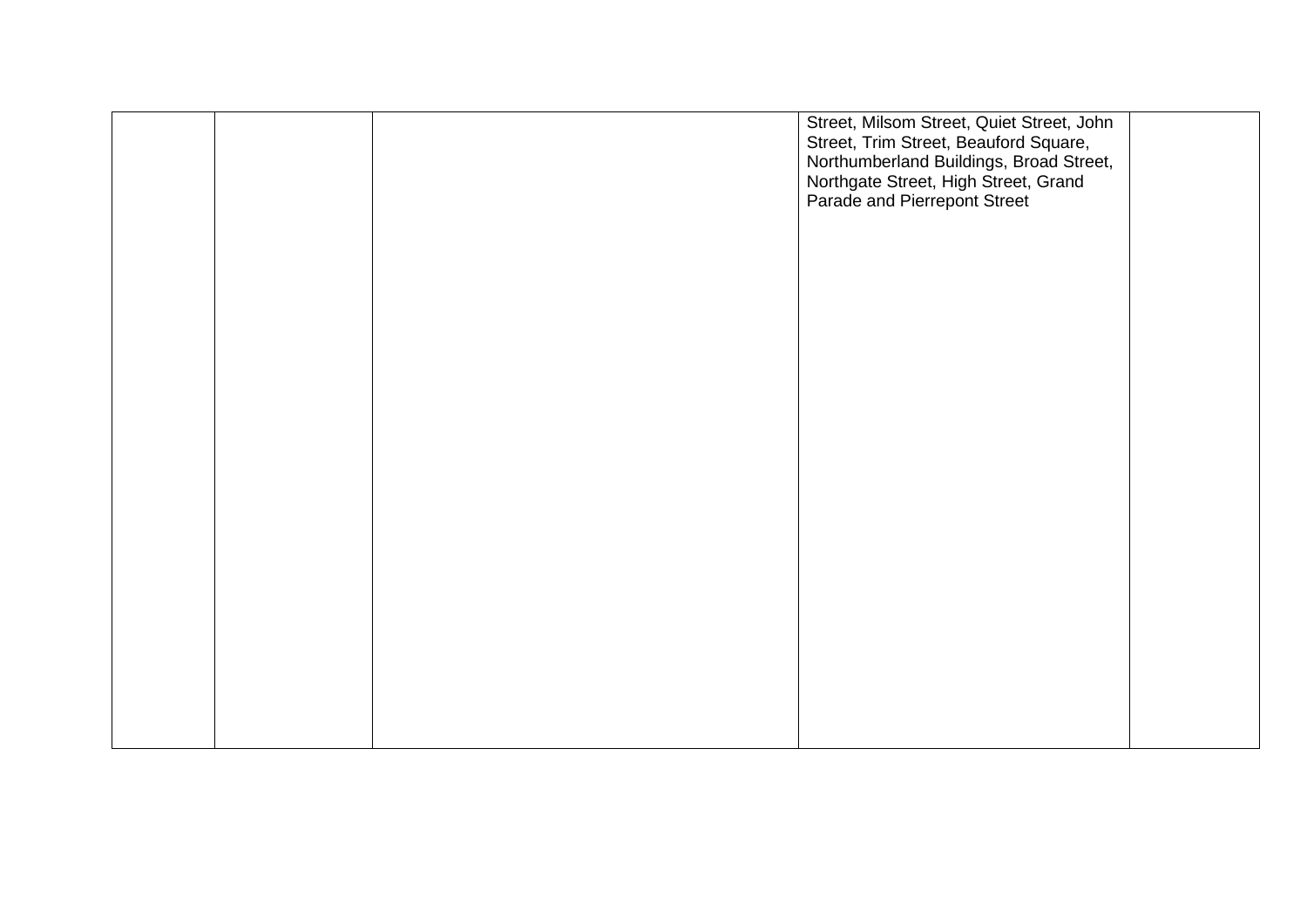| 7.8 & 7.9                   | Object         | You admit the negative impact on persons with<br>disability, and you talk about a "pan disability study"<br>(pages 9 and 11, without any timescale), and yet you<br>plan to go ahead anyway without the benefit of the<br>results of that study - which could change the current<br>proposals. |                                                                                                                                                                                                                                                                                                                                  | An<br>organisation |
|-----------------------------|----------------|------------------------------------------------------------------------------------------------------------------------------------------------------------------------------------------------------------------------------------------------------------------------------------------------|----------------------------------------------------------------------------------------------------------------------------------------------------------------------------------------------------------------------------------------------------------------------------------------------------------------------------------|--------------------|
| 7.2 & 7.3<br>7.34 &<br>7.35 | Partly support |                                                                                                                                                                                                                                                                                                | Although I support the general principle, I<br>don't believe that there should be an<br>exemption for post/parcel deliveries.                                                                                                                                                                                                    | Myself             |
|                             |                |                                                                                                                                                                                                                                                                                                | As we have seen elsewhere in the city,<br>these companies rarely park<br>conscientiously without severely<br>inconveniencing or outright endangering<br>other road users. As we cannot<br>reasonably expect this not to happen<br>here, I believe that deliveries should only<br>be permitted at times with reduced<br>footfall. |                    |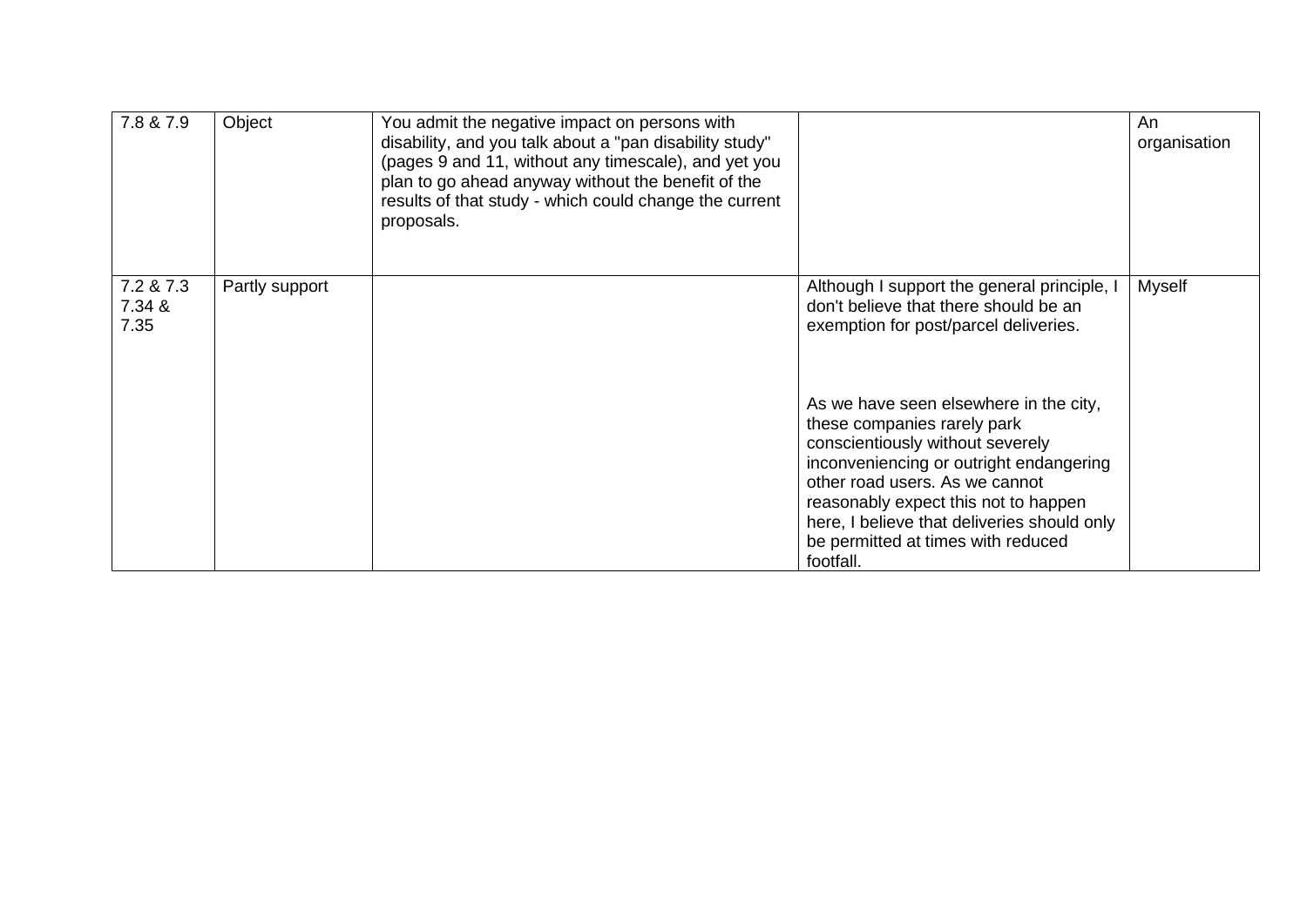| 7.4 & 7.5 | Object | The city centre needs to be accessible to disabled      | <b>Myself</b> |
|-----------|--------|---------------------------------------------------------|---------------|
| 7.6 & 7.7 |        | persons, elderly and emergency vehicles. Businesses     |               |
| 7.8 & 7.9 |        | are already suffering from the effects of Covid and     |               |
| 7.10 &    |        | need support from BANES and the public. The threat      |               |
| 7.11      |        | from terrorists is based on figures and information     |               |
| 7.12 &    |        | from 6 years ago and are therefore out of date. If a    |               |
| 7.13      |        | terrorist wants to access the centre they would do this |               |
| 7.14 &    |        | on foot as in all the recent attacks in London and      |               |
| 7.15      |        | Manchester. Residents needs need to be met              |               |
| 7.30 &    |        | including service personnel and vehicles i.e. broken    |               |
| 7.31      |        | boiler, leakage in pipe and gas problems such as        |               |
|           |        | heating. I really don't understand what you think this  |               |
|           |        | scheme is going to achieve except mayhem to all who     |               |
|           |        | use the area.                                           |               |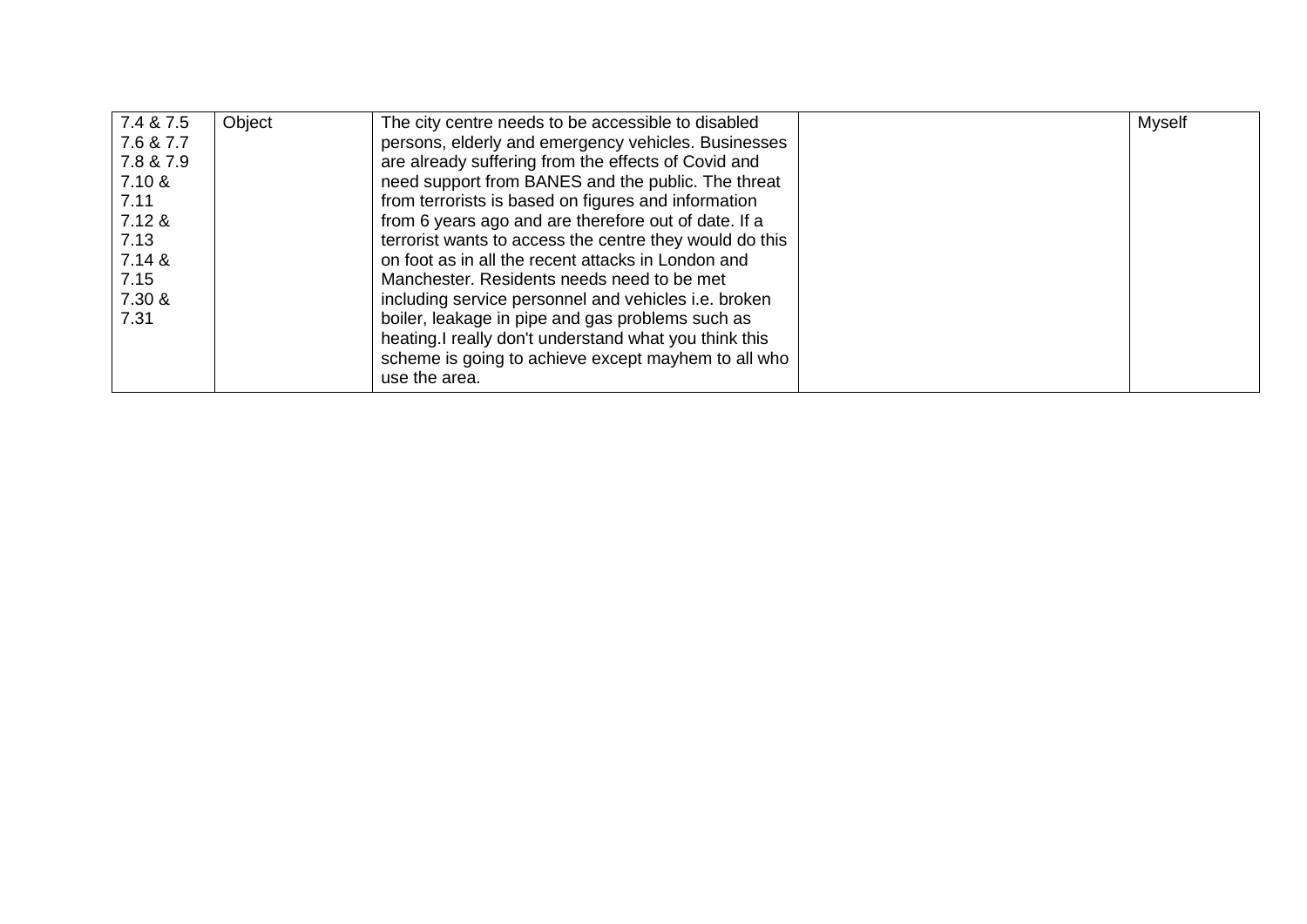| 7.14 &    | Object  | XXXXXX XXX XXXXXX. York Street was our final              | <b>Myself</b> |
|-----------|---------|-----------------------------------------------------------|---------------|
| 7.15      |         | access point and it has already been closed during        |               |
| 7.16 &    |         | the day. However, I do not typically need access          |               |
| 7.17      |         | before 10am because XXXX XXXX out at 10am! I              |               |
| 7.18 &    |         | need access during the working day after 10am. Have       |               |
| 7.19      |         | to carry very heavy bags of laundry, supplies and         |               |
| 7.32 &    |         | rubbish to and from Terrace Walk. This costs more         |               |
| 7.33      |         | time and therefore money and is physically almost         |               |
| 8.2       |         | impossible. The provision of loading bays in Terrace      |               |
|           |         | walk area is inadequate and I am regularly getting        |               |
|           |         | tickets because there is no space available.              |               |
|           |         | Will be even more difficult when the coaches return.      |               |
|           |         | Trades won't work inside the area, it is too difficult to |               |
|           |         | access and they don't want to wait for gates to be        |               |
|           |         | opened and they can't park close. Our property has        |               |
|           |         | been devalued immensely because of these                  |               |
|           |         | restrictions. No reason why the closure has to be         |               |
|           |         | extended until 10pm along York Street. Coaches            |               |
|           |         | should be dispersed around the city so ALL city           |               |
|           |         | traders can benefit from passing visitors. The visual     |               |
|           |         | effects of any implementations should be properly         |               |
|           |         | scrutinised and consulted with historical expertise.      |               |
|           |         |                                                           |               |
| 7.2 & 7.3 | Support |                                                           | <b>Myself</b> |
| 7.2 & 7.3 | Support |                                                           | <b>Myself</b> |
| 7.2 & 7.3 | Support |                                                           | <b>Myself</b> |
| 7.8 & 7.9 | Object  | XXXX advice network disagree with the TRO report,         | An            |
| 7.30 &    |         | and recommend that the Pan Disability study is            | organisation  |
| 7.31      |         | carried out before decisions are made, due to the         |               |
|           |         | impact this could have on people with disability both     |               |
|           |         | physical and mental'                                      |               |
| 7.6 & 7.7 | Object  | Not proportionate and harms accessibility                 | <b>Myself</b> |
| 7.8 & 7.9 |         |                                                           |               |
|           |         |                                                           |               |
|           |         |                                                           |               |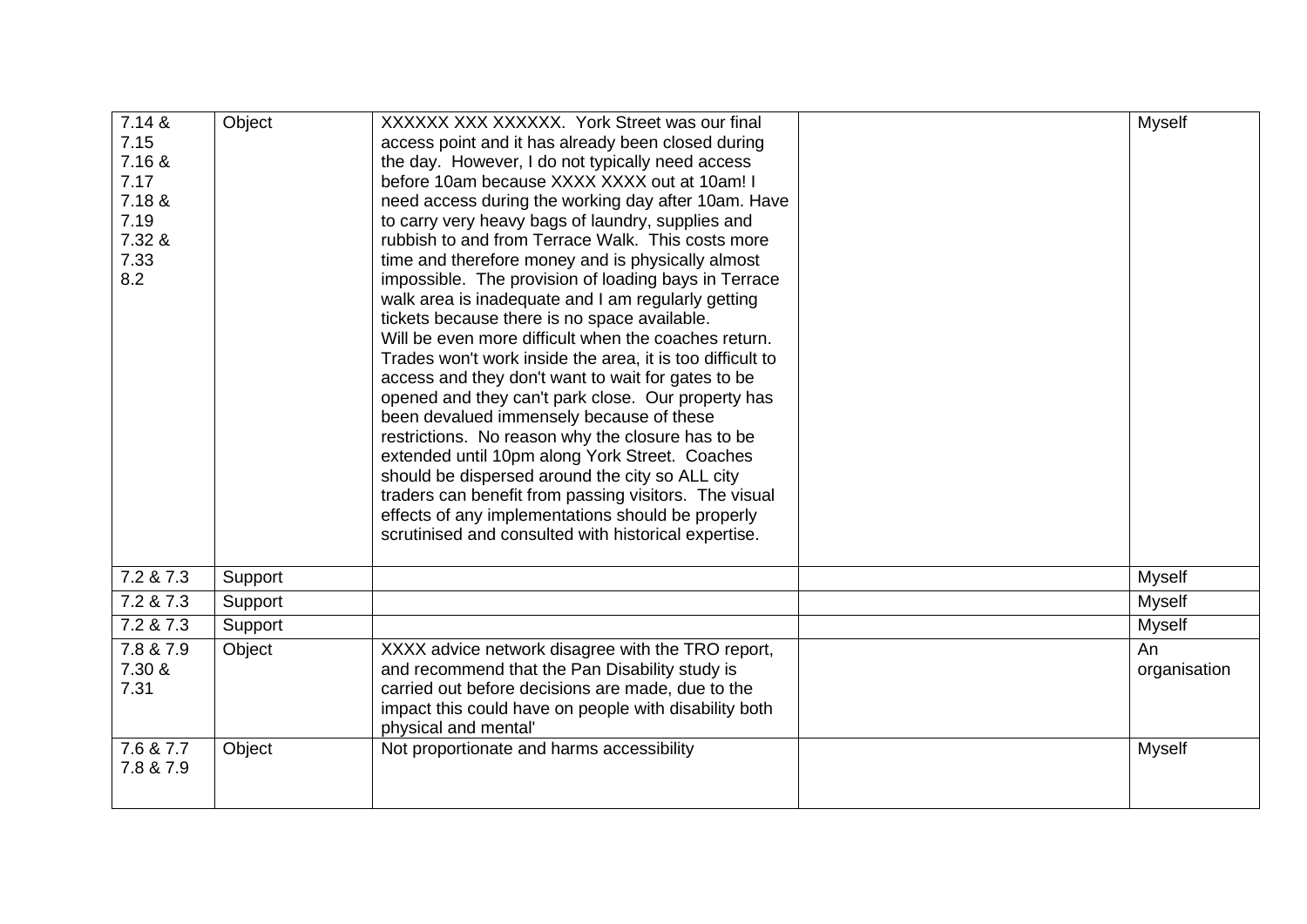| 7.30 &            |        |                                                            |               |
|-------------------|--------|------------------------------------------------------------|---------------|
| 7.31              |        |                                                            |               |
|                   |        |                                                            |               |
| 7.6 & 7.7         | Object | This is too draconian it stops people access               | <b>Myself</b> |
| 7.8 & 7.9         |        |                                                            |               |
| 7.30 &            |        |                                                            |               |
| 7.31              |        |                                                            |               |
| 7.12 &            | Object | This delayed an ambulance it's dangerous                   | <b>Myself</b> |
| 7.13              |        |                                                            |               |
| 7.4 & 7.5         | Object | Not needed                                                 | Myself        |
| 7.4 & 7.5         | Object | I can't shop with it like this. I don't want outside cafes | Myself        |
| 7.34 &            |        |                                                            |               |
| 7.35<br>7.4 & 7.5 |        | It made it worse in town                                   |               |
|                   | Object |                                                            | <b>Myself</b> |
| 7.4 & 7.5         | Object | Did not like it put it back to normal                      | <b>Myself</b> |
| &.4 & 7.5         | Object | Do not agree with it                                       | <b>Myself</b> |
| &.4 & 7.5         | Object | I do not agree with this on any of these streets           | <b>Myself</b> |
| 7.4 & 7.5         | Object | <b>No</b>                                                  | <b>Myself</b> |
| 7.4 & 7.5         | Object | I object to all                                            | <b>Myself</b> |
| 7.4 & 7.5         | Object | Object                                                     | <b>Myself</b> |
| 7.6 & 7.7         | Object | Too severe                                                 | <b>Myself</b> |
| 7.4 & 7.5         | Object | I object                                                   | <b>Myself</b> |
| 7.8 & 7.9         | Object | Because of access                                          | Myself        |
| 7.30 &            |        |                                                            |               |
| 7.31              |        |                                                            |               |
| 7.6 & 7.7         | Object | It stops access and doesn't help stop the threat           | <b>Myself</b> |
| 7.8 & 7.9         |        |                                                            |               |
| 7.30 &<br>7.31    |        |                                                            |               |
| 7.4 & 7.5         | Object | It's a Very bad idea                                       | <b>Myself</b> |
|                   |        |                                                            |               |
| 7.4 & 7.5         | Object | I don't agree with it                                      | <b>Myself</b> |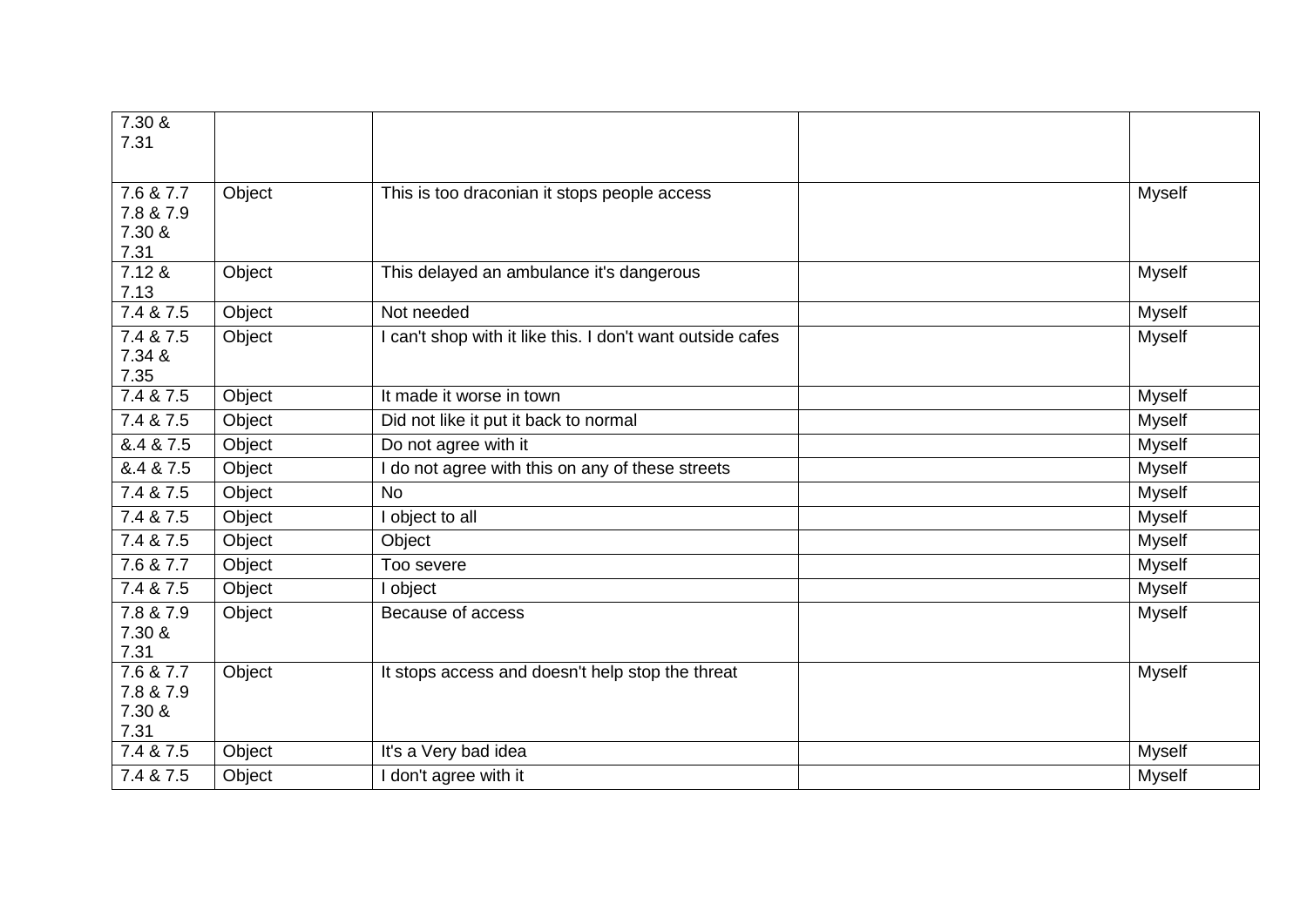| 7.4 & 7.5                                                  | Object  | No                                                                                                                                                                                                                                                                                                          | Myself        |
|------------------------------------------------------------|---------|-------------------------------------------------------------------------------------------------------------------------------------------------------------------------------------------------------------------------------------------------------------------------------------------------------------|---------------|
| 7.4 & 7.5                                                  | Object  | I do not agree with anti car agenda                                                                                                                                                                                                                                                                         | <b>Myself</b> |
| 7.6 & 7.7                                                  |         |                                                                                                                                                                                                                                                                                                             |               |
| 7.28 &<br>7.29                                             |         |                                                                                                                                                                                                                                                                                                             |               |
| 7.2 & 7.3                                                  | Support |                                                                                                                                                                                                                                                                                                             | Myself        |
| 7.4 & 7.5                                                  | Object  | It's my right                                                                                                                                                                                                                                                                                               | Myself        |
| 7.2 & 7.3                                                  | Support |                                                                                                                                                                                                                                                                                                             | Myself        |
| 7.4 & 7.5<br>7.6 & 7.7<br>7.14 &<br>7.15<br>7.26 &<br>7.27 | Object  | Total waste of money. Major impact on retailers as<br>you have already taxed a number if businesses out of<br>the City with rates this will exacerbate the problem<br>resulting in more empty shops.<br>This proposal is based on historic data. It doesn't<br>need a vehicle to cause a security incident! | Myself        |
| 7.6 & 7.7                                                  | Object  | This will make little or no difference to terrorist<br>criminals intent on causing harm. They will simply<br>circumnavigate your (well publicised) restrictive<br>measures. Most recent attacks have been on foot,<br>with knives, machetes or explosive backpacks.                                         | <b>Myself</b> |
| 7.4 & 7.5                                                  | Object  | BANES can't run a golf course or a car park or even<br>execute the Clevelend VBridge strengthening  I have<br>no confidence in their anti terrorist proposals.                                                                                                                                              | Myself        |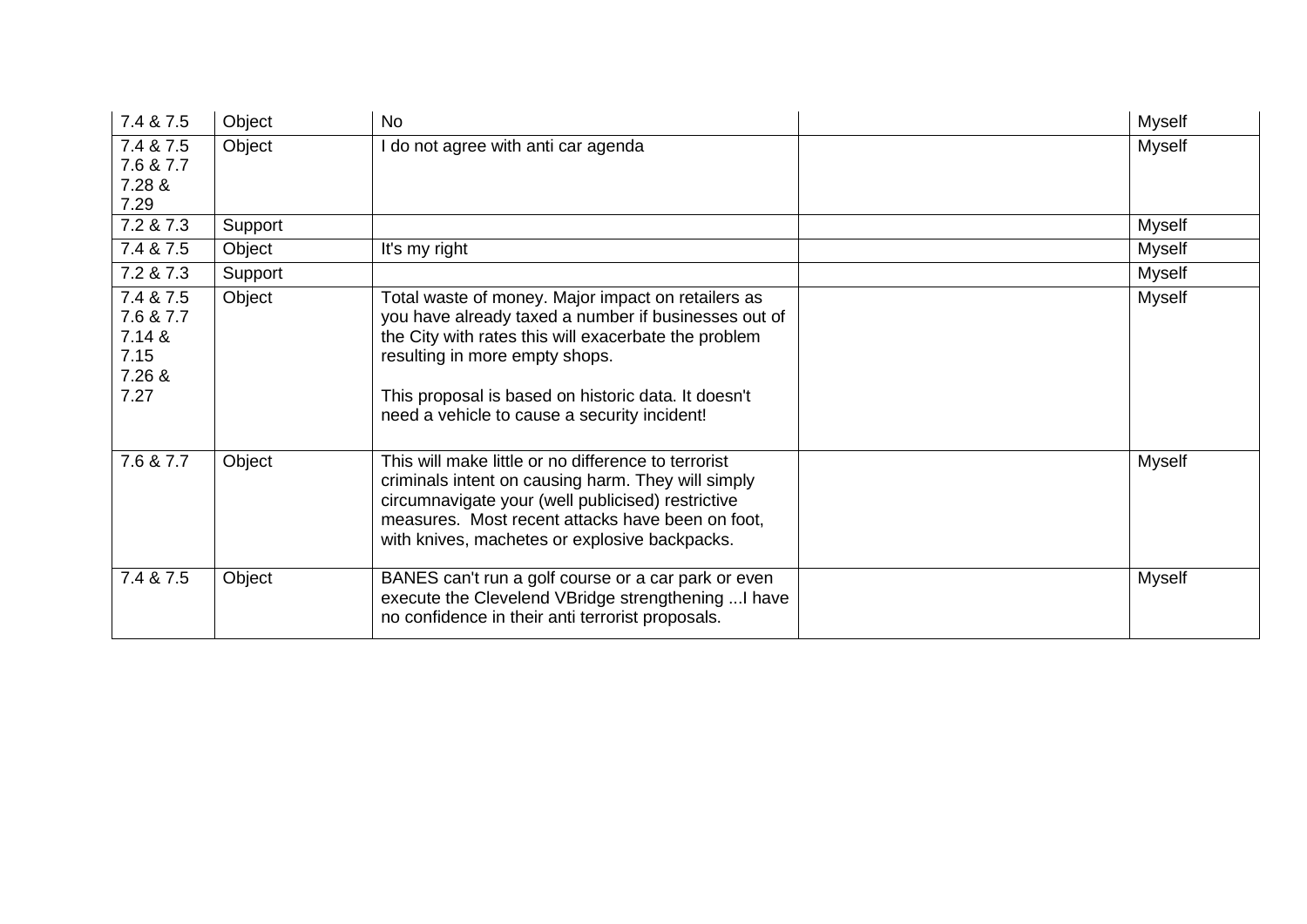| 7.2 & 7.3<br>7.14 &<br>7.15<br>7.48                                                       | Partly support |                                                                                                                                                                                                                                                                                                                                                                                                                                                                                 | It is complicated to me. I understand the<br>need to have security but I am concerned<br>about relatives being able to drop me off<br>or pick me up etc as they used to do, also<br>deliveries. | <b>Myself</b> |
|-------------------------------------------------------------------------------------------|----------------|---------------------------------------------------------------------------------------------------------------------------------------------------------------------------------------------------------------------------------------------------------------------------------------------------------------------------------------------------------------------------------------------------------------------------------------------------------------------------------|-------------------------------------------------------------------------------------------------------------------------------------------------------------------------------------------------|---------------|
| 7.2 & 7.3                                                                                 | Support        |                                                                                                                                                                                                                                                                                                                                                                                                                                                                                 |                                                                                                                                                                                                 | <b>Myself</b> |
| 7.2 & 7.3                                                                                 | Support        |                                                                                                                                                                                                                                                                                                                                                                                                                                                                                 |                                                                                                                                                                                                 | <b>Myself</b> |
| 7.4 & 7.5<br>7.6 & 7.7<br>7.8 & 7.9<br>7.14 &<br>7.15<br>7.30 &<br>7.31<br>7.34 &<br>7.35 | Object         | I do not agree that the risk of terrorism in Bath<br>necessitates closing streets which are already fairly<br>quiet. This scheme neither justifies the inconvenience<br>caused to businesses, residents, delivery companies<br>and those with disabilities, nor does it make terrorism<br>any less likely, since equally busy areas such as High<br>St and the area around Grand Parade, Orange<br>Grove, Manvers / Pierrepont St and Dorchester St will<br>remain unprotected. |                                                                                                                                                                                                 | <b>Myself</b> |
| 7.8 & 7.9<br>7.20 &<br>7.21                                                               | Object         | Two areas or groups of streets:<br>Parking nearby• outside the restricted area is too far<br>for some of us<br>Covid restrictions have already removed useful site<br>such as Kingsmead and Milsom St                                                                                                                                                                                                                                                                           |                                                                                                                                                                                                 | <b>Myself</b> |
| 7.4 & 7.5<br>7.6 & 7.7<br>7.18 &<br>7.19<br>7.20 &<br>7.21                                | Object         | Cheap Street, Westgate Street, Upper Borough<br>Walls, York Street, Kingsmead square.                                                                                                                                                                                                                                                                                                                                                                                           |                                                                                                                                                                                                 | <b>Myself</b> |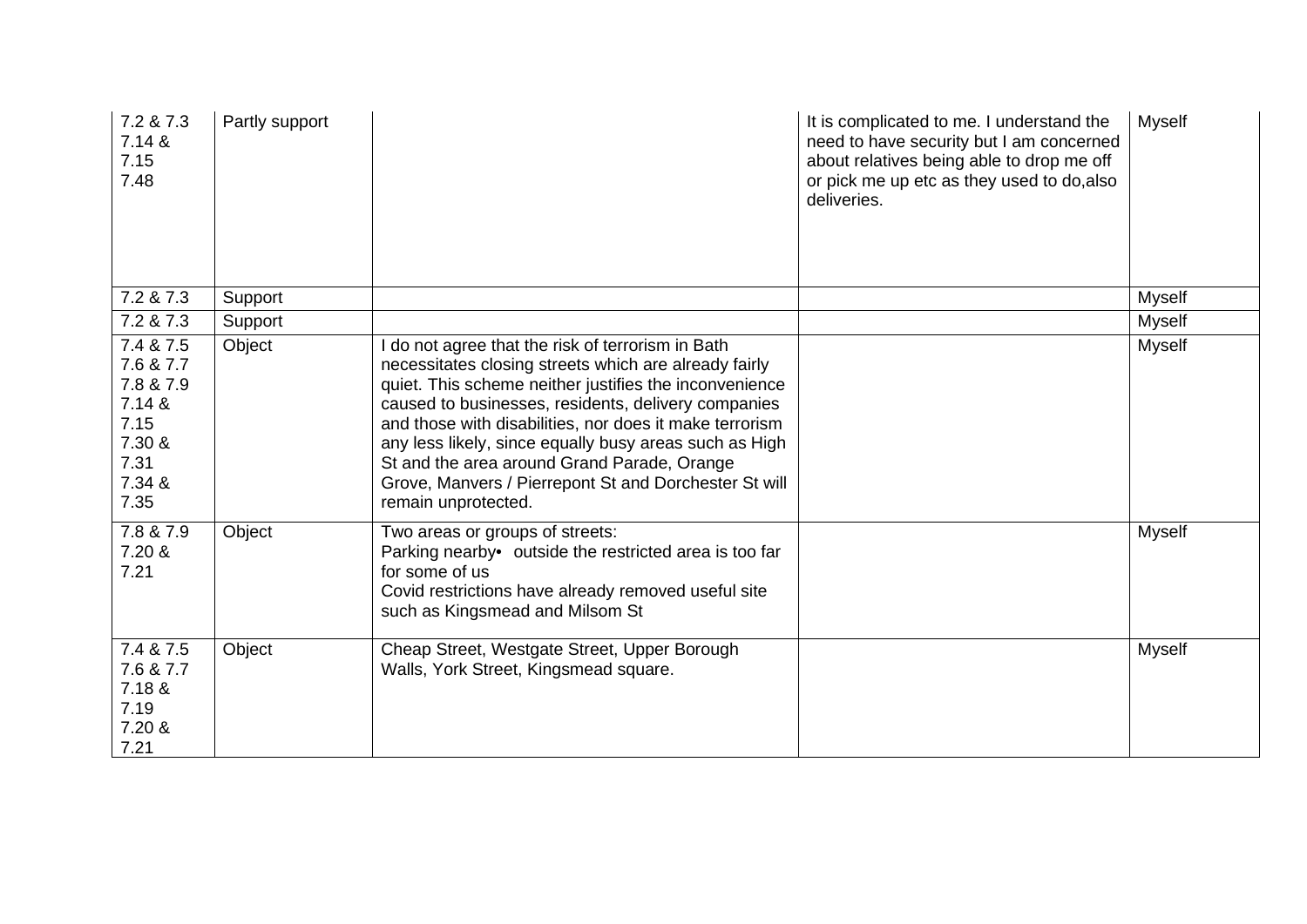| 7.4 & 7.5<br>Object<br>object to the entire proposal to restrict access to any<br><b>Myself</b><br>7.6 & 7.7<br>of these streets. From the latest information this<br>7.26 &<br>proposal has been brought forward on the basis of<br>7.27<br>security advice received in around 2016, which is five |  |
|-----------------------------------------------------------------------------------------------------------------------------------------------------------------------------------------------------------------------------------------------------------------------------------------------------|--|
|                                                                                                                                                                                                                                                                                                     |  |
|                                                                                                                                                                                                                                                                                                     |  |
|                                                                                                                                                                                                                                                                                                     |  |
|                                                                                                                                                                                                                                                                                                     |  |
| years ago. This advice would have been given to the                                                                                                                                                                                                                                                 |  |
| previous Conservative administration and yet in their                                                                                                                                                                                                                                               |  |
| final budget prior to the 2019 election, in which the                                                                                                                                                                                                                                               |  |
| Liberal Democrats assumed control, there was no                                                                                                                                                                                                                                                     |  |
| budget allocation for city centre security other than a                                                                                                                                                                                                                                             |  |
| small sum. The Liberal democrat Council has                                                                                                                                                                                                                                                         |  |
|                                                                                                                                                                                                                                                                                                     |  |
| provided no evidence of why City Centre Security                                                                                                                                                                                                                                                    |  |
| became such a key issue after they took office, when                                                                                                                                                                                                                                                |  |
| it had not been previously.                                                                                                                                                                                                                                                                         |  |
| These proposals only provide security against one                                                                                                                                                                                                                                                   |  |
| very specific form of terrorist threat, which is often                                                                                                                                                                                                                                              |  |
| referred to as vehicle as a weapon (VAW) attack,                                                                                                                                                                                                                                                    |  |
| where a vehicle is used to drive into pedestrians with                                                                                                                                                                                                                                              |  |
| the aim of killing or injuring them. While there have                                                                                                                                                                                                                                               |  |
|                                                                                                                                                                                                                                                                                                     |  |
| been a small number of such attacks on the UK                                                                                                                                                                                                                                                       |  |
| mainland, most recently in 2017, far more people                                                                                                                                                                                                                                                    |  |
| have been killed and injured by terrorists in other                                                                                                                                                                                                                                                 |  |
| forms of attack, mostly carried out by pedestrians. It                                                                                                                                                                                                                                              |  |
| is not a balanced approach to restrict the free                                                                                                                                                                                                                                                     |  |
| movement of the citizens of Bath, and those visiting                                                                                                                                                                                                                                                |  |
| the city, to protect against one very specific form of                                                                                                                                                                                                                                              |  |
| terrorist threat. If terrorists are really interested in                                                                                                                                                                                                                                            |  |
| attacking people in Bath and cannot use VAW then as                                                                                                                                                                                                                                                 |  |
| in other cities they can use knives, pedestrian                                                                                                                                                                                                                                                     |  |
| carrying bombs, or various other means of attack.                                                                                                                                                                                                                                                   |  |
|                                                                                                                                                                                                                                                                                                     |  |
| This proposal can be seen as Bath & North East                                                                                                                                                                                                                                                      |  |
| Somerset Council's very own Maginot Line, and like                                                                                                                                                                                                                                                  |  |
| the original is 'a defensive barrier or strategy that                                                                                                                                                                                                                                               |  |
| inspires a false sense of security'. It will be just as                                                                                                                                                                                                                                             |  |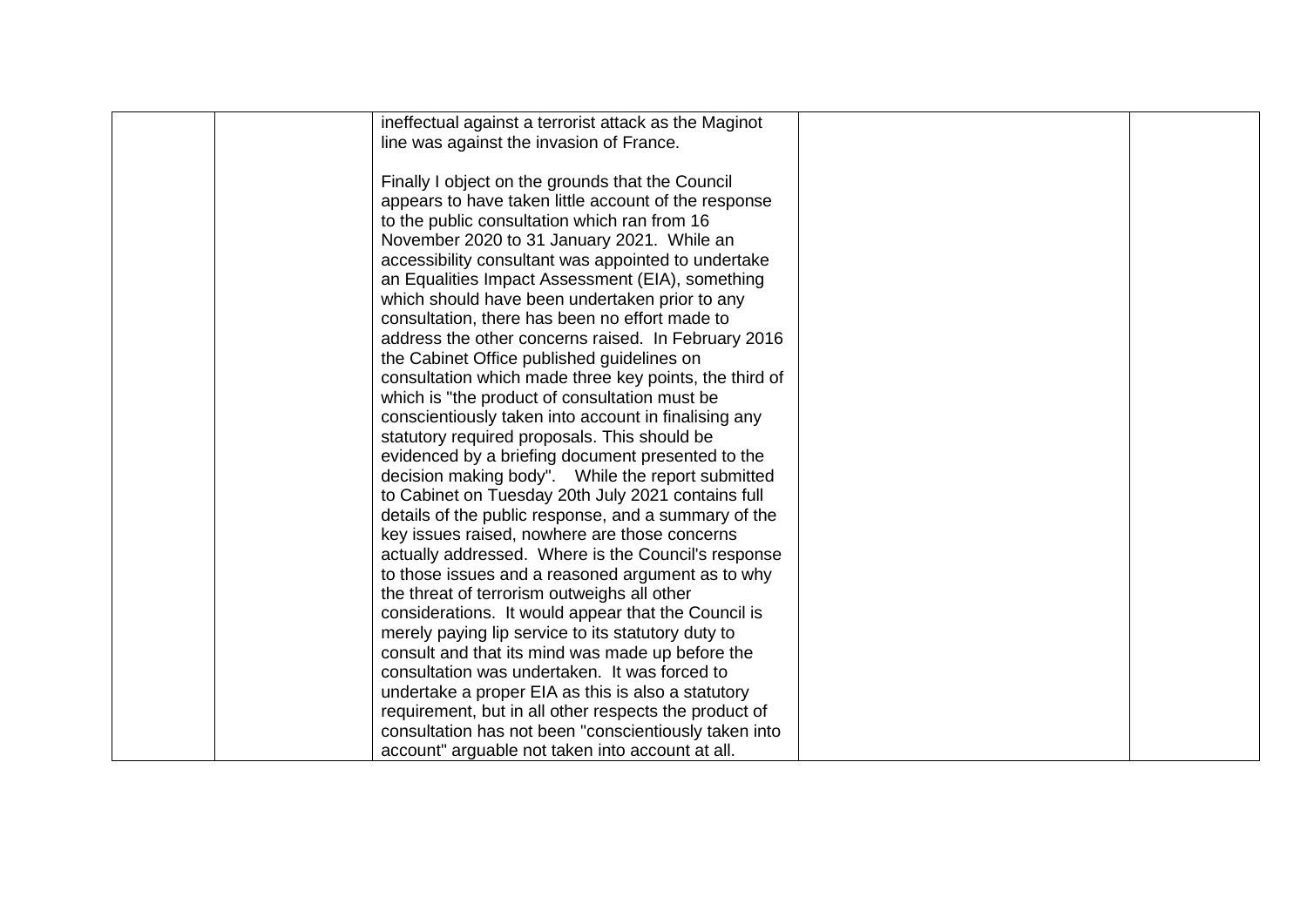| 7.2 & 7.3<br>7.14 &<br>7.15<br>7.18 &<br>7.19<br>7.43 | Partly support | Stall street and Bath street area. Also<br>Westgate street.                                                                                                                                                                                                                                                                                                                                                                                                                                                                                                                                                                                                                                                                                                                                                                                                                                                  | <b>Myself</b>      |
|-------------------------------------------------------|----------------|--------------------------------------------------------------------------------------------------------------------------------------------------------------------------------------------------------------------------------------------------------------------------------------------------------------------------------------------------------------------------------------------------------------------------------------------------------------------------------------------------------------------------------------------------------------------------------------------------------------------------------------------------------------------------------------------------------------------------------------------------------------------------------------------------------------------------------------------------------------------------------------------------------------|--------------------|
| 7.2 & 7.3<br>7.14 &<br>7.15<br>7.43                   | Partly support | I have already done this but got through<br>without being able to raise my issue.<br>I support the restriction of traffic as<br>prevention of terrorist acts. Of course.<br>But I also have an issue being a local<br>trader who needs access to these streets<br>to carry out my business.<br>I am a street trader. I set up and pack<br>down my stall every day. Previously a<br>bollard would lower on recognition of my<br>number plate and I would have access to<br>the street. Now that is over I am treated<br>with aggression by whoever these new<br>people in red vests are that are given<br>authority.<br>On the rare occasion it would be very<br>helpful to have access to pack up my<br>stall a little early. At the moment I am<br>forced to work exceptionally long days<br>and cannot leave if I have an emergency.<br>Surely there could be a little<br>understanding for local traders. | An<br>organisation |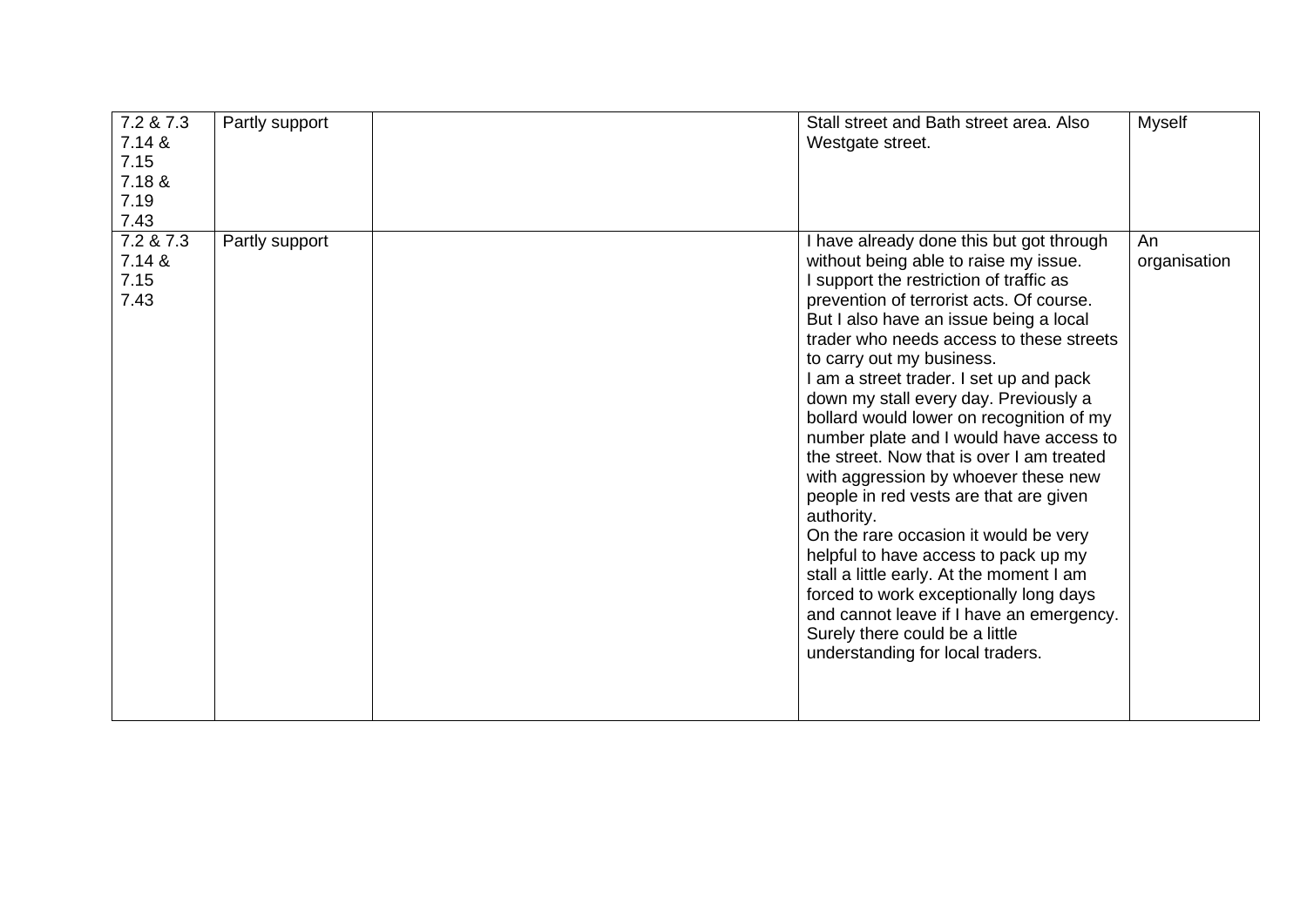| 7.2 & 7.3 | Partly support | XX XXXXXX XXX X XXXXX XX XXXXXX            | <b>Myself</b> |
|-----------|----------------|--------------------------------------------|---------------|
| 7.14 &    |                | XXXXXX. The nature of our business         |               |
| 7.15      |                | means that we have to build and pack       |               |
| 7.16 &    |                | down our market stall every day. We        |               |
| 7.17      |                | used to have storage nearby for our        |               |
| 7.18 &    |                | setup and stock (this ended up being       |               |
| 7.19      |                | redeveloped), which we would love to       |               |
| 7.46      |                | have again, but unfortunately storage in   |               |
|           |                | the city centre is very hard to come by.   |               |
|           |                | We also used to have flexibility with the  |               |
|           |                | time that we packed up our stall which     |               |
|           |                | was very important to us. Now, we must     |               |
|           |                | unload and load from our van on Upper      |               |
|           |                | Borough Walls. The gates on Upper          |               |
|           |                | Borough Walls and their closure to traffic |               |
|           |                | between 10am- 6pm has had a severe         |               |
|           |                | impact upon the running of our business    |               |
|           |                | (and of the other XXXX XXXX traders).      |               |
|           |                | Prior to the installation of the gates and |               |
|           |                | access restrictions, we successfully       |               |
|           |                | operated for many years.                   |               |
|           |                |                                            |               |
|           |                | Just to illustrate the particular impact   |               |
|           |                | the restrictions have on myself and my     |               |
|           |                | business, I have a XX year old son who     |               |
|           |                | has just started school. Because I can     |               |
|           |                | only pack up from 6pm onwards, this        |               |
|           |                | effectively means I can only get home XX   |               |
|           |                | XXXXXXX by 7.30-8pm. This makes            |               |
|           |                | balancing business and family life         |               |
|           |                | extremely hard. The lack of access         |               |
|           |                | during the day means that we are           |               |
|           |                | effectively trapped, unable to respond to  |               |
|           |                | the emergencies, whether mundane or        |               |
|           |                | serious - a child that suddenly needs      |               |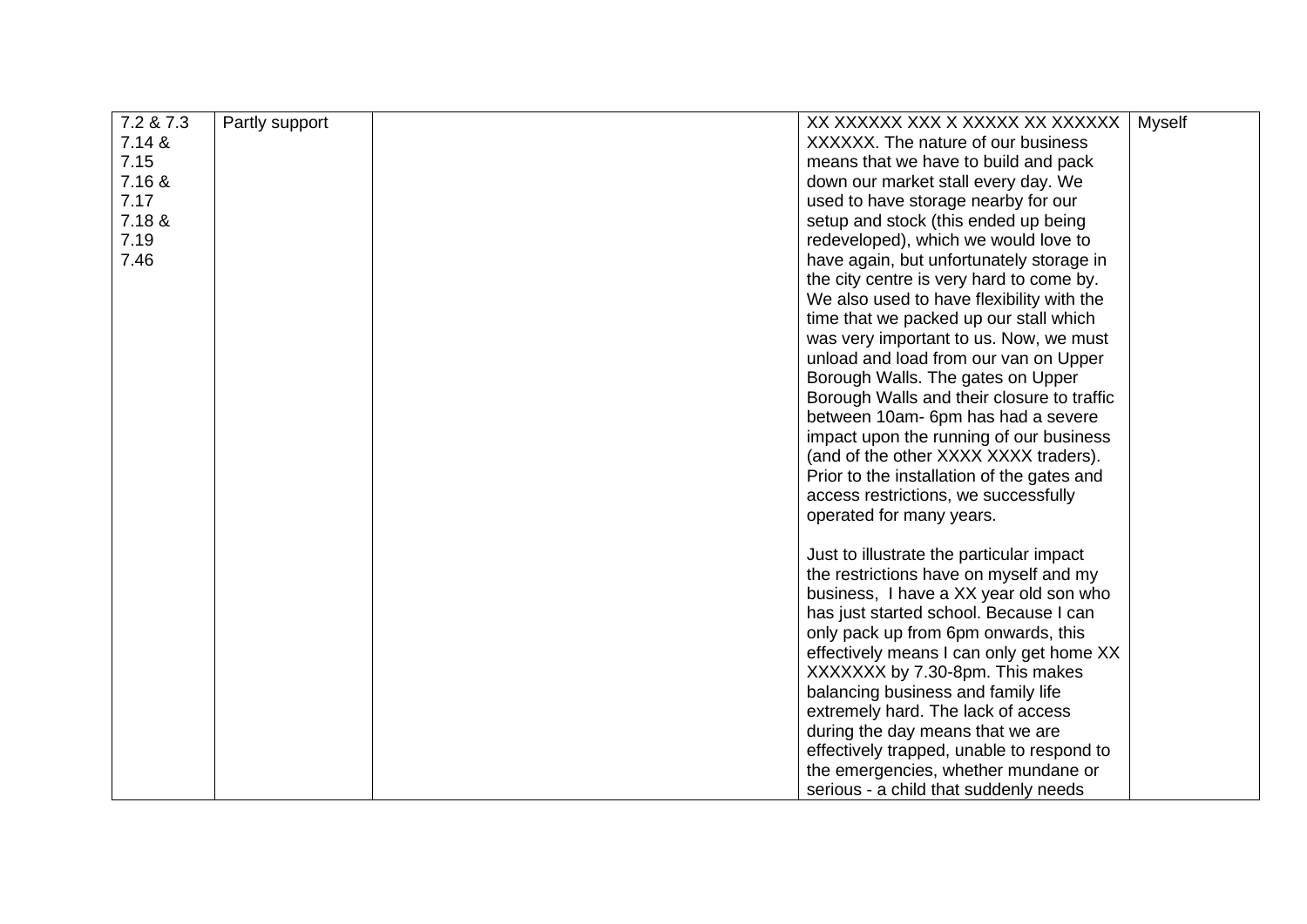|  | picking up from school, a parent in           |  |
|--|-----------------------------------------------|--|
|  |                                               |  |
|  | hospital - that inevitably occur through      |  |
|  | life. It also has the effect that on any days |  |
|  | where I have other commitments (eg            |  |
|  | need to be back at 6pm for my children        |  |
|  | because my partner has to go out), it         |  |
|  | effectively means that I cannot run our       |  |
|  | market stall that day - therefore             |  |
|  | unnecessarily missing an entire day of        |  |
|  | trading, and meaning that at a time when      |  |
|  | there are many empty shops in the city        |  |
|  | centre, even the market traders are           |  |
|  | unable to be there as much as they            |  |
|  | would like.                                   |  |
|  |                                               |  |
|  | Additionally, the restricted access times     |  |
|  | create a bottleneck of service vehicles       |  |
|  | (refuse collectors, delivery vehicles, the    |  |
|  | XXXX XXXX XXX traders etc), who all           |  |
|  | want to access at the same time, rather       |  |
|  | than being staggered throughout the day.      |  |
|  |                                               |  |
|  | Regarding security considerations, the        |  |
|  | presence of the market traders is a net       |  |
|  | benefit to security. There are XX traders,    |  |
|  | who have operated for many years, and         |  |
|  | who are well known to BNES council.           |  |
|  | Building in some flexibility for the market   |  |
|  | traders and therefore meaning that they       |  |
|  | are able to trade on more days, will          |  |
|  | actually have a beneficial impact on the      |  |
|  | security of the area. We all know the area    |  |
|  | very well, have a vested interest in the      |  |
|  | area and will always keep a keen lookout      |  |
|  | for any potential problems.                   |  |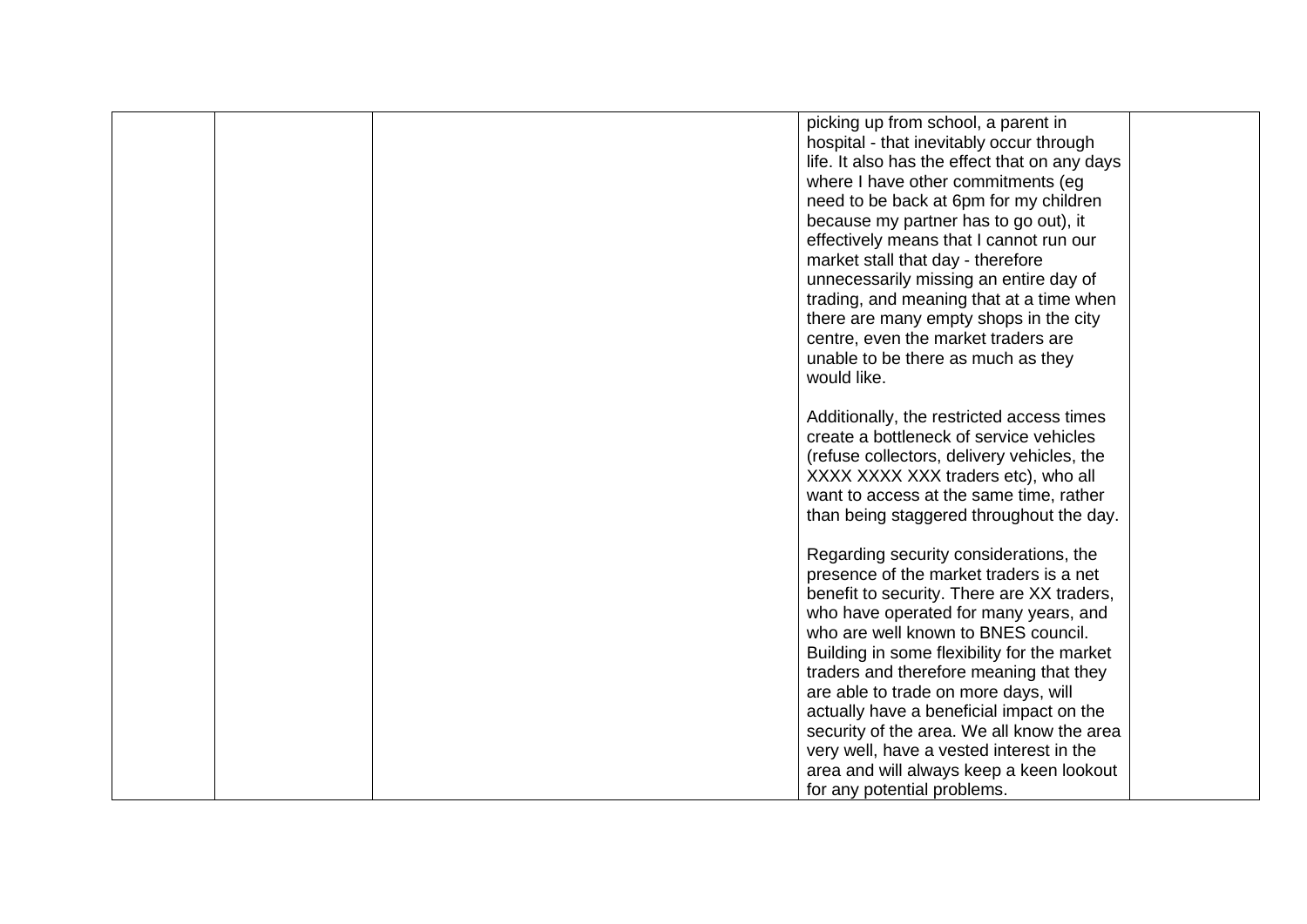| support officers and other officials.<br>The combination of the £9 per day CAZ<br>charge (which street traders were not<br>granted an exemption to despite possibly<br>being the only type of business who<br>must, by the very nature of their<br>businesses, bring a van into the centre,<br>at least in the absence of adequate local<br>storage), and the restrictions imposed<br>upon our working hours by the Upper<br>Borough Walls access gates have had a<br>huge impact upon our businesses. We<br>have been proactive in trying to<br>overcome this problem by seeking new<br>storage in the city centre (via various |  | The market stalls XX of Bath are<br>successful and popular small businesses,<br>highly visible to visitors and locals, and<br>with a loyal following both in person and<br>online. They are one of the joys of Bath,<br>situated at the heart of the city. The<br>vendors are incredibly determined and<br>committed - the arduous nature of setting<br>up and dismantling a shop every single<br>day of trading, demands a particular sort<br>of business person who truly loves what<br>they do and loves their city. They act as<br>an impromptu visitor information centre,<br>easily accessible to passers by and<br>shoppers, as well as eyes on the street.<br>We pride ourselves on our great |  |
|----------------------------------------------------------------------------------------------------------------------------------------------------------------------------------------------------------------------------------------------------------------------------------------------------------------------------------------------------------------------------------------------------------------------------------------------------------------------------------------------------------------------------------------------------------------------------------------------------------------------------------|--|-------------------------------------------------------------------------------------------------------------------------------------------------------------------------------------------------------------------------------------------------------------------------------------------------------------------------------------------------------------------------------------------------------------------------------------------------------------------------------------------------------------------------------------------------------------------------------------------------------------------------------------------------------------------------------------------------------|--|
|                                                                                                                                                                                                                                                                                                                                                                                                                                                                                                                                                                                                                                  |  | relationships with police, community                                                                                                                                                                                                                                                                                                                                                                                                                                                                                                                                                                                                                                                                  |  |
|                                                                                                                                                                                                                                                                                                                                                                                                                                                                                                                                                                                                                                  |  |                                                                                                                                                                                                                                                                                                                                                                                                                                                                                                                                                                                                                                                                                                       |  |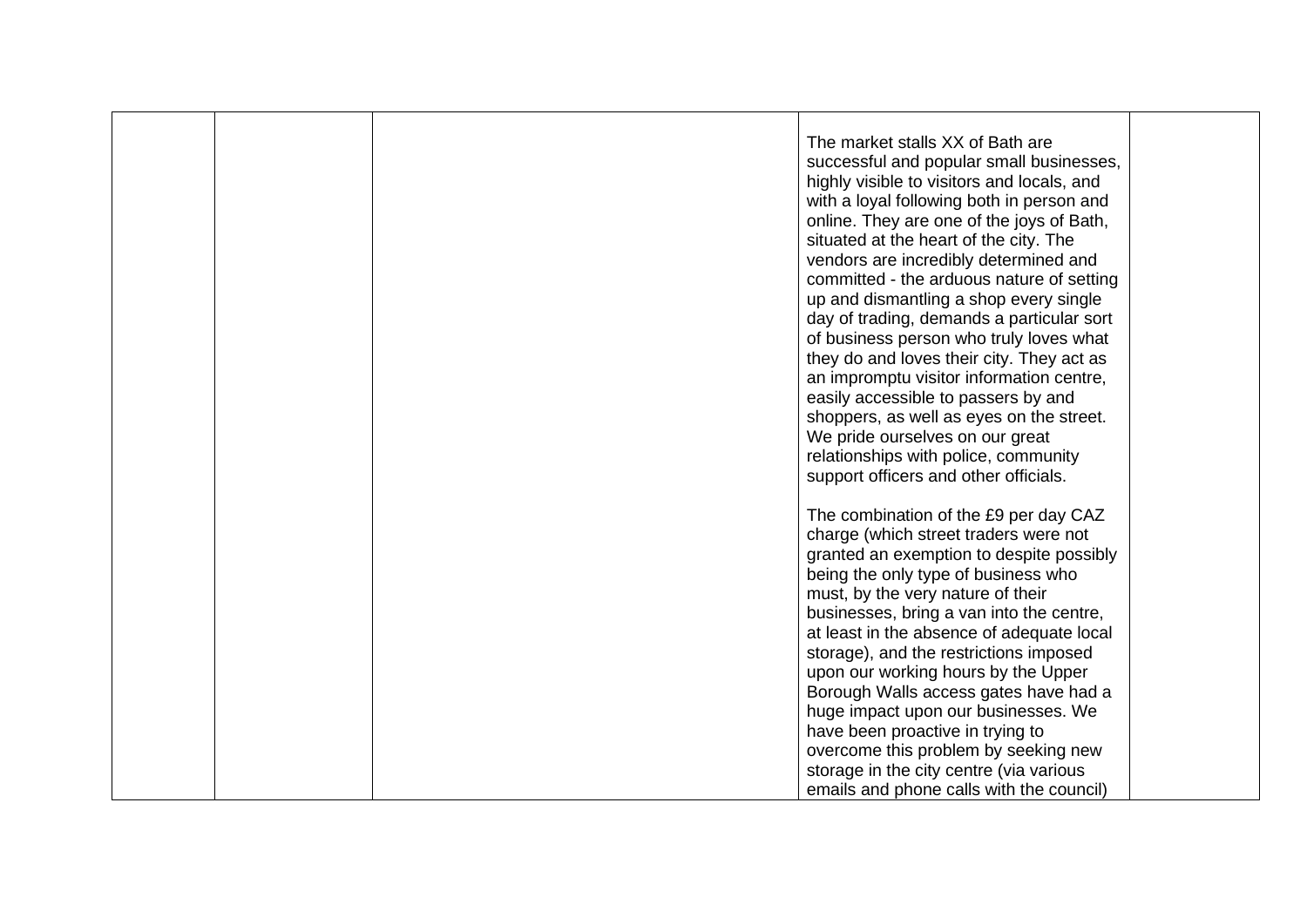|  | but we have been unable to secure<br>anything. Having some flexibility with the<br>access gates is therefore essential for us<br>and the other XXXX XXXX traders. We<br>would therefore propose that along with<br>blue badge holders, the XXXX XXXX<br>XXXX traders be granted access to<br>Upper Borough Walls. Even if this was<br>only from 4pm onwards, this would have<br>a hugely beneficial impact on us and the<br>other XXXX XXXX traders, our<br>businesses, and the city centre. |  |
|--|----------------------------------------------------------------------------------------------------------------------------------------------------------------------------------------------------------------------------------------------------------------------------------------------------------------------------------------------------------------------------------------------------------------------------------------------------------------------------------------------|--|
|  |                                                                                                                                                                                                                                                                                                                                                                                                                                                                                              |  |
|  |                                                                                                                                                                                                                                                                                                                                                                                                                                                                                              |  |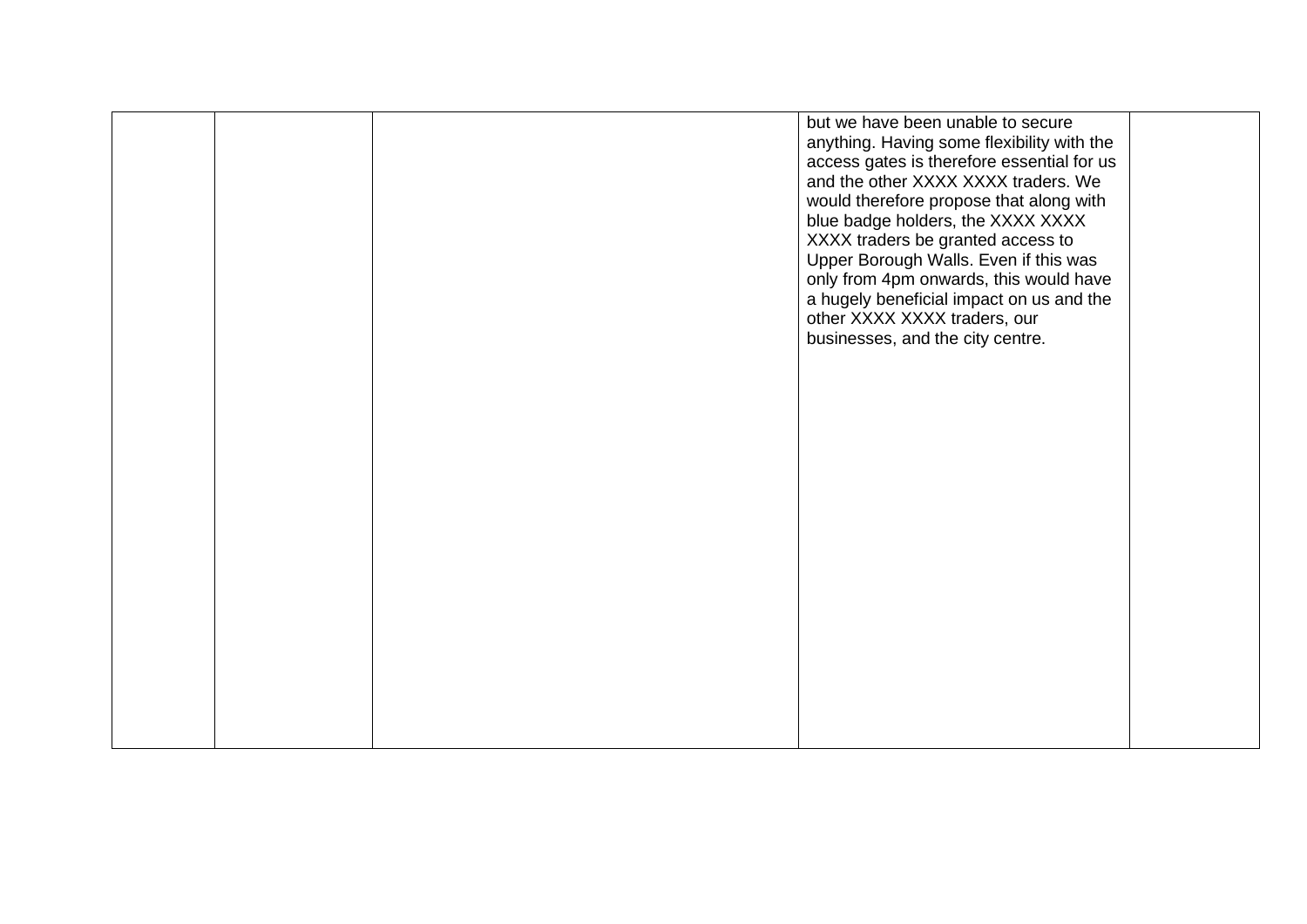| 7.8 & 7.9<br>7.14 &<br>7.15<br>7.24 &<br>7.25<br>7.30 &<br>7.31 | Object  | Because if the impact on disabled parking and<br>worsening disabled access to the centre. Also<br>because of the impact on residents living in the zone.<br>I don't understand why big events like Xmas market/<br>food festivals aren't security risks too.                                                                                                                                                                                                                                                                                                          | <b>Myself</b> |
|-----------------------------------------------------------------|---------|-----------------------------------------------------------------------------------------------------------------------------------------------------------------------------------------------------------------------------------------------------------------------------------------------------------------------------------------------------------------------------------------------------------------------------------------------------------------------------------------------------------------------------------------------------------------------|---------------|
| 7.2 & 7.3                                                       | Support |                                                                                                                                                                                                                                                                                                                                                                                                                                                                                                                                                                       | <b>Myself</b> |
| 7.6 & 7.7<br>7.14 &<br>7.15<br>7.18 &<br>7.19<br>7.48           | Object  | To begin with, closing streets to vehicles does not<br>stop possible terrorist activity, as individuals can<br>come on foot or on motorbikes past the barriers. I<br>object to Hot Bath Street, Bath Street and St.<br>Michael's Place being closed daily to traffic. I have a<br>Central Parking Permit and sometimes park in one of<br>the two places in Lower Borough Walls. Now, if I<br>leave before 6pm I can drive up Stall Street and along<br>Beau Street to get out of the City. Also deliveries will<br>be difficult.                                      | <b>Myself</b> |
| 7.8 & 7.9                                                       | Object  | As a carer for a disabled person I am concerned that<br>he is being discriminated against. There is a<br>discrimination/equality law giving the disabled the<br>same rights as able bodied. These people will not be<br>able to access many of the streets in the centre of<br>Bath. You may be aware that it takes longer for these<br>people to wash and dress in the mornings and<br>therefore are not able to be in the city before 10am.<br>Your proposals to give them access to some streets<br>does not include cheap street as barriers are in<br>operation. | Myself        |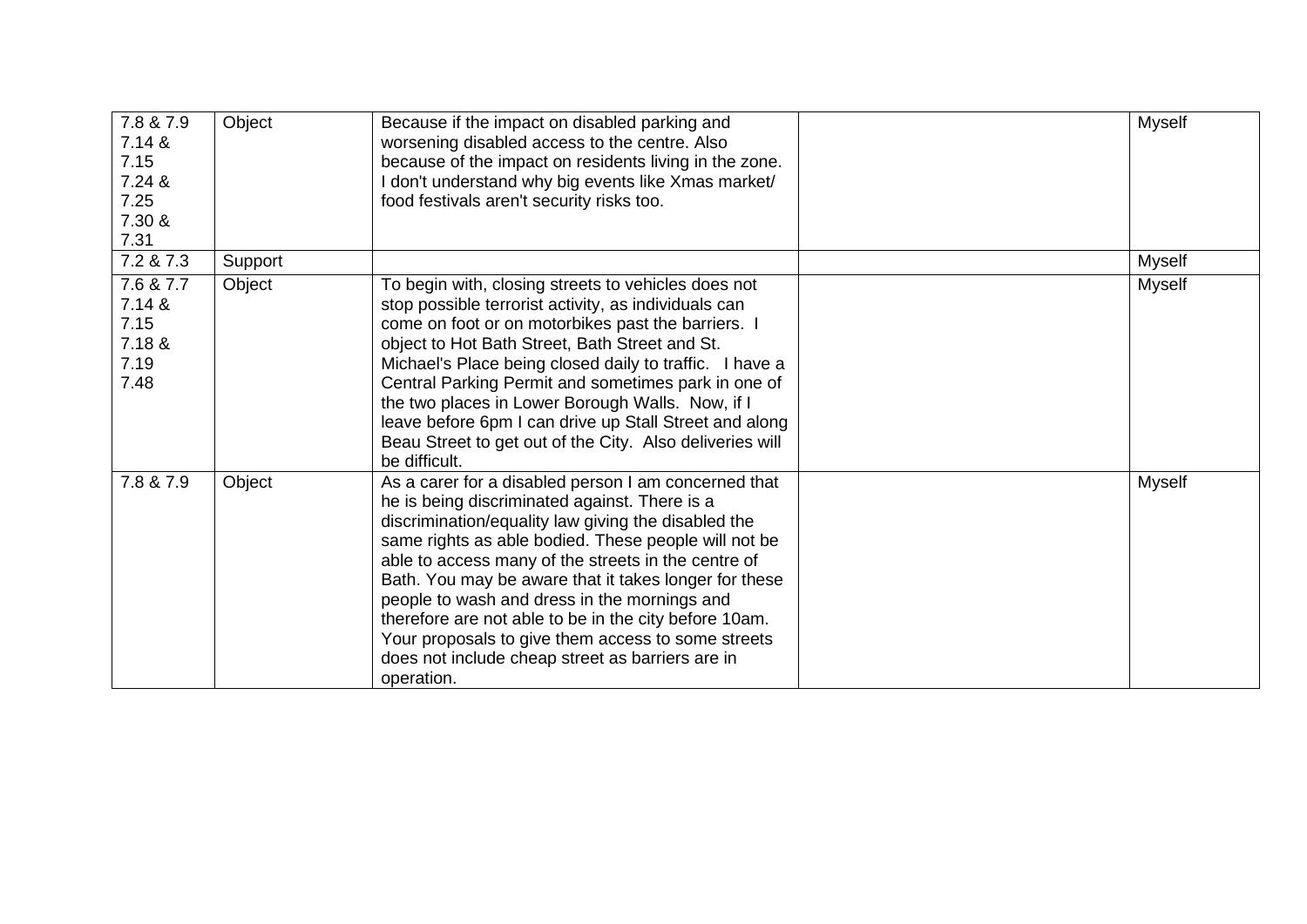| 7.2 & 7.3<br>7.14 &<br>7.15<br>7.16 &<br>7.17<br>7.18 &<br>7.19<br>7.46 | Partly support |                     | Following on from our earlier response<br>XX, by means of clarification, the<br>preference of us and the other XXXX<br>XXXX market traders would be that all<br>day access to the gated area on Upper<br>Borough Walls for the XXX XXXX XXXX<br>market traders would be the ideal<br>solution. As we could then respond to<br>any unforeseen/emergency situation as<br>mentioned in my previous consultation<br>response. If this is not possible, then<br>having access for the XXXX traders from<br>4pm would still be of great help to us all. | <b>Myself</b> |
|-------------------------------------------------------------------------|----------------|---------------------|---------------------------------------------------------------------------------------------------------------------------------------------------------------------------------------------------------------------------------------------------------------------------------------------------------------------------------------------------------------------------------------------------------------------------------------------------------------------------------------------------------------------------------------------------|---------------|
| 7.4 & 7.5                                                               | Object         | The whole daft idea |                                                                                                                                                                                                                                                                                                                                                                                                                                                                                                                                                   | <b>Myself</b> |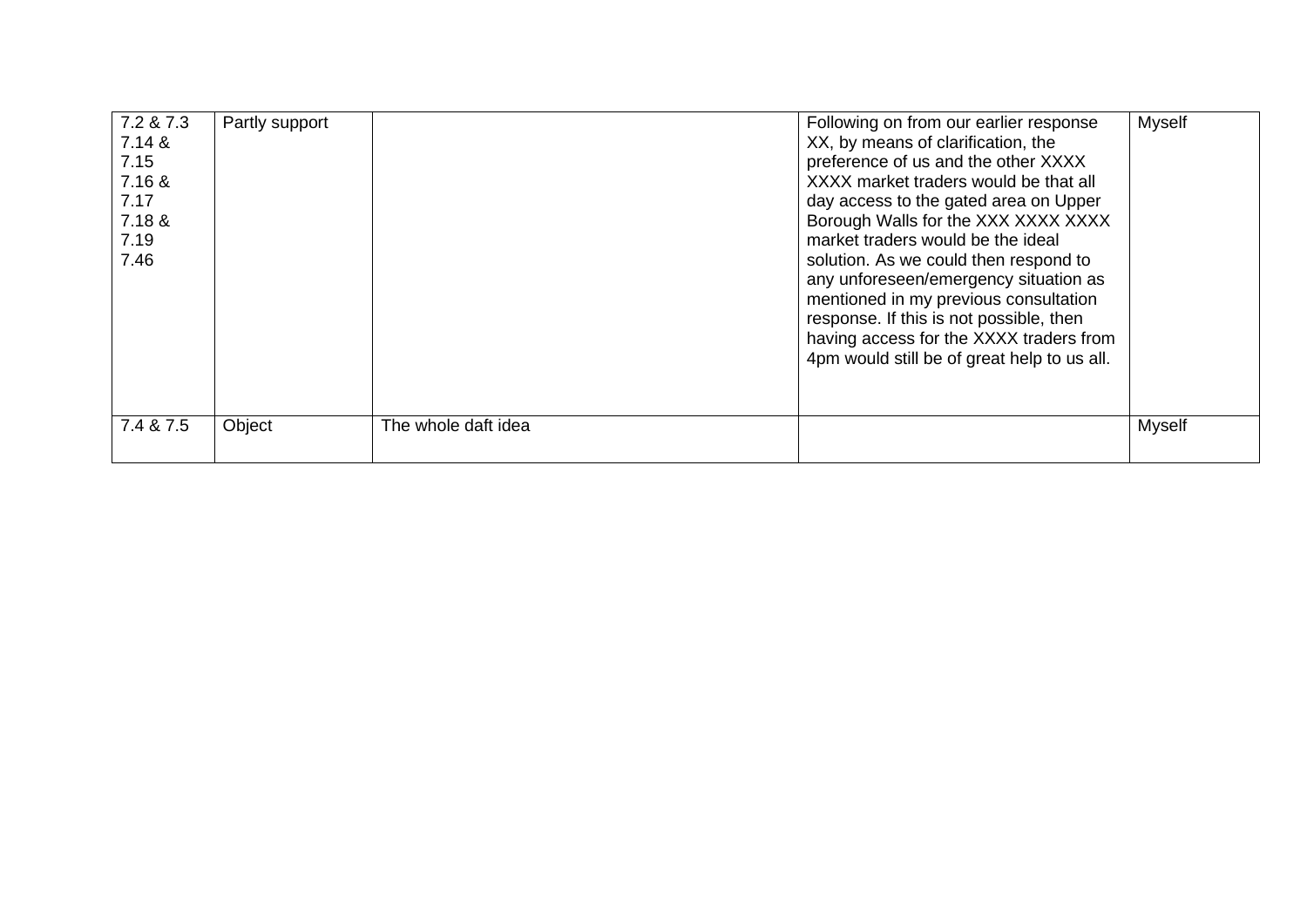| 7.4 & 7.5 | Object | Dear XX                                                 | <b>Myself</b> |
|-----------|--------|---------------------------------------------------------|---------------|
| 7.6 & 7.7 |        |                                                         |               |
| 7.8 & 7.9 |        | Bath City Centre security scheme consultation. (Blue    |               |
| 7.18 &    |        | Badge Holder)                                           |               |
| 7.19      |        |                                                         |               |
| 7.20 &    |        | Thank you for the opportunity to comment on the Bath    |               |
| 7.21      |        | and NE Somerset council proposals to restrict vehicle   |               |
|           |        | access to central Bath.                                 |               |
|           |        |                                                         |               |
|           |        |                                                         |               |
|           |        | I would very much like to meet you or your colleagues   |               |
|           |        | and discuss the matter, but all the slots at the        |               |
|           |        | Commercial hub at 15 new Bond Street are sold out,      |               |
|           |        | and in any case the venue is rather difficult to get to |               |
|           |        | by car, even with a blue badge, as Milsom Street is     |               |
|           |        | closed during daytime, and Green street is the          |               |
|           |        | opposite side of the bus gate from where I live. So     |               |
|           |        | even if there was a slot available to discuss the       |               |
|           |        | proposal, you have made it as difficult as possible to  |               |
|           |        | discuss it by choosing that particular venue.           |               |
|           |        |                                                         |               |
|           |        | 3 years ago I was delighted to walk to the end of my    |               |
|           |        |                                                         |               |
|           |        | road and wait for the bus into Bath, and then walk      |               |
|           |        | around Bath to do my shopping or whatever. Now,         |               |
|           |        | severe arthritis and pain in my hips and pain in knees  |               |
|           |        | means that walking even a short distance is beyond      |               |
|           |        | me. I had one hip replaced, but that went wrong, so     |               |
|           |        | the second hip can't be replaced until the first one is |               |
|           |        | sorted. Meanwhile Covid has set back all operations,    |               |
|           |        | so it will be a while before I become a normal          |               |
|           |        | person• who can walk, cycle, and ride an e-scooter      |               |
|           |        |                                                         |               |
|           |        | or whatever, although at my age, I don't see cycling or |               |
|           |        | e-scootering as practical transportation.               |               |
|           |        |                                                         |               |
|           |        | Now, in order to go shopping, get a haircut, visit my   |               |
|           |        | bank, dentist, tailor, bookshop, or anywhere in Bath,   |               |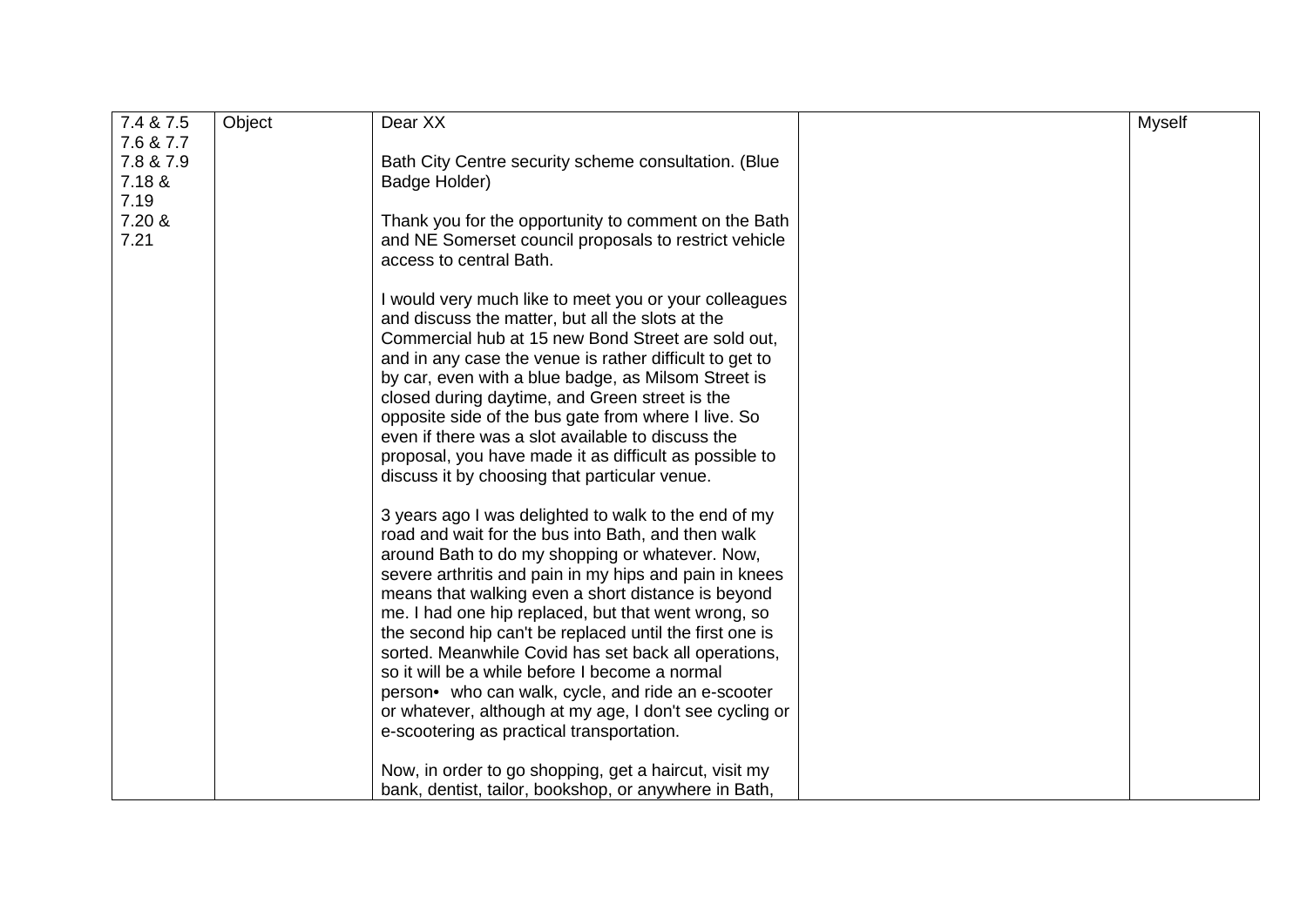| on my own, it's very difficult, as I have to use 2 sticks<br>to walk, and carrying anything, even a shopping bag<br>of any size, really means I need an extra hand, or be<br>able to park very close to where I need to go, and/or<br>have my wife drive me.                                                                                                                                                                                                                                                                                                                                                                                                                                                                                       |  |
|----------------------------------------------------------------------------------------------------------------------------------------------------------------------------------------------------------------------------------------------------------------------------------------------------------------------------------------------------------------------------------------------------------------------------------------------------------------------------------------------------------------------------------------------------------------------------------------------------------------------------------------------------------------------------------------------------------------------------------------------------|--|
| This expensive and unnecessary bollardising scheme<br>is certain to make a visit into Bath much more difficult<br>for me and anyone else with mobility difficulties. So<br>much for BANES slogan Improving People's Lives .!                                                                                                                                                                                                                                                                                                                                                                                                                                                                                                                       |  |
| I have lived in Bath since 1975, and seen the traffic<br>get worse because of idiotic traffic schemes, road<br>closures, pedestrianisations, one way systems, extra<br>traffic lights, and endless bollards. Confusion and<br>difficulties caused by these schemes are always<br>blamed on extra traffic• and a self-righteous refusal<br>to realise that the scheme was wrong, and the real<br>cause of the problem. Utility companies do their best<br>to get construction and repairs done speedily. Any<br>roadworks project run by BANES to move a traffic<br>island, extend a footpath and add more traffic lights<br>takes ages to carry out and probably costs more than<br>anticipated £ and council tax-payers have to pay the<br>price. |  |
| Over the years I've lived in Bath, I have found useful<br>independent shops providing excellent service. The<br>watchmaker in Abbey Green gets a visit for a watch<br>battery change every 12-18 months. Last time I<br>wanted to go there I was confronted by your barriers,<br>and it was too far for me to walk. Milsom Street is<br>shut, so my tailor, Waterstones, and my Bank are<br>inaccessible to me. I used to like to visit Jolly's at<br>Christmas, but I'm not sure if it still exists. Kitchen's                                                                                                                                                                                                                                    |  |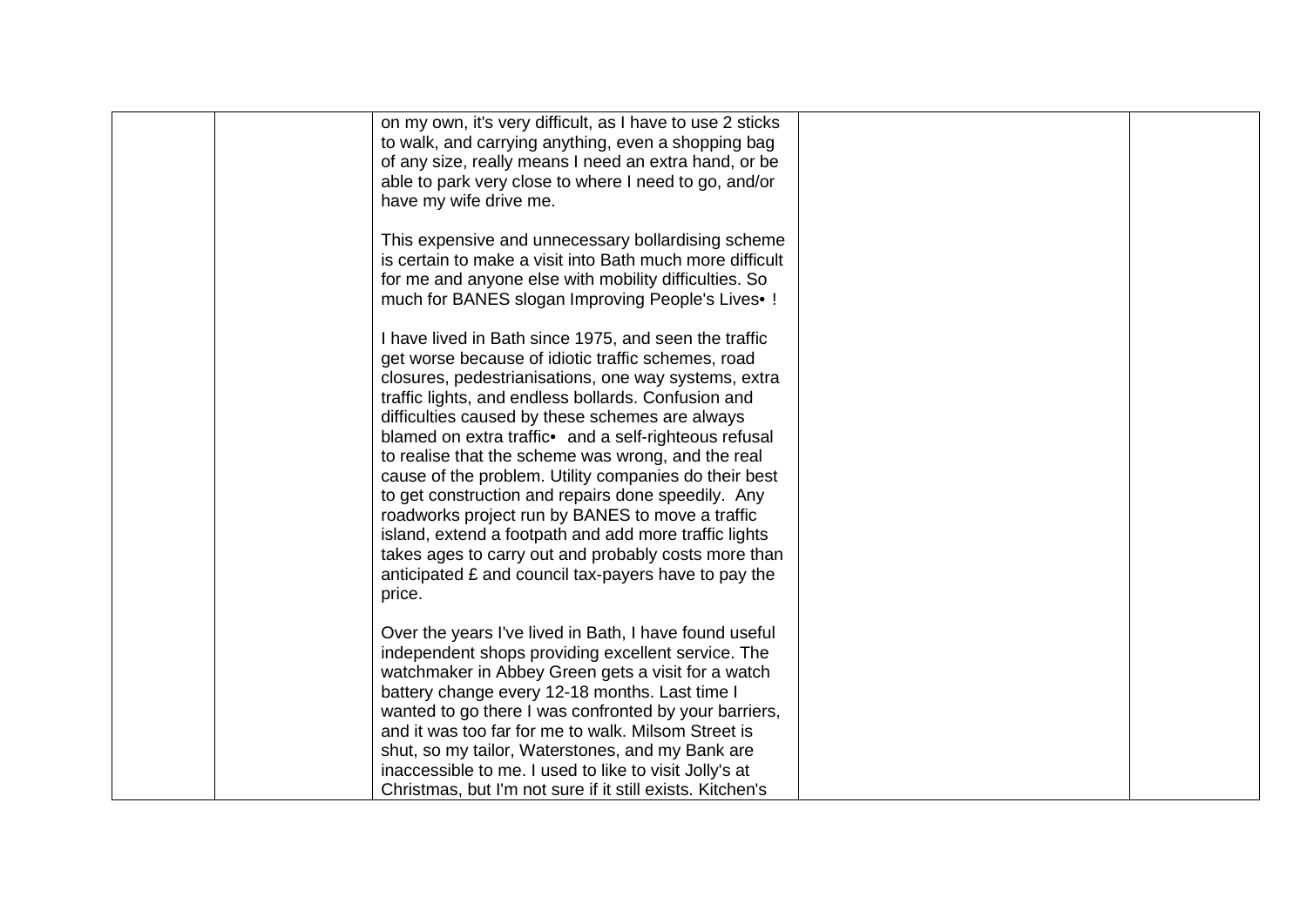| Cookshop in Quiet Street was also handy for kitchen<br>utensils, a lot better to see, touch and choose what<br>you need, rather than from an online supplier and<br>discovering when it arrives that it's not what you                                                                                                                                                                                  |  |
|---------------------------------------------------------------------------------------------------------------------------------------------------------------------------------------------------------------------------------------------------------------------------------------------------------------------------------------------------------------------------------------------------------|--|
| expected.<br>I also need to visit Specsavers in Upper Borough<br>Walls but the road is blocked off by your barriers and<br>it's a very long way from any disabled parking. It<br>would also be nice to go out for a meal in Bath and<br>visit the Theatre Royal. That's also blocked off to<br>vehicles. I would also like to get to the Mobility<br>Assured shop in Hot Bath Street from time to time, |  |
| but that also seems to be blocked. When their shop<br>was opposite the Tesco Garage in Coombe Down it<br>was easier.                                                                                                                                                                                                                                                                                    |  |
| All of this scheme that you are proposing is flawed<br>and discriminates against Blue Badge Holders and<br>older people with mobility difficulties. If you want Bath<br>to be the place to live, work and visit•, please<br>consider everybody's needs.                                                                                                                                                 |  |
| £2.7 Million of council tax-payers money could go a<br>long way to helping real people who really need help,<br>so why spend an awful lot of money on lumps of<br>metal and jobs for the boys blaming unlikely<br>terrorism?                                                                                                                                                                            |  |
| Bollards do nothing for ordinary people. Bollards won't<br>stop a grenade-tosser on an e-scooter. Bollards give<br>a backpack bomber a pleasant pre-detonation perch.<br>Bollards provide a perfect ricochet point for shrapnel,<br>toilets for dogs and an anchor point for a deliberately<br>crashed vehicle. Remember the truck trapped on                                                           |  |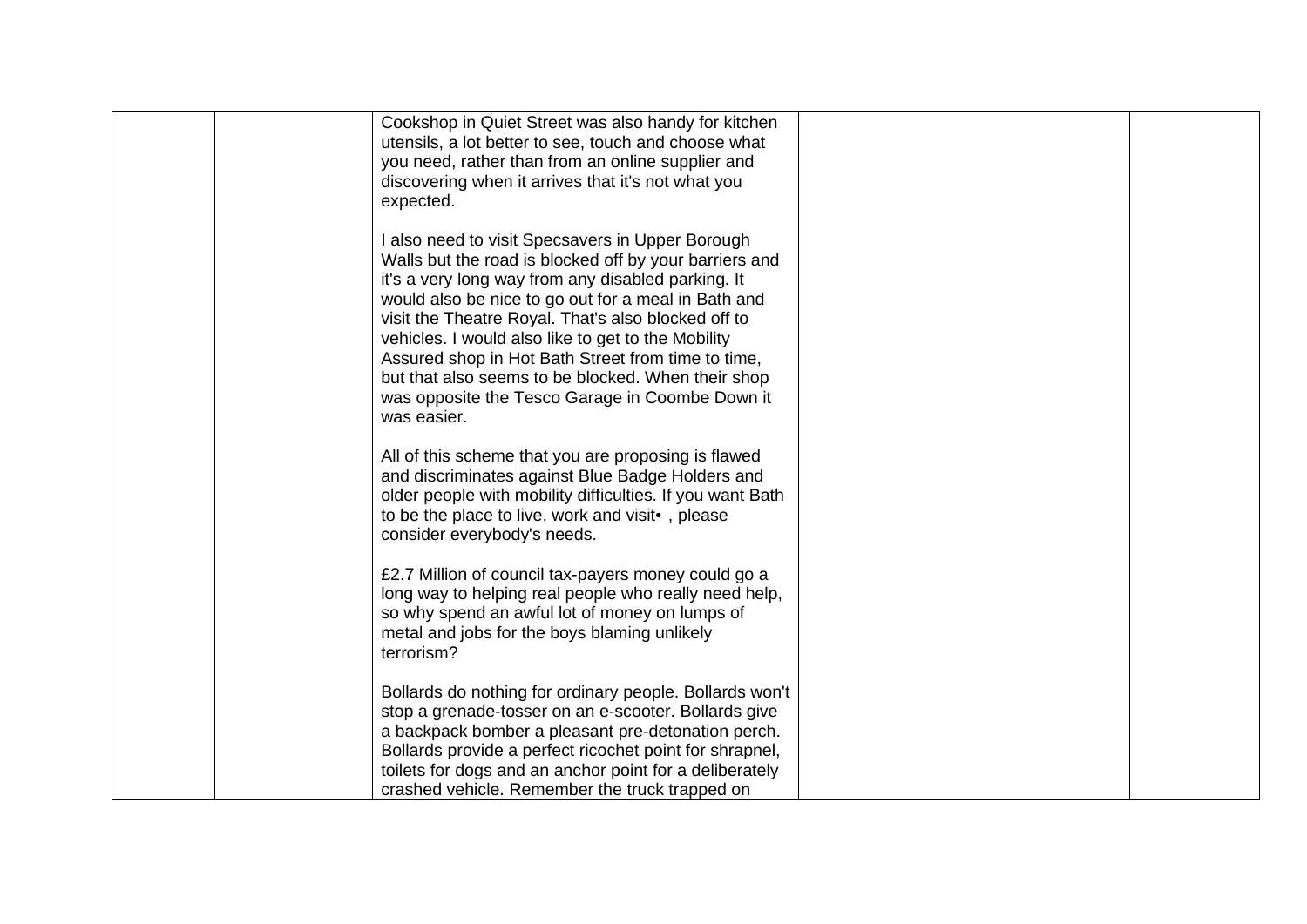|  | bollards in Milsom Street? Did you see that a police   |  |
|--|--------------------------------------------------------|--|
|  | car crashed into a bollard in Leeds recently?          |  |
|  | Parked vehicles would shield pedestrians from a        |  |
|  | rogue vehicle, act as air filled baffles to absorb and |  |
|  | deflect explosive blast and shrapnel, and provide a    |  |
|  | hiding place from a maniac with a meat chopper.        |  |
|  | This particular bollard scheme was not precisely       |  |
|  | defined in the Lib-dem manifesto, and with the threat  |  |
|  | level reduced from severe to substantial, blaming      |  |
|  | terrorism is unsound and profoundly undemocratic.      |  |
|  | Scrap this wasteful bollard scheme and blame the       |  |
|  | threat level reduction, and in the same breath cancel  |  |
|  | the e-scooter trial and blame that on a potential      |  |
|  | terrorist act using them!                              |  |
|  | Please don't make it more difficult for Blue Badge     |  |
|  | holders to access Bath and aim to genuinely improve    |  |
|  | people's lives.                                        |  |
|  |                                                        |  |
|  | Yours sincerely,                                       |  |
|  | <b>XXXX</b>                                            |  |
|  |                                                        |  |
|  |                                                        |  |
|  |                                                        |  |
|  |                                                        |  |
|  |                                                        |  |
|  |                                                        |  |
|  |                                                        |  |
|  |                                                        |  |
|  |                                                        |  |
|  |                                                        |  |
|  |                                                        |  |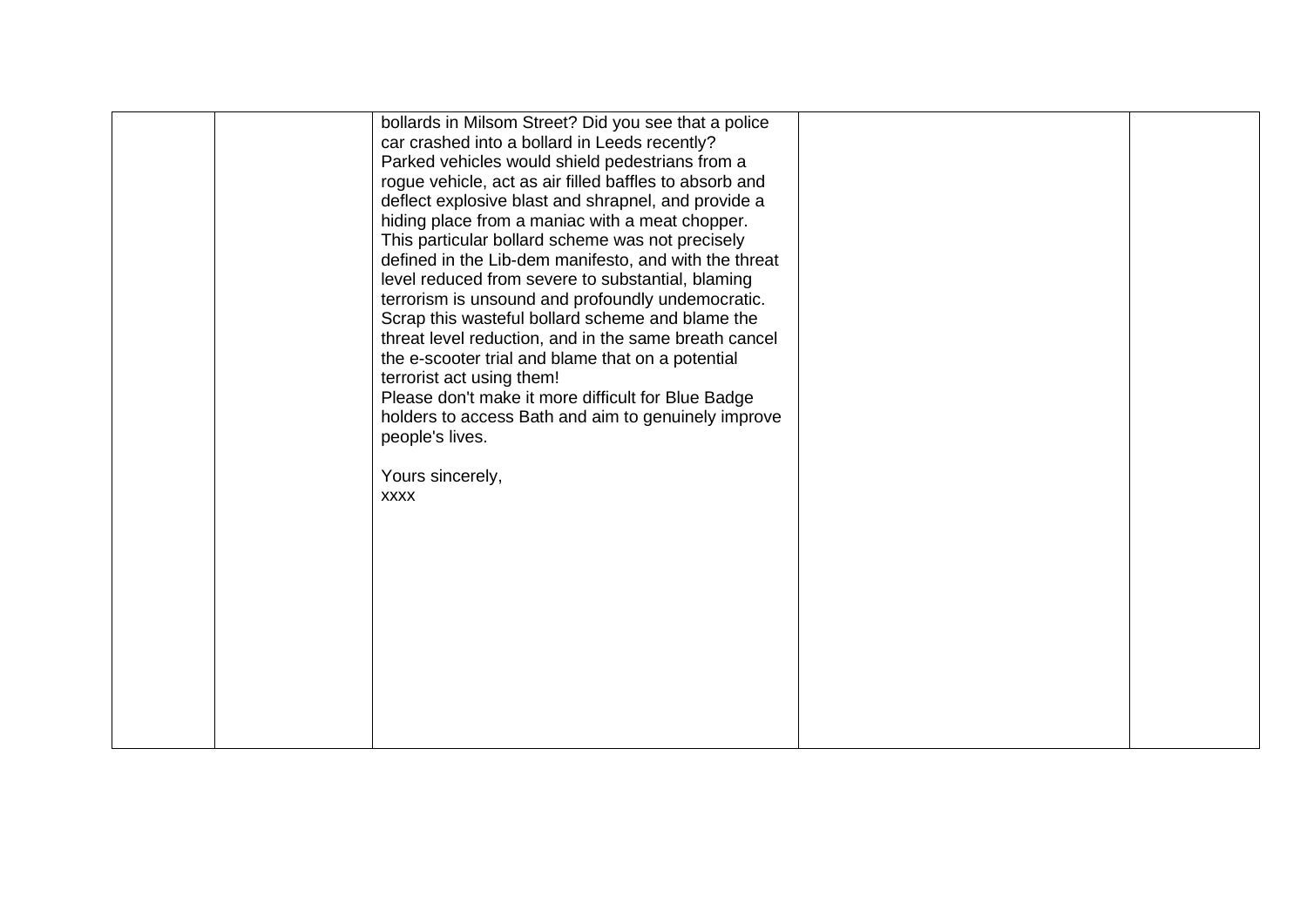| Object<br>In your email communication dated 23 September<br><b>Myself</b><br>7.6 & 7.7<br>2021, you requested recipients, under a 21-day public<br>7.8 & 7.9<br>consultation process, to submit an objection or any<br>7.20 &<br>other comment about the proposals by 14 October<br>7.21<br>2021.<br>7.28 &<br>Notwithstanding the lack of consultation time to what<br>7.29<br>is fundamentally a very serious issue I now submit my<br>7.30 &<br>objections and comments based on the information<br>7.31<br>supplied by you as I have not been able to attend the<br>7.32 &<br>public meetings.<br>7.33<br>Overall the Council is failing in its duty to Bath. There<br>appears to be no joined up policy to clean up detritus,<br>improve road surfaces, to stop the exodus of small<br>businesses and generally be proud of Bath.<br>On the specific issue the Council appears to be<br>addressing a fundamental change to how persons<br>gain access to Central Bath as a security issue.<br>Whilst it is understood that the UK Threat Level is<br>currently substantial the measures being<br>undertaken by the Council, mainly TROs, do not<br>appear to cover likely terrorist attacks but merely<br>restrict cars, especially Blue Badge holders, from<br>accessing many shops, because cars are unable to<br>park close to the venue.<br>The paragraph; There will be the same amount of<br>parking available to Blue Badge holders as there was<br>previously, Blue Badge holders driving into the<br>restricted streets will be able to park on double yellow<br>lines for up to 3 hours where there is available space |           |                                                      |  |
|---------------------------------------------------------------------------------------------------------------------------------------------------------------------------------------------------------------------------------------------------------------------------------------------------------------------------------------------------------------------------------------------------------------------------------------------------------------------------------------------------------------------------------------------------------------------------------------------------------------------------------------------------------------------------------------------------------------------------------------------------------------------------------------------------------------------------------------------------------------------------------------------------------------------------------------------------------------------------------------------------------------------------------------------------------------------------------------------------------------------------------------------------------------------------------------------------------------------------------------------------------------------------------------------------------------------------------------------------------------------------------------------------------------------------------------------------------------------------------------------------------------------------------------------------------------------------------------------------------------------------------------|-----------|------------------------------------------------------|--|
|                                                                                                                                                                                                                                                                                                                                                                                                                                                                                                                                                                                                                                                                                                                                                                                                                                                                                                                                                                                                                                                                                                                                                                                                                                                                                                                                                                                                                                                                                                                                                                                                                                       | 7.4 & 7.5 |                                                      |  |
|                                                                                                                                                                                                                                                                                                                                                                                                                                                                                                                                                                                                                                                                                                                                                                                                                                                                                                                                                                                                                                                                                                                                                                                                                                                                                                                                                                                                                                                                                                                                                                                                                                       |           |                                                      |  |
|                                                                                                                                                                                                                                                                                                                                                                                                                                                                                                                                                                                                                                                                                                                                                                                                                                                                                                                                                                                                                                                                                                                                                                                                                                                                                                                                                                                                                                                                                                                                                                                                                                       |           |                                                      |  |
|                                                                                                                                                                                                                                                                                                                                                                                                                                                                                                                                                                                                                                                                                                                                                                                                                                                                                                                                                                                                                                                                                                                                                                                                                                                                                                                                                                                                                                                                                                                                                                                                                                       |           |                                                      |  |
|                                                                                                                                                                                                                                                                                                                                                                                                                                                                                                                                                                                                                                                                                                                                                                                                                                                                                                                                                                                                                                                                                                                                                                                                                                                                                                                                                                                                                                                                                                                                                                                                                                       |           |                                                      |  |
|                                                                                                                                                                                                                                                                                                                                                                                                                                                                                                                                                                                                                                                                                                                                                                                                                                                                                                                                                                                                                                                                                                                                                                                                                                                                                                                                                                                                                                                                                                                                                                                                                                       |           |                                                      |  |
|                                                                                                                                                                                                                                                                                                                                                                                                                                                                                                                                                                                                                                                                                                                                                                                                                                                                                                                                                                                                                                                                                                                                                                                                                                                                                                                                                                                                                                                                                                                                                                                                                                       |           |                                                      |  |
|                                                                                                                                                                                                                                                                                                                                                                                                                                                                                                                                                                                                                                                                                                                                                                                                                                                                                                                                                                                                                                                                                                                                                                                                                                                                                                                                                                                                                                                                                                                                                                                                                                       |           |                                                      |  |
|                                                                                                                                                                                                                                                                                                                                                                                                                                                                                                                                                                                                                                                                                                                                                                                                                                                                                                                                                                                                                                                                                                                                                                                                                                                                                                                                                                                                                                                                                                                                                                                                                                       |           |                                                      |  |
|                                                                                                                                                                                                                                                                                                                                                                                                                                                                                                                                                                                                                                                                                                                                                                                                                                                                                                                                                                                                                                                                                                                                                                                                                                                                                                                                                                                                                                                                                                                                                                                                                                       |           |                                                      |  |
|                                                                                                                                                                                                                                                                                                                                                                                                                                                                                                                                                                                                                                                                                                                                                                                                                                                                                                                                                                                                                                                                                                                                                                                                                                                                                                                                                                                                                                                                                                                                                                                                                                       |           |                                                      |  |
|                                                                                                                                                                                                                                                                                                                                                                                                                                                                                                                                                                                                                                                                                                                                                                                                                                                                                                                                                                                                                                                                                                                                                                                                                                                                                                                                                                                                                                                                                                                                                                                                                                       |           |                                                      |  |
|                                                                                                                                                                                                                                                                                                                                                                                                                                                                                                                                                                                                                                                                                                                                                                                                                                                                                                                                                                                                                                                                                                                                                                                                                                                                                                                                                                                                                                                                                                                                                                                                                                       |           |                                                      |  |
|                                                                                                                                                                                                                                                                                                                                                                                                                                                                                                                                                                                                                                                                                                                                                                                                                                                                                                                                                                                                                                                                                                                                                                                                                                                                                                                                                                                                                                                                                                                                                                                                                                       |           |                                                      |  |
|                                                                                                                                                                                                                                                                                                                                                                                                                                                                                                                                                                                                                                                                                                                                                                                                                                                                                                                                                                                                                                                                                                                                                                                                                                                                                                                                                                                                                                                                                                                                                                                                                                       |           |                                                      |  |
|                                                                                                                                                                                                                                                                                                                                                                                                                                                                                                                                                                                                                                                                                                                                                                                                                                                                                                                                                                                                                                                                                                                                                                                                                                                                                                                                                                                                                                                                                                                                                                                                                                       |           |                                                      |  |
|                                                                                                                                                                                                                                                                                                                                                                                                                                                                                                                                                                                                                                                                                                                                                                                                                                                                                                                                                                                                                                                                                                                                                                                                                                                                                                                                                                                                                                                                                                                                                                                                                                       |           |                                                      |  |
|                                                                                                                                                                                                                                                                                                                                                                                                                                                                                                                                                                                                                                                                                                                                                                                                                                                                                                                                                                                                                                                                                                                                                                                                                                                                                                                                                                                                                                                                                                                                                                                                                                       |           |                                                      |  |
|                                                                                                                                                                                                                                                                                                                                                                                                                                                                                                                                                                                                                                                                                                                                                                                                                                                                                                                                                                                                                                                                                                                                                                                                                                                                                                                                                                                                                                                                                                                                                                                                                                       |           |                                                      |  |
|                                                                                                                                                                                                                                                                                                                                                                                                                                                                                                                                                                                                                                                                                                                                                                                                                                                                                                                                                                                                                                                                                                                                                                                                                                                                                                                                                                                                                                                                                                                                                                                                                                       |           |                                                      |  |
|                                                                                                                                                                                                                                                                                                                                                                                                                                                                                                                                                                                                                                                                                                                                                                                                                                                                                                                                                                                                                                                                                                                                                                                                                                                                                                                                                                                                                                                                                                                                                                                                                                       |           |                                                      |  |
|                                                                                                                                                                                                                                                                                                                                                                                                                                                                                                                                                                                                                                                                                                                                                                                                                                                                                                                                                                                                                                                                                                                                                                                                                                                                                                                                                                                                                                                                                                                                                                                                                                       |           |                                                      |  |
|                                                                                                                                                                                                                                                                                                                                                                                                                                                                                                                                                                                                                                                                                                                                                                                                                                                                                                                                                                                                                                                                                                                                                                                                                                                                                                                                                                                                                                                                                                                                                                                                                                       |           |                                                      |  |
|                                                                                                                                                                                                                                                                                                                                                                                                                                                                                                                                                                                                                                                                                                                                                                                                                                                                                                                                                                                                                                                                                                                                                                                                                                                                                                                                                                                                                                                                                                                                                                                                                                       |           |                                                      |  |
|                                                                                                                                                                                                                                                                                                                                                                                                                                                                                                                                                                                                                                                                                                                                                                                                                                                                                                                                                                                                                                                                                                                                                                                                                                                                                                                                                                                                                                                                                                                                                                                                                                       |           |                                                      |  |
|                                                                                                                                                                                                                                                                                                                                                                                                                                                                                                                                                                                                                                                                                                                                                                                                                                                                                                                                                                                                                                                                                                                                                                                                                                                                                                                                                                                                                                                                                                                                                                                                                                       |           |                                                      |  |
|                                                                                                                                                                                                                                                                                                                                                                                                                                                                                                                                                                                                                                                                                                                                                                                                                                                                                                                                                                                                                                                                                                                                                                                                                                                                                                                                                                                                                                                                                                                                                                                                                                       |           |                                                      |  |
|                                                                                                                                                                                                                                                                                                                                                                                                                                                                                                                                                                                                                                                                                                                                                                                                                                                                                                                                                                                                                                                                                                                                                                                                                                                                                                                                                                                                                                                                                                                                                                                                                                       |           |                                                      |  |
|                                                                                                                                                                                                                                                                                                                                                                                                                                                                                                                                                                                                                                                                                                                                                                                                                                                                                                                                                                                                                                                                                                                                                                                                                                                                                                                                                                                                                                                                                                                                                                                                                                       |           |                                                      |  |
|                                                                                                                                                                                                                                                                                                                                                                                                                                                                                                                                                                                                                                                                                                                                                                                                                                                                                                                                                                                                                                                                                                                                                                                                                                                                                                                                                                                                                                                                                                                                                                                                                                       |           | to do so.• adds absolutely nothing. This is because; |  |
| 1. The number of spaces is not relevant, albeit there                                                                                                                                                                                                                                                                                                                                                                                                                                                                                                                                                                                                                                                                                                                                                                                                                                                                                                                                                                                                                                                                                                                                                                                                                                                                                                                                                                                                                                                                                                                                                                                 |           |                                                      |  |
| are very few at the location is the key. For example,                                                                                                                                                                                                                                                                                                                                                                                                                                                                                                                                                                                                                                                                                                                                                                                                                                                                                                                                                                                                                                                                                                                                                                                                                                                                                                                                                                                                                                                                                                                                                                                 |           |                                                      |  |
| to shop at the top of Milsom Street you either have to                                                                                                                                                                                                                                                                                                                                                                                                                                                                                                                                                                                                                                                                                                                                                                                                                                                                                                                                                                                                                                                                                                                                                                                                                                                                                                                                                                                                                                                                                                                                                                                |           |                                                      |  |
| impede traffic along George Street or park on New                                                                                                                                                                                                                                                                                                                                                                                                                                                                                                                                                                                                                                                                                                                                                                                                                                                                                                                                                                                                                                                                                                                                                                                                                                                                                                                                                                                                                                                                                                                                                                                     |           |                                                      |  |
| Bond Street and walk a considerable distance. This                                                                                                                                                                                                                                                                                                                                                                                                                                                                                                                                                                                                                                                                                                                                                                                                                                                                                                                                                                                                                                                                                                                                                                                                                                                                                                                                                                                                                                                                                                                                                                                    |           |                                                      |  |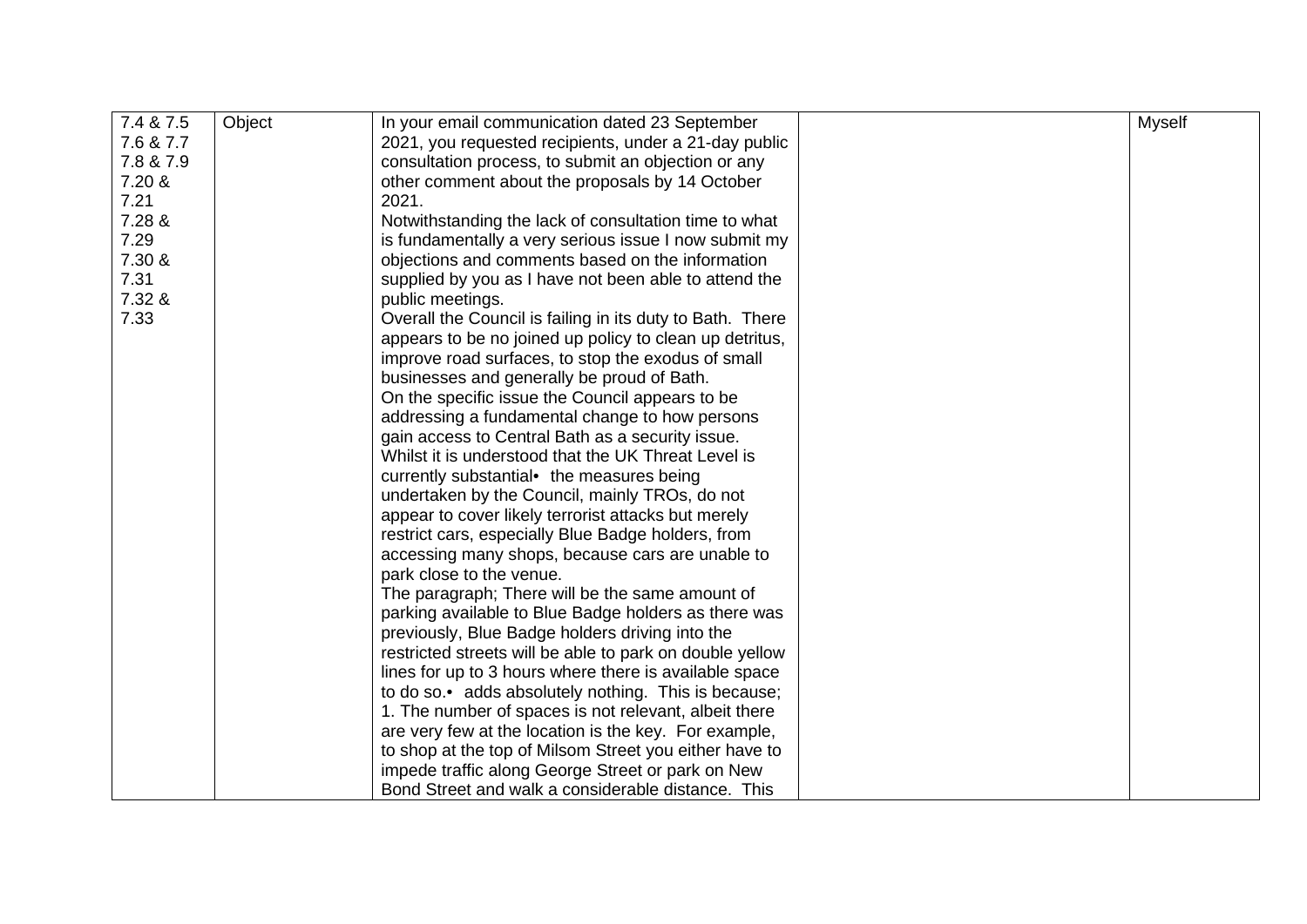|  | is not an option for many disabled nor good for           |  |
|--|-----------------------------------------------------------|--|
|  | security.                                                 |  |
|  | 2. Parking on Yellow Lines for three hours has always     |  |
|  | been available.                                           |  |
|  |                                                           |  |
|  | 3. The wording restricted streets• needs clarifying.      |  |
|  | At present cars cannot enter certain restricted streets   |  |
|  | between 1000 and 1800 hours. Due to disabilities          |  |
|  | many residents in the wider Bath area are unlikely to     |  |
|  | be able to arrive and leave outside those times.          |  |
|  | Incidentally those times are also when many shops         |  |
|  | are closed. Milsom Street is a prime example.             |  |
|  | Security to prevent a terrorist attack by a vehicle is    |  |
|  | always difficult but well-placed barriers/chicanes can    |  |
|  | help. A CCTV system is likely to identify vehicles but    |  |
|  | will not prevent the attack nor will speed limits. In any |  |
|  | event the terrorist will always be looking to             |  |
|  | circumnavigate any security. This could include           |  |
|  | motor cycle or even bicycle delivery of explosive         |  |
|  | devices. By the time these poorly thought out             |  |
|  | schemes are implemented terrorists may well be            |  |
|  | using Council litter bins to plant explosives as was      |  |
|  | seen in the 60s & 70s.                                    |  |
|  | If the Council wish to halt the decline in shops and      |  |
|  | other venues and to hold on to its World Heritage         |  |
|  | status it needs to:                                       |  |
|  | 1. Allow increased access for the disabled not just       |  |
|  | those who can walk and bicycle                            |  |
|  |                                                           |  |
|  | 2. Improve road layout, condition and surface             |  |
|  | 3. Stop the decline in independent outlets by allowing    |  |
|  | them to flourish; not be forced out by low footfall and   |  |
|  | rents caused by the Council's inability to attract more   |  |
|  | than bused-in• tourists, who spend little except in       |  |
|  | hospitality venues and main attractions, such as the      |  |
|  | baths.                                                    |  |
|  | Thus, in my opinion the complex planned changes do        |  |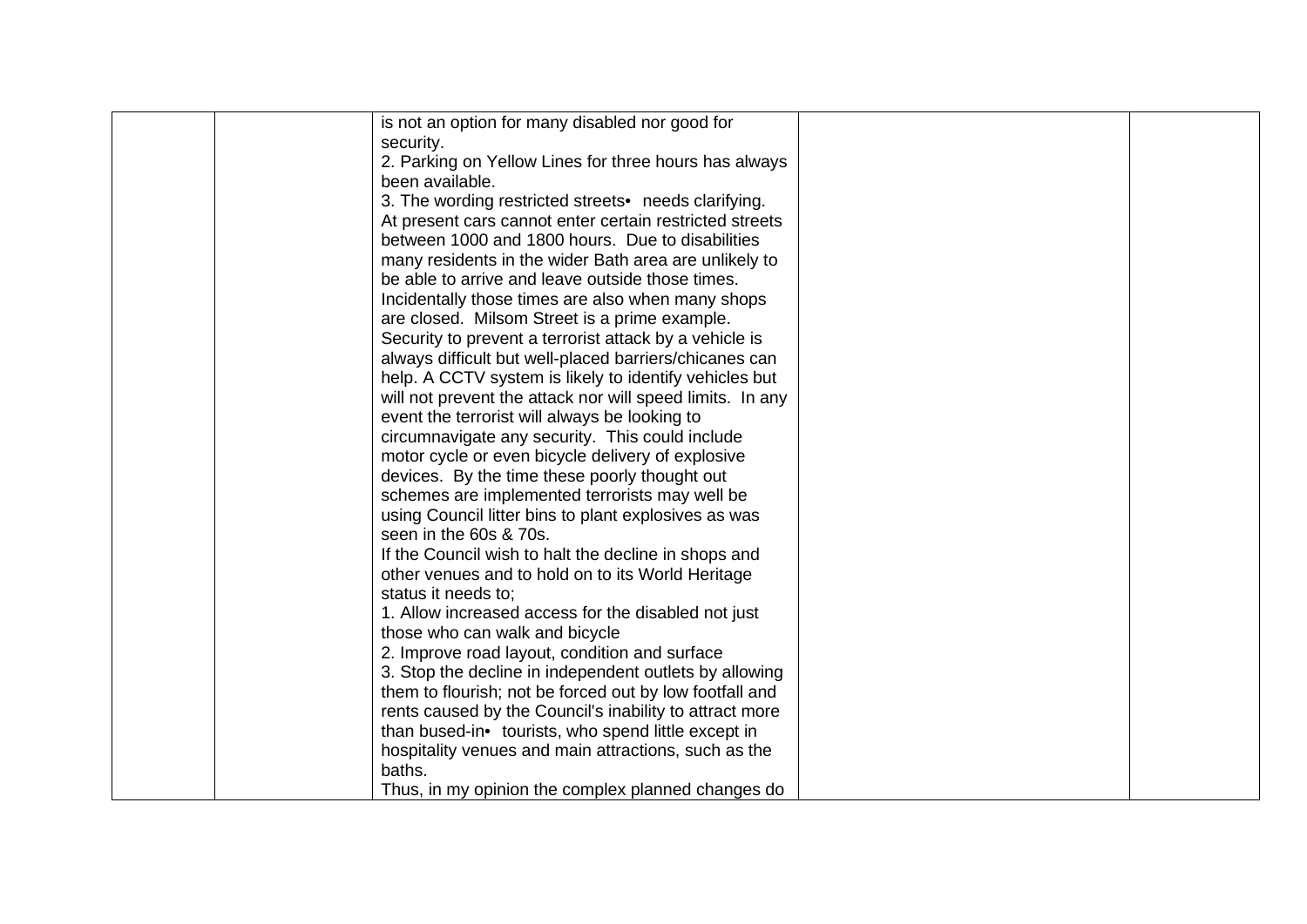|  | nothing to further the attraction of Bath and nor are<br>they likely to reduce or foil the likelihood of terrorist<br>attack. I object to the scheme and would expect it to<br>be re-assessed it its entirety. |  |
|--|----------------------------------------------------------------------------------------------------------------------------------------------------------------------------------------------------------------|--|
|  |                                                                                                                                                                                                                |  |
|  |                                                                                                                                                                                                                |  |
|  |                                                                                                                                                                                                                |  |
|  |                                                                                                                                                                                                                |  |
|  |                                                                                                                                                                                                                |  |
|  |                                                                                                                                                                                                                |  |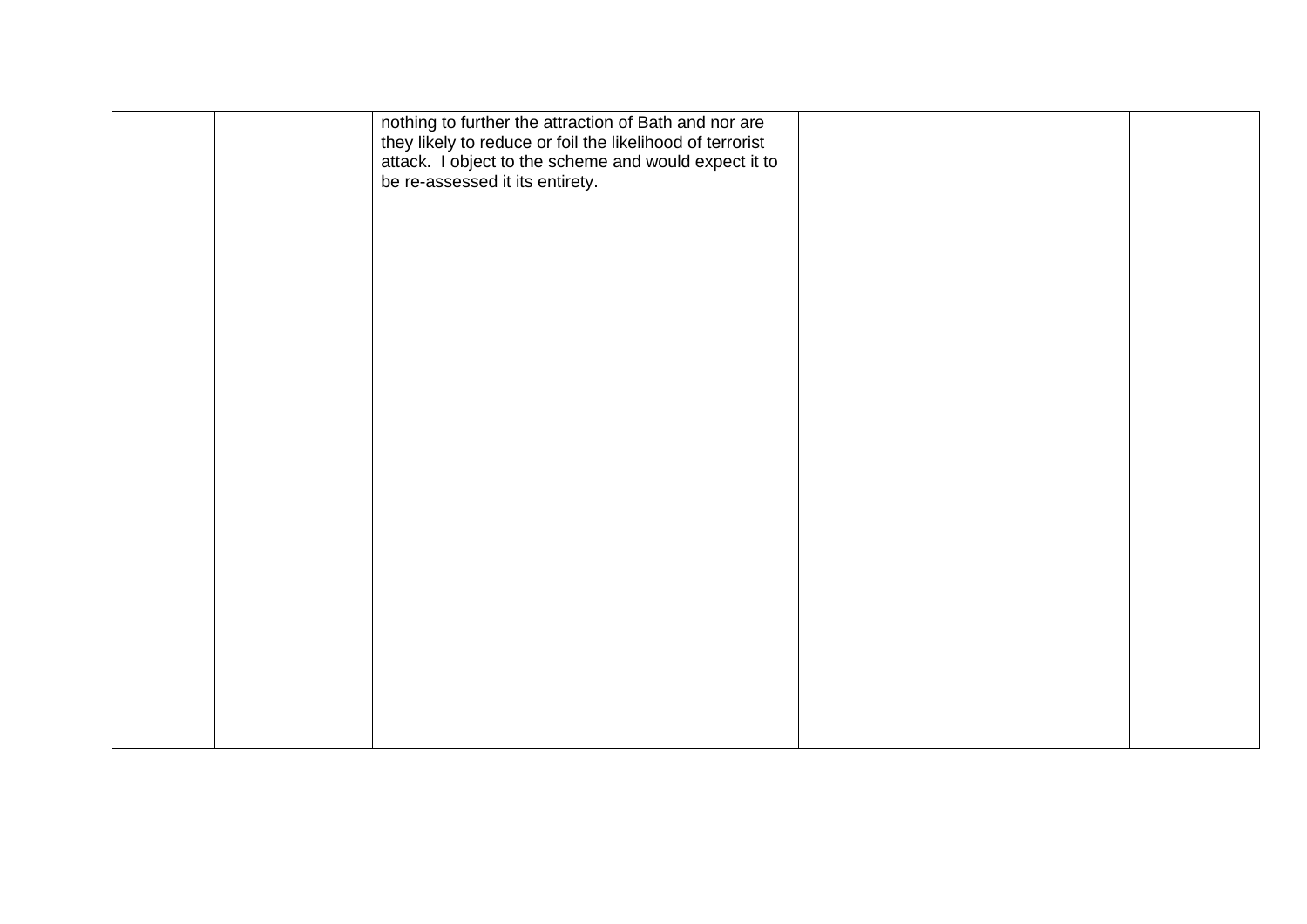| 7.8 & 7.9<br>7.14 &<br>7.15<br>7.48      | Object | Bath Street, Hot Bath Street St. Michael's Place<br>closures during daytime, effects the residents XX.<br>Friends, relatives, come to the area of those streets to<br>collect, residents, some of whom have difficulty with<br>walking. With closures, will the residents be able to<br>be collected at the SE end of Westgate Buildings,<br>where the pavement is wide? And the same for<br>delivery of goods. Will vans be able to park there? | An<br>organisation |
|------------------------------------------|--------|--------------------------------------------------------------------------------------------------------------------------------------------------------------------------------------------------------------------------------------------------------------------------------------------------------------------------------------------------------------------------------------------------------------------------------------------------|--------------------|
| 7.6 & 7.7<br>7.8 & 7.9                   | Object | Discrimination and its unnecessary. Its not<br>proportionate                                                                                                                                                                                                                                                                                                                                                                                     | Myself             |
| 7.4 & 7.5                                | Object | Don't agree at all                                                                                                                                                                                                                                                                                                                                                                                                                               | Myself             |
| 7.4 & 7.5<br>7.6 & 7.7<br>7.28 &<br>7.29 | Object | Pedestrianisation not wanted                                                                                                                                                                                                                                                                                                                                                                                                                     | <b>Myself</b>      |
| 7.4 & 7.5                                | Object | <b>No</b>                                                                                                                                                                                                                                                                                                                                                                                                                                        | <b>Myself</b>      |
| 7.4 & 7.5                                | Object | Don't want any streets closed                                                                                                                                                                                                                                                                                                                                                                                                                    | <b>Myself</b>      |
| 7.4 & 7.5                                | Object | Keep open                                                                                                                                                                                                                                                                                                                                                                                                                                        | <b>Myself</b>      |
| 7.4 & 7.5<br>7.6 & 7.7                   | Object | Vehicular use for terrorism purposes is rare enough to<br>be a negligible threat. To restrict usage based on the<br>premise of such a rare event is unwarranted.<br>If it were to reduce pollution, a great contributor to<br>deaths, or traffic accidents, then, if the evidence<br>supports it, it would be a genuine reason for<br>restrictions. There is no evidence to support that in<br>the consultation as is.                           | Myself             |
| 7.8 & 7.9                                | Object | Mobility vehicles                                                                                                                                                                                                                                                                                                                                                                                                                                | <b>Myself</b>      |
| 7.4 & 7.5                                | Object |                                                                                                                                                                                                                                                                                                                                                                                                                                                  | <b>Myself</b>      |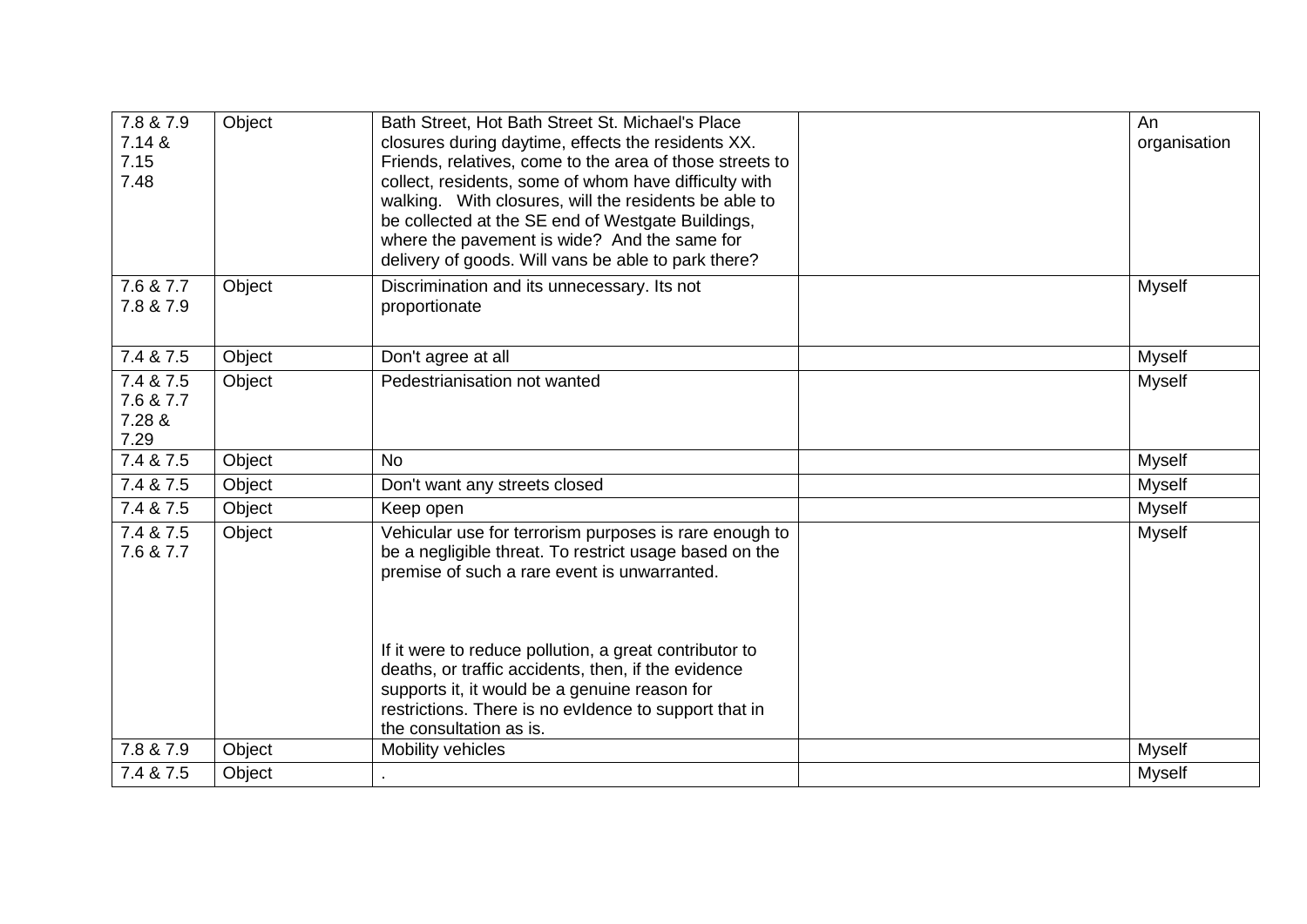| 7.2 & 7.3                                | Support        |                                                                                                                                                                |                                                                                       | An<br>organisation |
|------------------------------------------|----------------|----------------------------------------------------------------------------------------------------------------------------------------------------------------|---------------------------------------------------------------------------------------|--------------------|
| 7.14 &<br>7.15<br>7.18 &<br>7.19<br>7.44 | Object         | There is insufficient dedicated provision for the<br>loading/unloading of goods for premises on Upper<br>Borough Walls, including the XXX XXX XXXX.            |                                                                                       | An<br>organisation |
|                                          |                | Additional pick-up/drop-off facilities for car-borne<br>visitors to premises on Upper Borough Walls,<br>including the XXXX XXXXX XXXX, are required<br>nearby. |                                                                                       |                    |
| 7.2 & 7.3                                | Support        |                                                                                                                                                                |                                                                                       | <b>Myself</b>      |
| 7.2 & 7.3<br>7.45                        | Partly support |                                                                                                                                                                | Westgate Buildings, Westgate Street,<br>Milsom Street, York Street, St James<br>Place | <b>Myself</b>      |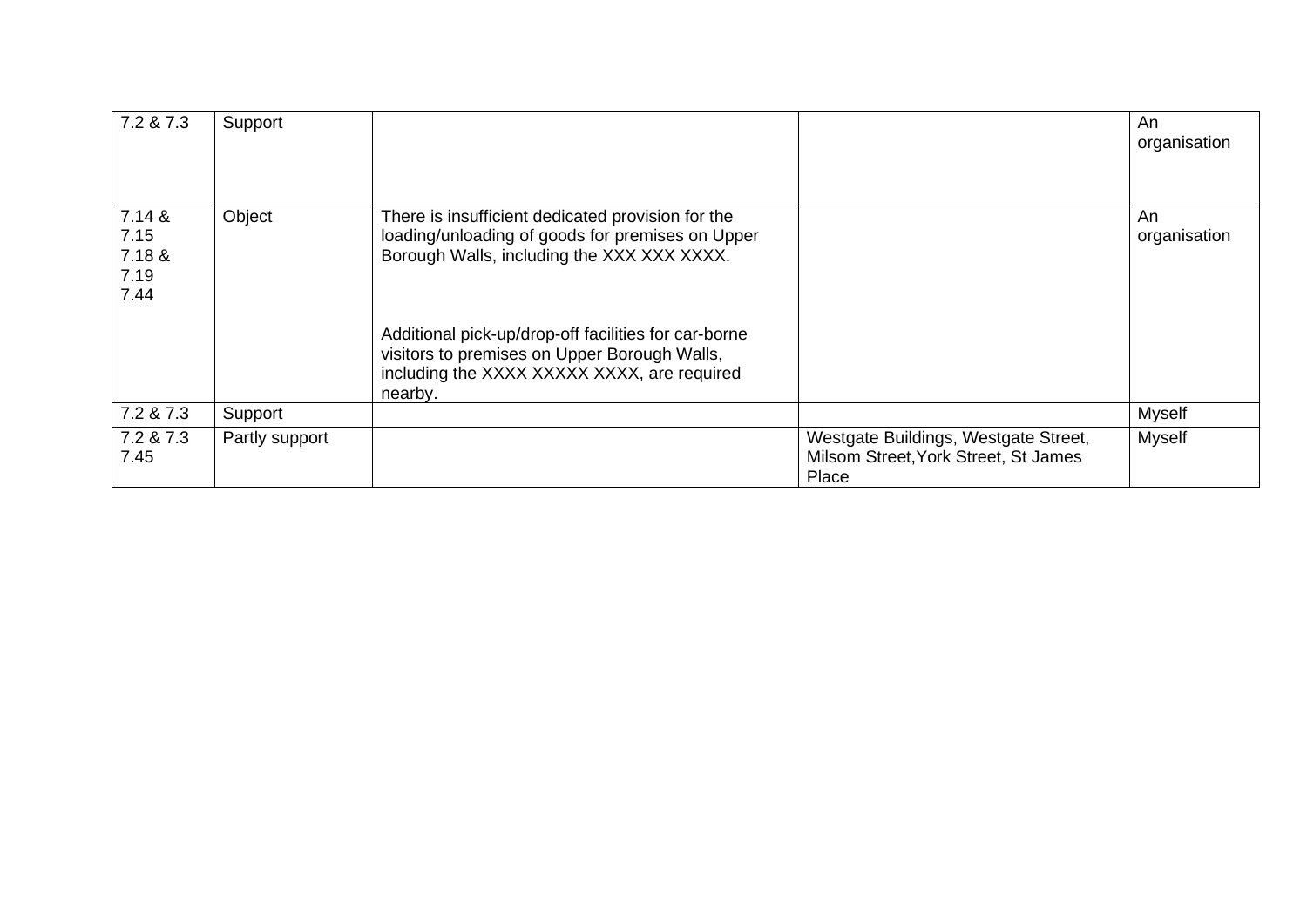| 7.4 & 7.5 | Object | object to the proposals for the following reasons:          | <b>Myself</b> |
|-----------|--------|-------------------------------------------------------------|---------------|
| 7.6 & 7.7 |        |                                                             |               |
| 7.8 & 7.9 |        | XX (both blue badge holders) have disabilities which        |               |
| 7.14 &    |        | affect our mobility and if this proposal is taken forward   |               |
| 7.15      |        | it will significantly limit our ability to access essential |               |
| 7.20 &    |        | services in the city centre. This proposal will restrict    |               |
| 7.21      |        | accessibility to the city centre for all of those with      |               |
| 7.28 &    |        | mobility issues as well as tourists with accessibility      |               |
| 7.29      |        | issues who will not be aware of the permit based            |               |
|           |        | system to access the resticted zone.                        |               |
|           |        | In particular disabled people without a carer will be       |               |
|           |        | unable to park in the restricted zone which means           |               |
|           |        | they will have to walk further distances unnecessarily      |               |
|           |        | over and above the 50m that they are assessed to            |               |
|           |        | obtain a blue badge. If this proposal is not                |               |
|           |        | reconsidered and withdrawn it may be legally                |               |
|           |        | challenged as it does not make allowance for the            |               |
|           |        | extra inconvience and stress that this will bring by        |               |
|           |        | limiting the ability to park in the centre.                 |               |
|           |        | The temporary security barricades in place at present       |               |
|           |        | are sufficient rather than this wholesale change to         |               |
|           |        | inner bath to bring pedestrianisation by the back door      |               |
|           |        | with little provision for disabled residents.               |               |
|           |        | This seems like a watering down of the allowances for       |               |
|           |        | disabled residents for example the reduction of             |               |
|           |        | disabled parking to three hours only which is not           |               |
|           |        | related in any way to the issue of security for the city.   |               |
|           |        | I still believe that the proposal is an overreaction to     |               |
|           |        | the security threat - many other cities in the UK have      |               |
|           |        | not made such draconian changes to their inner cities       |               |
|           |        | and have no plans to do so.                                 |               |
|           |        |                                                             |               |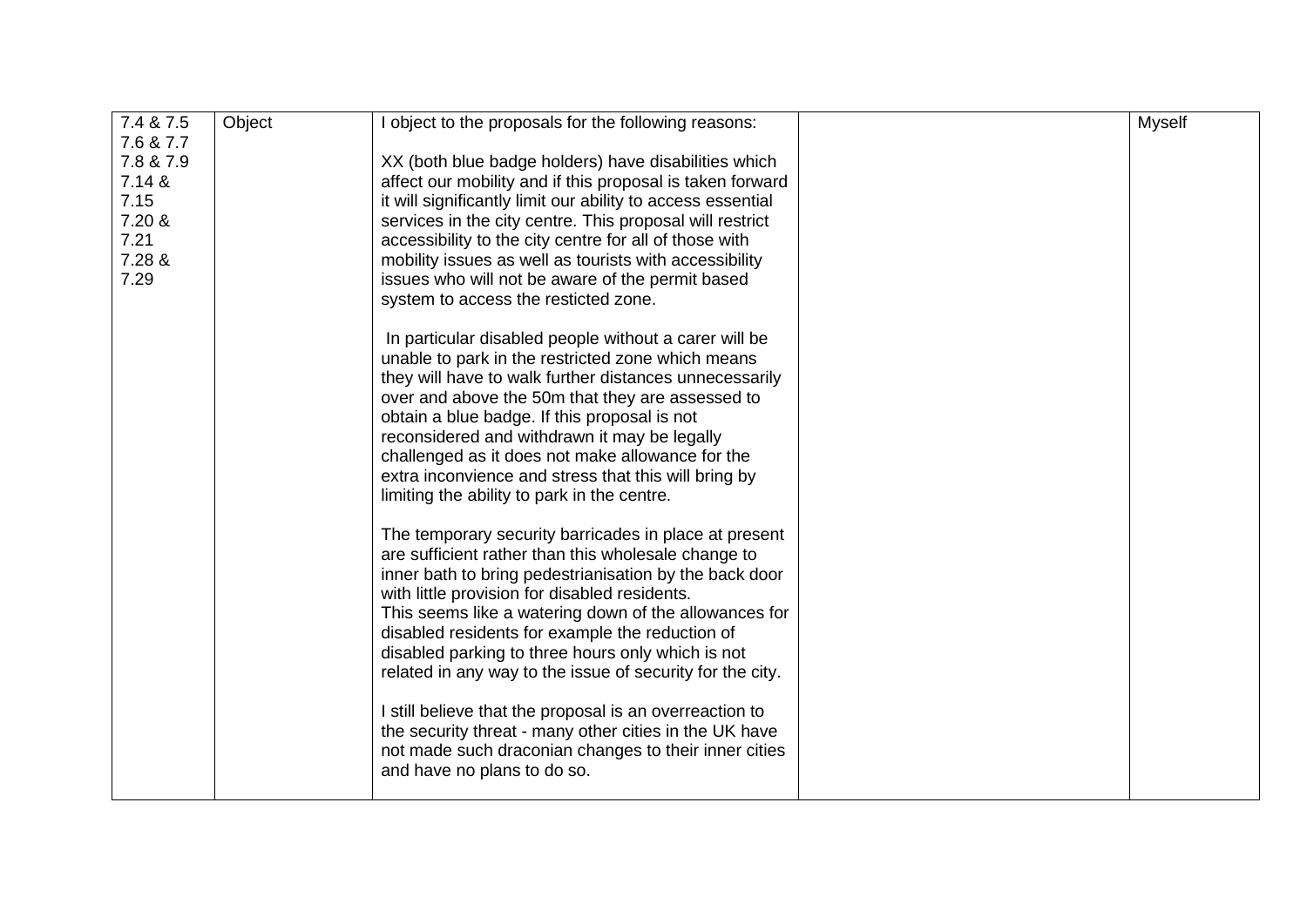|  | These proposals mean that Bath will become a two-<br>tier city for those with a disability and those able<br>bodied in terms of accessing city centre facilities such<br>as shops, banks and the theatre. |  |
|--|-----------------------------------------------------------------------------------------------------------------------------------------------------------------------------------------------------------|--|
|  | I would ask the council to reconsider for these<br>reasons above                                                                                                                                          |  |
|  |                                                                                                                                                                                                           |  |
|  |                                                                                                                                                                                                           |  |
|  |                                                                                                                                                                                                           |  |
|  |                                                                                                                                                                                                           |  |
|  |                                                                                                                                                                                                           |  |
|  |                                                                                                                                                                                                           |  |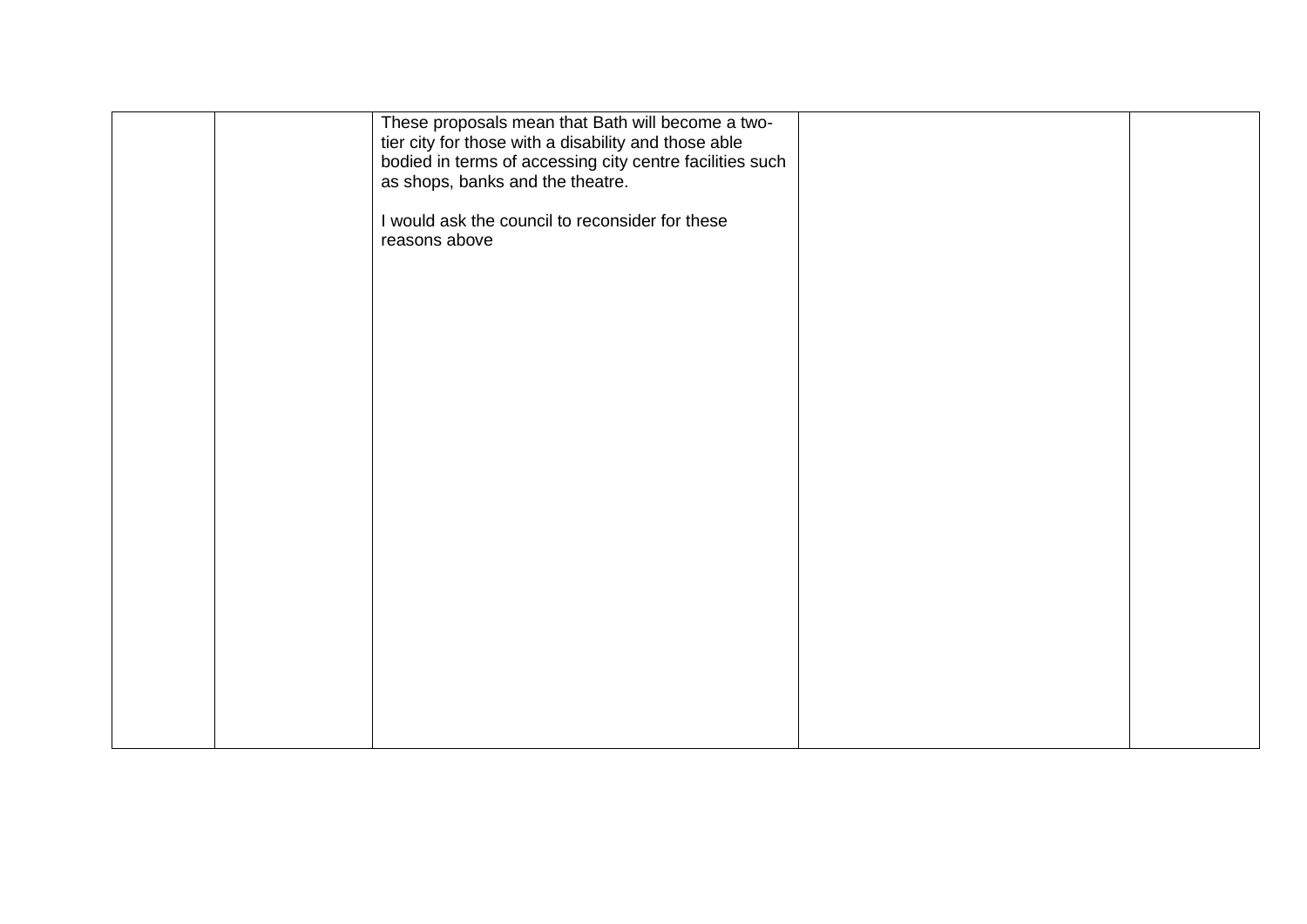| 7.6 & 7.7 | Object | All of the TRos being consulted on.                      | <b>Myself</b> |
|-----------|--------|----------------------------------------------------------|---------------|
| 7.8 & 7.9 |        | Various roads central area. Parking and Loading          |               |
| 7.14 &    |        | App 4                                                    |               |
| 7.15      |        | Saw close                                                |               |
| 7.18 &    |        | 1. Change 24 hour loading bays to certain hours to       |               |
| 7.19      |        | allow DP particularly in afternoon and evening. There    |               |
| 7.20 &    |        | use to be 4 Dp spaces before shared use came in          |               |
| 7.21      |        | and they have not been replaced                          |               |
|           |        | 2. Loading bay in Barton st outside the pub a recent     |               |
|           |        | addition does nor need to be 24 hours change to          |               |
|           |        | shared use with DP particularly for pm and evening to    |               |
|           |        | help theatre attendance                                  |               |
|           |        | 3. Bridge St. reinstate SYL without the loading          |               |
|           |        | restriction. Create 3 DP spaces at VAG end.              |               |
|           |        | 4. Grand parade. restrict loading bay to certain hours.  |               |
|           |        | Create 3 DP to facilitate access to Guildhall            |               |
|           |        | Mkt/Pulteney Bridge shops/ VAG/ restaurants              |               |
|           |        | 5. High St change the 24 hour loading bays to shared     |               |
|           |        | DP/Loading and same in Orange grove. Change half         |               |
|           |        | of spaces to 2 hours                                     |               |
|           |        | App 5. Avon St North. Move barriers northwards to        |               |
|           |        | allow parking to be reinstated plus taxi and DP          |               |
|           |        | spaces                                                   |               |
|           |        | App6. Remove no loading in front of shops and            |               |
|           |        | change to DYL. install 2 DP spaces to make up for        |               |
|           |        | those removed in York st under this TRO                  |               |
|           |        | App 8. Henry St, Removal of DYL deprives BB              |               |
|           |        | holders of space to park in heavily utilised area. Add   |               |
|           |        | 2 DP spaces in Henry St south side outside former        |               |
|           |        | <b>Barclays Bank</b>                                     |               |
|           |        | Change half of spaces to 2 hours to increase turn        |               |
|           |        | around                                                   |               |
|           |        | App 9 Broad St. Change all parking to left hand side     |               |
|           |        | as the railings make it difficult for disable drivers to |               |
|           |        | park here as cant get out of drivers door. Change 24     |               |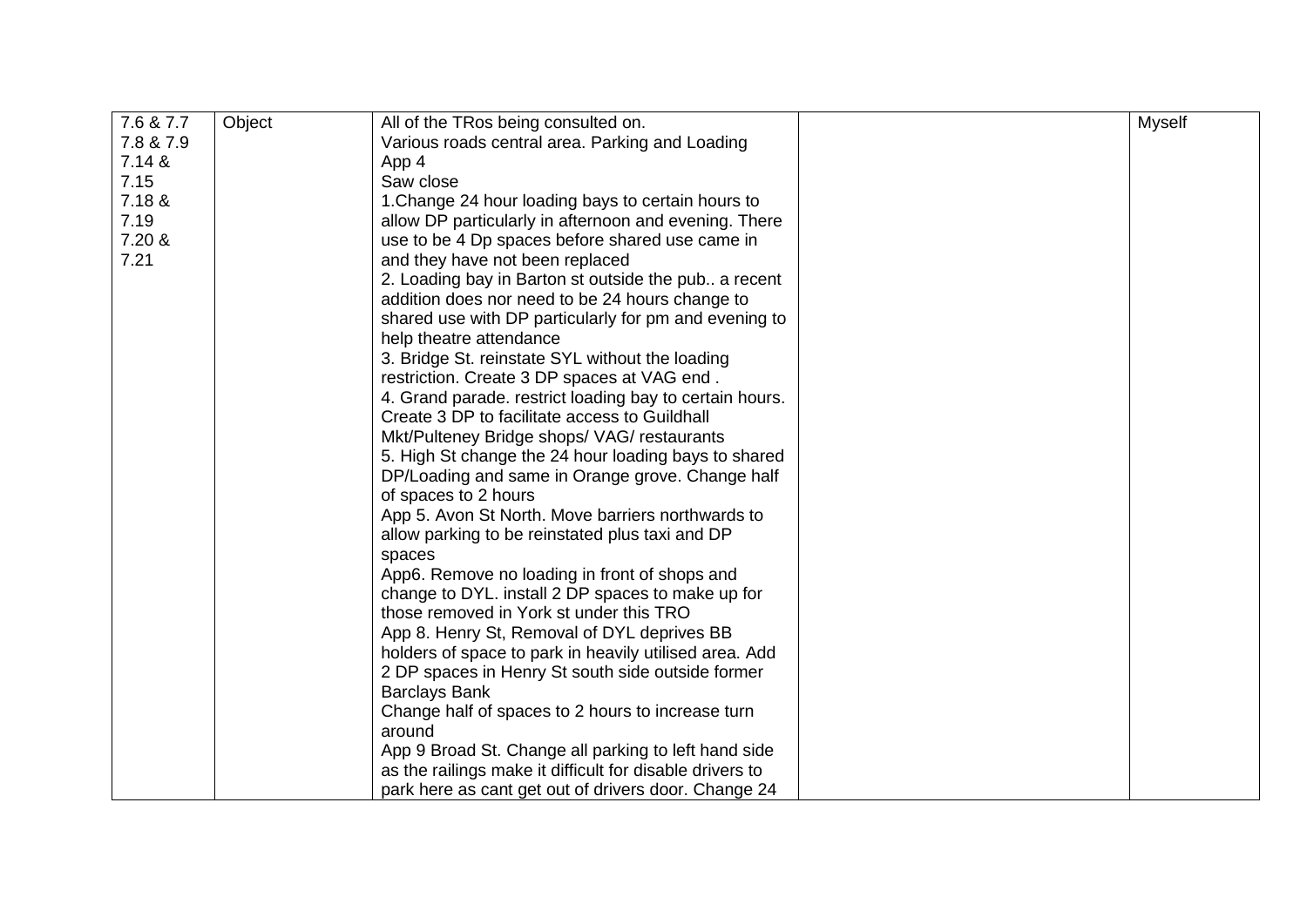| hour loading bay to shared use DP.                                                                 |  |
|----------------------------------------------------------------------------------------------------|--|
|                                                                                                    |  |
| CHEAP ST /WESTGATE ST ETC                                                                          |  |
| Access for all categories as well as BBH can be                                                    |  |
| removed at ANY time. Seems there is no challenge to                                                |  |
| this Equality Act?                                                                                 |  |
| There should be an ANPR system of access, if                                                       |  |
| London                                                                                             |  |
| can do it for Congestion charge why not Bath?                                                      |  |
| Appalled no access for BBH until Jan 1st 2022 we                                                   |  |
| have already been locked out for the summer and<br>seems we will miss Christmas shopping as well   |  |
|                                                                                                    |  |
| While its a manual system a max waiting time for                                                   |  |
| those wishing to enter /leave should be stated in the                                              |  |
| order                                                                                              |  |
|                                                                                                    |  |
| Why does BB need to be shown exiting the areanot                                                   |  |
| needed                                                                                             |  |
|                                                                                                    |  |
| Access to Hot Bath Streetconcerned as to access to                                                 |  |
| St Michaels day centre is restricted to organised                                                  |  |
| transport.                                                                                         |  |
| The arguments as to whether the measures are                                                       |  |
| proportionate and necessary has already been well<br>rehearsed but I see the letter from the Chief |  |
| Constable is part of the TRO consultation. The                                                     |  |
| economic justification cites terror attacks in 2017 of                                             |  |
| which only Westminster and London Bridge were                                                      |  |
| vehicle related and the greatest loss of life was                                                  |  |
| Manchester arena where no vehicle was used. As                                                     |  |
| has been seen by the latest attack in Norwayagain                                                  |  |
| not a vehiclethe are a multiple set of circumstances                                               |  |
| that can result in an attack and the TRos proposed                                                 |  |
| will not stop them. I would therefore argue the                                                    |  |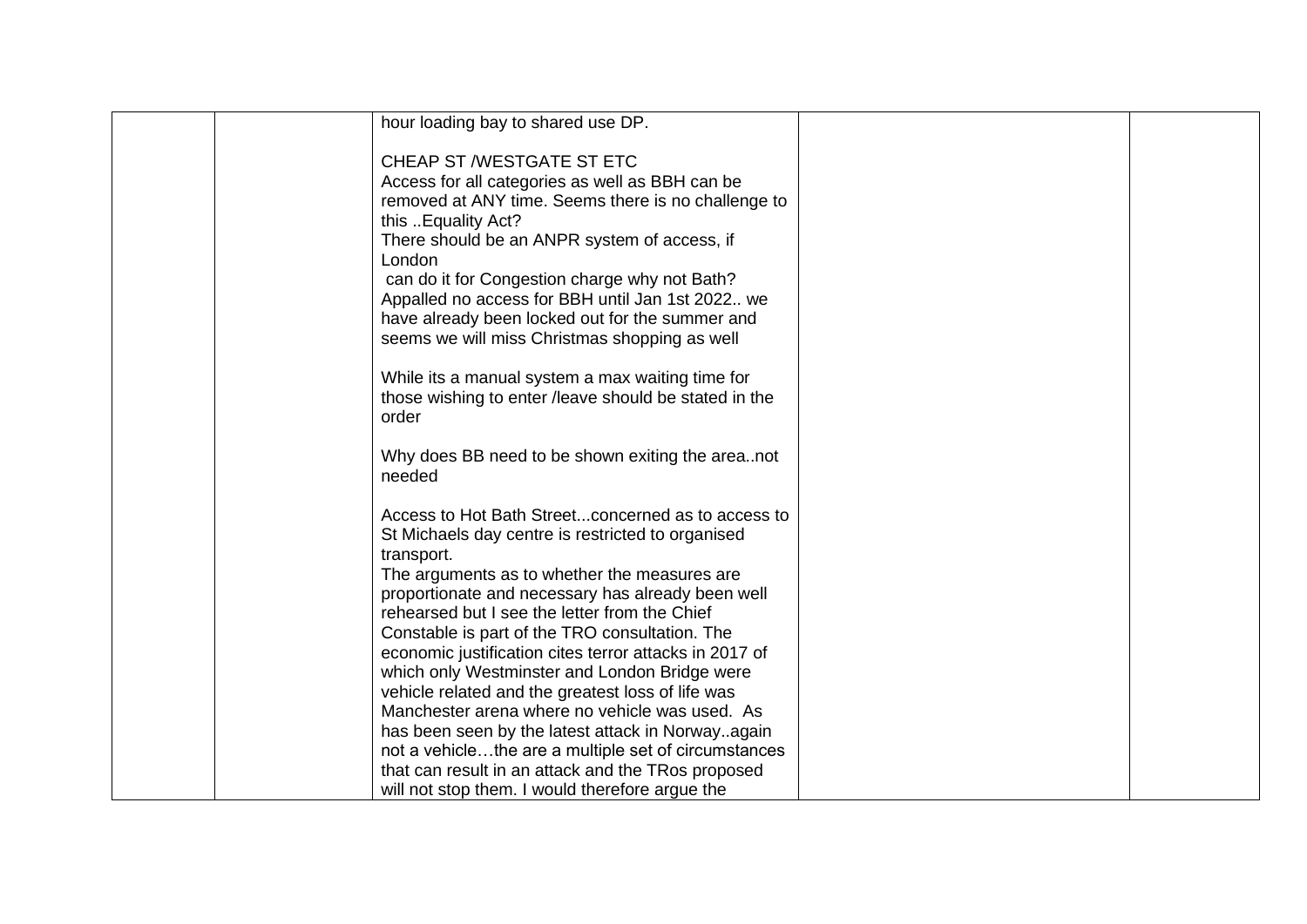|  | proposed measures are DISPROPORTIONATE. |  |
|--|-----------------------------------------|--|
|  |                                         |  |
|  |                                         |  |
|  |                                         |  |
|  |                                         |  |
|  |                                         |  |
|  |                                         |  |
|  |                                         |  |
|  |                                         |  |
|  |                                         |  |
|  |                                         |  |
|  |                                         |  |
|  |                                         |  |
|  |                                         |  |
|  |                                         |  |
|  |                                         |  |
|  |                                         |  |
|  |                                         |  |
|  |                                         |  |
|  |                                         |  |
|  |                                         |  |
|  |                                         |  |
|  |                                         |  |
|  |                                         |  |
|  |                                         |  |
|  |                                         |  |
|  |                                         |  |
|  |                                         |  |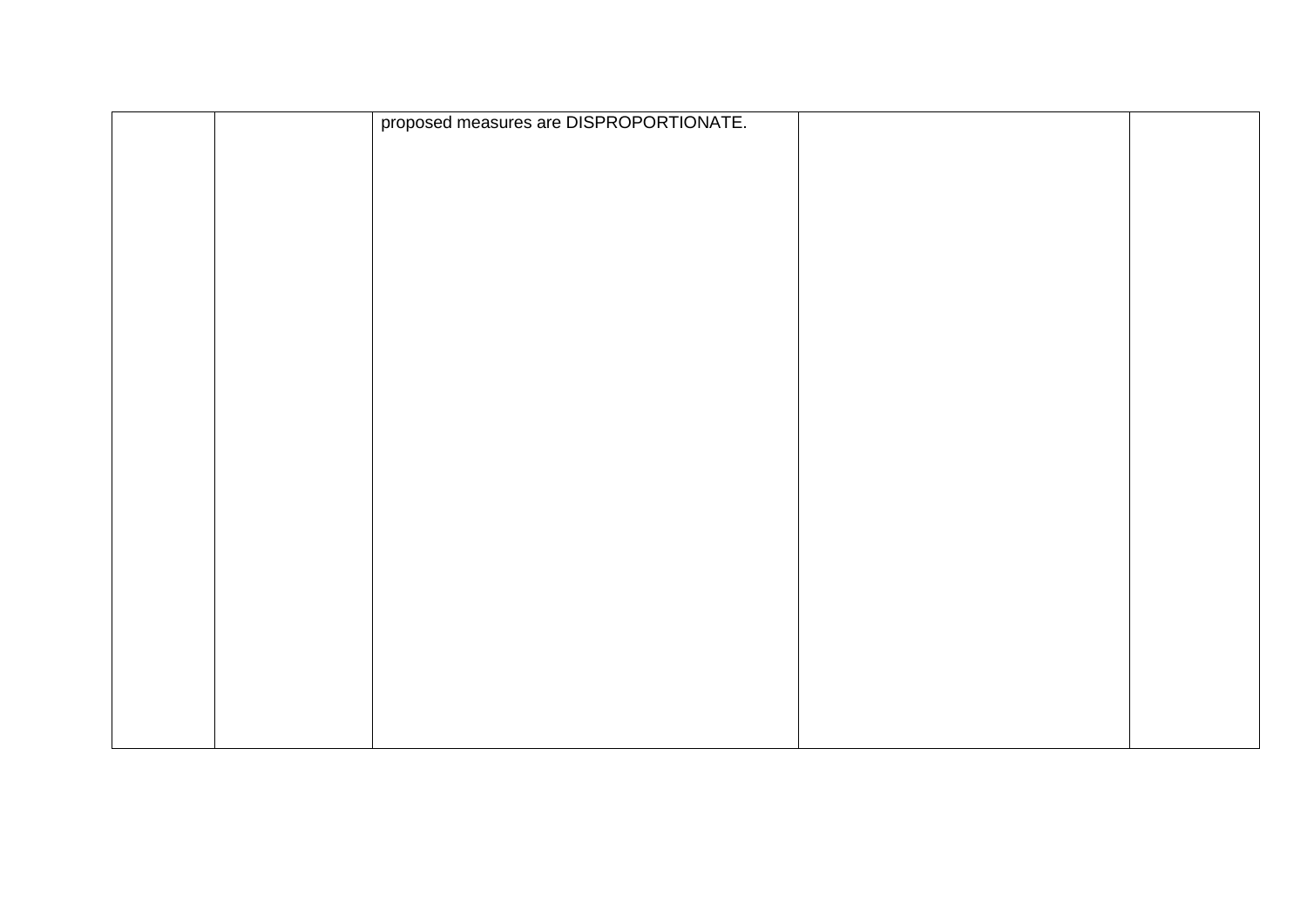| 7.8 & 7.9<br>7.14 &<br>7.15<br>7.48           | Object  | Objections previously raised to the Security Zone are<br>only partially answered by the Council's concessions,<br>such as allowing Blue Badge Holder access through<br>specific barriers and other minor amendments to the<br>original proposal. Many concerns remain as to how<br>the Council will mitigate the impact on residents and<br>so it is essential that the council works closely with<br>XX and other representative bodies, as well as<br>individual residents, to provide practical solutions<br>BEFORE the measures are implemented and to<br>ensure that these are communicated clearly and in<br>detail to every resident within the zone and<br>surrounding streets. XX has met with the council<br>officers to detail these concerns (submitted<br>separately) and will continue to press for answers that<br>work for all residents, Blue Badge Holders and<br>otherwise. Until these are provided, we are unable to<br>support the TROs as currently proposed. | An<br>organisation          |
|-----------------------------------------------|---------|--------------------------------------------------------------------------------------------------------------------------------------------------------------------------------------------------------------------------------------------------------------------------------------------------------------------------------------------------------------------------------------------------------------------------------------------------------------------------------------------------------------------------------------------------------------------------------------------------------------------------------------------------------------------------------------------------------------------------------------------------------------------------------------------------------------------------------------------------------------------------------------------------------------------------------------------------------------------------------------|-----------------------------|
| 7.2 & 7.3                                     | Support |                                                                                                                                                                                                                                                                                                                                                                                                                                                                                                                                                                                                                                                                                                                                                                                                                                                                                                                                                                                      | Myself                      |
| 7.8 & 7.9<br>7.18 &<br>7.19<br>7.20 &<br>7.21 | Object  | Cheap St, Westgate, York and Milsom St Upper<br>Borough Walls and Saw Close Kingsmead Square.<br>Contravening the Equalities Act (treating those with<br>disabilities differently). Lib Dem slogan - 'Let's look<br>after each other' or is that = just some!                                                                                                                                                                                                                                                                                                                                                                                                                                                                                                                                                                                                                                                                                                                        | Myself & an<br>organisation |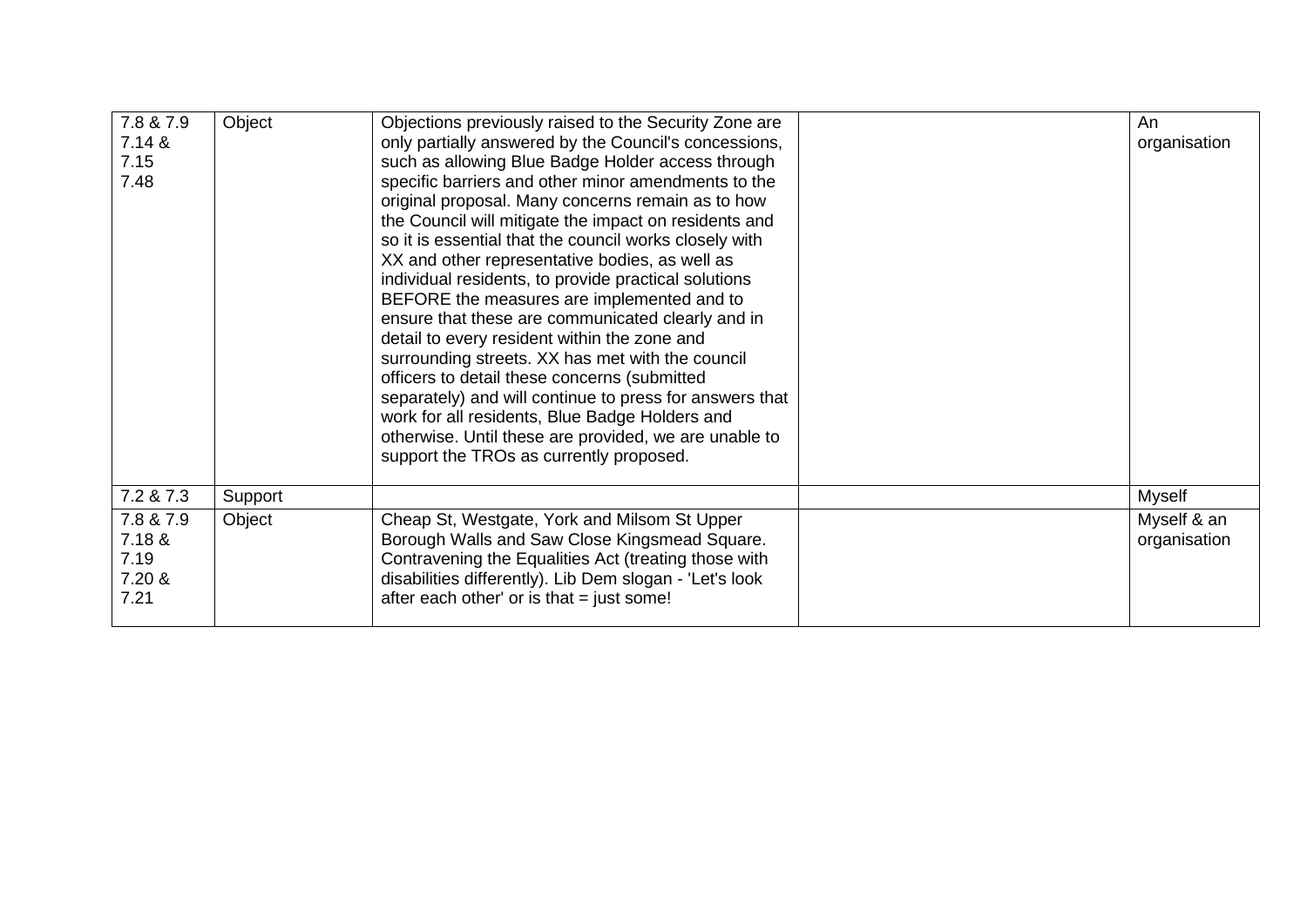| 7.8 & 7.9 | Object | Cheap St, Westgate St, Saw Close, Upper Borough         | Myself |
|-----------|--------|---------------------------------------------------------|--------|
| 7.16 &    |        | Walls, York St also Milsom St. The hours of             |        |
| 7.17      |        | restrictions are too harsh. I feel you have ripped the  |        |
| 7.18 &    |        | heart out of the City of Bath and it's unique character |        |
| 7.19      |        | and these proposals will continue to play into          |        |
| 7.20 &    |        | terrorists hands by further curtailing our freedom and  |        |
| 7.21      |        | closing us down - exactly what they want and need to    |        |
| 7.28 &    |        | help their cause succeed. The car will not go away -    |        |
| 7.29      |        | but bikes will in bad weather. You do not say how       |        |
| 7.30 &    |        | Blue Badge holders will access the restricted streets.  |        |
| 7.31      |        |                                                         |        |
| 7.32 &    |        |                                                         |        |
| 7.33      |        |                                                         |        |

## (ii) Email and telephone comments

| <b>Objections</b> | <b>Comment</b>                                                                                                                                                                                    |
|-------------------|---------------------------------------------------------------------------------------------------------------------------------------------------------------------------------------------------|
| Report            |                                                                                                                                                                                                   |
| reference         |                                                                                                                                                                                                   |
|                   |                                                                                                                                                                                                   |
| para.             |                                                                                                                                                                                                   |
| 7.2 & 7.3         | Will there be a booklet showing all the areas for new disabled parking in the future. Also will the new restrictions be clearly<br>marked on the roadside soon mistakes can be made, hence a fine |
| 7.8 & 7.9         | So we're still segregated from Milsom street shops and restaurants if we can't push or walk far enough!!!! WELL DONE, PAT                                                                         |
| 7.20 & 7.21       | YOURSELVES ON YOUR BACKS What discrimination and segregation and breach of the equalities act, as no                                                                                              |
| 7.30 & 7.31       | reasonable adjustments for access to shops as we're disadvantaged by being disabled and not being able to walk or push                                                                            |
|                   |                                                                                                                                                                                                   |
|                   | wheelchairs far enough and so discriminated against by being segregated from Milsom street area You must be SO proud                                                                              |
|                   | of yourselves- Milsom street isn't closed for security only CAZ so BB holders need to be given access to park down there for                                                                      |
|                   | access, as like myself, I don't have the ability to push from other places to Milsom street- In case you hadn't noticed it's a hill,                                                              |
|                   | so even more reason to be able to have access to it. Why put bb spaces on broad street but not back on Milsom street                                                                              |
|                   | makes no sense- we still can't access that area from broad street as we would have to push all the way round which is what                                                                        |
|                   |                                                                                                                                                                                                   |
|                   | we can't do, Do you not understand about disabilities and people who can't travel longer distances but ARE independent                                                                            |
|                   | Broad street is one of the most polluted in Bath, so why add more spaces there, when Milsom street has the car parking                                                                            |
|                   | spaces already, you just added the kerb yellow lines to stop disabled people being able to go shopping or eating on Milsom                                                                        |
|                   | place areaYou really are so out of touch. And you have Wera our MP supporting the athletes from Bath in the Paralympics                                                                           |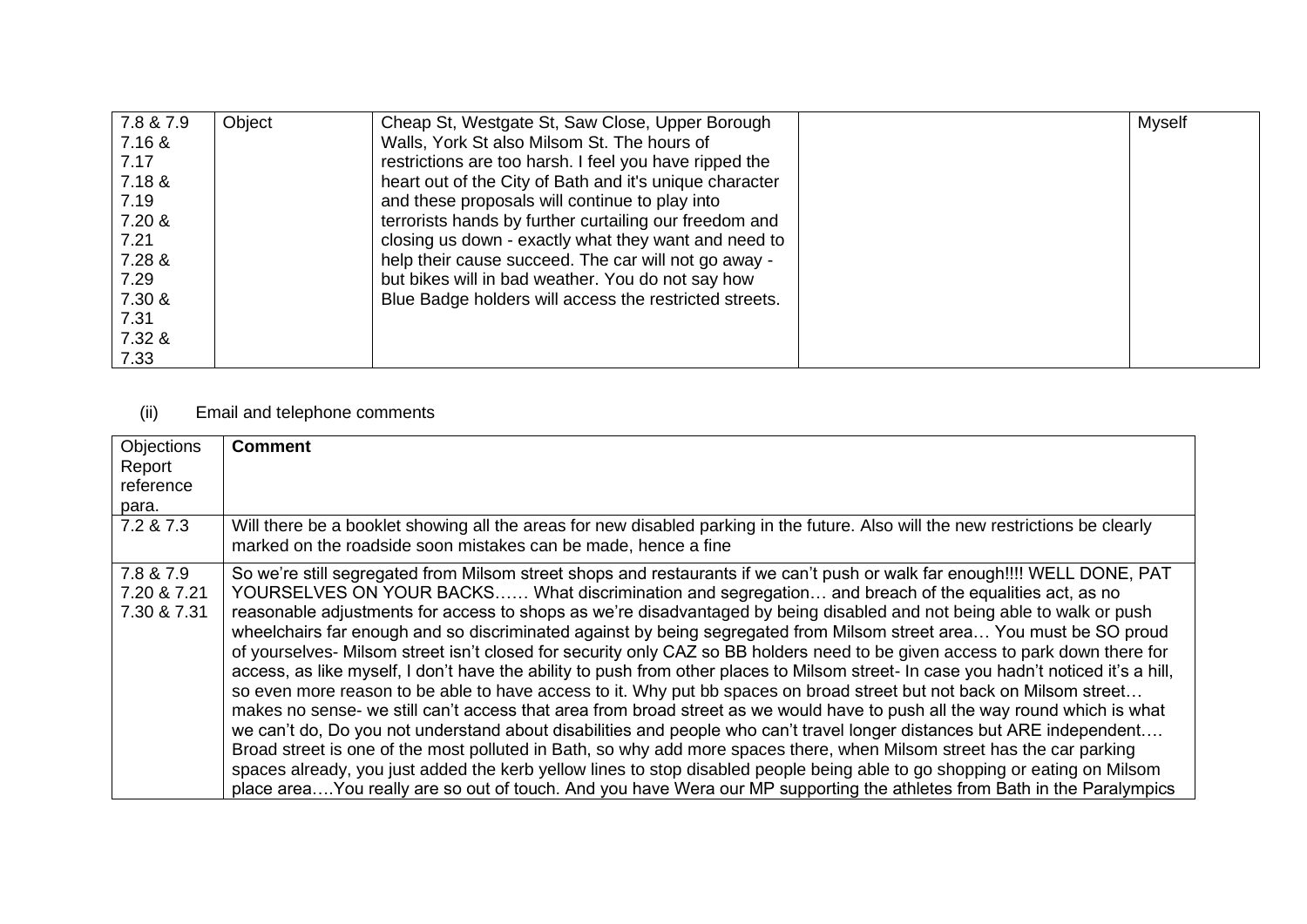|                          | yet simultaneously preventing them and the disabled community from access to the top part of town on Milsom street<br><b>WELL DONE!!!</b>                                                                                                                                                                                                                                                                                                                                                                                                                                                                                                                                                                                     |
|--------------------------|-------------------------------------------------------------------------------------------------------------------------------------------------------------------------------------------------------------------------------------------------------------------------------------------------------------------------------------------------------------------------------------------------------------------------------------------------------------------------------------------------------------------------------------------------------------------------------------------------------------------------------------------------------------------------------------------------------------------------------|
| 7.20 & 7.21              | The real issue for us is not being able to get to Milsom street. Why can't the restrictions be lifted in this street for disabled. This<br>is vital to us.                                                                                                                                                                                                                                                                                                                                                                                                                                                                                                                                                                    |
| 7.2 & 7.3<br>7.28 & 7.29 | Thank you for your very informative letter. XX I thoroughly support any measure to improve security of the city, country and its<br>inhabitants. And therefore support such measures. However I have one major concern and that is I trust the Council are not<br>climbing on the back of security measures to further restrict vehicles from Bath.<br>The general state of road surfaces in the city is a total disgrace. I use a 3 wheel motorcycle (trike) as my disability prevents<br>use of a motorcycle and it is always a relief to having exited the city limits.<br>The council always seems to find money for improving cycle access yet cyclists contribute zero to road maintenance. Time<br>something was done. |
| 7.2 & 7.3<br>7.30 & 7.31 | Would you be able to send me a map of Bath that shows the restrictions of where I can and can't park?<br>I need to see how this is good by to effect me as I do struggle getting access around town, I often have to go into Bristol<br>where access is easier.                                                                                                                                                                                                                                                                                                                                                                                                                                                               |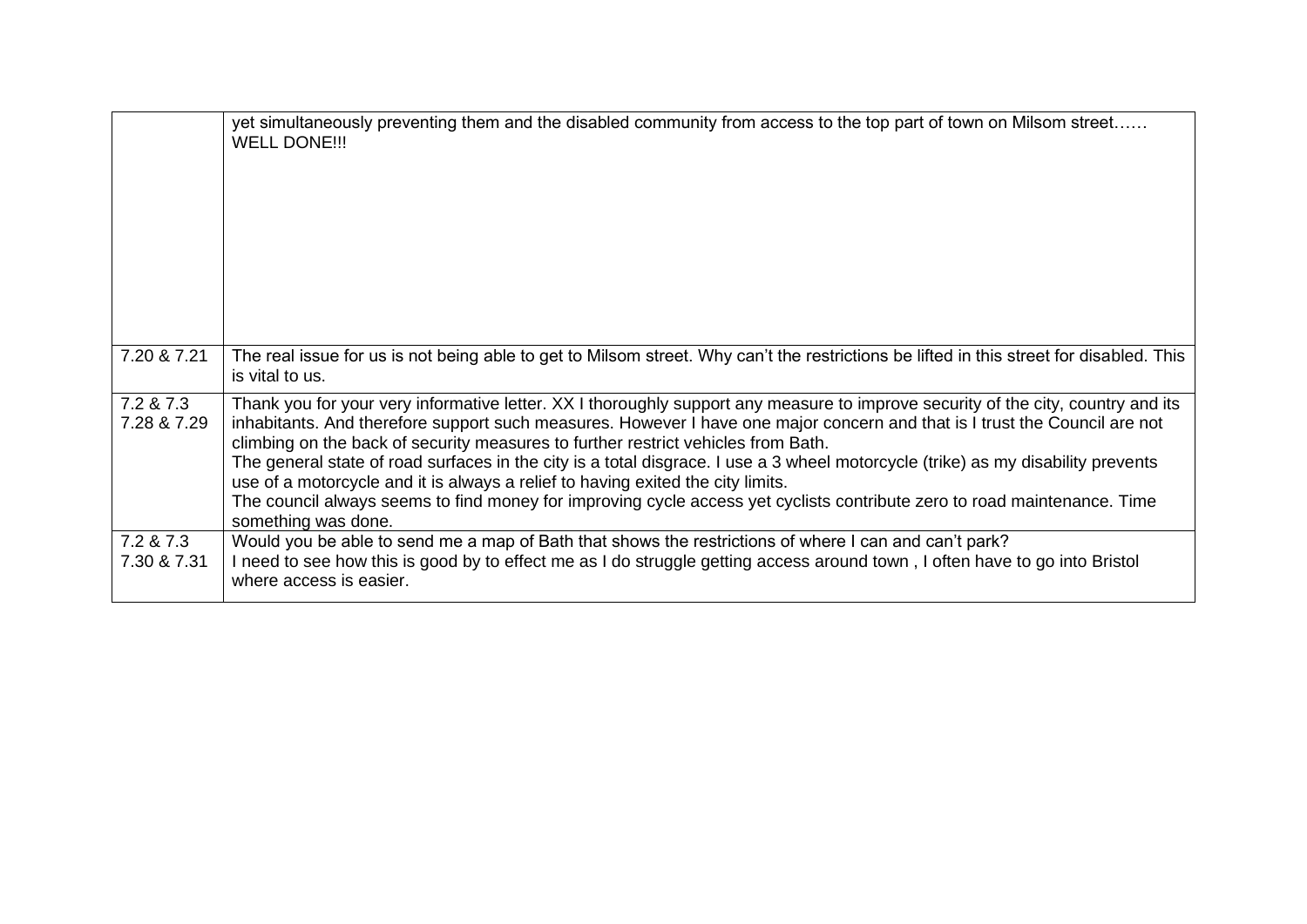| 7.8 & 7.9<br>7.30 & 7.31<br>7.34 & 7.35            | I'm really unsure how this addresses the primary issue with the public realm in the city centre as stated in the Access Report:<br>see column E                                                                                                                                                                                                                                                                                                                                                                                                                                                                                                                                                                                                                                                                                                        |
|----------------------------------------------------|--------------------------------------------------------------------------------------------------------------------------------------------------------------------------------------------------------------------------------------------------------------------------------------------------------------------------------------------------------------------------------------------------------------------------------------------------------------------------------------------------------------------------------------------------------------------------------------------------------------------------------------------------------------------------------------------------------------------------------------------------------------------------------------------------------------------------------------------------------|
|                                                    | Where is the commitment to move the Mobility Shop or fix the pavements? A disabled Taxi driver now has full access to these<br>areas at any time of day?                                                                                                                                                                                                                                                                                                                                                                                                                                                                                                                                                                                                                                                                                               |
|                                                    | *Anyone* with a stolen or fake Blue Badge can now drive into these places in minutes. There must be more onerous<br>requirements placed upon access by Blue Badge Holders and much more commitment from the council to fix the *actual*<br>access issues, to provide a long term commitment to remove cars from Cheap Street, and to not use cars as a mobility device.<br>Sadly Afghanistan changes everything as you fully know and the new council administration is playing lip service to the<br>security issues raised by the Police for cheap political gains. There was SO much more you could have done yet even after<br>you have finished installing these measures the city centre will be inaccessible to wheelchair users and visually impaired<br>people. Cars are not mobility devices and Blue Badges can be easily copied and faked. |
|                                                    | Anybody familiar with this space could have told you that 60% of disabled have no access to cars and rely heavily on public &<br>community transport.                                                                                                                                                                                                                                                                                                                                                                                                                                                                                                                                                                                                                                                                                                  |
|                                                    | You failed to solve the accessibility issues, made the public realm worse, while leaving the city wide open to a terrorist<br>vehicular attack. Well done. It's a horrendously poor sticking plaster. I just hope it doesn't end up with somebody in a Land<br>Rover slaughtering 100s of people in the canyon that is Cheap Street. It would be like shooting fish in a barrel. There is<br>literally no escape but you know this don't you?                                                                                                                                                                                                                                                                                                                                                                                                          |
|                                                    | Fix the issues raised in the report. Don't ignore them.                                                                                                                                                                                                                                                                                                                                                                                                                                                                                                                                                                                                                                                                                                                                                                                                |
| 7.2 & 7.3                                          | Short comment only  excellent example of how to use technology in selecting and informing specific sections of the<br>community. Wish Central Government was always up to this mark.<br>Registered "Blind", but sight good enough to do this with appropriate aids.                                                                                                                                                                                                                                                                                                                                                                                                                                                                                                                                                                                    |
| 7.2 & 7.3                                          | A map where a blue badge owner can park would be easier, as not everyone can read.                                                                                                                                                                                                                                                                                                                                                                                                                                                                                                                                                                                                                                                                                                                                                                     |
| 7.4 & 7.5<br>7.5 & 7.6<br>7.8 & 7.9<br>7.30 & 7.31 | The terrorists have already won when disabled people are restricted as to where we can go and when we are allowed to go                                                                                                                                                                                                                                                                                                                                                                                                                                                                                                                                                                                                                                                                                                                                |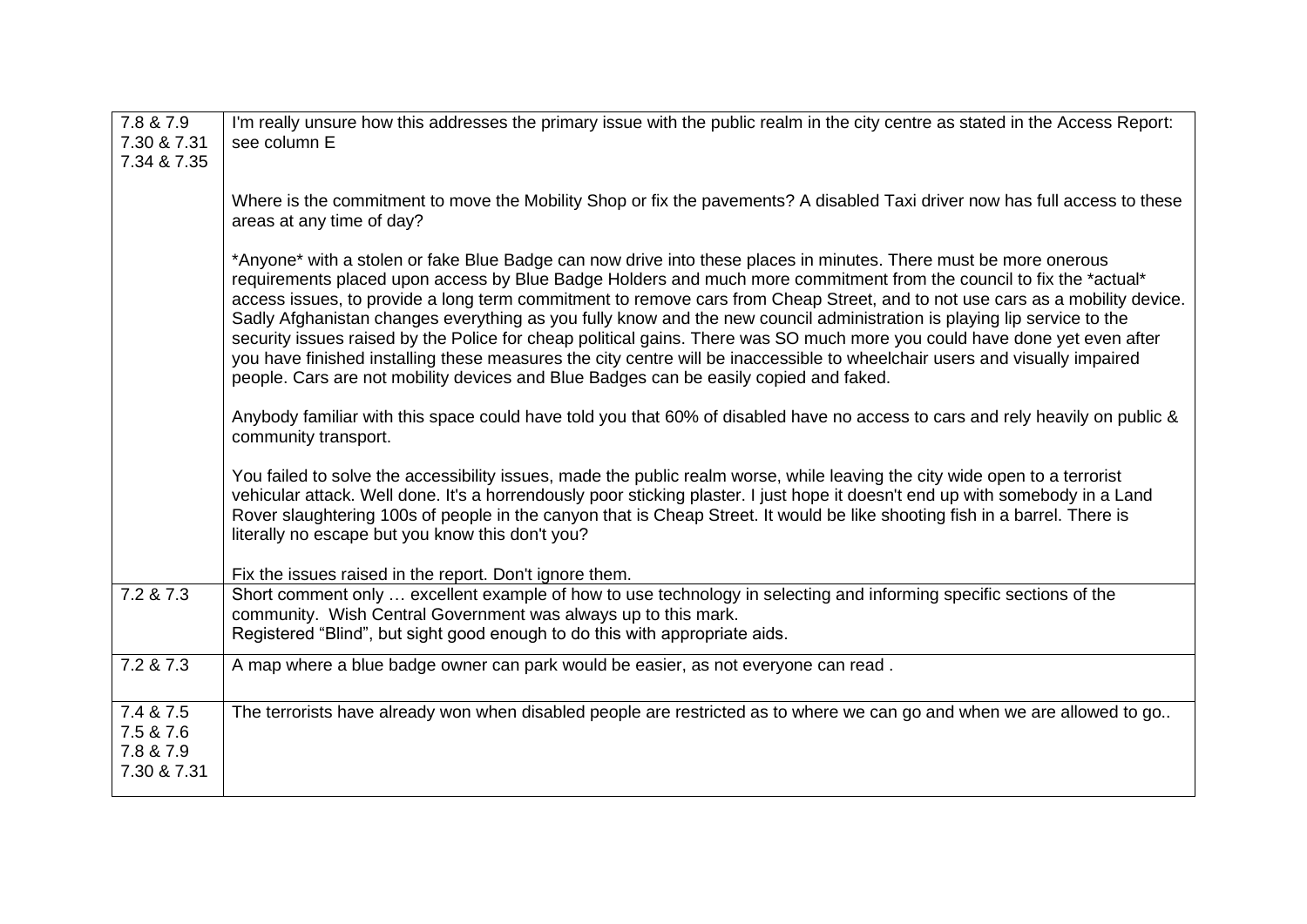| 7.2 & 7.3                  | Thank you for your email. Unfortunately, being restricted with my mobile, and not originating from Bath, I was not able to make                                                                                                                                                                                                                                                                                                                                                                                                                                                                                                                                                                                                                                                                                                                                                                                       |
|----------------------------|-----------------------------------------------------------------------------------------------------------------------------------------------------------------------------------------------------------------------------------------------------------------------------------------------------------------------------------------------------------------------------------------------------------------------------------------------------------------------------------------------------------------------------------------------------------------------------------------------------------------------------------------------------------------------------------------------------------------------------------------------------------------------------------------------------------------------------------------------------------------------------------------------------------------------|
|                            | sense of a lot of it. I am also statemented as being dyslexic which further complicates matter for me.<br>Is there anyway you could send me a photocopy of the streets you mentioned, and using different coloured highlighters as a                                                                                                                                                                                                                                                                                                                                                                                                                                                                                                                                                                                                                                                                                  |
|                            | key, mark the roads you talk about.                                                                                                                                                                                                                                                                                                                                                                                                                                                                                                                                                                                                                                                                                                                                                                                                                                                                                   |
|                            | I know this would save me embarrassment and a fine at a later stage.                                                                                                                                                                                                                                                                                                                                                                                                                                                                                                                                                                                                                                                                                                                                                                                                                                                  |
| 7.20 & 7.21                | Isn't it a shame you didn't have the common sense to send Emails when implementing a bogus clean air zone in Bath which<br>caught countless uninformed drivers now facing fines. Some disabled drivers actually have to use vans amazing as it seems<br>but alas, BANES can't fathom that out.                                                                                                                                                                                                                                                                                                                                                                                                                                                                                                                                                                                                                        |
| 7.2 & 7.3                  | Is there a map that shows the existing provision and proposed changes to blue badge parking please?<br>This would be much easier to understand than just a list of street names.                                                                                                                                                                                                                                                                                                                                                                                                                                                                                                                                                                                                                                                                                                                                      |
| 7.2 & 7.3                  | Wish to indicate receipt of this important communication and confirm that I have read it;                                                                                                                                                                                                                                                                                                                                                                                                                                                                                                                                                                                                                                                                                                                                                                                                                             |
|                            | I agree with the proposals and the necessary motivation behind them.                                                                                                                                                                                                                                                                                                                                                                                                                                                                                                                                                                                                                                                                                                                                                                                                                                                  |
|                            | Yes, Bath would be an attractive target for terrorists, particularly as crowded centres are easy to identify.                                                                                                                                                                                                                                                                                                                                                                                                                                                                                                                                                                                                                                                                                                                                                                                                         |
| 7.2 & 7.3                  | For those who are not conversant with Bath it is virtually impossible to understand the information without a map<br>Somebody should have included a map to be able to understand and make sense of the proposals.                                                                                                                                                                                                                                                                                                                                                                                                                                                                                                                                                                                                                                                                                                    |
| 7.4 & 7.5                  | This is all a load of over-reactional rubbish and totally impractical!                                                                                                                                                                                                                                                                                                                                                                                                                                                                                                                                                                                                                                                                                                                                                                                                                                                |
| 7.20 & 7.21                | This, together with air-pollution actions, are totally unrealistic and not at all thought out in a sensible way. I am ashamed to be<br>a LibDem supporter after the ridiculous decisions the Council has taken in road planning.                                                                                                                                                                                                                                                                                                                                                                                                                                                                                                                                                                                                                                                                                      |
|                            | Further, no sensible actions have been put in place to help alleviate the problems the closure of Cleveland Bridge has caused.<br>The whole thing has been badly mismanaged. I am not alone in this complaint. I very much doubt their will be another LibDem<br>Council for a long time due to this complete lack of regard for Bath citizens rights.                                                                                                                                                                                                                                                                                                                                                                                                                                                                                                                                                                |
| 7.2 & 7.3<br>7.8 & 7.9     | I have been told by XXXX that here is where I need to request the Braille version of the Security zone consultation document. I<br>would like this sent to my address so I can use it XX with deaf and blind people.                                                                                                                                                                                                                                                                                                                                                                                                                                                                                                                                                                                                                                                                                                  |
| 7.18 & 7.19                |                                                                                                                                                                                                                                                                                                                                                                                                                                                                                                                                                                                                                                                                                                                                                                                                                                                                                                                       |
| 7.20 & 7.21<br>7.30 & 7.31 |                                                                                                                                                                                                                                                                                                                                                                                                                                                                                                                                                                                                                                                                                                                                                                                                                                                                                                                       |
|                            | There has also been some confusion about BBH accessing Westgate St for essential services, could you send me the outline<br>of how access is gained while we wait for the outcome of the consultation and any automated barriers to be fitted. I am very<br>concerned about the people I support at work and loved ones with disabilities being able to access Westgate St, Milsom St &<br>other areas on an equal footing with non disabled people ole. This isn't possible at the moment. Disabled people need to have<br>clear information so they can plan accessing shops, services & leisure especially after shielding for much of the last 18<br>months. Disabled people also want to plan for the festive season, go out to lunch or the theatre, meet friends, buy Xmas food<br>ans presents. At the moment disabled people are still actively excluded from streets that non disabled people can walk too. |
|                            |                                                                                                                                                                                                                                                                                                                                                                                                                                                                                                                                                                                                                                                                                                                                                                                                                                                                                                                       |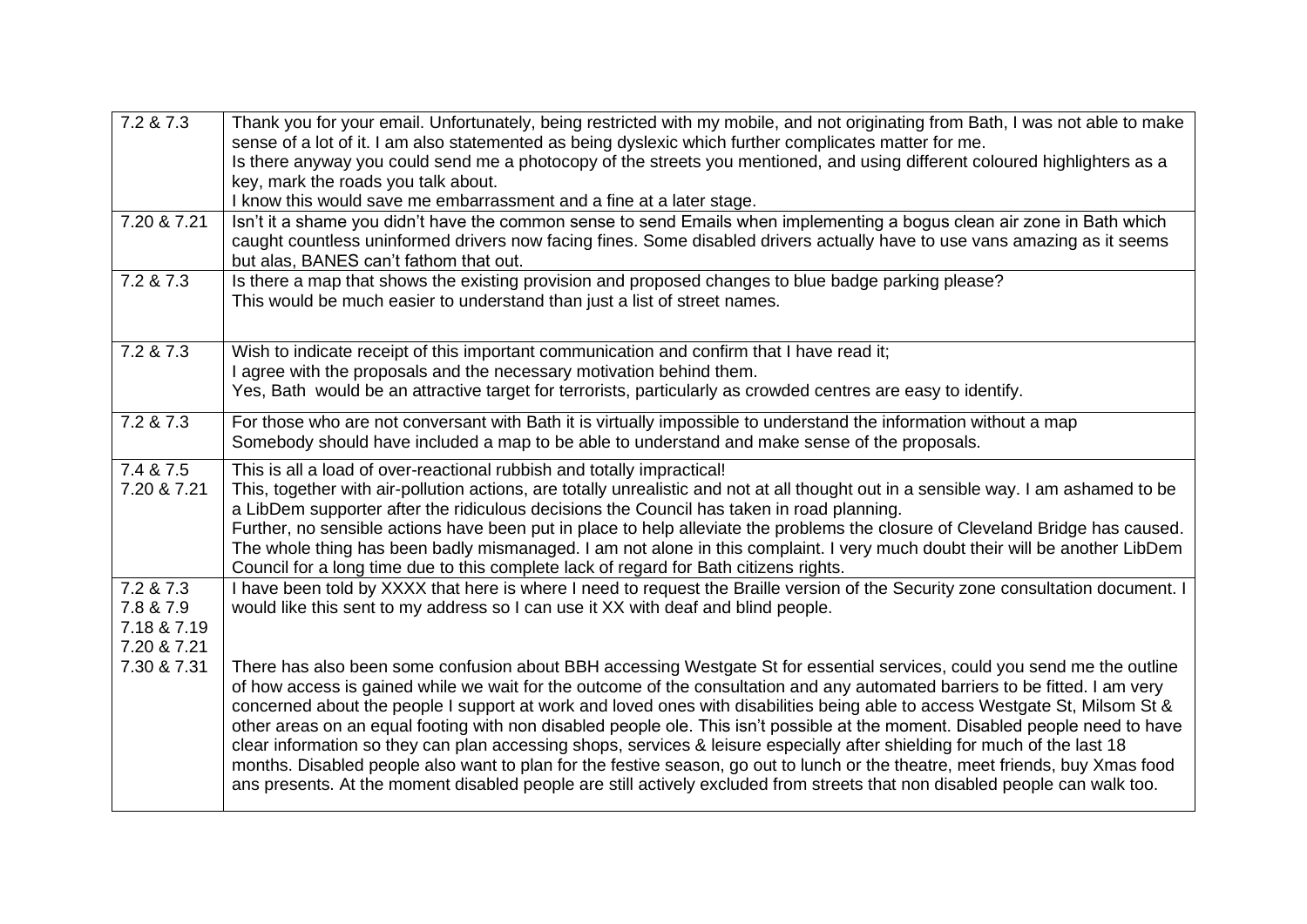|                                                    | Please send me any plans, meeting notes & maps so I can explain to disabled people what's going to happen in a way that<br>they can access.                                                                                                                                                                                                                                                                                                                                                                                                                                                                                                                                                                                                                                                                                                                                                                                                                                                                                                                                            |
|----------------------------------------------------|----------------------------------------------------------------------------------------------------------------------------------------------------------------------------------------------------------------------------------------------------------------------------------------------------------------------------------------------------------------------------------------------------------------------------------------------------------------------------------------------------------------------------------------------------------------------------------------------------------------------------------------------------------------------------------------------------------------------------------------------------------------------------------------------------------------------------------------------------------------------------------------------------------------------------------------------------------------------------------------------------------------------------------------------------------------------------------------|
| 7.4 & 7.5<br>7.5 & 7.6<br>7.8 & 7.9<br>7.20 & 7.21 | More restrictions for local people. Of course if you live in the city centre why would you complain.<br>I have written before XX but not only that elderly people are finding it more and more difficult to see to their needs. The<br>disabled parking in Milsom street is lamentable. Before 10 am when nothing is open helps no one.<br>Once again tourists and students come first. Nothing for the council tax payer who live out of town. Living in Batheaston<br>should give us reasonable access to the city.<br>My car is a petrol hybrid. Buses are not convenient as I live XXXXX. I have neither the time to use these or want to because<br>as a carer I have to be careful to shield my husband.<br>Also his careers are constantly fighting the clock to get to clients.<br>Bath is not a museum. As a COUNCIL TAX a payer I want to be able to get into Bath to support local businesses and visit the<br>bank etc.<br>Not unreasonable is it? However being unable to vote either to remove the MP or the council I am sure you can totally<br>disregard my concerns. |
| 7.8 & 7.9<br>7.30 & 7.31                           | This does seem longwinded and challenging for a XX year old. Main thing is to keep silly cars from parking in disabled slots or<br>opening their doors without looking or parking on pavements and to make restrictions clear, in my view. XX                                                                                                                                                                                                                                                                                                                                                                                                                                                                                                                                                                                                                                                                                                                                                                                                                                          |
| 7.2 & 7.3                                          | Wanted to know how people without internet access could book appointments for info sessions. Explained Council Connect<br>were able to help and that I would follow up to make sure that was happening. Also that location is not accessible, explained<br>how to get there and that attendees the previous day had parked in the disabled bays. I booked XX a slot at the 12 October<br>session and emailed her the confirmation. She said it was discrimination that people could not get access to the information<br>and she had made complaint to Bath Live. She also advised she had not received her blue badge letter, having reviewed XX<br>has said there are several reasons why she may not be on a list, this was given to XX.                                                                                                                                                                                                                                                                                                                                            |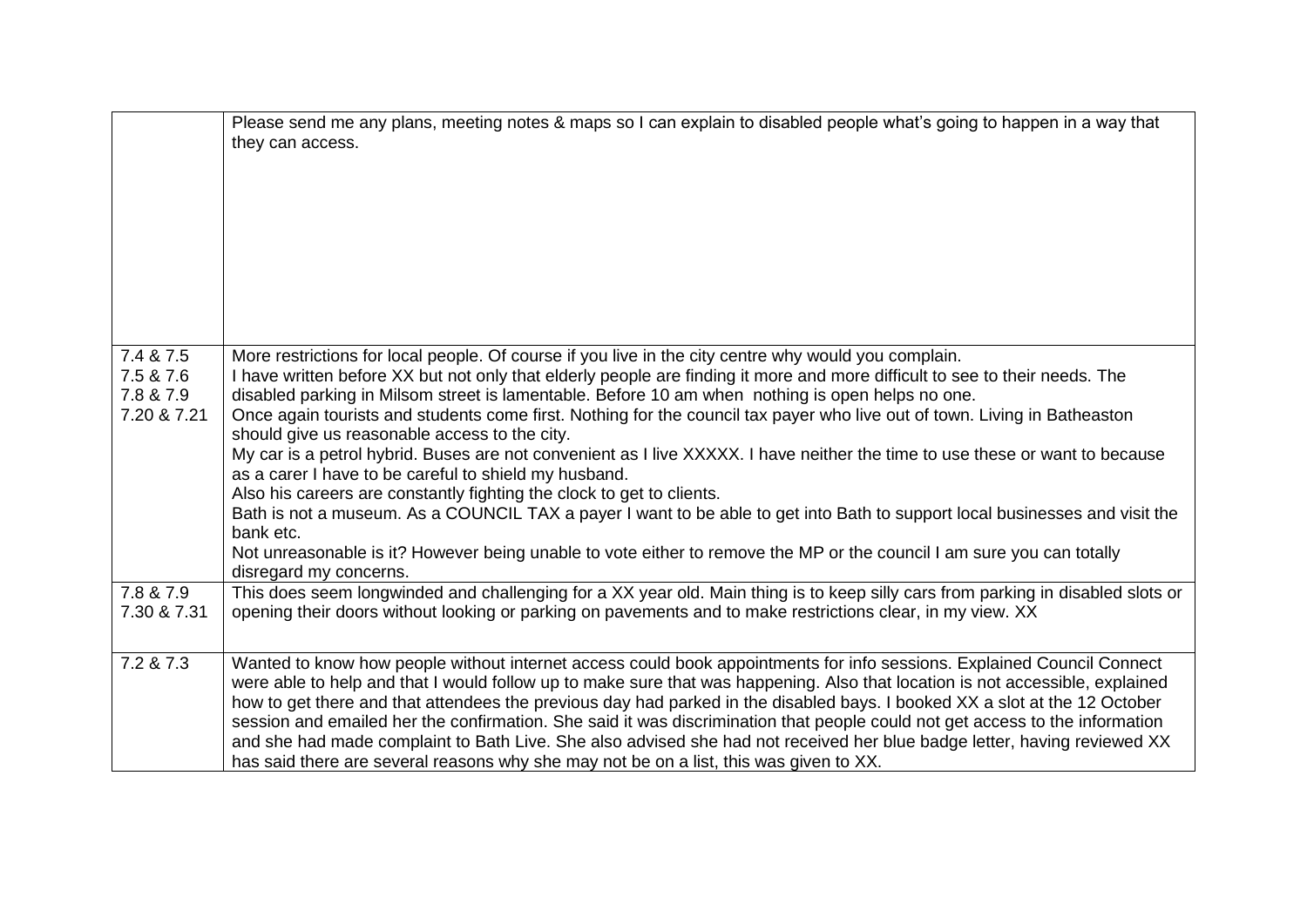| 7.8 & 7.9<br>7.28 & 7.29 | Requested a phone call via Parking Services. His objection was given to XX verbally: "You are not doing this for security<br>reasons, it is pedestrianisation for your own political ends with no consideration for older & less mobile people. Council take no<br>notice of people."                                                                                                                                                                                                                                                                                                                                                                                                                                                                                                                                                                                                     |
|--------------------------|-------------------------------------------------------------------------------------------------------------------------------------------------------------------------------------------------------------------------------------------------------------------------------------------------------------------------------------------------------------------------------------------------------------------------------------------------------------------------------------------------------------------------------------------------------------------------------------------------------------------------------------------------------------------------------------------------------------------------------------------------------------------------------------------------------------------------------------------------------------------------------------------|
| 7.2 & 7.3                | am a resident of Bath and have a few questions I would like to ask someone about the road closures being brought in due to<br>anti-terrorism.<br>What ia the effective date of the road closures.<br>2. I have arthritis in both knees and a heart murmur which can make walking very difficult at times. I walk with a stick. I am<br>not registered disabled and do not drive - therefore do not hold a blue badge.<br>3. I rely on taxis and public transport round town and would like to know if:-<br>Taxi's have full access to all areas of town.<br>a)<br>Public transport will not be disrupted in town.<br>b)<br>Will there be any taxi ranks in town - and what will happen to ehe one by Orange Grove<br>C)<br>Will there still be access to the bus and railway stations by taxi.<br>d)<br>Will I still, for example, be able to shop in Waitrose and get a taxi home.<br>e) |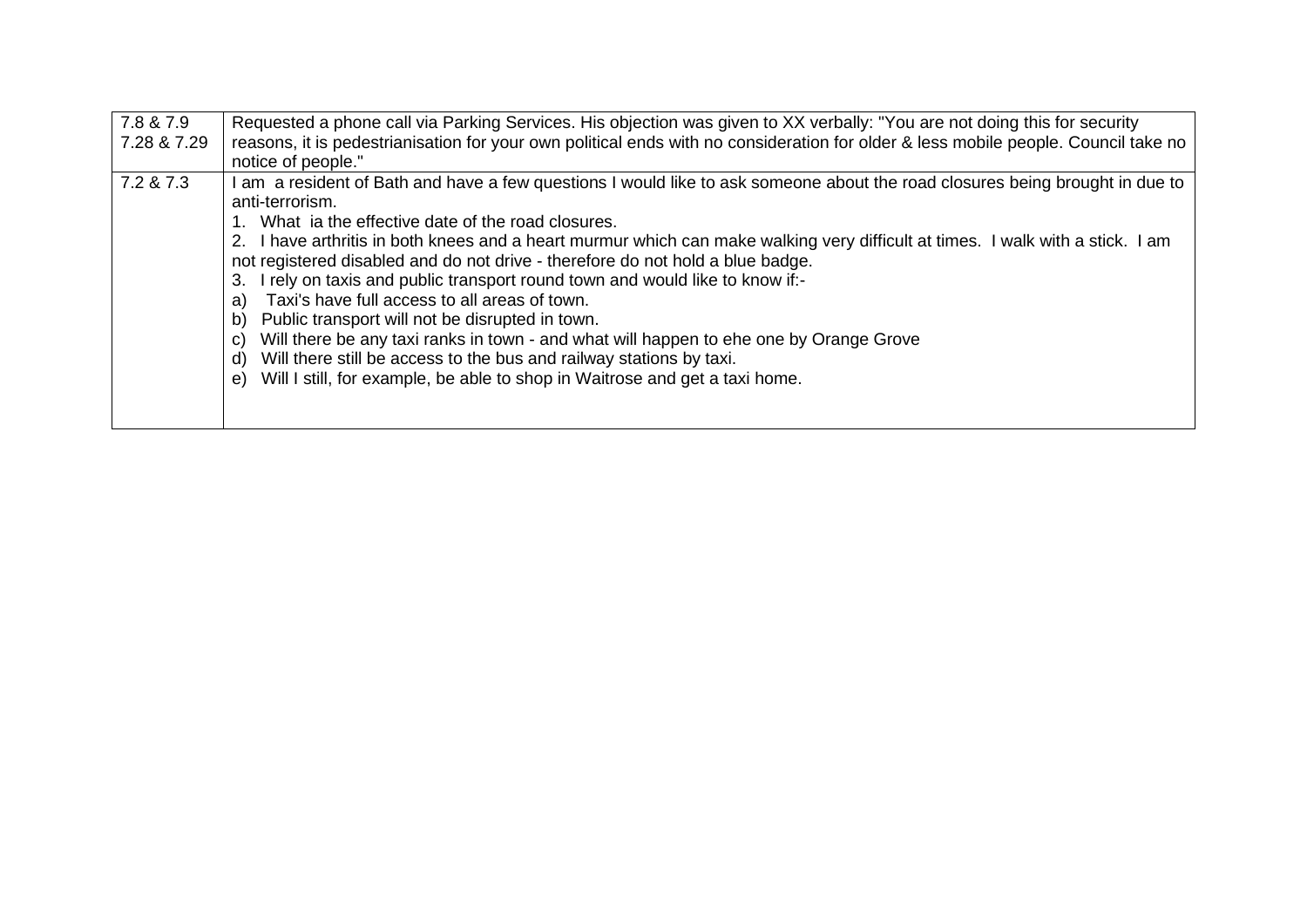| $\overline{4.5}$                 | For the first ever I am contacting all Councillors about the Council's continuing progress in trying to pedestrianise Bath City                                                                                                                                                                                                                                                                                                                                                                                                                                                                                                                                                                                                                                                                                                                                                                                     |
|----------------------------------|---------------------------------------------------------------------------------------------------------------------------------------------------------------------------------------------------------------------------------------------------------------------------------------------------------------------------------------------------------------------------------------------------------------------------------------------------------------------------------------------------------------------------------------------------------------------------------------------------------------------------------------------------------------------------------------------------------------------------------------------------------------------------------------------------------------------------------------------------------------------------------------------------------------------|
| 7.4 & 7.5                        | Centre.                                                                                                                                                                                                                                                                                                                                                                                                                                                                                                                                                                                                                                                                                                                                                                                                                                                                                                             |
| 7.6 & 7.7                        | The Council's website, where one can object to this, was created as to stifle any real ability to give a detailed objection, just a                                                                                                                                                                                                                                                                                                                                                                                                                                                                                                                                                                                                                                                                                                                                                                                 |
| 7.14 & 7.15                      | box ticking exercise.                                                                                                                                                                                                                                                                                                                                                                                                                                                                                                                                                                                                                                                                                                                                                                                                                                                                                               |
| 7.28 & 7.29                      | This is what I would have said:                                                                                                                                                                                                                                                                                                                                                                                                                                                                                                                                                                                                                                                                                                                                                                                                                                                                                     |
|                                  | You asked for my comments on the proposed closure of many (more) of the City Centre streets, yet fix it so I am unable to<br>give a proper detailed response to these proposals. You produced an insipid computerised questionnaire in an attempt to<br>ensure that objectors are unable to put down their detailed reasons why the "Council" is behaving so stupidly and irrationally.<br>Those in the majority on the Council are really just trying to implement their ideology by the back door.<br>This is just the start of their campaign to pedestrianise the City Centre so why don't they have the guts to say so instead of<br>hiding behind some hypothetical terrorist attack.<br>I am sure any terrorist would find plenty of crowded places to detonate a bomb that is not in these streets they have named.<br>Is their belief that every city and town in the UK should have traffic bans on them? |
|                                  | I cannot believe that the Chief Constable of Avon & Somerset Police would be stupid enough to suggest that City Centres,<br>such as Bath, should be closed to vehicles and we should all be terrified and succumb to some possible future terrorist attack.<br>I am pretty sure you are misrepresenting some statement the Chief Constable has voiced in the past as to being PREPARED<br>to close streets in an emergency, not permanently.<br>I assume the Council is determined to turn Bath into a Museum and to get rid of all the retail shops in Bath because that will<br>be the result of your long term plans. All we'll have left is facilities for tourists (and students). Shoppers are already going<br>elsewhere to shop and the number of businesses that have closed down in Bath is proof.                                                                                                        |
|                                  | It's a shame the "Council" is not looking after the citizens of Bath but just pursuing some warped view of their own.                                                                                                                                                                                                                                                                                                                                                                                                                                                                                                                                                                                                                                                                                                                                                                                               |
|                                  | It would be lovely if all comments, such as mine, could be properly registered as something to be considered when the<br>relevant authority make their decision.                                                                                                                                                                                                                                                                                                                                                                                                                                                                                                                                                                                                                                                                                                                                                    |
| 7.6 & 7.7<br>7.14 & 7.15<br>7.48 | I am writing to voice my concerns over the proposed closure of roads in the area around XXXX. Having been refused a<br>parking permit XX I am no longer a car owner. It is an on-going problem having anything delivered or removed, packing a<br>vehicle when I go away as well as unpacking a vehicle for friends or family visiting. It is a real cause for anxiety already<br>without the road closures that are being planned.                                                                                                                                                                                                                                                                                                                                                                                                                                                                                 |
|                                  | While I realise the road closures are for our protection I do query the relevance as many terrorist attacks have been carried<br>out by individuals walking into areas. It seems to me an expensive but by no means foolproof plan involving a great deal of<br>upheaval and inconvenience for little gain in security - in the statistically unlikely event of a terrorist attack in Bath.                                                                                                                                                                                                                                                                                                                                                                                                                                                                                                                         |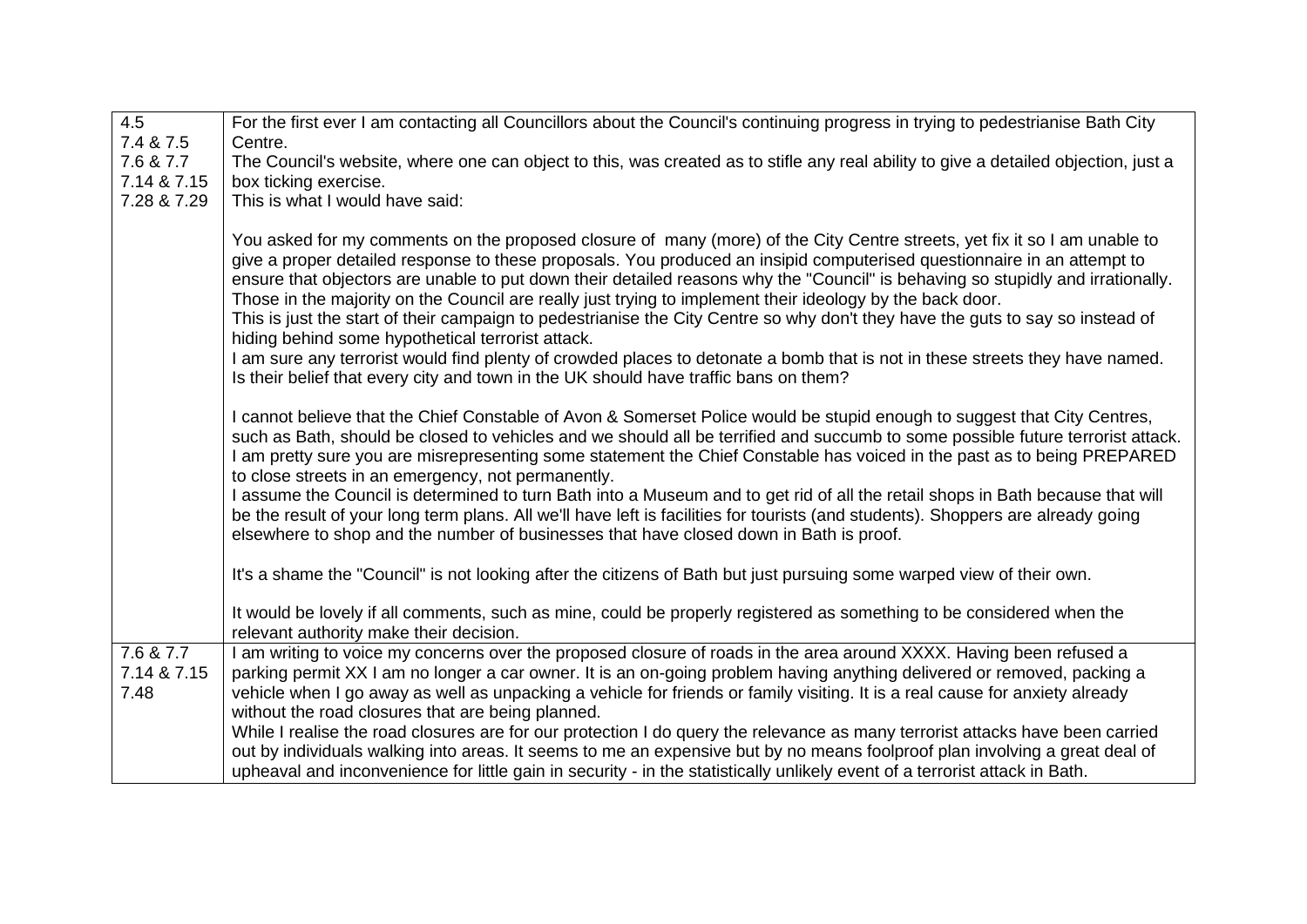| $\sqrt{7.287}$ | Called on behalf of blue badge holder. Thinks the letter they received is nonsensical and didn't understand there was a link to |
|----------------|---------------------------------------------------------------------------------------------------------------------------------|
| 7.8 & 7.9      | the consultation. Although she has internet access she has an old laptop so would like a print copy to discuss with her friend. |
| 7.20 & 7.21    | Would like to be part of a focus group and thinks BB holders should be written to about Milsom St plans as well.                |
|                |                                                                                                                                 |
|                |                                                                                                                                 |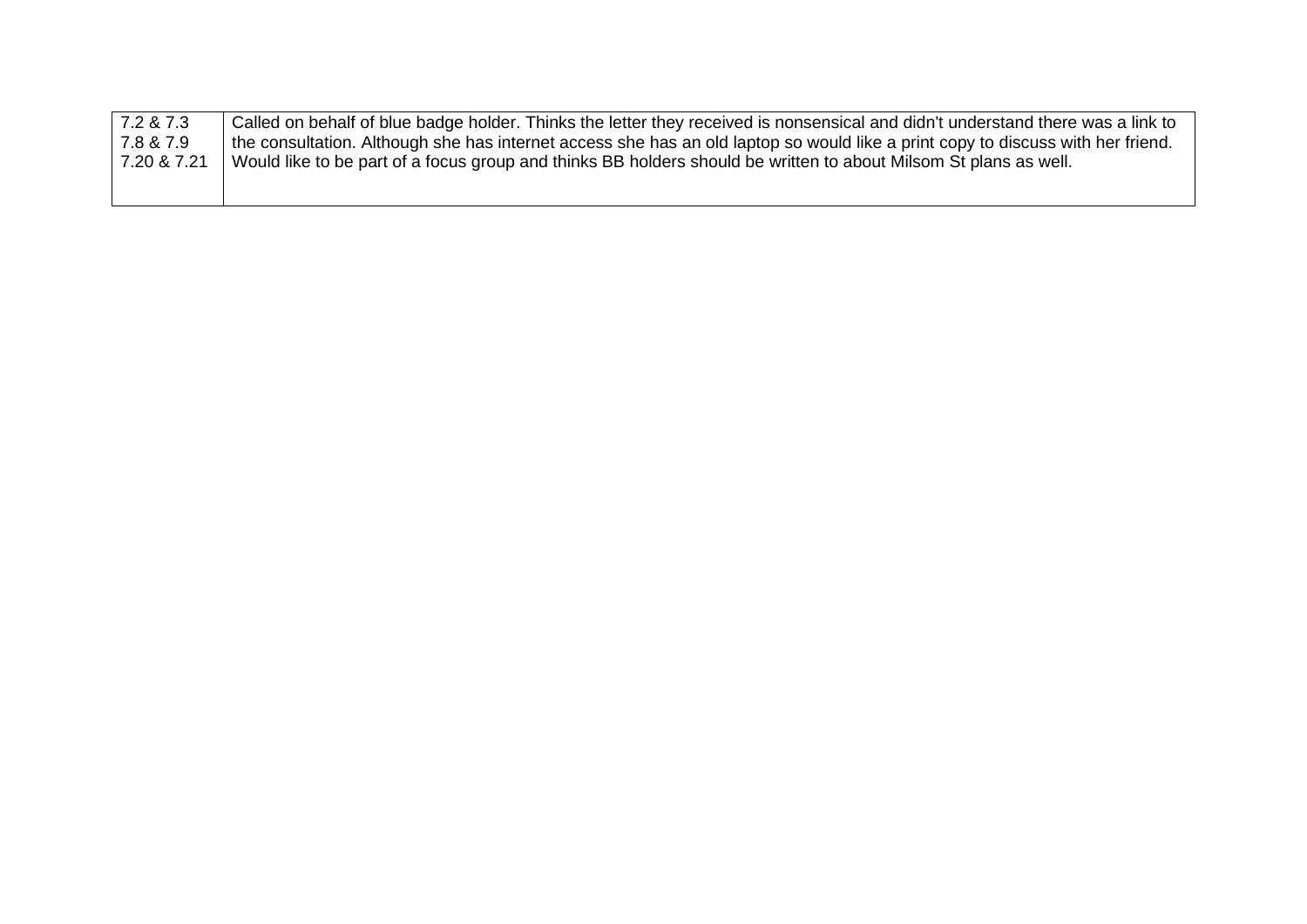| 7.2 & 7.3   | Number of blue Badge Holders = possibly 5,000?? Potential voters.                                                                   |
|-------------|-------------------------------------------------------------------------------------------------------------------------------------|
| 7.8 & 7.9   | Has information been posted to Blue Badge Holders who do not use internet or through disability cannot use their hands to           |
| 7.20 & 7.21 | type or their eyes to see? Please confirm.                                                                                          |
| 7.30 & 7.31 | There is no telephone number (other than Council Connect who politely connect to Parking who politely say they can only give        |
|             | an email contact). They are not aware of any 'phone number or dedicated responder and have received many enquiries to do            |
|             | with the information circulated XXXX. This lack of a 'phone number could be seen as ploy to thwart objections from                  |
|             | Registered Council Tax paying Blue Badge Holders.                                                                                   |
|             | XXXXX seem to brag about the very things that deny independence and the chance of lifestyle choices for Blue Badge                  |
|             | Holders. It is as if Blue Badge Holders don't count.                                                                                |
|             | It is a known fact that disability/advancing age means Blue Badge Holders don't rise early. (In fact that probably applies to the   |
|             | entire population in general). Some have carers.                                                                                    |
|             | The majority of Blue Badge Holders are not ready to shop before 10am. Likewise the wider population.                                |
|             | 100% of Blue Badge Holders of all ages apply for a badge due to poor mobility (including blindness/deafness/physical                |
|             | weakness/incurable disease). Accessibility to the city on a bike is at least difficult for the majority and walking challenging for |
|             | them, but that is not apparent in the Cabinet's plan.                                                                               |
|             | York Street. Closed 10am to 10 pm                                                                                                   |
|             | Cheap Street, Westgate Street, Sawclose, Upper Borough Walls. Closed 10am to 6pm                                                    |
|             | Milsom Street, New Bond Street closed 10am to 6pm.                                                                                  |
|             | What is controlled access to closed streets? How does the process work?                                                             |
|             | What is pick up and drop off any time?                                                                                              |
|             | How does it work?                                                                                                                   |
|             | Bridge Street has double yellow lines and kerb lines to ban ALL parking. It used to be possible to park there with a blue           |
|             | badge.                                                                                                                              |
|             | More disabled spaces needed - back entrance to the market.                                                                          |
|             | All comments submitted to a department who will collate all and prepare a report. Who prepares the report? It has to be             |
|             | someone with total impartiality? B&NES has lost the public's trust.                                                                 |
|             | Commercial Hub 15 New Bond Street. Tickets to the sessions available in daytime hours when Milsom Street and New Bond               |
|             | Street is only open to motorists before 10am and after 6pm. So how can Blue Badge Holders get there as Upper Borough                |
|             | Walls and other side streets are similarly closed? Again no 'phone number to use. There are still many who rely of the 'phone       |
|             | and are discriminated against if no 'phone number is provided.                                                                      |
|             | Throughout the Blue Badge Debate greater consultation at local level would have helped get to a good conclusion instead of          |
|             | the diabolical situation the frail and disabled have been left it! It seems that politicians focus on groups of residents who offer |
|             | the least resistance to their plans to gain voters.                                                                                 |
|             | Number of disabled spaces in city centre inadequate as each user can park for three hours max.                                      |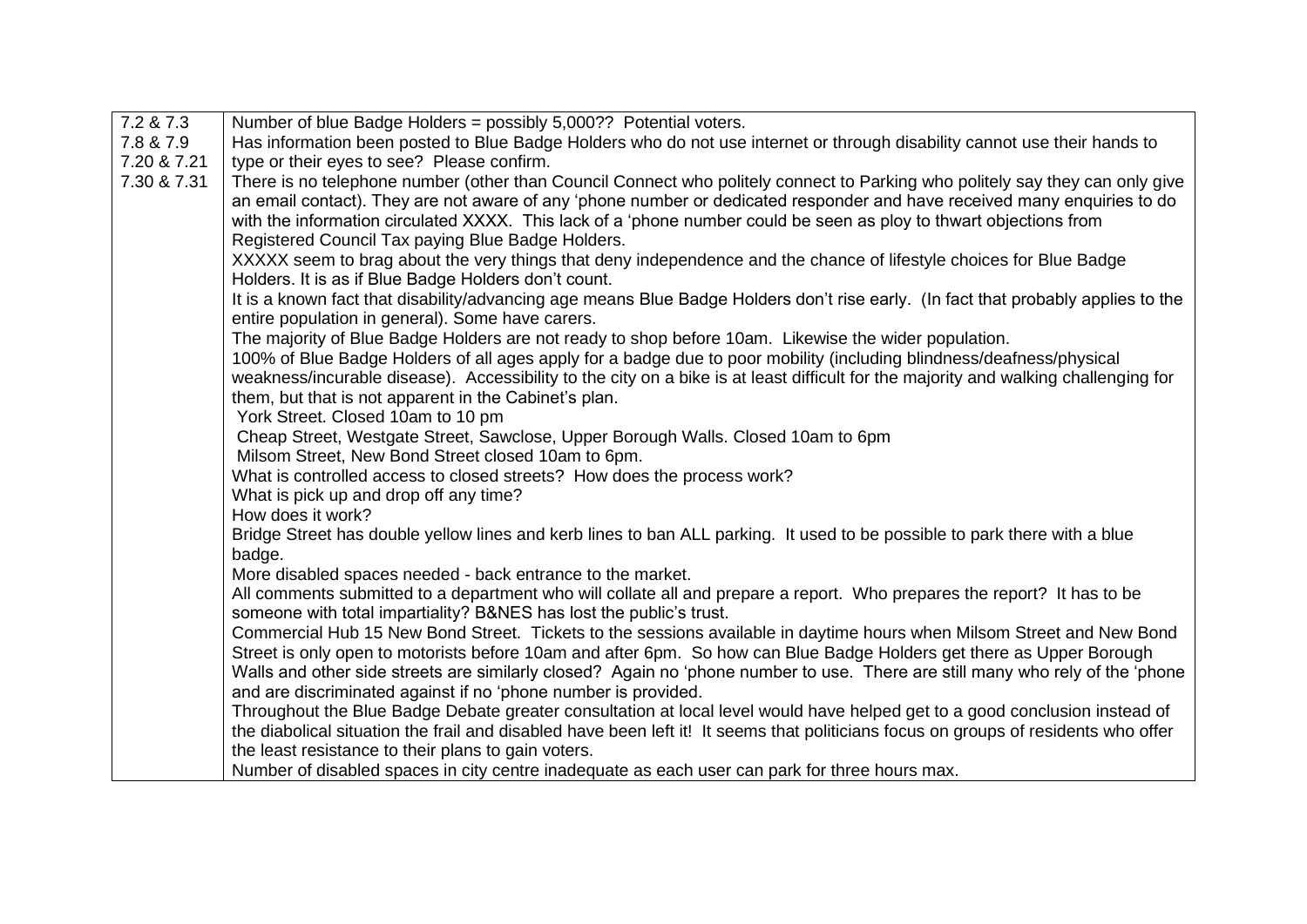|                                       | Bath is not just about students and tourists. The current Leader of the Council says he will listen to residents. He needs to |  |
|---------------------------------------|-------------------------------------------------------------------------------------------------------------------------------|--|
| encourage his Cabinet to do likewise. |                                                                                                                               |  |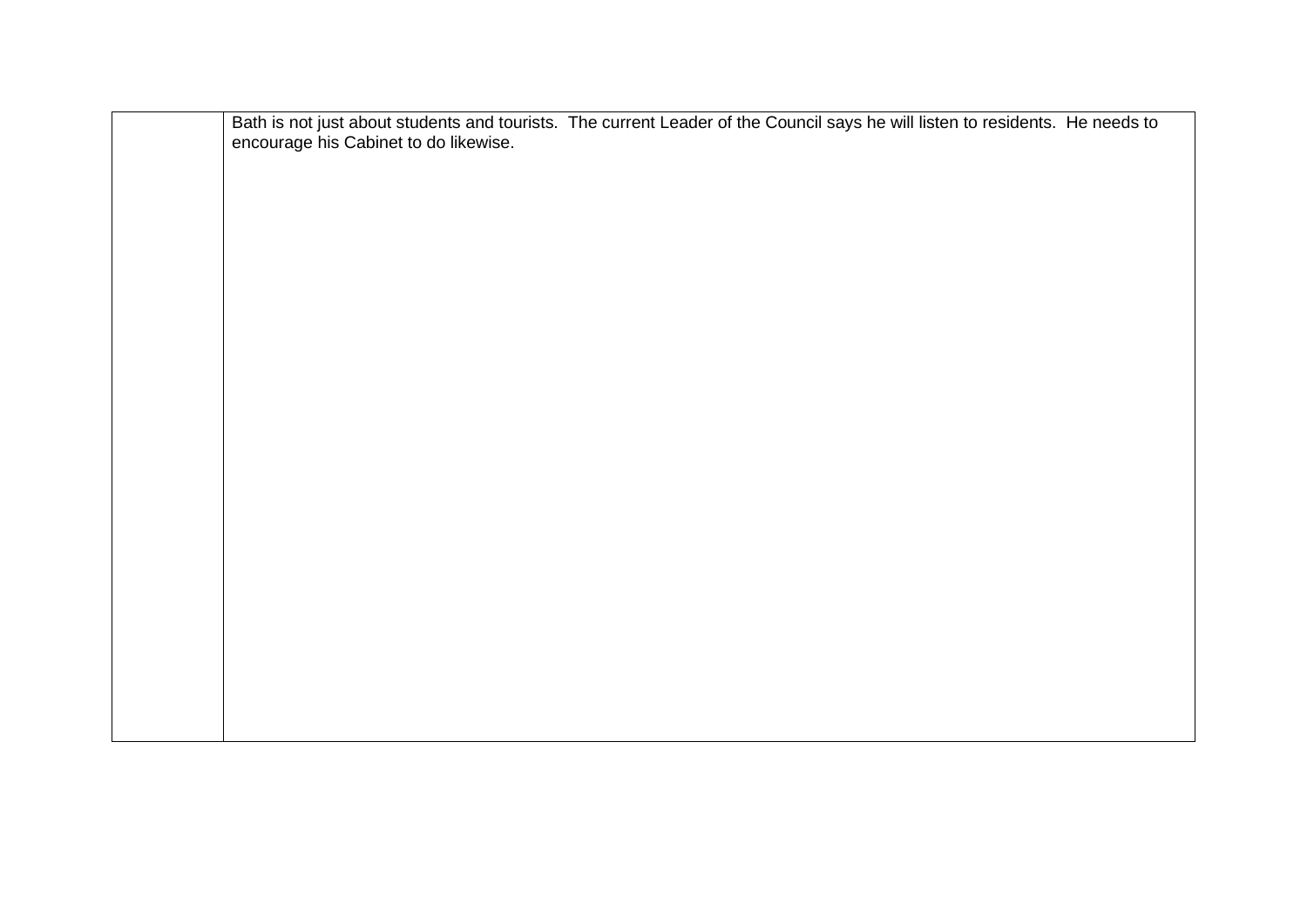| 7.4 & 7.5   | I have received your email about the Bath City Centre Security Scheme as I am a Blue Badge holder. As I cannot attend the         |
|-------------|-----------------------------------------------------------------------------------------------------------------------------------|
| 7.6 & 7.7   | information session I wish to submit the following comments and observations.                                                     |
| 7.8 & 7.9   | I am a member of a Stroke Support Group and already find Bath City Centre disabled unfriendly and I feel we will be locked        |
| 7.20 & 7.21 | out further. The main car parks are expensive and your map appears to show permanent bollards across the entrance to              |
| 7.30 & 7.31 | Southgate Car Park. On-street parking on double yellow lines can be risky as we do not know what will be classed as               |
|             | obstructive and could be open to interpretation Traffic Wardens. Planning to provide extra Blue Badge spaces does not             |
|             | guarantee they will materialise. Also parking bays are better as they can be longer to allow wheelchairs etc to be accessed       |
|             | from the rear of vehicles.                                                                                                        |
|             | You list roads with drop-off/pick-up points on them. If you need help from a carer this is useless if the driver is your carer as |
|             | they will need to stay to help you access the shops.                                                                              |
|             | If you live on the east side of the city I don't know how any of the areas can be accessed because the Walcot Street bus gate     |
|             | blocks entry into the city centre. This is made more complicated because of the current closure of Cleveland Bridge. Access       |
|             | from the east is an ongoing problem and it feels as though this area is never given due consideration by Bath City Council,       |
|             | unlike the centre or the west side of the city. Public transport is not always an option for people with disabilities.            |
|             | A further concern is access for emergency vehicles as time is critical in any emergency. How long will they have to wait for      |
|             | the moving bollards to be unlocked especially outside Council working hours?                                                      |
|             | Whilst appreciating that public safety is paramount some of these measures seem to be overly excessive. I understand the          |
|             | proposals are based upon a 2016 report. Has there been a material change to the threat level to the city since that time.         |
|             |                                                                                                                                   |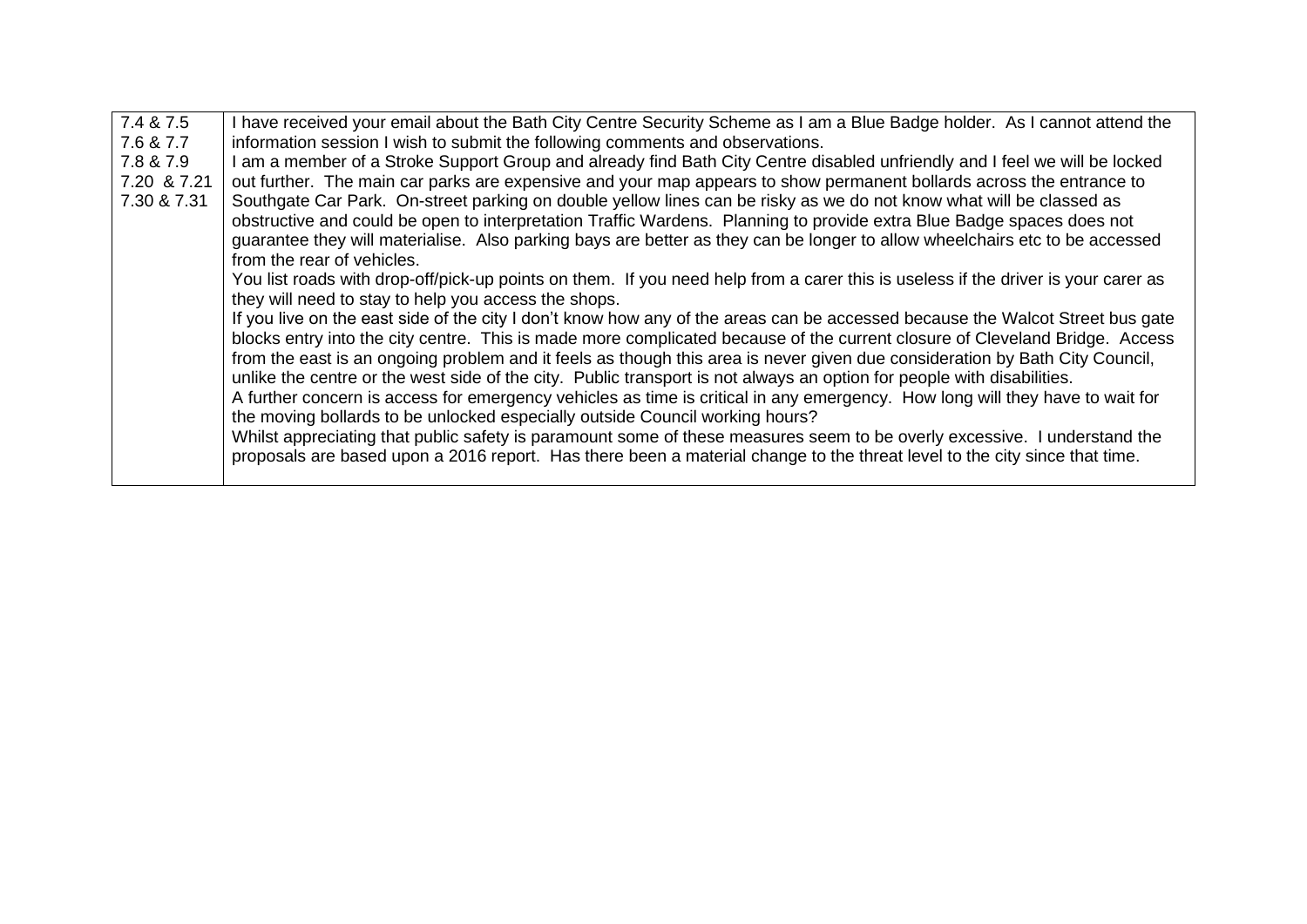| 7.8 & 7.9<br>7.20 & 7.21 | There are 5,000 registered Blue Badge Holders (BBH) registered in BNES of all ages (blind/physically frail/physically impaired<br>by incurable disease etc). Many rely exclusively on telephone contact: Many are internet able: Many are potential voters!                                                                                                                                                                                                                                                                                                                                                                                                                                                                                                                                                                                                                                                                                |
|--------------------------|--------------------------------------------------------------------------------------------------------------------------------------------------------------------------------------------------------------------------------------------------------------------------------------------------------------------------------------------------------------------------------------------------------------------------------------------------------------------------------------------------------------------------------------------------------------------------------------------------------------------------------------------------------------------------------------------------------------------------------------------------------------------------------------------------------------------------------------------------------------------------------------------------------------------------------------------|
| 7.30 & 7.31              | The content of Cllr Rigby's email should have been made available to every registered BBH/citizen in the city. However,<br>through my social circle it is evident that if you don't have email the information is not posted to you, even if you are entitled<br>and should receive it. Hence you are not informed and unable to participate and the consultation is therefore void.                                                                                                                                                                                                                                                                                                                                                                                                                                                                                                                                                       |
|                          | The only contact number in the message 01225 394041 and is linked to Council Connect where the friendly operator connects<br>you to Parking. Parking has received many enquiries about Cllr Rigby's Consultation plan but can only provide callers with an<br>email address/no named representative. I have asked questions and Parking management has NO name OR telephone<br>number associated with this project, just the same email addressed as in the e-mail message<br>citycentresecurity@bathnes.gov.uk. It is impossible to gain a copy of the consultation document from 01225 394041 so an<br>email address is the only option and you can only do this if you have an internet connection! I am afraid a short sighted, slap<br>dash approach has been taken in progressing this consultation process unfairly and I suggest it be extended time wise and<br>information wise to allow more meaningful contact with 5,000 BBH. |
|                          | The email came to me on Thursday 23rd September - closing 14th October (16 working days not 21). It only went to email<br>users and not to BBH without email.                                                                                                                                                                                                                                                                                                                                                                                                                                                                                                                                                                                                                                                                                                                                                                              |
|                          | The email says all comments will be amalgamated into a report. What reassurance is there that an independent source will do<br>this in an unbiased manner and not someone who will 'bend the facts' to suit? Who is doing this?                                                                                                                                                                                                                                                                                                                                                                                                                                                                                                                                                                                                                                                                                                            |
|                          | The information sessions are limited to ticket only during normal daytime working hours in a road (and neighbouring roads)<br>which are closed to the public from 10am to 6pm. (No consideration given to disabled BBH being able to get to the venue<br>which has no immediate parking, no access by vehicle.) There is no adjacent parking. I have a ticket (but am unfortunately<br>unwell)there is no help offered to BBH in reaching the venue or checking mobility!!! I hope I can get to the venue which is in<br>the middle of a busy pedestrianised city. Like many BBH public transport is not an option.                                                                                                                                                                                                                                                                                                                        |
|                          | To get the tickets you have to click on a site within the email. So if you did not get notification through the post with a positive<br>telephone number you cannot get a ticket! As shown above Council Connect or Parking has information to share. If there is<br>no BBH access you can't attend a session. This would totally dilute the importance of these sessions and deny residents<br>their rights.                                                                                                                                                                                                                                                                                                                                                                                                                                                                                                                              |
|                          | The main thrust of this consultation is to close roads to vehicles for security reasons, which removes very useful BB places<br>(Cheap Street/Bridge Street). Having said that the city is at risk any time and would benefit from more police. Unfortunately the                                                                                                                                                                                                                                                                                                                                                                                                                                                                                                                                                                                                                                                                          |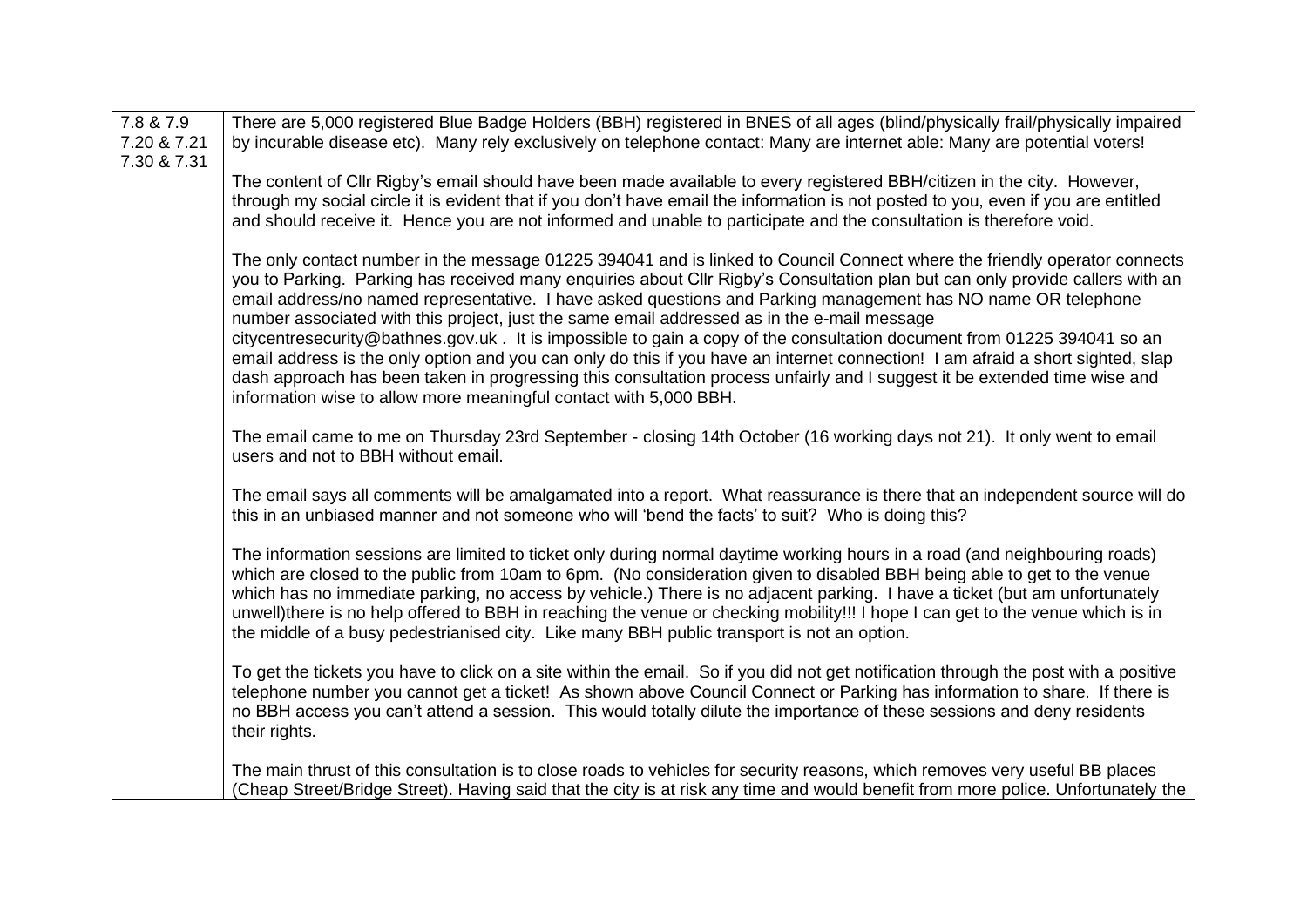residents relying on a BB to live independently would not have access to the city centre with closures imposed between 10am and 6pm in many roads where banks and essential services/shops can be found. Most residents with or without a BB would not find businesses open before 10am or be able to shop before 10am.

We are told there will be controlled access to closed streets but no explanation as to how. At the moment Cheap Street is gated and locked with a padlock. Access is available to pedestrians and cyclists. In order to protect pedestrians cyclists should also be banned from closed roads, along with e-scooters.

If you look at social media sites locally you will get a feel for the disappointment Bath residents have generally voiced. For my part I asked our MP a long time ago to champion BBH to no avail. Perhaps she could be guided to review her stance. It would be very encouraging to see her represent BBH who reside in B&NES. This BBH group is not directly represented and has to take whatever is decided without meaningful debate via the 5,000.

All BBH SHOULD have received Cllr Rigby's communication: The venue for information sessions should have been where there is parking and not plonked in a building in the middle of Bath that BBH might struggle to get to. In recent years Bath has lost its 'buzz' due to vehicle bans. Cllr Rigby should be encouraged to review her whole approach to this consultation and the venue relocated and her time frame for information sessions extended. At the moment many BBH and residents have been denied participation. That is disgraceful. It is as if BBH don't matter.

Moving on, DAZ's (Dirty Air Zones) have been created in and around Bath as heavy duty traffic is forced to travel through local residential streets with constant traffic flows impacting seriously on house stability, family lifestyles and safety. Cllr S Warren seems not to have any concern about the fallout from the CAZ which she has just discovered has so far incurred at least £7,000 in charges for Council owned vehicles which have strayed into CAZ. Who pays for this poor management?

The next election will no doubt reflect the mess Bath is in. It is really time that intellect and honesty shows itself in politics (it would restore faith in politicians).

The public has recently been aware of disharmony within the BNES Cabinet which may well have impacted on the performance of Cabinet members and Cllrs. Seeing a well formed group of politicians go about their business with efficiency would be impressive, particularly if their focus is aimed at the needs of residents.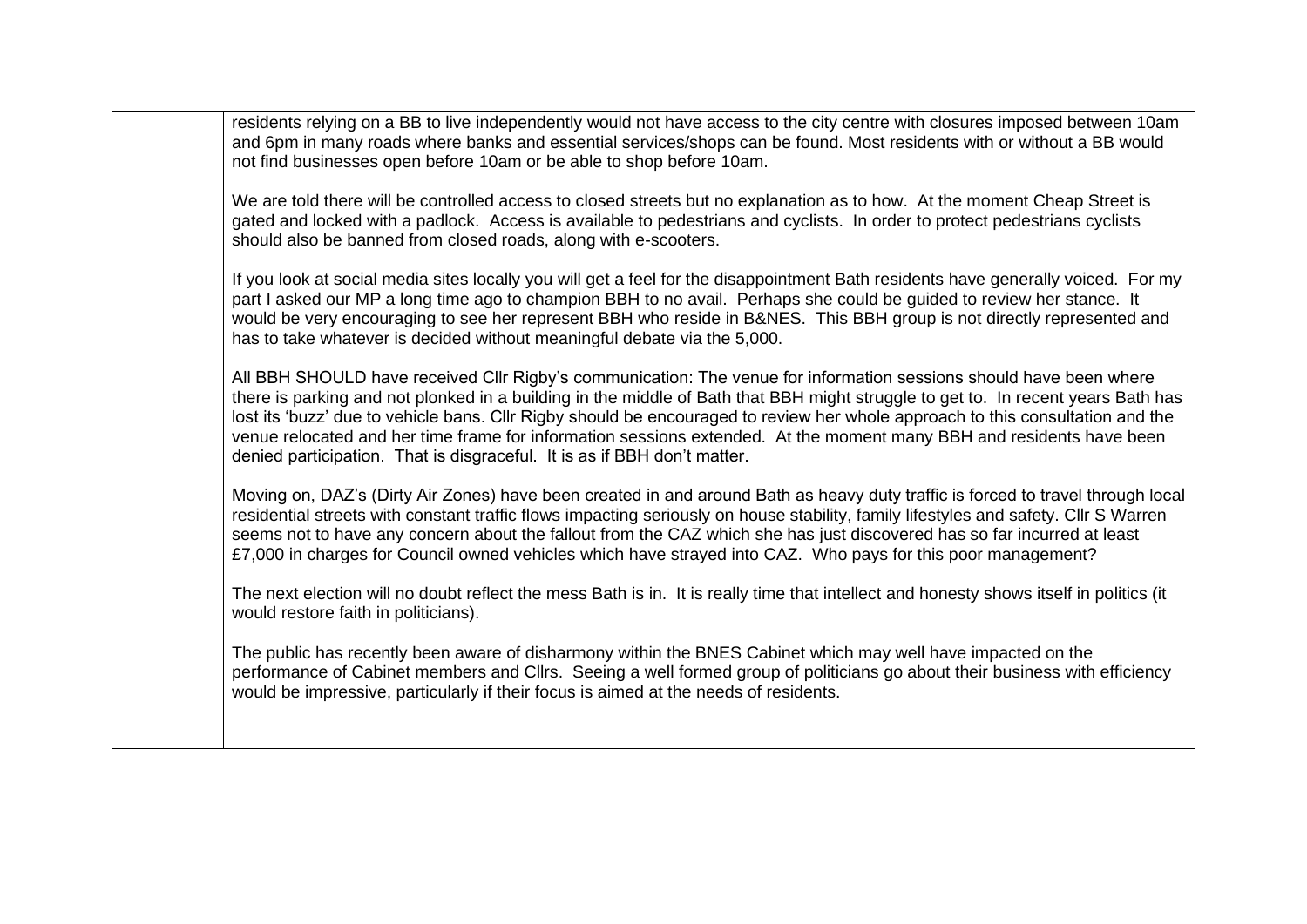| 7.4 & 7.5   | <b>GENERAL COMMENTS:</b>                                                                                                           |
|-------------|------------------------------------------------------------------------------------------------------------------------------------|
| 7.8 & 7.9   | This is a narrow survey aimed only at blue badge holders though, much like the incomprehensible maze that B&NES Council            |
| 7.18 & 7.19 | has made of the city centre of Bath for residents and visitors alike, the letter received by my blue badge holding friend one      |
| 7.20 & 7.21 | week into the '3 week survey' and references made in that letter to how blue badge holders may respond - many of whom              |
| 7.30 & 7.31 | have to be severely disabled in order to even qualify for a blue badge these days - is equally confusing and guarantees a          |
|             | minimal response.                                                                                                                  |
|             | I have been asked by my friend as her main carer and driver therefore to respond on her behalf. I am able bodied though also       |
|             | find, much like the more severely mobility impaired blue badge holding resident population, that living on the steep hills of Bath |
|             | not served by public transport, as most residents do, carrying heavy shopping from the centre of town is not feasible as one       |
|             | gets older so we are also now excluded from the centre by the now infamous 'Ring of Steel', with no car parking, no seats to       |
|             | rest, no public conveniences, NO CONSIDERATION FOR THE NEEDS OF REAL PEOPLE, putting off tourists as well as us                    |
|             | residents. It is noticeable that shops are having to close as a result and Bath is becoming a featureless, unexciting, unfriendly  |
|             | backwater which has been surpassed by more intelligent city/town councils elsewhere who LISTEN to their people rather than         |
|             | design 'surveys' which ensure that most of those affected do not hear of it or cannot participate for one reason or another.       |
|             | It would take much more than 2 minutes to complete this survey properly, referencing all the many references made, without         |
|             | clearly explaining the existing conditions with map to those in receipt of the letter and many blue badge holders NOT having       |
|             | access to internet or the ability to use it.                                                                                       |
|             | I therefore present highlights of our response by means of this email and hope that at some point the whole of Bath will be        |
|             | given the chance to raise and help resolve issues that our Council apparently can not resolve themselves, showing not only         |
|             | are they NOT 'improving lives' as the B&NES Council logo boasts but are proactively DOWNGRADING AND DESTROYING                     |
|             | lives instead. B&NES Council non-conformance with even the basic provisions of UK Human Rights and Equality Law                    |
|             | legislation is now shaming the city worldwide.                                                                                     |
|             | I present two examples of what I have had to help people with just in the past few days which demonstrate the agony of             |
|             | ANYONE now needing to use ANY of the facilities in Bath's city centre.                                                             |
|             | Example 1: My blue badge holding friend, now bored and stressed with having been EXCLUDED BY B&NES COUNCIL from                    |
|             | ALL necessary shops in Bath eg clothes, shoes, stationery, books, bank, post office, and ALL forms of entertainment eg             |
|             | theatre, cinema, concert venues (eg Abbey, Forum, Chapel Arts, St Michaels), coffee shops and restaurants, needed at least         |
|             | to purchase some books, in Waterstones in Milsom Street. As ALL parking in Milsom Street is banned apparently (though no           |
|             | signage to explain the different confusing options where 'loading only' lines have been put on the pavements to stop even blue     |
|             | badge holders from parking there), we had to encircle the area when we spotted a well hidden 'blue badge' space down a side        |
|             | street behind Jollys' spotted from Queen Square, where also there is no parking these days. That shows in a nutshell the           |
|             | disdain with which B&NES Council treats the disabled these days. Though we were lucky to have one blue badge holder on             |
|             | the point of leaving as we arrived with no space otherwise, my friend was put to considerable strain walking the remaining         |
|             | distance to Waterstones and I also needed osteopathic treatment the next day for helping support my friend just to do this         |
|             | whilst parking spaces right outside had been forceably closed for use without ANY crowds to protect as B&NEs Council has           |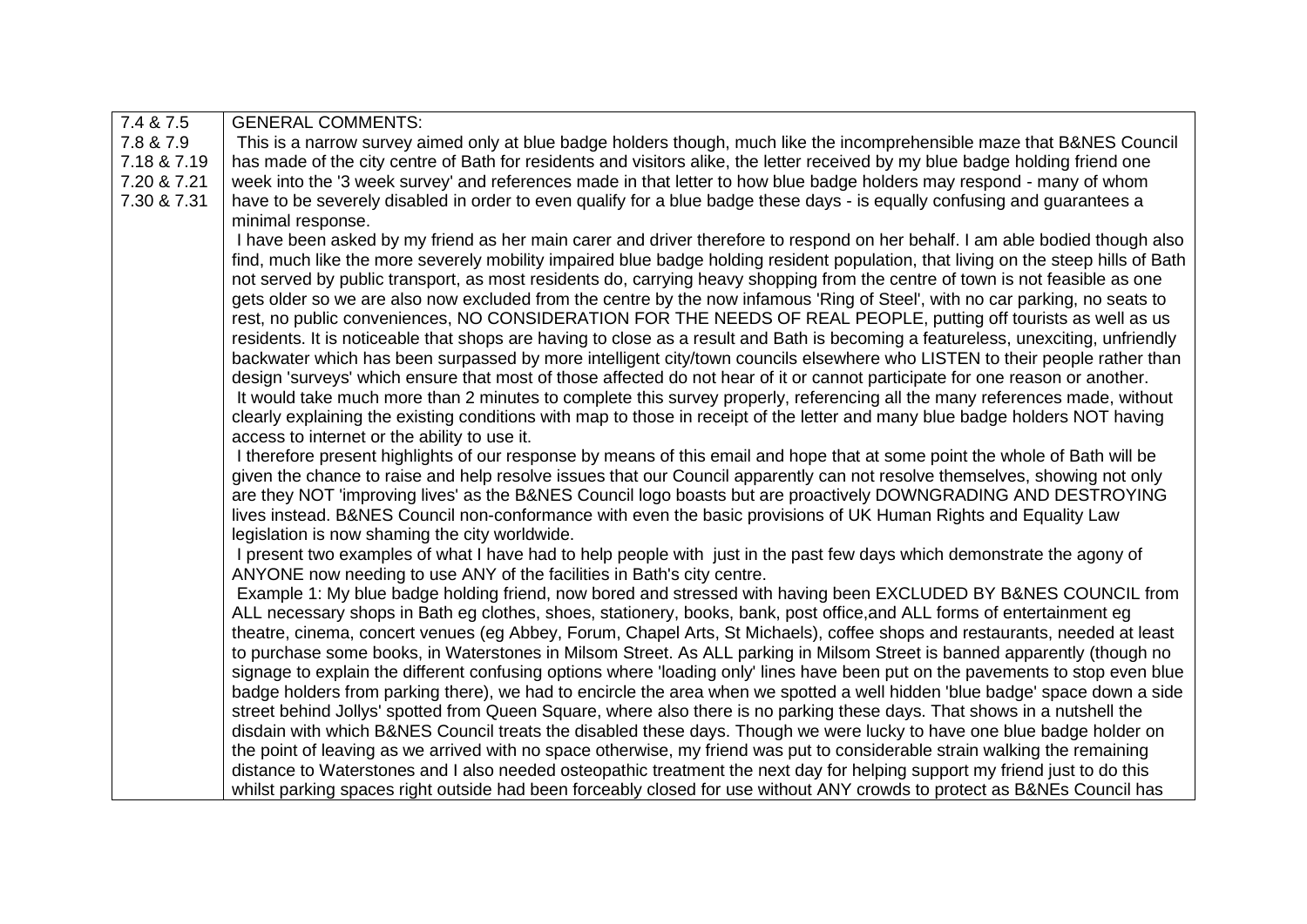successfully made Milson Street a near wasteland these days! Example 2: I had to rescue a very large Royal Mail HGV delivery truck in Lansdown Road who had missed signs for Bath city centre and Sorting Office in spite of looking out for these as he came off the A4 over Churchill Bridge and joined the confusing mass of traffic going in all directions that anyone unfamiliar with the city has to meet making Bath infamous for the most unintelligent traffic management system of any city worldwide with the morass of multiple traffic lights and absence of any meaningful signposting in the area of Southgate Street/St James Parade/Dorchester Street junction deserving of the Guiness Book of Records and the city of Bath the butt of jokes for its extreme maze like qualities! However even trying to redirect this Royal Mail truck driver back into Bath from Lansdown Road (after having to turn around as well of course) and to the Sorting office via Queen Square with a simple map I made on the back of a pad was a challenge in itself and in the end we had to wait for and flag down a smaller Royal Mail van heading into Bath who knew the way to follow - though NOT via Guinea Lane due to the size of the truck! I am not surprised that businesses and shops are all going elsewhere. These two examples JUST OVER THE LAST FEW DAYS join the many thousands of other examples. SPECIFIC ANSWERS TO THE TRO SURVEY QUESTIONS AS THEY ARE POSED: I shall now turn to the questions specifically posed in this survey namely: 1. QU: 'Do you support or object to the proposed traffic regulations and Anti Terrorism Order', though the way this question is phrased assumes the blue badge holder who does not herself drive any more, know what the existing restrictions are now and whether she objects to these as well or not. I shall therefore answer this question in 2 parts: WE AGREE WITH ANY CHANGE TO REMOVE THE UNACCEPTABLE RESTRICTIONS PUT ON ACCESS FOR DISABLED PEOPLE TO ALL THE AMENITIES OF BATH CITY CENTRE INCLUDING ALL SHOPS, BUSINESSES AND ENTERTAINMENT FACILITIES AS DESCRIBED ABOVE. WE ALSO DO NOT AGREE WITH EXISTING PARKING RESTRICTIONS INSIDE THE COUNCIL'S RING OF STEEL AND ALSO ON NEIGHBOURING STREETS FOR REASONS DESCRIBED ABOVE. IN ANSWER TO THE ANTI TERRRORISM ASPECT OF THIS QUESTION WE BELIEVE THE EXCLUSION OF SUCH A LARGE POPULATION OF BATH RESIDENTS FROM THE FACILITIES AND AMENITIES WE PAY FOR AS COUNCIL TAX PAYERS (WHICH STUDENTS AND TOURISTS ARE NOT) IS PLAYING INTO THE HANDS OF TERRORISTS WHO WOULD BE DELIGHTED TO HEAR THEY HAVE HAD SUCH A DEVASTATING EFFECT ON THE LIVES OF BRITISH CITIZENS. WE BELIEVE THAT NO TERRORIST WOULD HAVE THE PATIENCE OR INCLINATION TO NAVIGATE THE NARROW MAZE WHICH BATH HAS BECOME BUT INSTEAD TARGET THE JUNCTION MENTIONED ABOVE IE SOUTHGATE STREET/ST JAMES PARADE/DORCHESTER STREET WITH A STRATEGICALLY PLACED CAR BOMB IN THE UNDERGROUND CAR PARK OR SUICIDE BOMB CARRIED ON THE PERSON WHICH WOULD RESULT IN CARNAGE OF PEOPLE SHOPPING IN SOUTHGATE SHOPPING CENTRE, DESTRUCTION OF BUILDINGS, MASSIVE DISRUPTION OF THE MAIN ESSENTIAL TRANSPORT ROUTE IN AND OUT OF BATH AND THE LIVES AND LIVELIHOODS OF RESIDENTS AND VISITORS ALIKE, ALL WITHIN AN EASY ESCAPE ROUTE OUT AND BEYOND THE REACH OF POLICE AS EMERGENCY VEHICLES ALSO HAVE DIFFICULTY GETTING THROUGH TO SAVE LIVES. WE ALSO BELIEVE THAT BATH IS NOT THE STRATEGIC TARGET FOR TERRRORISTS THAT B&NES COUNCIL BELIEVES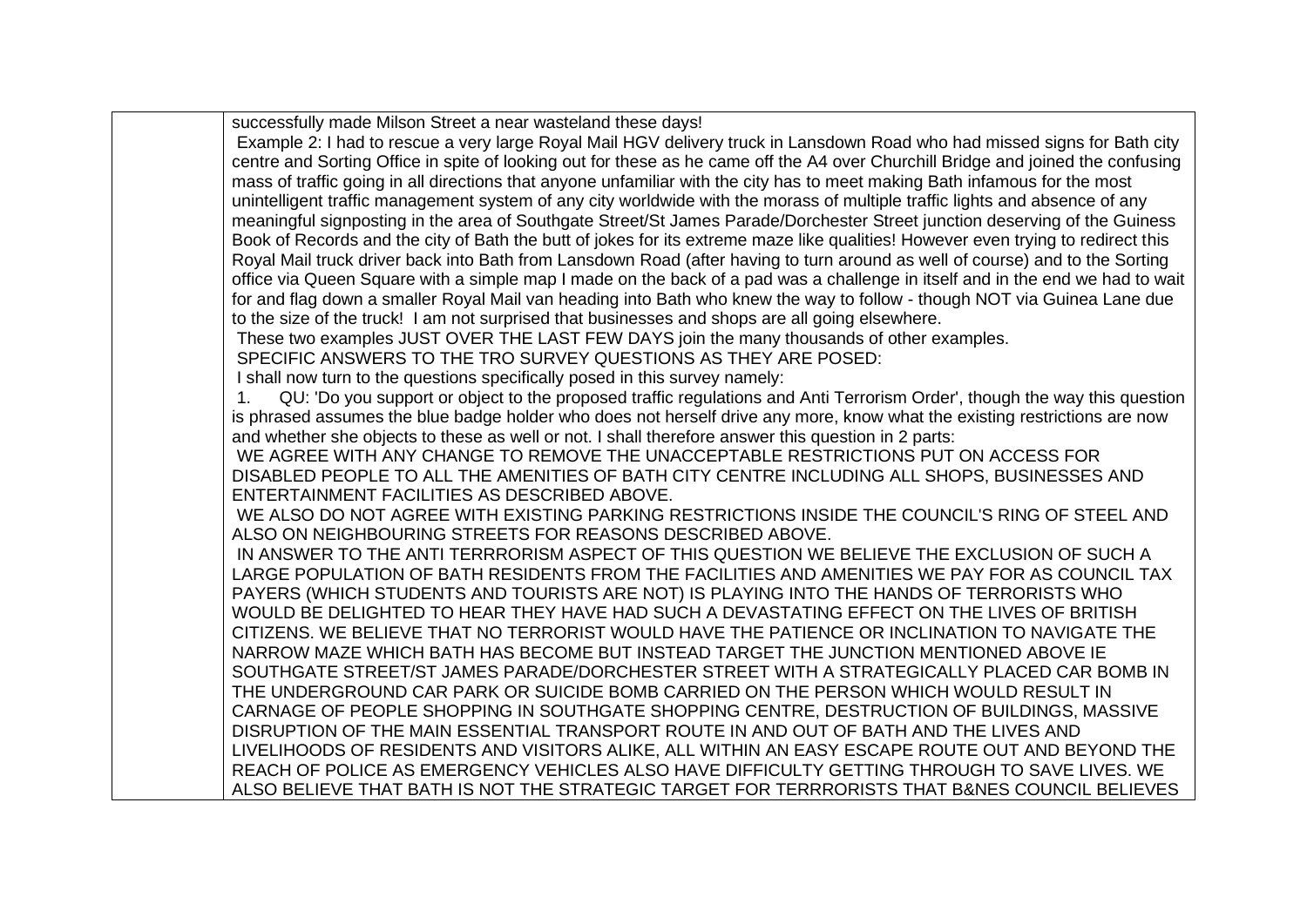IT IS AND THAT THE IDEOLOGICAL ATTEMPT TO TURN BATH INTO A PEDESTRIAN ONLY CITY IS A MISGUIDED ATTEMPT TO TURN BATH INTO A FACELESS DISNEYLAND ATTRACTION WHICH WILL DESTROY THE VIBRANCY AND ATTRACTIVENESS OF BATH AS A PLACE TO LIVE, WORK AND VISIT. IT IS ALREADY BECOMING THIS THANKS TO THE LACK OF INTELLIGENCE AND THE LAWLESSNESS RE HUMAN RIGHTS, EQUALITY LAW WHICH B&NES IS ALREADY APPLYING.

2. QU: 'Please name streets you want to talk about'

 AS THE SURVEY CONFINES US TO TALK ONLY ABOUT THREE SPECIFIC AREAS THOUGH AS SEEN ABOVE OUR COMMENTS EXTEND FAR BEYOND THESE AREAS, OUR ANSWERS ON THESE SPECIFIC THREE AREAS ARE AS FOLLOWS:

2.1 Cheap Street, Westgate Street, Saw Close, Upper Borough Walls:

THESE STREETS PROVIDE ACCESS TO OUR MAIN BATH ENTERTAINMENT VENUES ESP THEATRE, CINEMA WHICH WAS MADE INACCESSIBLE FOR BLUE BADGE HOLDERS FROM THE TIME THE CASINO WAS BUILT AND CAR PARK/DROPPING OFF POINTS REMOVED AND BARRED. THIS IS A SHAMEFUL INDICTMENT OF B&NES COUNCIL AND SHOWS A PARTICULAR LEVEL OF IGNORANCE AND DISDAIN FOR BATH'S LESS MOBILE RESIDENTS. WE THEREFORE REQUIRE UNRESTRICTED ACCESS FOR BLUE BADGE HOLDERS AND THEIR DRIVERS/VEHICLES BETWEEN 8AM AND MIDNIGHT TO ALLOW DISABLED PEOPLE TO BE ABLE TO USE THESE MUCH VALUED VENUES ONCE AGAIN

2.2 Lower Borough Walls, Stall Street, Abbeygate Street, Abbey Green, Swallow Street (south), Bath Street, Hot Bath Street, Beau Street

AGAIN THE RESTRICTIONS SHOW A LEVEL OF IGNORANCE BY B&NES COUNCIL ABOUT BATH'S INHERENT CULTURE AND TRADITION WHICH MAKES BATH ATTRACTIVE AND DIFFERENT FROM OTHER CITIES. THESE STREETS PROVIDE ACCESS TO THE KINGSMEAD SQUARE AREA, THE BATH SPA, THE LITTLE THEATRE CINEMA AND OTHER VENUES, AS WELL AS FURTNITURE AND STATIONER SHOPS, RESTAURANTS, OUTDOOR MARKET AND OTHER FACILITIES ALL OF WHICH MY BLUE BADGE HOLDER FRIEND ENJOYED BEFORE B&NES COUNCIL RUDELY EXCLUDED HER AND OTHERS FROM THESE.

WE NEED ALL RESTRICTIONS ON ACCESS AND PARKING FOR BLUE BADGE HOLDERS TO BE REMOVED FROM 8AM TO MIDNIGHT.

2.3 York Street

ACCESS IS NEEDED 8AM TO MIDNIGHT FOR ALL THE REASONS ALREADY GIVEN IN 2.1 AND 2.2. YORK STREET IS THE MAIN ACCESS POINT TO BRING MY FRIEND FROM HER HOME IN WIDCOMBE/BATHWICK BORDERS WITHOUT HAVING TO CIRCLE BATH MEANINGLESSLY SOMETIMES FOR HOURS ON END LOOKING FOR SOMEWHERE TO PARK FOR HER TO GET ACCESS TO SHOPS AT THE LOWER END OF TOWN. FOCUSSING ON GENERAL TOURIST ATTRACTIONS ONLY SHOWS THE LACK OF KNOWLEDGE, UNDERSTANDING AND RESPECT THAT COUNCIL WORKERS/MEMBERS, PARTICULARLY THOSE WHO DO NOT AND HAVE NEVER LIVED IN BATH, HAVE ABOUT BATH AND WHAT MAKES IT ATTRACTIVE AND UNIQUE. B&NES COUNCIL NEEDS TO STOP DEGRADING BATH, ITS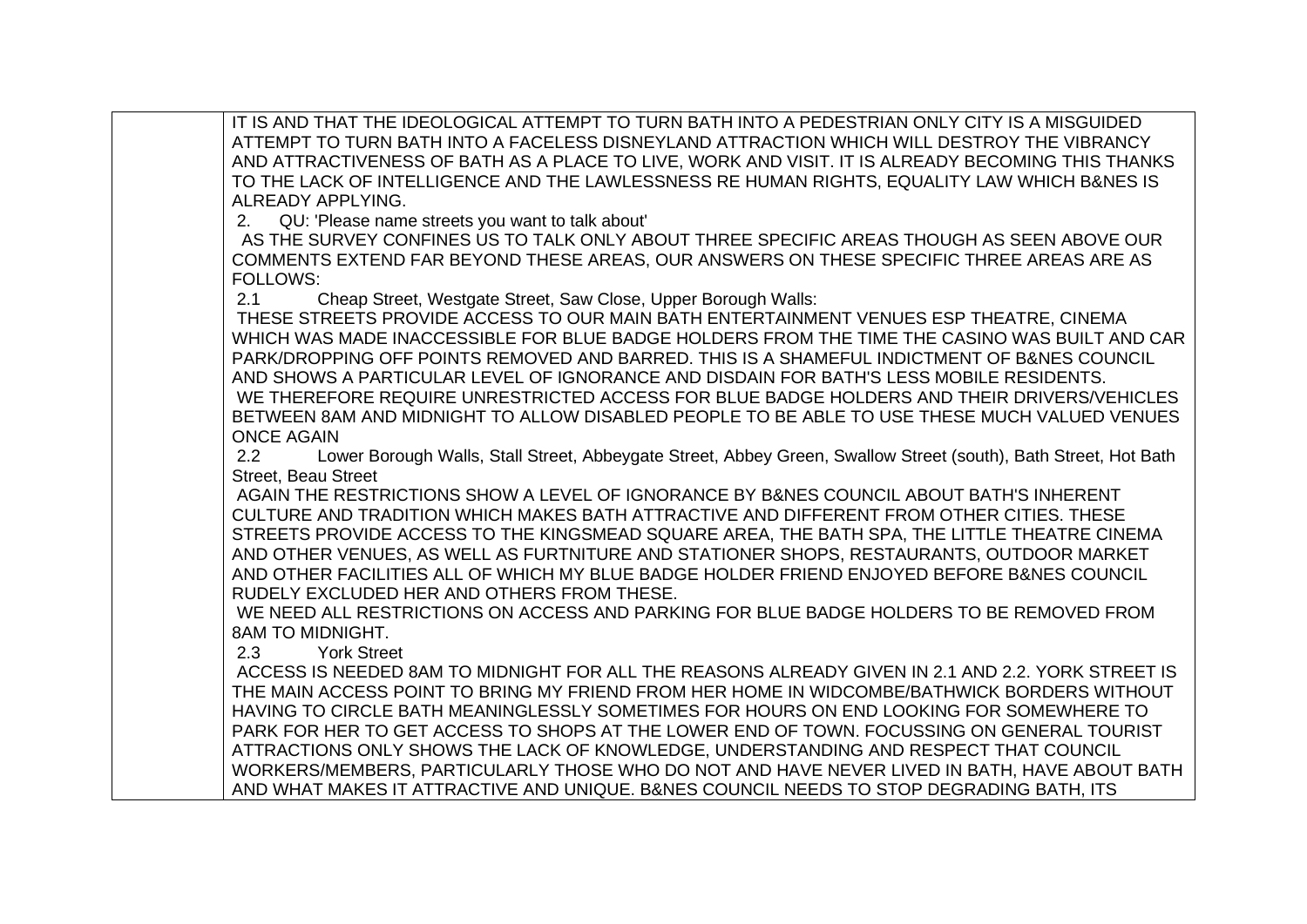RESIDENTS AND ITS CULTURE MAKING IT SPECIAL.

BLUE BADGE HOLDERS AND THEIR DRIVERS ALSO NEED AN EASY-TO-USE GUIDE AND MAP WHERE TO FIND ACCESS POINTS, PARKING SPACES, HOW TO CONTACT THE CCTV TEAM AND IF POSSIBLE HAVE MUCH MORE INTELLIGENT CCTV SYSTEMS WHICH RECOGNISE BLUE BADGE HOLDERS AND THEIR DRIVERS/CARS SO THEY ARE NOT CAUSED EXTRA GRIEF WITH RANDOM FINES ON TOP OF THE INSULTS THEY ARE ALREADY SUBJECTED TO. THIS SHOULD BE ADDED TO OTHER COMPLAINTS ABOUT PARKING EG THE UNACCEPTABLY HIGH COST OF VISITOR PARKING FOR DISABLED RESIDENTS OF BATH ON WHICH SUBJECT WE HAVE ALSO BEEN IN COMMUNICAITON WITH CHRIS MAJOR FOR SEVERAL YEARS, WITH NO RESOLUTION TO DATE. PERSONAL INFORMATION REQUESTED

## XX

Note we do not generally use email or internet and request all communications be made by post.

I am using email here only because of the short time allowed in which to respond, my friend having only received the letter sent her one week into the survey and my finding the letter some time later when she asked me to respond on her behalf. B&NES SHOULD DO NOT STORE OR USE MY EMAIL ADDRESS FOR ANY OTHER PURPOSE.

Regarding Equalities Monitoring questions:

We are both female, both XX years of age. My friend XX is disabled. I am not but find the restrictions on parking in Bath city centre equally inconvenient so I can not also use the amenities I once did apart from weekly shopping at a time when the car park is not full at Waitrose, just once per week.

Both of us live independently in our own homes though I visit XX regularly as her main carer and friend and need B&NES visitor parking tickets to do so (at huge cost) except when I am taking XX out so can use her blue badge for that purpose as she can not now drive herself, even though I am also a pensioner on low income and a Bath resident with a fully paid up resident parking permit for my own area.

We have read the privacy notice and confirm we agree.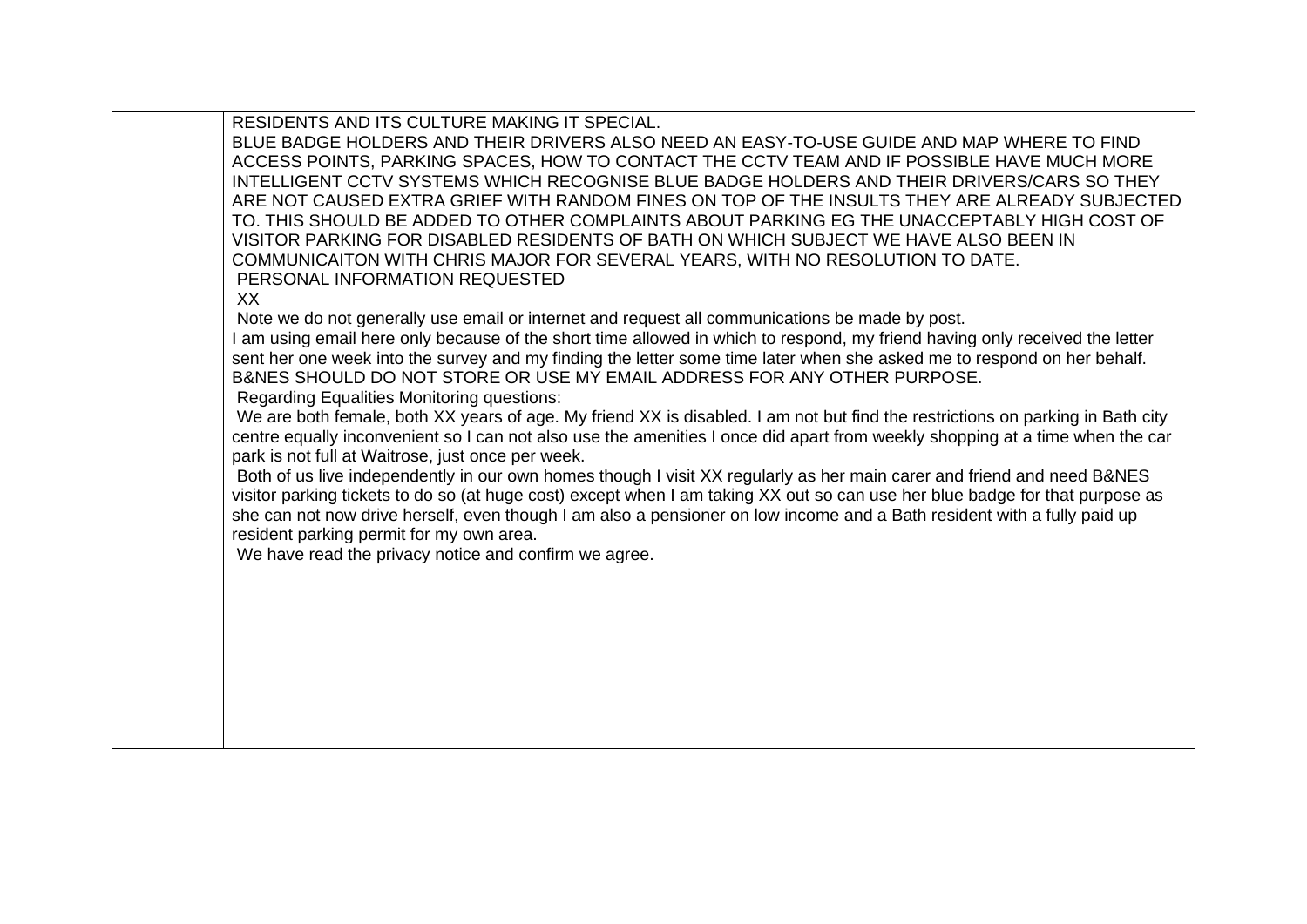| 7.14 & 7.15 | We write on behalf of XX.                                                                                                       |
|-------------|---------------------------------------------------------------------------------------------------------------------------------|
| 7.18 & 7.19 | We are writing in response to the consultation the Council is currently running on the Traffic Regulation Orders (TROs)         |
| 7.44        | proposed to limit vehicular traffic on the Cheap Street / Westgate Street / Saw Close / Upper Borough Walls loop to help        |
|             | protect crowded spaces in key areas of the city from vehicle borne threats. We have previously discussed these proposals        |
|             | with officers in respect of the XXXX XXXXX and we also responded to the January 2021 consultation on the matter - see           |
|             | attached.                                                                                                                       |
|             | We understand that the TROs would restrict all traffic on Upper Borough Walls between 10am to 6pm, except blue badge            |
|             | holders/disabled and taxis/vehicles transporting blue badge holders. There would be exemptions for construction traffic,        |
|             | utilities and emergency vehicles for example. Vehicular access would be controlled by CCTV via the BANES central control        |
|             | centre. We understand there are now no traffic restrictions proposed on Upper Borough Walls for any vehicles between 6pm        |
|             | and 10am. We note that the proposed TROs would also change the parking and loading restrictions along Upper Borough             |
|             | Walls. The disabled parking would remain but it appears that the existing loading bay and ambulance bay The principle of the    |
|             | proposed security measures is supported, but the XXXX XXXXX of the XXX XXX XXX must be able to operate efficiently in           |
|             | terms of the deliveries it would receive such as linen, food and beverage, and the items to be collected from site such as      |
|             | laundry and refuse. XXX and XXX should also have a choice of means to access the XXX. Deliveries and Servicing                  |
|             | We acknowledge that the TROs would permit the deliveries and servicing at XXXX between 6pm and 10am. However, the               |
|             | proposals remove the dedicated loading bay on Upper Borough Walls. We would like confirmation that there would be no            |
|             | additional loading restrictions and the loading / unloading could take place on the double yellow lines outside XXX. Otherwise, |
|             | a new loading bay should be provided.                                                                                           |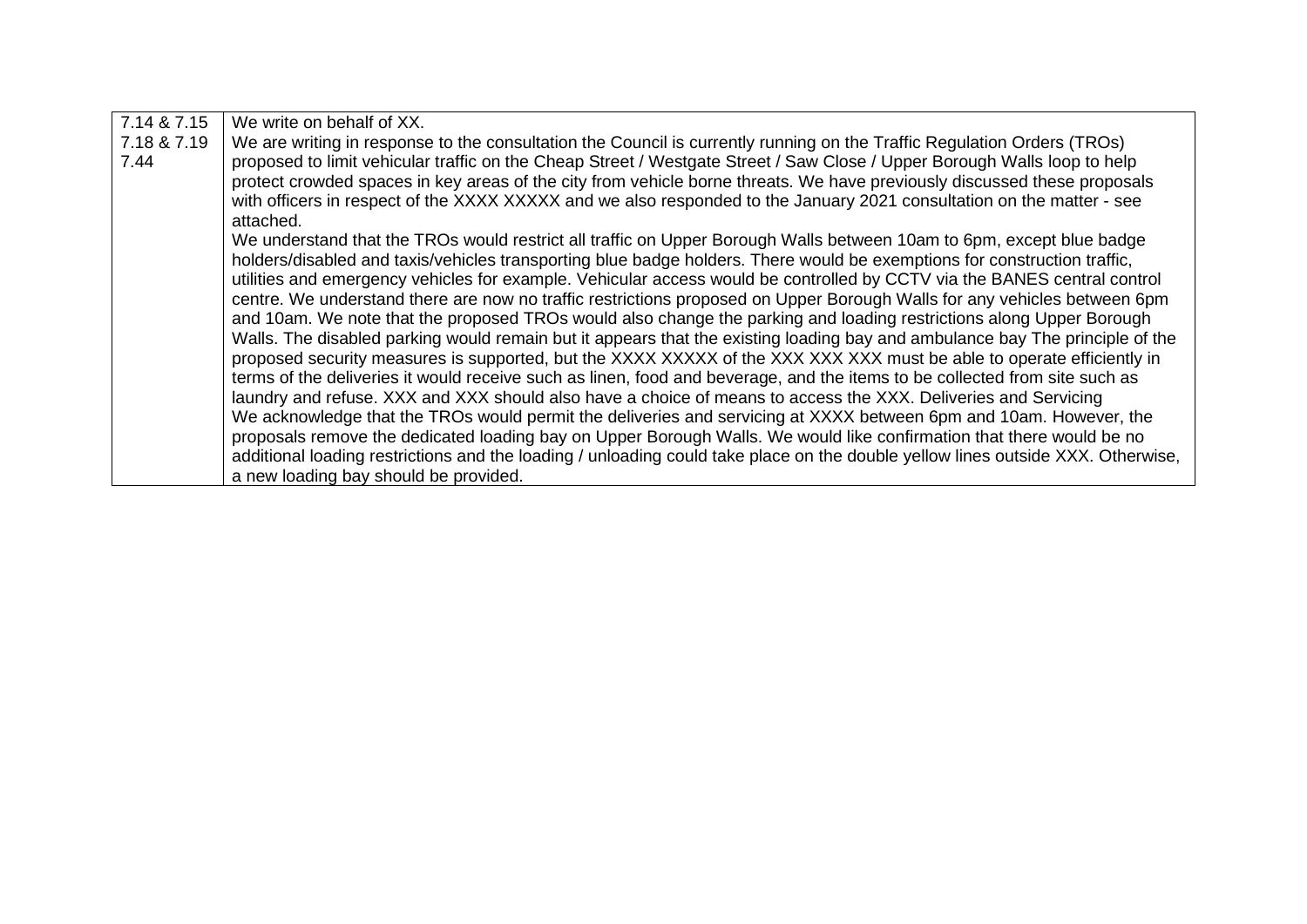| 7.14 & 7.15 | cont. It is crucial that the delivery and servicing vehicles can stop close to XXXX to be able to load/unload, to ensure XXXX       |
|-------------|-------------------------------------------------------------------------------------------------------------------------------------|
| 7.18 & 7.19 | operates effectively and the distances goods are transported between vehicles and XXXX are kept to a minimum to avoid               |
|             |                                                                                                                                     |
| 7.44        | impacting on the safety or amenity of other road users. XXXX XX XXXX                                                                |
|             | The XXXX would not be anticipated to attract a significant number of vehicle trips largely due to its central location accessible   |
|             | by walking, cycling and public transport, but for XXX, a choice of means                                                            |
|             | to reach the hotel should still be available which would include by private vehicle or taxi, for instance from the railway station. |
|             | We are pleased to see that under the current proposals the mobility impaired could still access the hotel by                        |
|             | vehicle at any time. However, the TRO would not allow private vehicle or taxi access to use Upper Borough Walls between             |
|             |                                                                                                                                     |
|             | 10am to 6pm except if carrying a blue badge holder. The drop-off and pick-up parking requirements outside of the secure area        |
|             | would therefore need to be provided as mitigation for XXXX to XXXX and other businesses effected nearby. These will need            |
|             | to be available close-by                                                                                                            |
|             | for those carrying bags. In our view, additional pick-up and drop-off facilities must be provided on New Bond Street, Trim          |
|             | Street, Barton Street or Monmouth Street.                                                                                           |
|             | <b>Other Matters</b>                                                                                                                |
|             | We would also like to be reassured that the vehicle access protocol in place would allow for the construction and                   |
|             |                                                                                                                                     |
|             | redevelopment XX XXX XXX, which could be complex.                                                                                   |
|             | We wish to ensure that XX interests are being taken into consideration and that trips XXX can be accommodated effectively           |
|             | and without detriment to the wider road network, road users and the movement of people in the city centre.                          |
|             | Thank you for the opportunity to comment on the City Centre Security TRO proposals and we are seeking reassurance that              |
|             | our views are taken on board.                                                                                                       |
|             |                                                                                                                                     |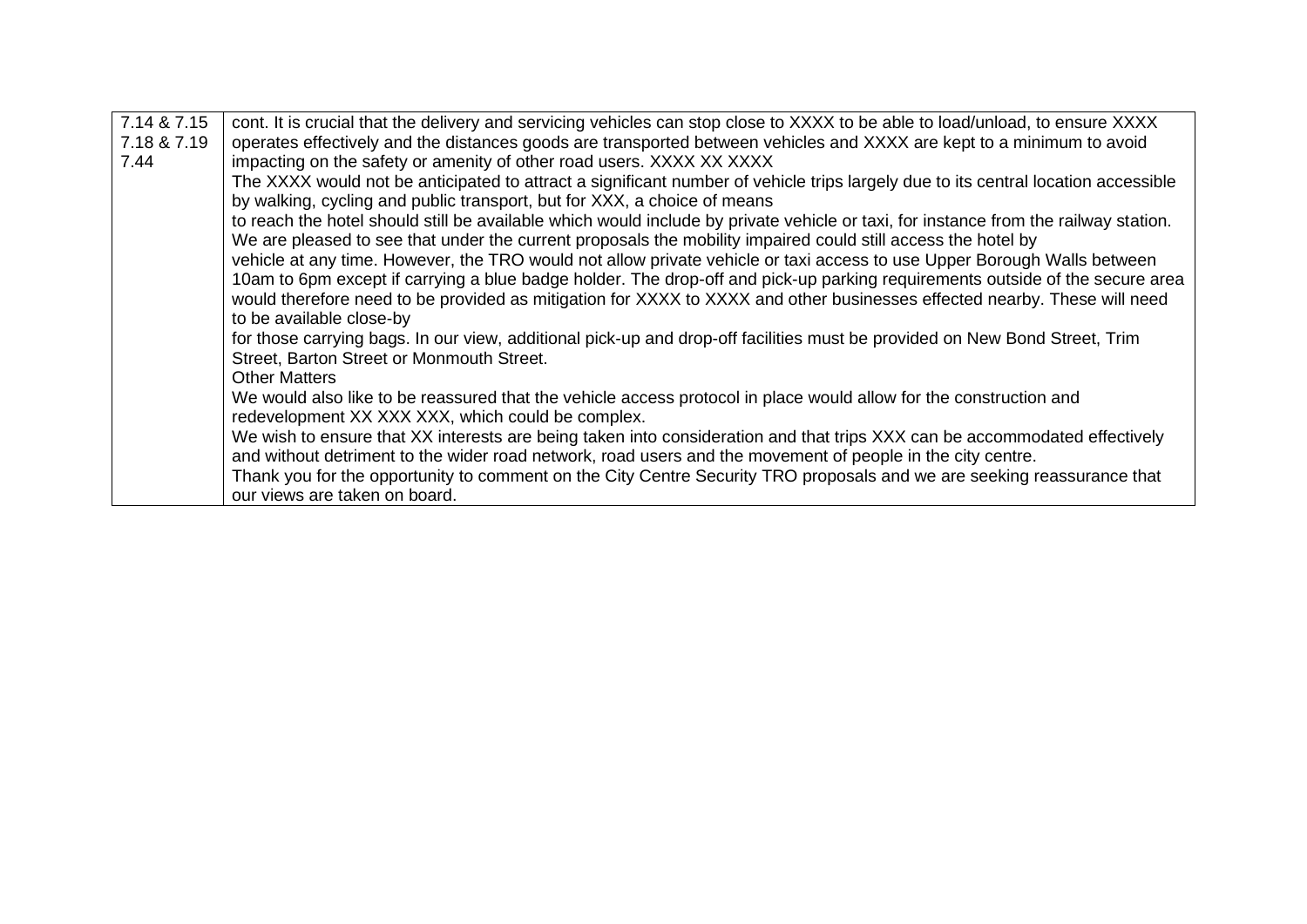| 7.34 & 7.35 | XX Response to the City Centre Security Consultation 23rd September to 14th October 2021                                             |
|-------------|--------------------------------------------------------------------------------------------------------------------------------------|
|             | OUR UNDERSTANDING OF THE PROBLEM                                                                                                     |
|             | Since 2016 the advice from Avon and Somerset police and the anti-terrorism services is that the historic centre of Bath              |
|             | requires extra protection from the very real threat posed by terrorism. It is clear that the security measures must provide          |
|             | increased levels of security, as part of the Council's commitment to keeping residents and visitors safe.                            |
|             | OUR ASSESSMENT OF THE PROPOSAL                                                                                                       |
|             | With regard to the proposed TRO for Blue Badge holders, carers and taxis transporting Blue Badge holders will be permitted           |
|             | with controlled, authorised access in Cheap Street, Westgate Street, Saw Close, Parsonage Lane and Upper Borough Walls               |
|             | 10am-6pm proposed access restriction - is NOT supported by XX. These streets should have a TRO for access restrictions for           |
|             | anti-terrorism purpose 10am to 6pm, similar to Abbey Green, Abbey Gate Street, Stall Street, Bath Street and Hot Bath Street         |
|             | <b>OUR PROPOSAL/ALTERNATIVE</b>                                                                                                      |
|             | XX fully appreciates that there is a need for access to the city centre for those with Blue Badges and for people with               |
|             | accessibility issues. We would propose that:                                                                                         |
|             | *in recognition that there will be a reduction in access for Blue Badge holders, B&NES Council will increase the Blue Badge          |
|             | provision in all city centre Council car parks and will offer a reduced rate for use                                                 |
|             | *any residents' priority parking scheme zones, are free of charge with time limit parking on double and single yellow lines          |
|             | where loading restrictions aren't in place, where it is safe to do so and not causing an obstruction, is free of charge, for up to 3 |
|             | hours for blue badge holders                                                                                                         |
|             | We want to increase security and make accessibility universal and the way to do to this is to:                                       |
|             | *provide Dial&Ride services so that access to Cheap Street, Westgate Street, Saw Close, Parsonage Lane and Upper                     |
|             | Borough Walls is available                                                                                                           |
|             | *That B&NES Council better promotes services like Shopmobility and Dial&Ride                                                         |
|             | *That B&NES place shopmobility points close to all car parks, some bus stops and train station to support those with                 |
|             | accessibility issues                                                                                                                 |
|             | For City centre access for businesses and deliveries                                                                                 |
|             | To avoid congestion on the roads around the city centre, business owners must ensure deliveries are completed outside of             |
|             | footstreet hours. Exceptions to access restrictions                                                                                  |
|             | There are a limited number of exceptions for exceptional circumstances, including access for:                                        |
|             | emergency services                                                                                                                   |
|             | emergency utility works                                                                                                              |
|             | security deliveries                                                                                                                  |
|             | Dial & Ride vehicles                                                                                                                 |
|             | <b>OUR PHILOSOPHY</b>                                                                                                                |
|             | XX aims are:                                                                                                                         |
|             | Accessibility rather than mobility.                                                                                                  |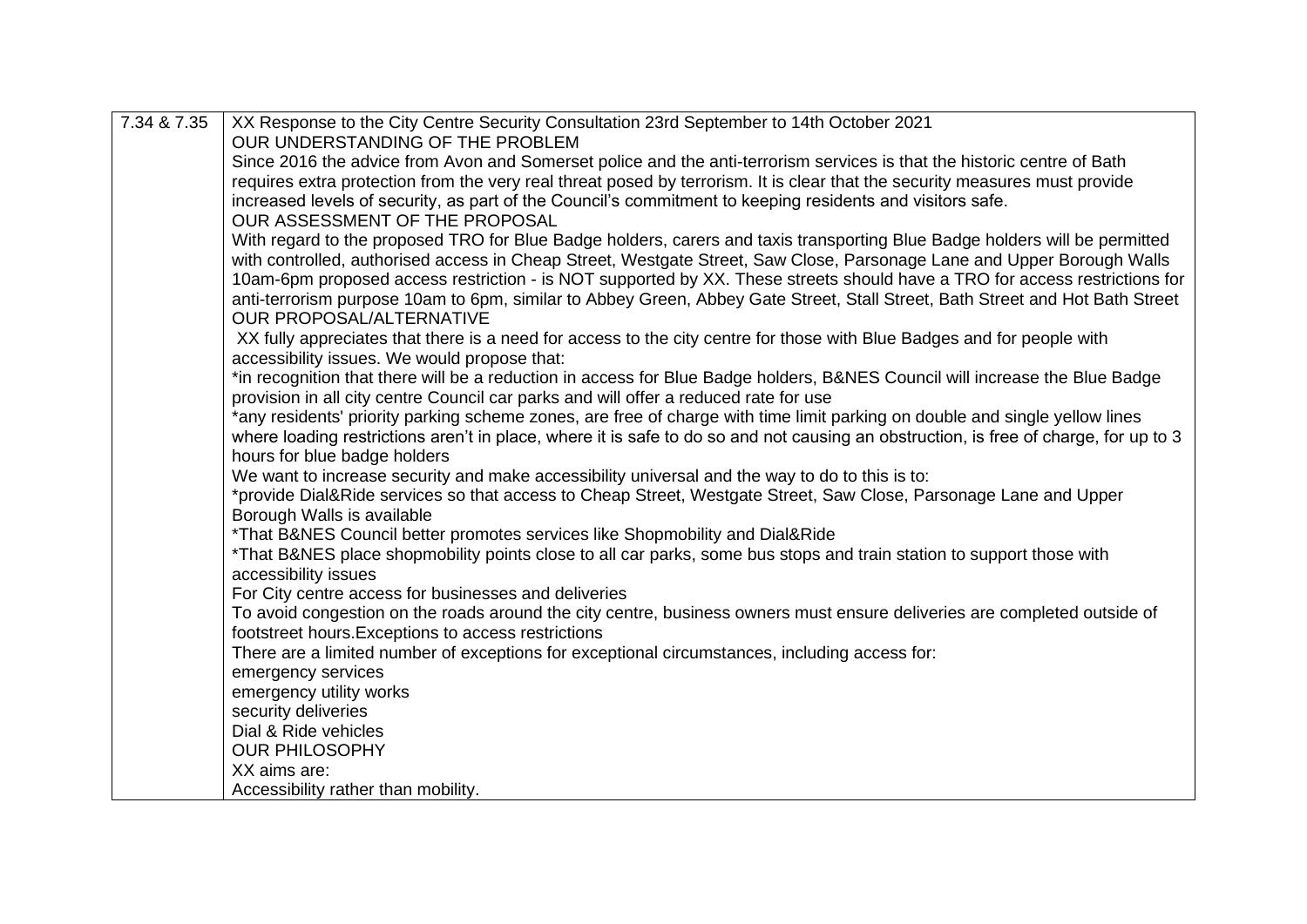| Transport to be equitably accessible to all people irrespective of their age, wealth or disability, with local needs given priority<br>over travelling greater distances.<br>Where mobility is desired or needed, to satisfy this through sustainable modes of transport.<br>Transport and its infrastructure to have the minimum impact on the environment. |
|--------------------------------------------------------------------------------------------------------------------------------------------------------------------------------------------------------------------------------------------------------------------------------------------------------------------------------------------------------------|
| Transport means should make use of sustainable and replaceable resources.                                                                                                                                                                                                                                                                                    |
| Degradation of community life by inappropriate transport modes, especially excessive car use, to be reduced and reversed<br>wherever possible.                                                                                                                                                                                                               |
| Transport should not endanger users or others and, where possible, should play a role in bringing about a more healthy<br>population.                                                                                                                                                                                                                        |
| OUR ASSESSMENT OF OUR PROPOSAL/ALTERNATIVE                                                                                                                                                                                                                                                                                                                   |
| The proposed TRO particularly with reference to Cheap Street, Westgate Street, Saw close, Parsonage Lane and upper<br>Borough Walls does not solve the accessibility issues and presently makes the public realm poorer, whilst leaving the city<br>wide open to a terrorist vehicular attack.                                                               |
| The vision should be to encourage everyone irrespective of age, wealth or disability into this space by offering alternative<br>transport options such as a Dial&Ride service and Shopmobility services.                                                                                                                                                     |
| B&NES Council presently prosecutes for the misuse of Blue Badges and it should be noted that the misuse of Blue Badges<br>could lead to serious terrorist behaviour. It is not clear from this consultation how the blue badge drivers or taxis will be<br>monitored.                                                                                        |
| The area around Seven Dials has been abandoned by the visually impaired and by space trainers due to its poor accessibility<br>issues.                                                                                                                                                                                                                       |
| The proposed measures from XX should be seen as interim and that B&NES Council should be apply to the Leveling Up Fund<br>to make the constituency of Bath accessible to all.                                                                                                                                                                                |
| https://www.gov.uk/government/publications/levelling-up-fund-additional-documents<br>Data shows that:                                                                                                                                                                                                                                                        |
| Disabled people are more likely to be in a household without access to a car and in households with access to a car they are<br>less likely to be a driver.<br>40% of all households have no access to a car.                                                                                                                                                |
| https://assets.publishing.service.gov.uk/government/uploads/system/uploads/attachment_data/fil                                                                                                                                                                                                                                                               |
| e/972438/transport-disability-and-accessibility-statistics-england-2019-to-2020.pdf                                                                                                                                                                                                                                                                          |
|                                                                                                                                                                                                                                                                                                                                                              |
|                                                                                                                                                                                                                                                                                                                                                              |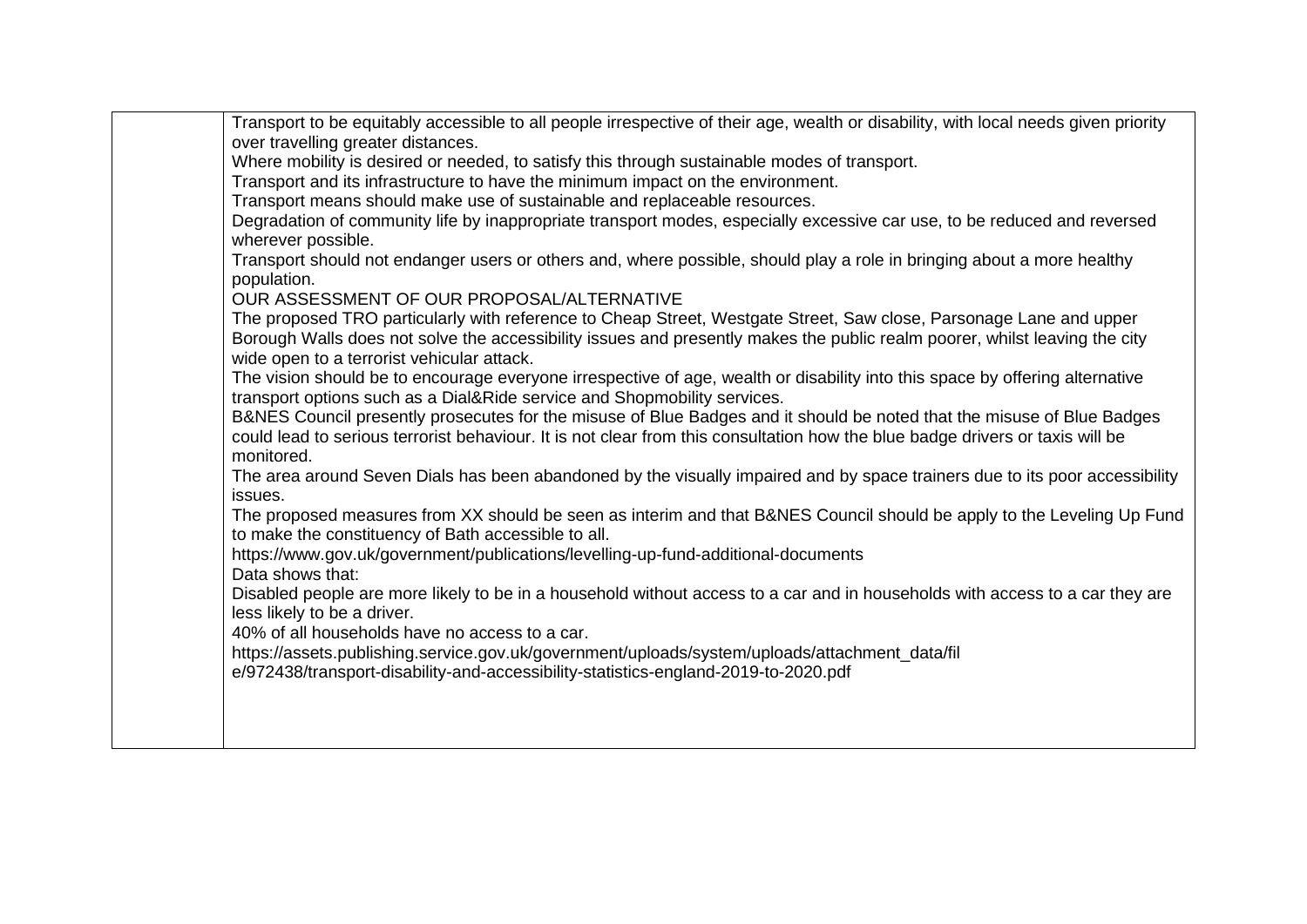| 7.6 & 7.7   | Please accept this as an objection to the TROs being proposed for so-called security measures.                                                                                                                                                                                                                                                                                                                                                                                                                                                       |
|-------------|------------------------------------------------------------------------------------------------------------------------------------------------------------------------------------------------------------------------------------------------------------------------------------------------------------------------------------------------------------------------------------------------------------------------------------------------------------------------------------------------------------------------------------------------------|
| 7.34 & 7.35 | I believe the proposal to allow Blue Badge holders into Cheap Street/Westgate Street/Sawclose/Upper Borough Walls is<br>wholly misconceived.                                                                                                                                                                                                                                                                                                                                                                                                         |
|             | The closure of these streets to vehicles during the Pandemic has been an undoubted success, creating a pleasant and safe<br>environment for all. Allowing private vehicles to enter them will undermine this, creating danger, pollution and inconvenience<br>for all pedestrians but especially for the young and the vulnerable.                                                                                                                                                                                                                   |
|             | You wouldn't allow Blue Badge holders to drive down Union Street or through the Southgate Centre so why allow them here?<br>It will mean also that it will be necessary to retain the infrastructure and road markings required for vehicles, removing the<br>opportunity to turn this area of the city into a more attractive pedestrian-friendly environment.                                                                                                                                                                                      |
|             | Of course the needs of the mobility-challenged should be addressed but not in a way that is harmful to the majority. Blue<br>badges are intended to provide parking benefits, not access to pedestrianised streets.                                                                                                                                                                                                                                                                                                                                  |
|             | Could not additional disabled spaces be provided by, for example, converting the taxi rank in Westgate Buildings, opposite<br>Tesco Express, to disabled, relocating the taxi rank to across the road, outside The Cork? And what about an electric shuttle<br>service that could give the disabled access to a far greater area of the city? (See the attached – that used at Dyrham Park,<br>also the Diablines used in Aix en Provence: https://www.marvellous-provence.com/aix-en-provence/practical-information/how-<br>to-get-around#diabline) |
|             | Improving access for the mobility-restricted, such as blue badge holders, should not and need not impact on the welfare of the<br>majority. There's an impression, though, that councillors and officers have succumbed to a campaign by a small, vociferous<br>but unrepresentative group.                                                                                                                                                                                                                                                          |
|             | I fully support attempts to remove the dominance of vehicles in the city centre and to create a better pedestrian environment.<br>Isn't the best way to achieve this set out at length in B&NES's Public Realm and Movement Strategy, a closely researched<br>document that draws on best practice elsewhere and which follows extensive consultation? How, though, do the proposed<br>security measures accord with the recommendations of the Bath Pattern Book?                                                                                   |
|             | It's clear that the Council's own accessibility reviewer has his doubts about the rationale behind the proposed security<br>measures. (Bath City Centre Accessibility Study, Atkins), questioning why the national terrorism threat level should<br>automatically be applied at local level and asking:                                                                                                                                                                                                                                              |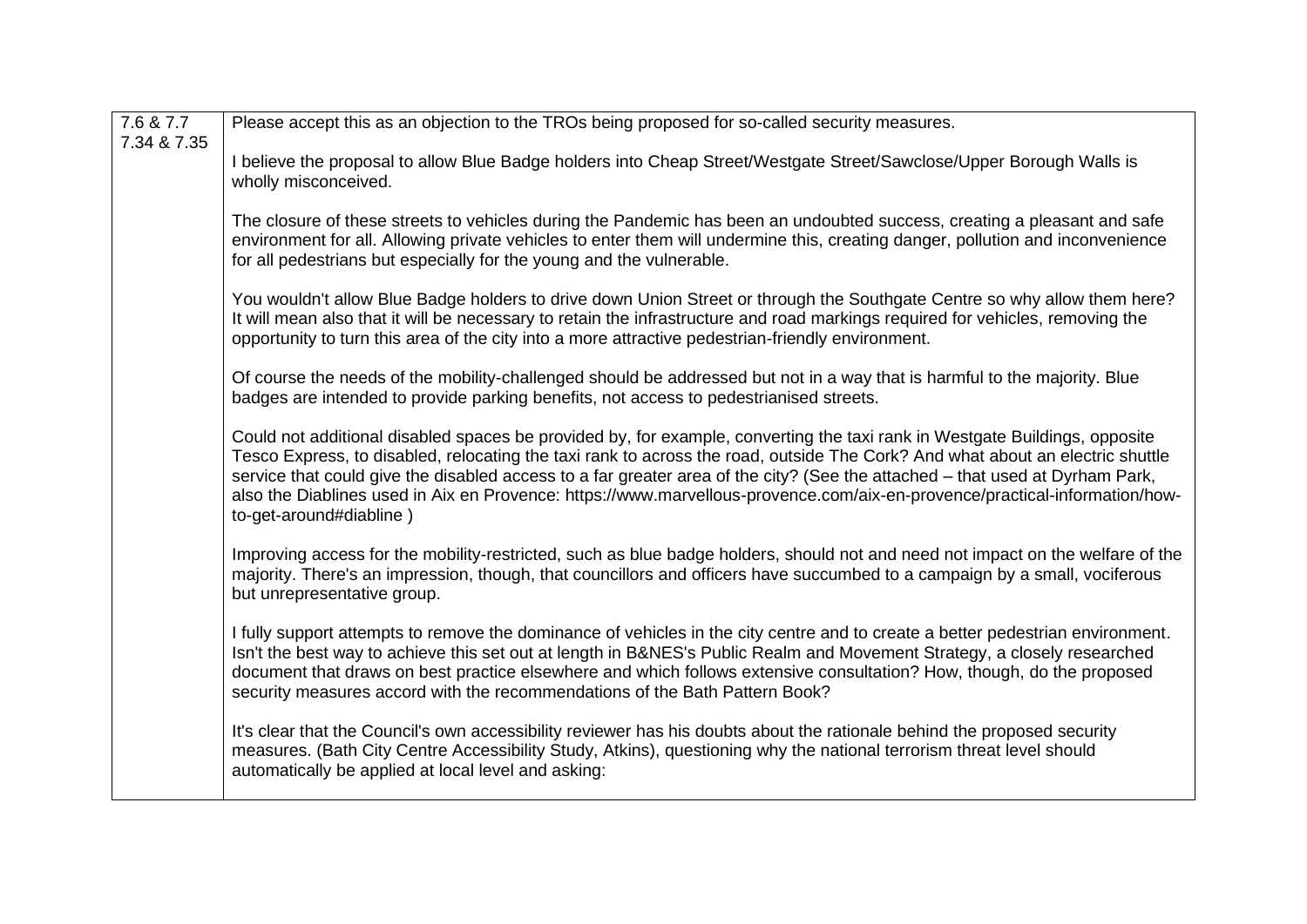• What will the proposed measures do to prevent terrorist attacks that do not involve vehicles?

• If someone was wanting to introduce a bomb; would they not use other means of entering the areas other than a vehicle?

• Is footfall the only criteria that terrorists look for, and are not local concentrations of people, such as outside pubs, clubs, places of worship and waiting for buses outside the security area/zone just as likely to also attract hostile vehicles?

It must be clear to anyone that you can't stop terrorism with bollards; at most you can persuade them to choose a different target or method. And, in any case, almost all mainland terror attacks have involved terrorists on foot, not driving vehicles into barriers.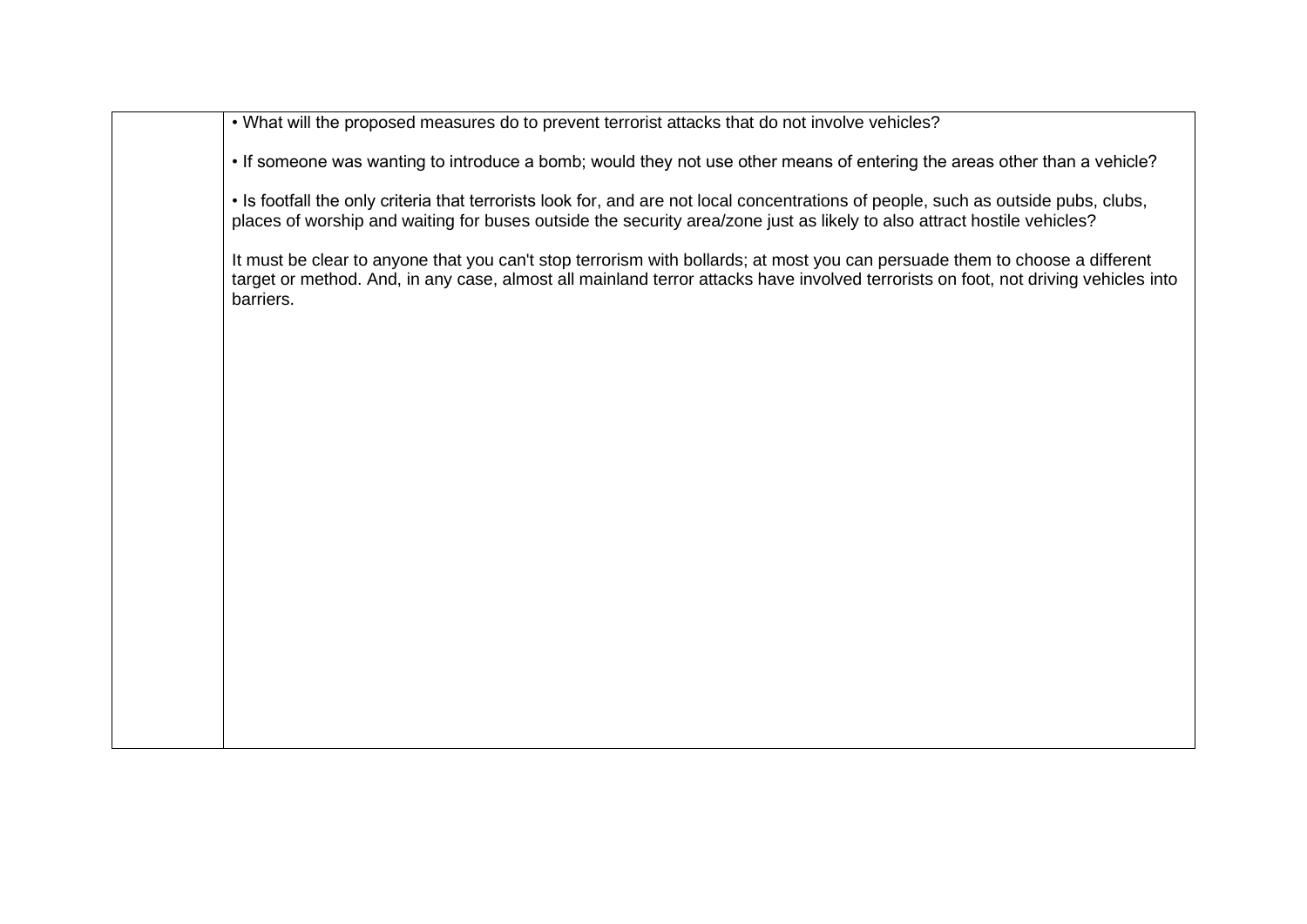## (iii) Drop-in sessions

| <b>Objections Report</b><br>reference para. | <b>Comments</b>                                                                                                                                                                                                                      |
|---------------------------------------------|--------------------------------------------------------------------------------------------------------------------------------------------------------------------------------------------------------------------------------------|
| 7.8 & 7.9                                   | There is confusion as the notice shows Beau Street/Bilbury Lane closed off.                                                                                                                                                          |
| 7.8 & 7.9                                   | <b>Blue Badge parking</b>                                                                                                                                                                                                            |
| 7.14 & 7.15, 7.48                           | How will residents deal with deliveries                                                                                                                                                                                              |
| 7.14 & 7.15, 7.48                           | What would happen for supermarket deliveries or Amazon                                                                                                                                                                               |
| 7.14 & 7.15, 7.48                           | Booking deliveries before 10am or after 6pm is not always possible                                                                                                                                                                   |
| 7.14 & 7.15                                 | This is an unplanned disadvantage for those who reside in the city centre                                                                                                                                                            |
| 4.6 & 4.12                                  | Will the closure times for York Street change?                                                                                                                                                                                       |
| 7.14 & 7.15                                 | Is any resident parking being lost?                                                                                                                                                                                                  |
| 7.14 & 7.15                                 | Could loading bays be used for deliveries?                                                                                                                                                                                           |
| 7.14 & 7.15, 7.48                           | The Council needs delivery proposals and to keep the residents informed of<br>the procedure.                                                                                                                                         |
| 7.34 & 7.35                                 | Can BB holders park on New Bond Street?                                                                                                                                                                                              |
| 7.8 & 7.9                                   | Go to the theatre and eat out first but cannot do this any longer due to an<br>inability to get there despite having blue badges. We used to park in Upper<br>Borough Walls by the mineral hospital but will not be able to do that. |
| 7.20 & 7.21                                 | Milsom street will that have access?                                                                                                                                                                                                 |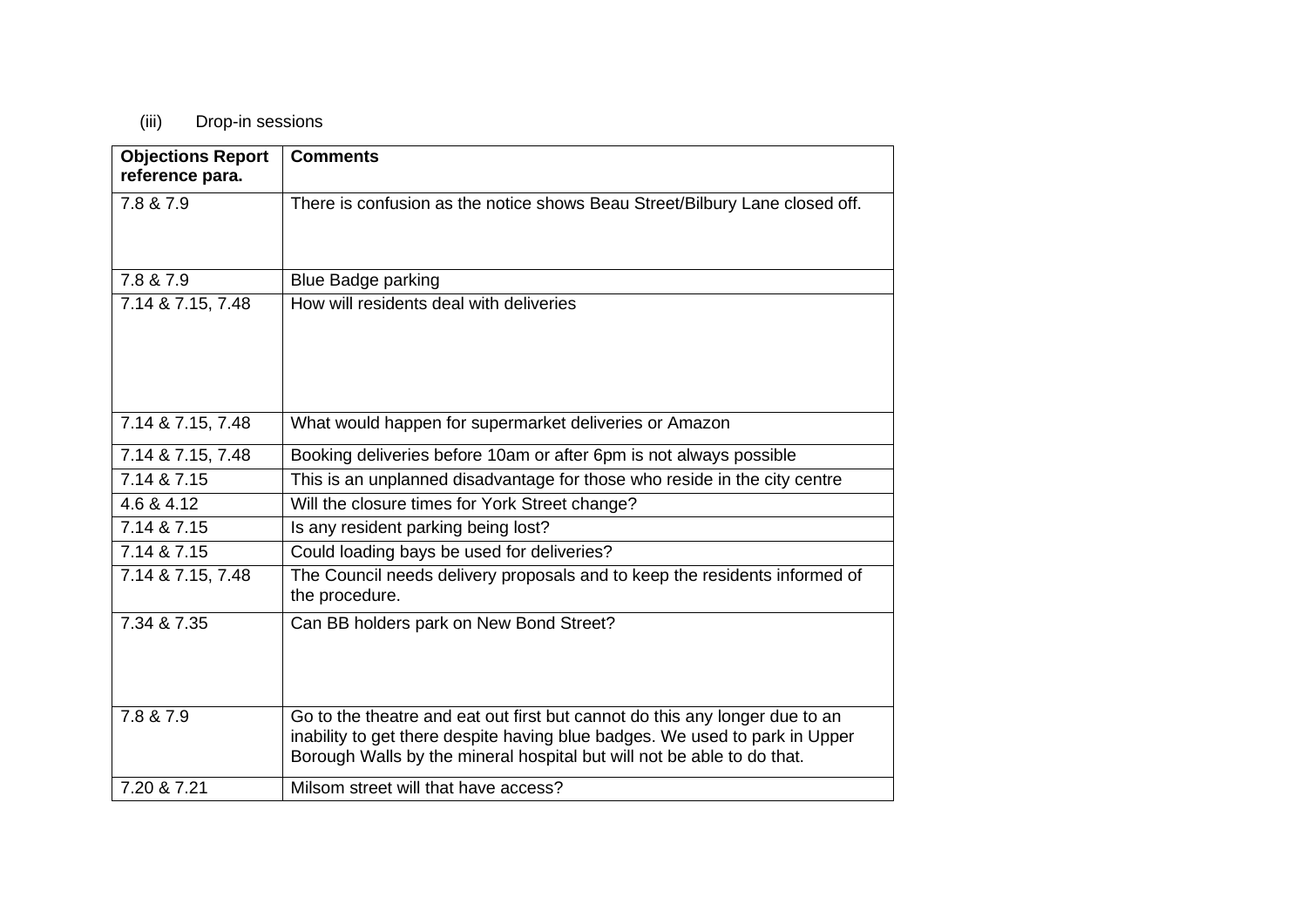| 7.8 & 7.9                                                                          | Ramps for my buggy as it can be difficult.                                                                                                                                                                                                                                 |
|------------------------------------------------------------------------------------|----------------------------------------------------------------------------------------------------------------------------------------------------------------------------------------------------------------------------------------------------------------------------|
| 7.20 & 7.21                                                                        | More charge points for electric cars                                                                                                                                                                                                                                       |
| 7.8 & 7.9                                                                          | Will the BB parking by the Gainsborough hotel be affected?                                                                                                                                                                                                                 |
| 7.2 & 7.3                                                                          | The map is difficult to interpret                                                                                                                                                                                                                                          |
| 7.4 & 7.5                                                                          | Has there been any actual tangible threat?                                                                                                                                                                                                                                 |
| 7.6 & 7.7                                                                          |                                                                                                                                                                                                                                                                            |
| 7.8 & 7.9                                                                          | Disabled parking in Manvers Street is not easy to come out of in a wheelchair.<br>Very little disabled parking and pay for parking is costly.                                                                                                                              |
| 7.30 & 7.31                                                                        | Will access be by number plate recognition?                                                                                                                                                                                                                                |
| 7.18 & 7.19                                                                        | Are you moving some disabled bays?                                                                                                                                                                                                                                         |
| 7.30 & 7.31                                                                        | How will you communicate to people where you can go as people miss the<br>signs?                                                                                                                                                                                           |
| 7.8 & 7.9                                                                          | The public sector equality duty – take steps to meet the needs where these<br>are different.                                                                                                                                                                               |
| <b>Bath City Centre</b><br><b>Accessibility Study</b><br>by Atkins, 18 May<br>2021 | With autism the ability to access the area will be a challenge                                                                                                                                                                                                             |
| 7.34 & 7.35                                                                        | Are the churches in Bath on the radar?                                                                                                                                                                                                                                     |
| 7.34 & 7.35                                                                        | How does a hearse get to the church or other vehicles for weddings or<br>similar? Pre-pandemic 5,000 people coming to churches in the city centre and<br>getting those people back helps sustain the churches. Displacement of<br>disability parking effects all churches. |
| 7.34 & 7.35                                                                        | Communication is lacking. All churches are impacted due to the knock-on<br>effect.                                                                                                                                                                                         |
| 7.34 & 7.35                                                                        | What about resident parking outside St Michaels?                                                                                                                                                                                                                           |
| 7.34 & 7.35                                                                        | Access for events such a funerals and weddings as there is a statutory right to<br>use the church.                                                                                                                                                                         |
|                                                                                    |                                                                                                                                                                                                                                                                            |
| Suggestion noted                                                                   | Make the bays in Wood Street residents and disabled bays in Quiet Street                                                                                                                                                                                                   |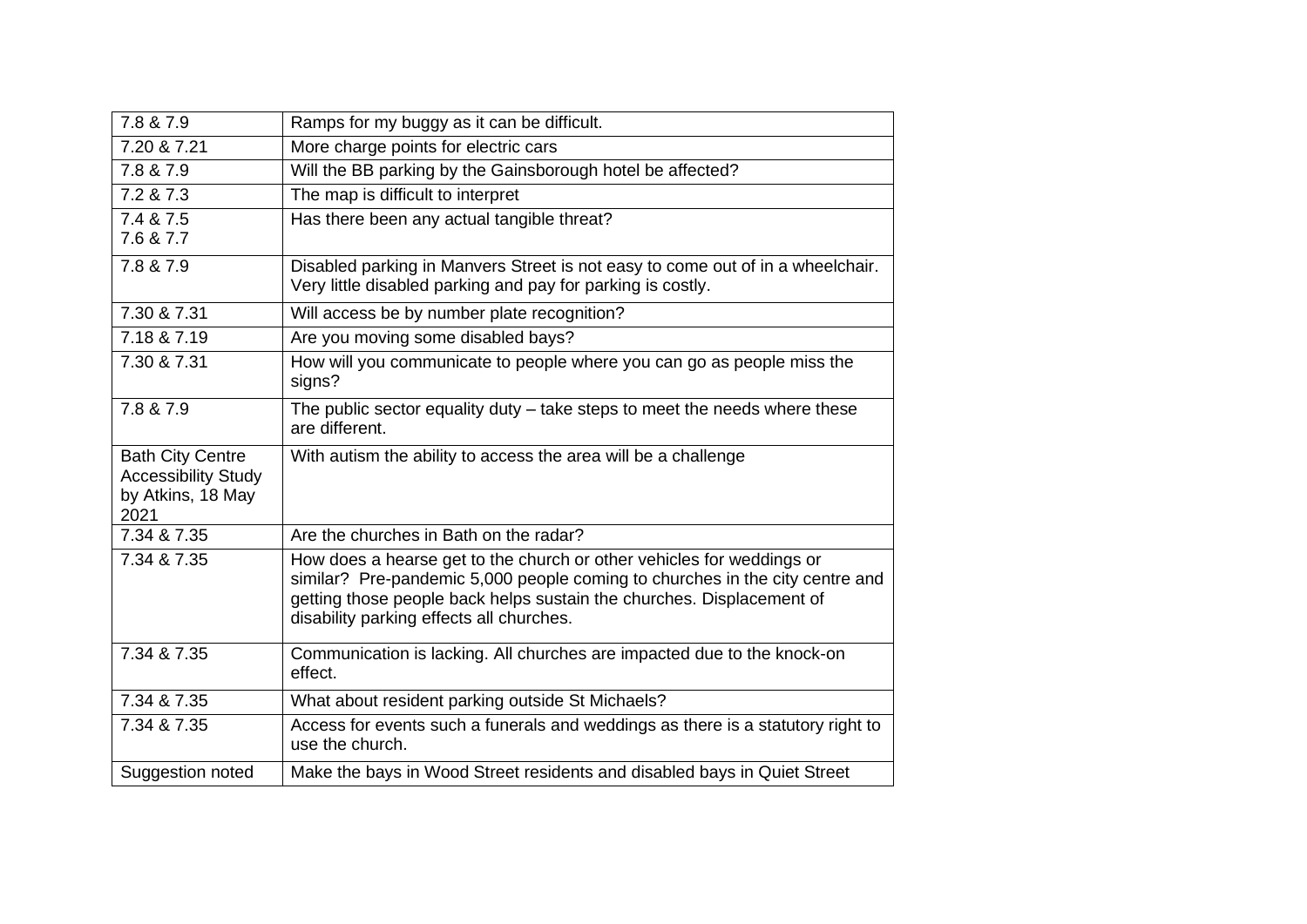| 7.8 & 7.9<br>7.14 & 7.15                            | Additional parking spaces there is concern about some of the placement.<br>Could not find maps of exact locations for disabled parking spaces and if they<br>are not finalised could the Council work closely with residents and business to<br>decide locations. |
|-----------------------------------------------------|-------------------------------------------------------------------------------------------------------------------------------------------------------------------------------------------------------------------------------------------------------------------|
| 7.8 & 7.9                                           | (Westgate Buildings) St Michaels day Centre and residents if they are being<br>picked up or dropped off they will be restricted there is on place with a<br>dropped kerb that would be ideal for the BB bay.                                                      |
| 7.8 & 7.9                                           | Beau Street has resident parking but there will be no access between 10-6                                                                                                                                                                                         |
| 7.34 & 7.35                                         | St Michaels church - access to the Abbey for funeral and wedding vehicles                                                                                                                                                                                         |
| 7.10 & 7.11<br>7.12 & 7.13<br>7.14 & 7.15<br>7.48   | Deliveries and emergency access. Clear procedure in place for deliveries for<br>residents between 10-6 and clear communication to effected residents.<br>Procedure for emergencies, such as a plumber, 2 hours notice may not be<br>possible.                     |
| 7.2 & 7.3                                           | Happy to support the project.                                                                                                                                                                                                                                     |
| 7.8 & 7.9                                           | What's the PAN Report                                                                                                                                                                                                                                             |
| 7.8 & 7.9                                           | Why is the decision being made before the PAN report is finalised.                                                                                                                                                                                                |
| 2.1                                                 | The Director of Place Management will make the final decision                                                                                                                                                                                                     |
| 7.8 & 7.9<br>7.14 & 7.15<br>7.30 & 7.31             | Talking with traders about BB parking and how this scheme effects their trade<br>and deliveries. Deliveries are not always possible by 10am. Today a delivery<br>driver had to drive around for an hour so he could stop. Impacts emissions.                      |
| 7.6 & 7.7                                           | Started for security reasons and I understand it still is. Yesterday at the P&R<br>bus stop and a balloon went over that could have been a threat. These<br>changes are expensive why not spend it on more CCTV and staff to watch<br>this.                       |
| 1 January 2022<br>subject to TRO<br>implementation. | When would manual operation commence                                                                                                                                                                                                                              |
| 7.8 & 7.9                                           | What about those using hire cars                                                                                                                                                                                                                                  |
| 7.8 & 7.9                                           | How does it stand with the DDA                                                                                                                                                                                                                                    |
| Noted                                               | Cyclists and E-Scooters do not seem safe and this needs to be considered.                                                                                                                                                                                         |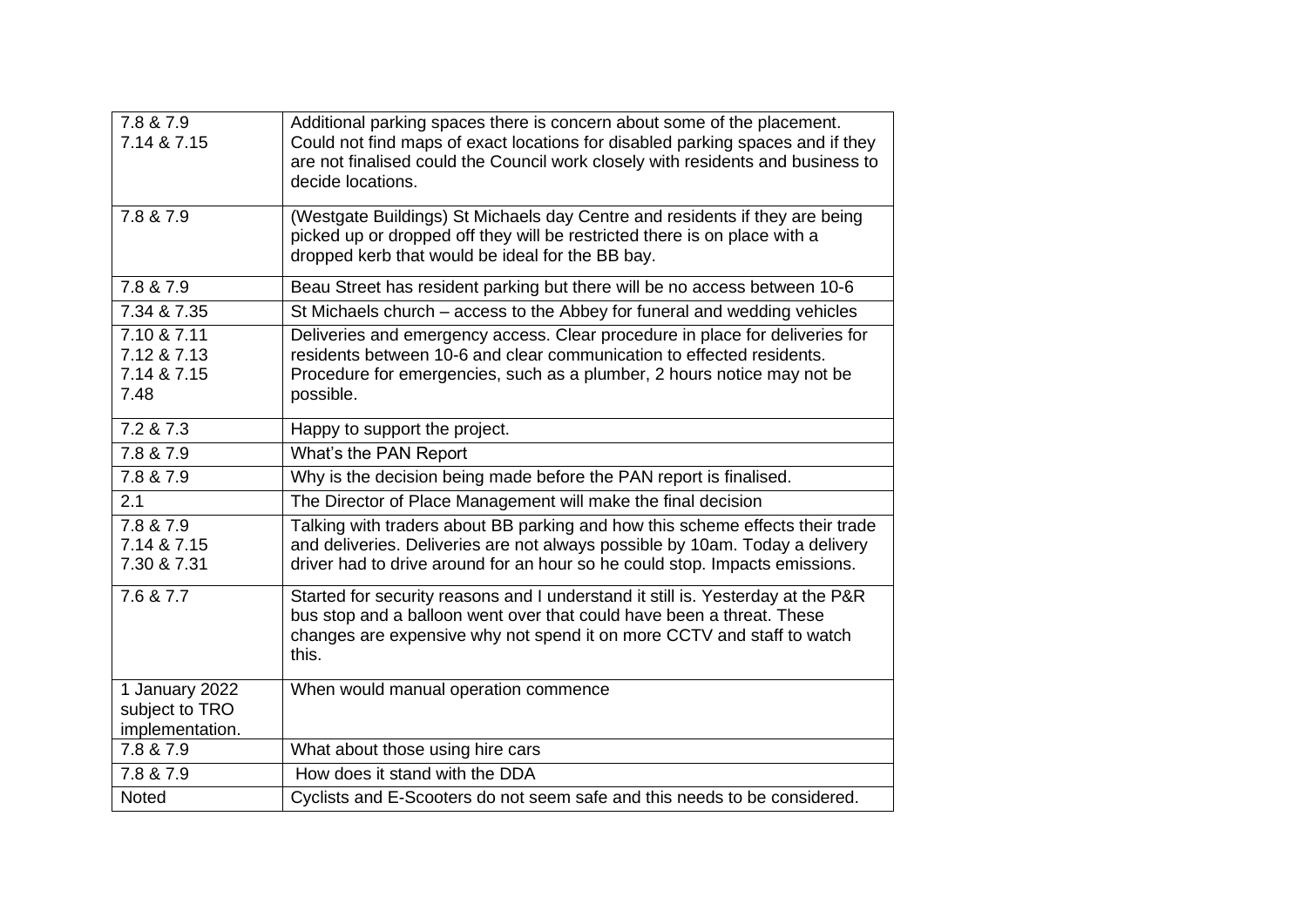| 7.8 & 7.9         | • How can we comment it is a bit chicken and egg and the information shows<br>the member for accessibility etc have not made any comment.<br>• Called on Friday and tried every phone in Highways, no one called back, I<br>tried again yesterday but no one picked up their phone. Called back today but<br>no direct number left so I could not call back.<br>• TRO document – I understand that BB holders can be let in but you are not<br>removing the no loading that is currently in place. |
|-------------------|----------------------------------------------------------------------------------------------------------------------------------------------------------------------------------------------------------------------------------------------------------------------------------------------------------------------------------------------------------------------------------------------------------------------------------------------------------------------------------------------------|
| 7.8 & 7.9         | What if the area is at full capacity                                                                                                                                                                                                                                                                                                                                                                                                                                                               |
| 7.53              | • Still cannot park on Saw Close.                                                                                                                                                                                                                                                                                                                                                                                                                                                                  |
| 7.8 & 7.9         | Spaces by Pizza Hut will they be available                                                                                                                                                                                                                                                                                                                                                                                                                                                         |
| 7.53              | Can we put disabled parking by Saw Close. parking near the theatre.                                                                                                                                                                                                                                                                                                                                                                                                                                |
| 7.8 & 7.9         | Can you send me a list of streets where BB bays are being provided                                                                                                                                                                                                                                                                                                                                                                                                                                 |
| 7.8 & 7.9<br>7.53 | How long can we stay                                                                                                                                                                                                                                                                                                                                                                                                                                                                               |
| 1.1               | Open in the evening                                                                                                                                                                                                                                                                                                                                                                                                                                                                                |
| 7.53              | If you could look at releasing some loading restrictions that would help or<br>reduce the restriction.                                                                                                                                                                                                                                                                                                                                                                                             |